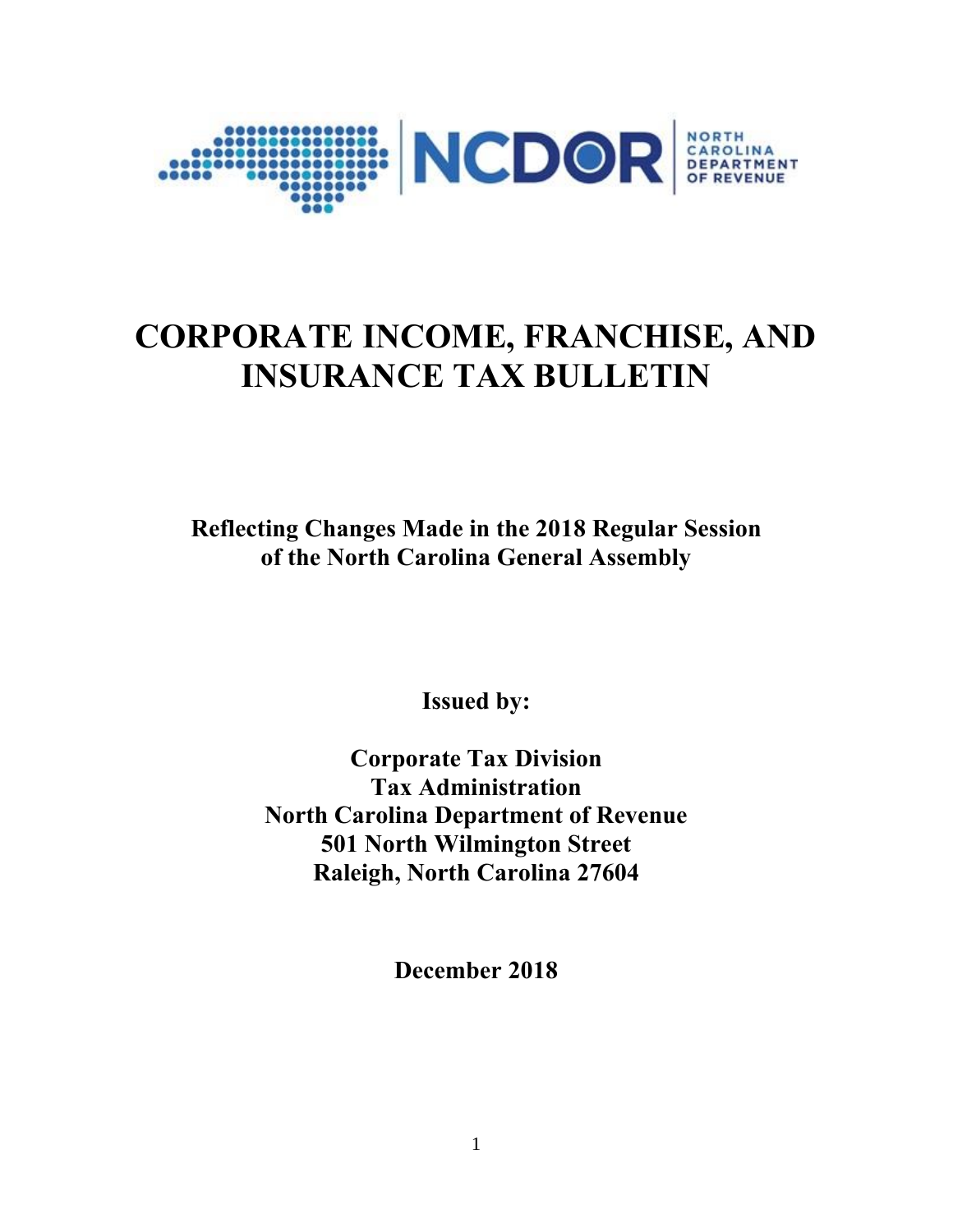# **PREFACE**

The Corporate Income, Franchise, and Insurance Tax Bulletin was prepared for the purpose of presenting the administrative interpretation and application of North Carolina corporate income, franchise, and insurance premiums tax laws at the time of publication. This publication supplements information provided in the Administrative Rules but does not supersede the Administrative Rules. In addition, this bulletin does not cover all provisions of the law.

Taxpayers are cautioned that this publication is intended merely as a guide and that consideration must be given to all the facts and circumstances in applying this Bulletin to particular situations. Taxpayers using this publication should be aware that additional changes may result from legislative action, court decisions, and rules adopted or amended under the Administrative Procedure Act, Chapter 150B of the General Statutes. To the extent there is any change to a statute, administrative rule, or new case law subsequent to the date of this publication, the provisions in this bulletin may be superseded or voided. Unless otherwise noted, this Bulletin is intended to reflect changes made in the 2018 regular session of the North Carolina General Assembly.

Revised December 2018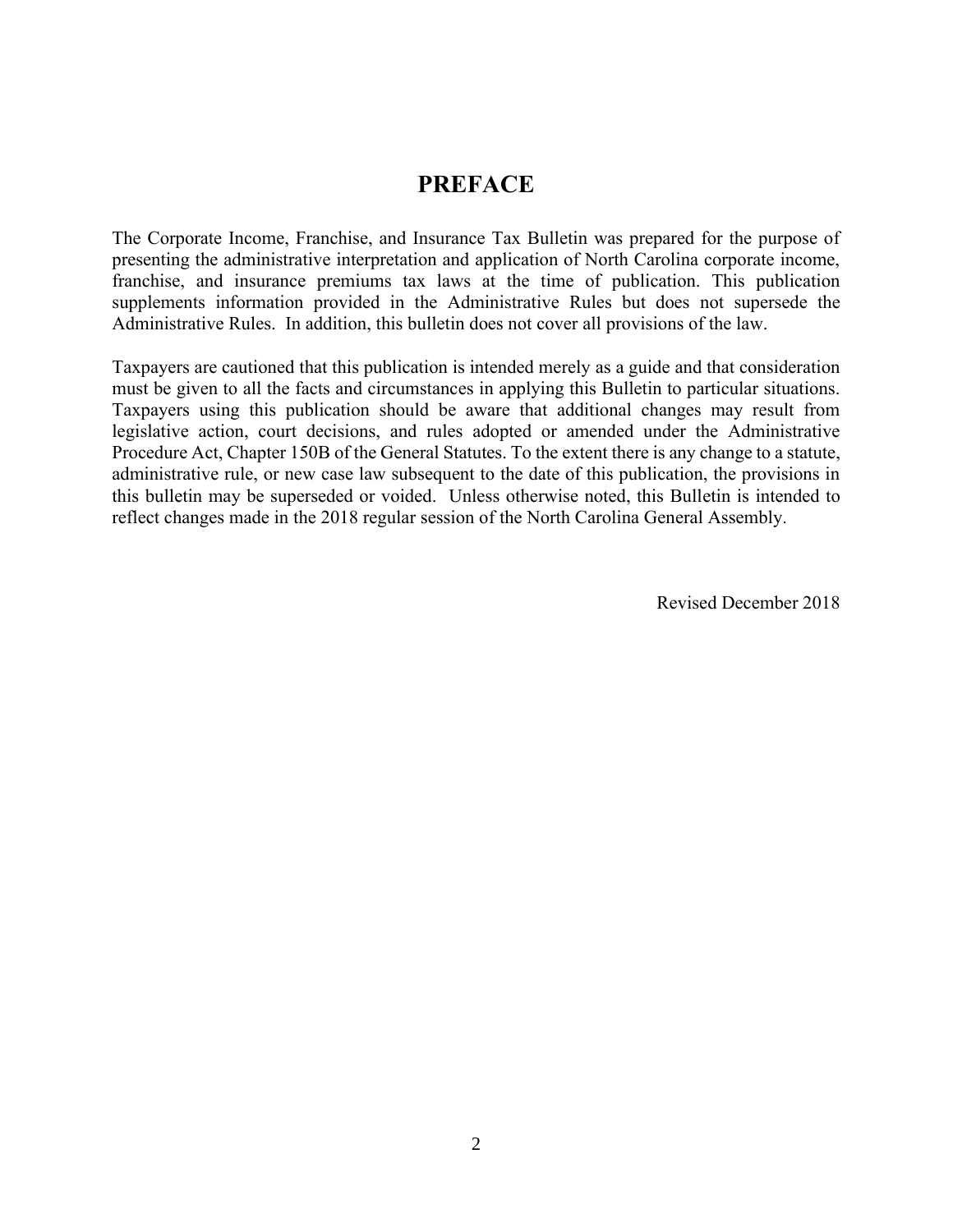# **TABLE OF CONTENTS**

# **I. FRANCHISE TAX**

# **II. CORPORATE INCOME TAX**

| D.          |                                                         |  |
|-------------|---------------------------------------------------------|--|
| Е.          | <b>Attribution of Expenses to Nontaxable Income and</b> |  |
|             |                                                         |  |
| F.          |                                                         |  |
| G.          |                                                         |  |
| Н.          |                                                         |  |
| Ι.          |                                                         |  |
| J.          |                                                         |  |
| Κ.          |                                                         |  |
|             |                                                         |  |
|             |                                                         |  |
| N.          |                                                         |  |
| $\Omega$ .  |                                                         |  |
| Р.          |                                                         |  |
| Q.          |                                                         |  |
| $R_{\cdot}$ |                                                         |  |
| S.          |                                                         |  |
| Τ.          |                                                         |  |
| U.          |                                                         |  |
| V.          |                                                         |  |
|             |                                                         |  |
|             |                                                         |  |
| Υ.          |                                                         |  |
|             |                                                         |  |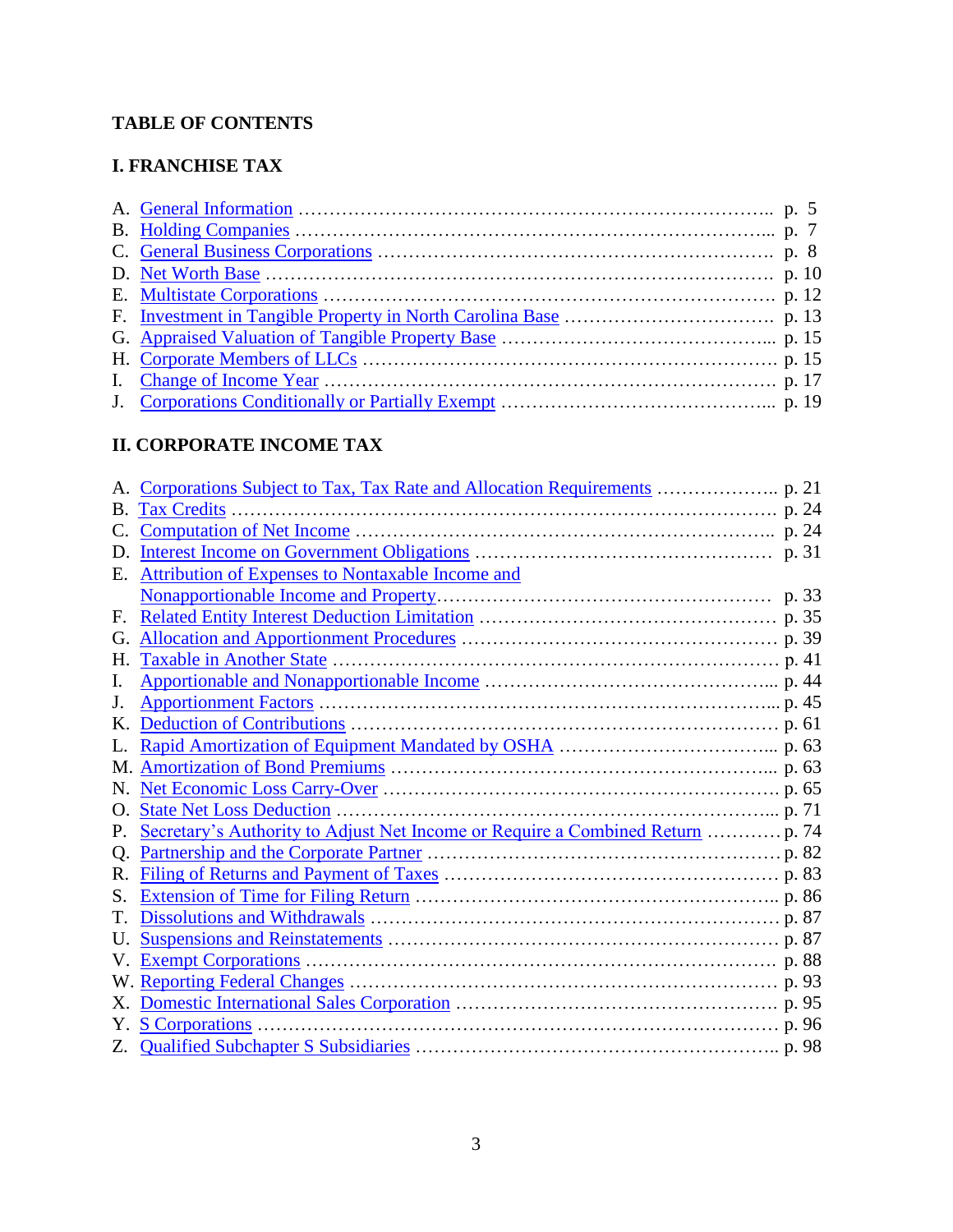# **III. INSURANCE PREMIUMS TAX**

| B. |                                  |  |
|----|----------------------------------|--|
|    |                                  |  |
| D. | <b>Types of Tax and Charges</b>  |  |
| Е. |                                  |  |
| Е. |                                  |  |
| G. | Tax Rates and Charges.           |  |
|    |                                  |  |
|    |                                  |  |
|    |                                  |  |
|    |                                  |  |
|    |                                  |  |
|    |                                  |  |
|    |                                  |  |
|    |                                  |  |
|    | <b>No Additional Local Taxes</b> |  |
|    |                                  |  |
| R. |                                  |  |

# **IV. TAX CREDITS**

| <b>B.</b> Tax Credits (Article 4) $\ldots$ $\ldots$ $\ldots$ $\ldots$ $\ldots$ $\ldots$ $\ldots$ $\ldots$ $\ldots$ $\ldots$ $\ldots$ $\ldots$ $\ldots$ $\ldots$ $\ldots$ $\ldots$ $\ldots$ $\ldots$ $\ldots$ $\ldots$ $\ldots$ $\ldots$ $\ldots$ $\ldots$ $\ldots$ $\ldots$ $\ldots$ $\ldots$ $\ldots$ $\ldots$ $\ldots$ $\ldots$ |  |
|-----------------------------------------------------------------------------------------------------------------------------------------------------------------------------------------------------------------------------------------------------------------------------------------------------------------------------------|--|
|                                                                                                                                                                                                                                                                                                                                   |  |
|                                                                                                                                                                                                                                                                                                                                   |  |
|                                                                                                                                                                                                                                                                                                                                   |  |
|                                                                                                                                                                                                                                                                                                                                   |  |
|                                                                                                                                                                                                                                                                                                                                   |  |
|                                                                                                                                                                                                                                                                                                                                   |  |
|                                                                                                                                                                                                                                                                                                                                   |  |
|                                                                                                                                                                                                                                                                                                                                   |  |
|                                                                                                                                                                                                                                                                                                                                   |  |
|                                                                                                                                                                                                                                                                                                                                   |  |
|                                                                                                                                                                                                                                                                                                                                   |  |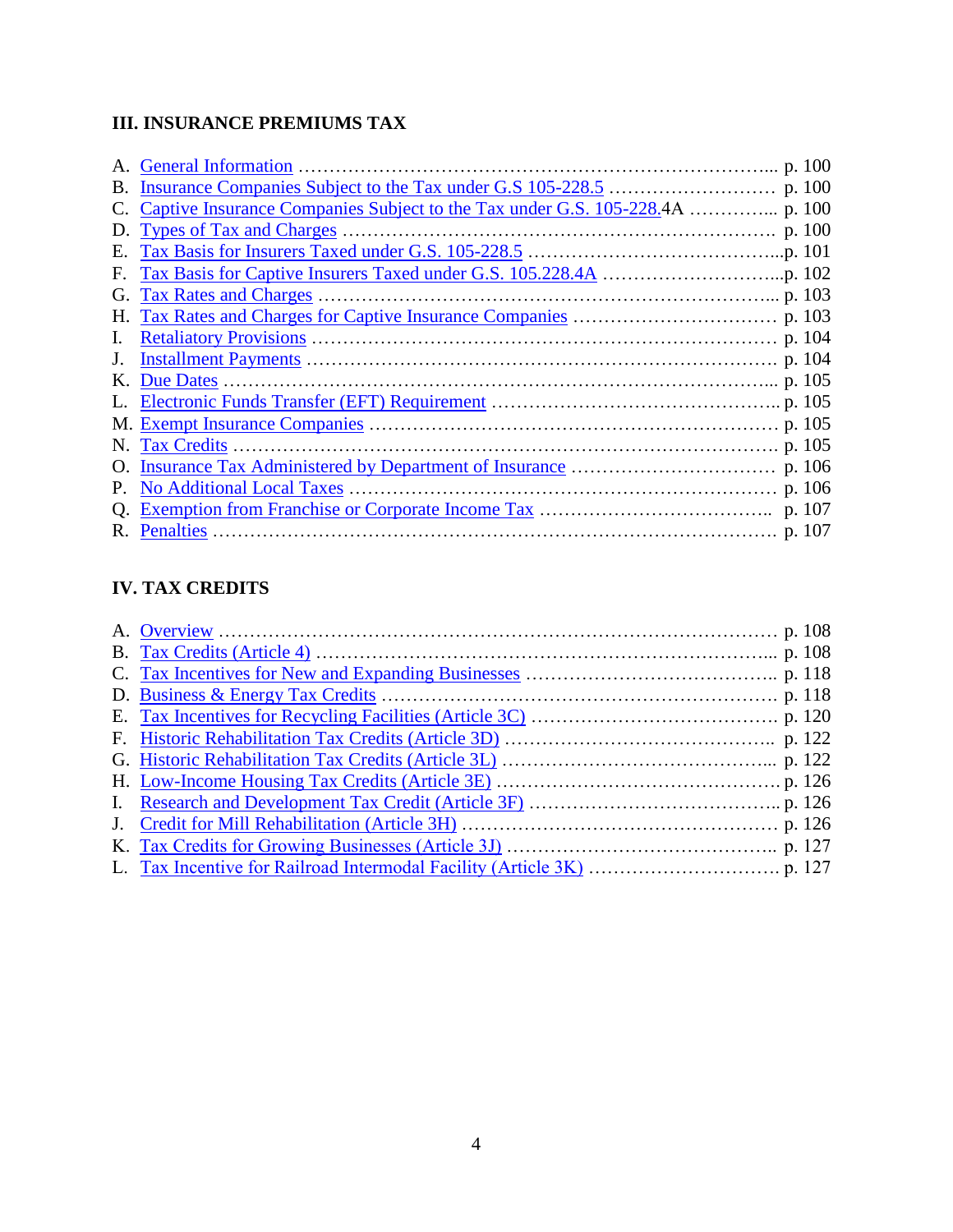#### **I. FRANCHISE TAX (Article 3)**

#### <span id="page-4-0"></span>**A. General Information (G.S. [105-114\)](http://www.ncga.state.nc.us/EnactedLegislation/Statutes/HTML/BySection/Chapter_105/GS_105-114.html)**

#### **1. Scope and Nature**

North Carolina levies a franchise tax upon corporations, both domestic and foreign, and upon certain partnerships and limited liability companies ("LLCs"). The tax levied in this Article is for the privilege of engaging in business or doing the act named. Specific sections of the law under which the various corporations and businesses are taxed are as follows:

| G.S. $§$ 105-114.1 | Limited liability companies   |
|--------------------|-------------------------------|
| G.S. $§$ 105-120.2 | Holding companies             |
| G.S. $§$ 105-122   | General business corporations |
| G.S. $§$ 105-125   | Exempt corporations           |

The tax levied upon corporations organized under the laws of North Carolina (domestic corporations) is for the corporate rights and privileges granted by their charters, and the enjoyment of corporate powers, rights, privileges and immunities under the laws of North Carolina.

The taxes levied upon corporations not organized under the laws of North Carolina (foreign corporations) is for the privilege of doing business in this State and for the benefit and protection they receive from the government and laws of this State.

#### **2. Corporation Defined**

For franchise tax purposes, the term "corporation" includes not only corporations in the usual meaning of the term, but also associations, joint stock companies, trusts and other organizations formed or operating for pecuniary gain which have capital stock represented by shares and privileges not possessed by individuals or partnerships. The term includes limited liability companies or partnerships that elect to be taxed as corporations for federal income tax purposes.

#### **3. S Corporations**

S corporations are liable for franchise tax levied under Article 3 of the Revenue Laws.

#### **4. Period Covered**

Tax levied under this Article is for the income year of the corporation in which such taxes become due.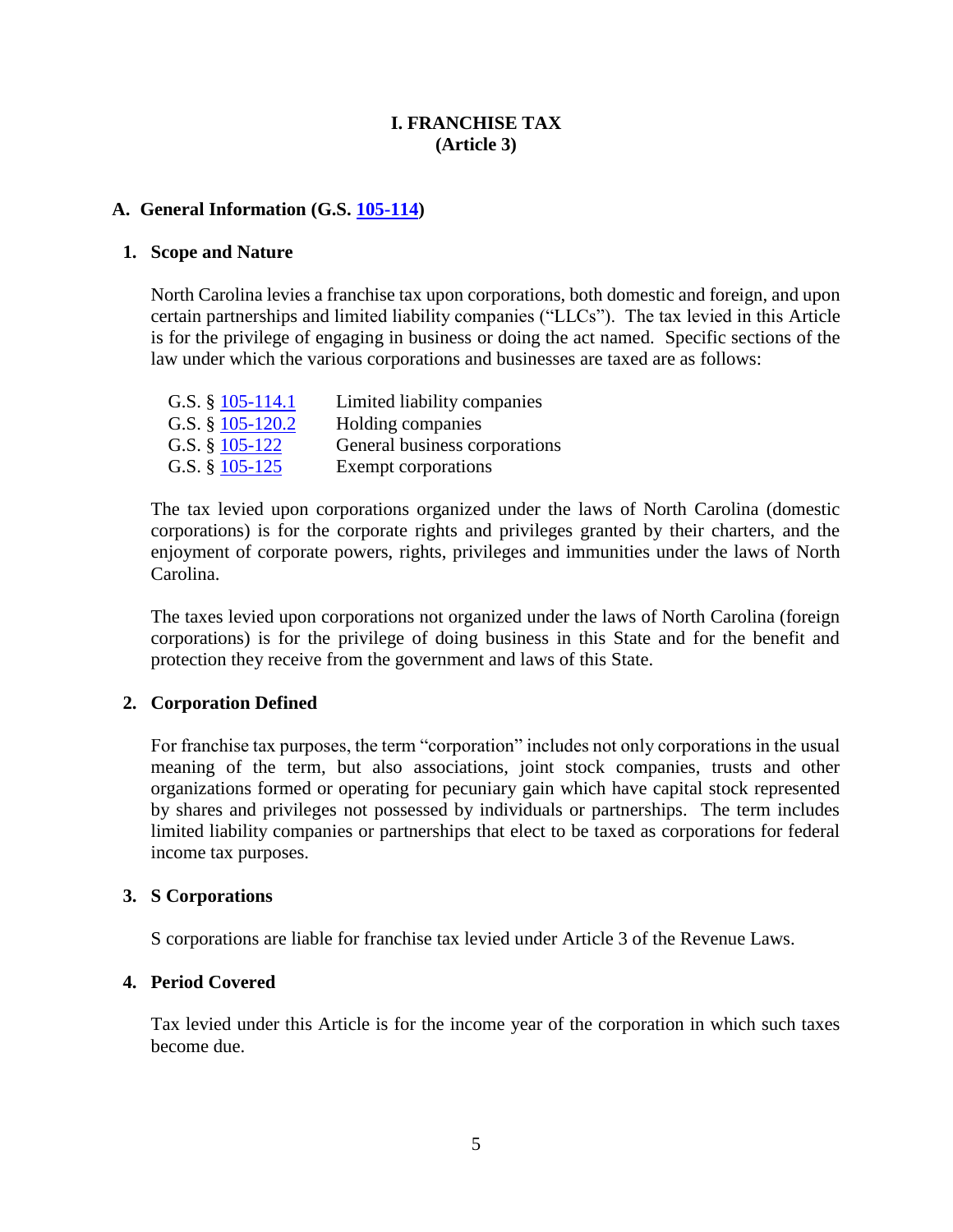#### **5. Inactive Corporations [\(17 NCAC 05B.0104\)](http://reports.oah.state.nc.us/ncac/title%2017%20-%20revenue/chapter%2005%20-%20corporate%20franchise,%20income,%20and%20insurance%20taxes/subchapter%20b/17%20ncac%2005b%20.0104.pdf)**

A corporation that is inactive and without assets is subject to an annual minimum franchise tax of two hundred dollars (\$200). Failure to file this return and pay the minimum tax will result in the suspension of the Articles of Incorporation or Certificate of Authority. Any corporation that intends to dissolve or withdraw through suspension for nonpayment of franchise tax should indicate its intention in writing to the Department.

#### **6. Voluntary Dissolution or Withdrawal of Corporate Rights (G.S. § [105-127\(f\)\)](http://www.ncga.state.nc.us/EnactedLegislation/Statutes/PDF/BySection/Chapter_105/GS_105-127.pdf)**

Corporations are not subject to franchise tax after the end of the income year in which articles of dissolution or withdrawal are voluntarily filed with the Secretary of State unless they engage in business activities not reasonably incidental to winding up their affairs. Therefore, no franchise tax is required with the income tax return filed for the year in which the application is filed or with any subsequent income tax returns that may be required in connection with winding up the affairs of the corporation.

Example 1: A calendar year corporation voluntarily files articles of dissolution or withdrawal during the calendar year 2017. Although its final income tax return will be filed on a franchise and income tax return, the franchise tax portion of the return need not be completed since the franchise tax applicable to calendar year 2017 was reported on the 2016 tax return.

Example 2: A corporation using an income year ending April 30 voluntarily files articles of dissolution or withdrawal on May 19, 2017. Although its final income tax return will be filed on a franchise and income tax return, the franchise tax portion of the return need not be completed since the franchise tax applicable to the income year beginning May 1, 2017, was reported on the tax return for the income year ended April 30, 2017.

A corporation is not entitled to a partial refund of franchise tax paid if the corporation files articles of dissolution or withdrawal during the year.

#### **7. Payment of Franchise Taxes (G.S. § [105-122\(a\)\)](http://www.ncga.state.nc.us/EnactedLegislation/Statutes/HTML/BySection/Chapter_105/GS_105-122.html)**

Franchise tax is due on the statutory filing date of the return, without regard to extensions.

#### **8. Extension of Filing Date [\(17 NCAC 05B.0107\)](http://reports.oah.state.nc.us/ncac/title%2017%20-%20revenue/chapter%2005%20-%20corporate%20franchise,%20income,%20and%20insurance%20taxes/subchapter%20b/17%20ncac%2005b%20.0107.pdf)**

A corporation subject to the franchise tax may obtain an extension of time for filing its franchise tax return by filing Form CD-419 within the time required pursuant to G.S. § 105- 263. Form CD-419 is available at:

> [https://www.ncdor.gov/taxes/corporate-income-franchise-tax/corporate-tax](https://www.ncdor.gov/taxes/corporate-income-franchise-tax/corporate-tax-forms-and-instructions)[forms-and-instructions](https://www.ncdor.gov/taxes/corporate-income-franchise-tax/corporate-tax-forms-and-instructions)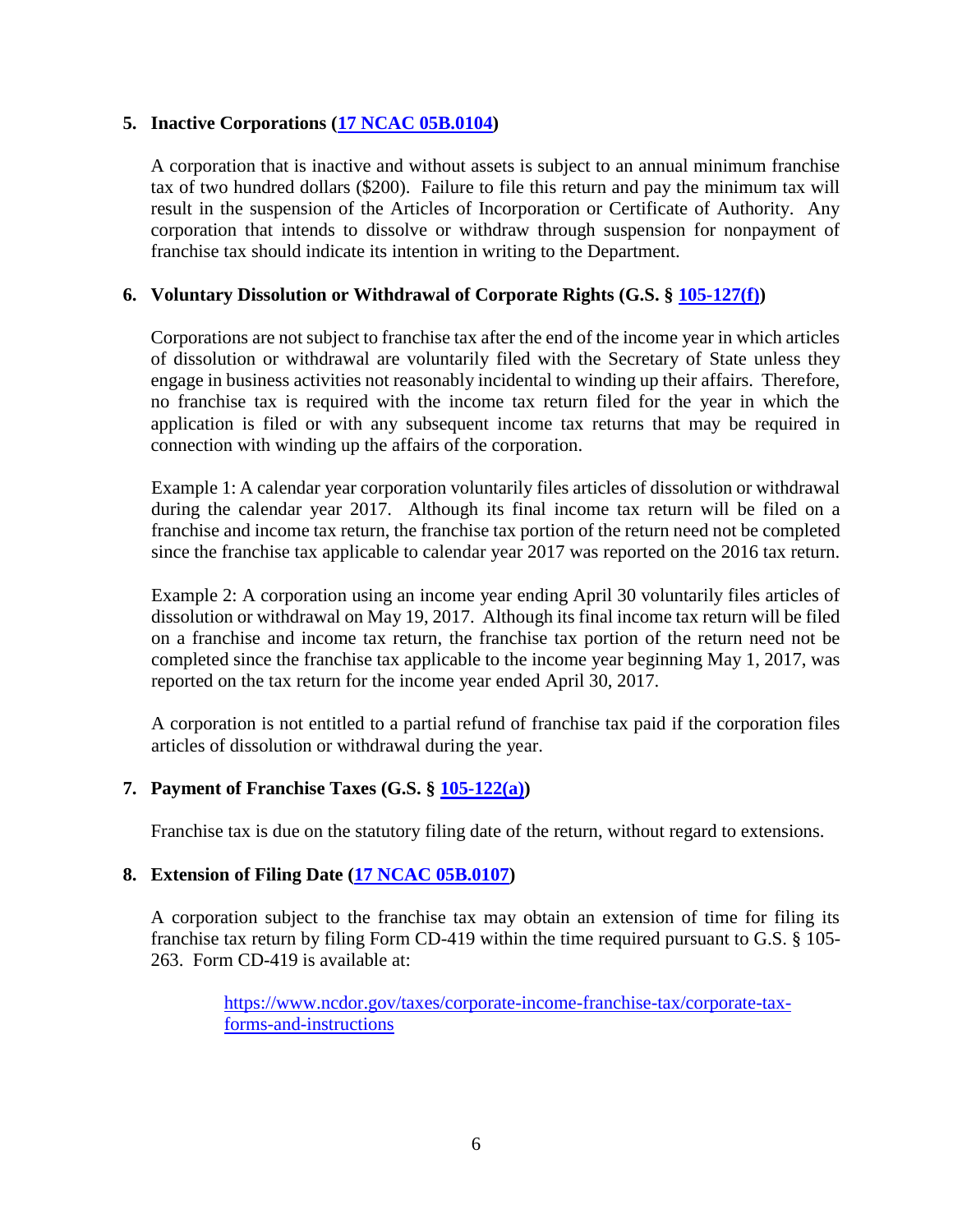An extension of time for filing a franchise tax return does not extend the time for paying the tax due or the time when a penalty attaches for failure to pay the tax. For additional detailed information concerning the requirements for obtaining an extension of time for filing a corporate franchise and income tax return, *see "Extension of Time for Filing Return"* in **Section II, Corporate Income Tax**.

#### **9. Tax Credit for Limited Liability Companies Subject to Franchise Tax (G.S. § [105-122.1\)](http://www.ncga.state.nc.us/EnactedLegislation/Statutes/HTML/BySection/Chapter_105/GS_105-122.1.html)**

LLCs that elect to be taxed as corporations for federal income tax purposes are allowed a tax credit against franchise tax equal to the difference between the annual report fee on corporations for filing paper annual reports under G.S. **§** [55-1-22\(a\)\(23\)](http://www.ncga.state.nc.us/EnactedLegislation/Statutes/PDF/BySection/Chapter_55/GS_55-1-22.pdf) and the annual report fee for limited liability companies under G.S. **§** [57D-1-22.](http://www.ncga.state.nc.us/EnactedLegislation/Statutes/PDF/BySection/Chapter_57D/GS_57D-1-22.pdf) The credit allowed may not exceed the franchise tax liability for the year reduced by the sum of all credits allowed, except payments of tax made by or on behalf of the taxpayer.

Example: An LLC that has elected to be taxed as a corporation computes its franchise tax due to be \$500. Because the fee for an LLC under G.S. **§** [57D-1-22](http://www.ncga.state.nc.us/EnactedLegislation/Statutes/PDF/BySection/Chapter_57D/GS_57D-1-22.pdf) is \$200, while the fee for a corporation filing a paper annual report under G.S. **§** [55-1-22\(a\)\(23\)](http://www.ncga.state.nc.us/EnactedLegislation/Statutes/PDF/BySection/Chapter_55/GS_55-1-22.pdf) is \$25, a credit of \$175 is allowed to the LLC against franchise tax.

#### <span id="page-6-0"></span>**B. Holding Companies (G.S. § [105-120.2\)](http://www.ncga.state.nc.us/EnactedLegislation/Statutes/HTML/BySection/Chapter_105/GS_105-120.2.html)**

#### **1. Definition**

A holding company is any corporation that receives more than eighty percent (80%) of its gross income during its taxable year from corporations in which it owns, directly or indirectly, more than fifty percent (50%) of the outstanding voting stock, voting capital interest, or ownership interests. A corporation will also qualify for holding company status if it has no assets other than ownership interests in corporations in which it owns, directly or indirectly, more than 50% of the outstanding stock or voting capital interests.

If a holding company has an ownership interest in an LLC doing business in the State and the LLC is taxed as a corporation for federal income tax purposes, the holding company's share of the income of the LLC is included in the denominator and, if the corporation owns more than fifty percent (50%) of the voting capital interest in the LLC, the holding company's share of the income of the LLC is included in the numerator when computing the holding company test.

#### **2. Basis for Taxation**

The basis of the tax for a holding company is the same as for general business corporations. However, franchise tax payable by a qualified holding company on its net worth base is limited to one hundred and fifty thousand dollars (\$150,000). Any corporation that qualifies as a holding company for franchise tax should fill in the circle next to Line 1 on Page 1 of the appropriate form, CD-405 or CD-401S. There is no limitation on the amount of franchise tax payable where the tax produced by the investment in tangible property or appraised value of property exceed the tax produced by the net worth base.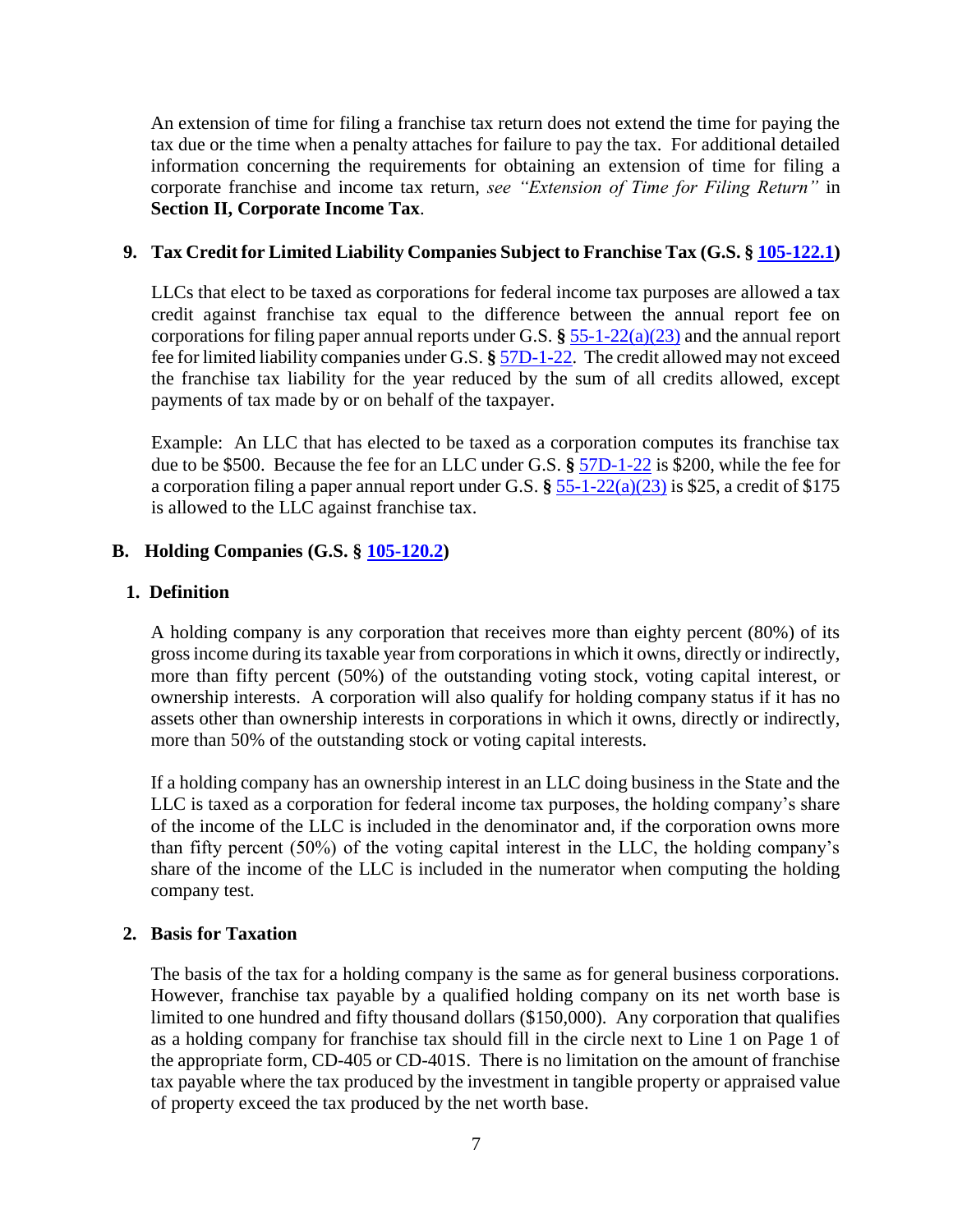#### <span id="page-7-0"></span>**C. General Business Corporations (G.S. § [105-122\)](http://www.ncga.state.nc.us/EnactedLegislation/Statutes/HTML/BySection/Chapter_105/GS_105-122.html)**

#### **1. Basis for the Tax**

For years beginning on or after January 1, 2017, the basis of the tax is the net worth of the taxpayer. The basis is the same for both domestic and foreign corporations. Corporations doing business both within and without North Carolina are required to apportion their net worth to North Carolina in accordance with a specified statutory apportionment formula. Regardless of the actual amount of net worth, the amount determined for purposes of this tax cannot be less than fifty-five percent (55%) of appraised ad valorem tax value of all the real and tangible property in North Carolina or less than the actual investment in tangible property in North Carolina.

#### **2. Franchise Tax Calculation**

Franchise tax is calculated on the largest of the following tax bases:

- Net worth
- Fifty-five percent (55%) of appraised ad valorem tax value of all real and tangible property in N. C.
- Actual investment in tangible property in North Carolina

#### **3. Corporations Required to File**

Unless specifically exempt under G.S. § [105-125,](http://www.ncga.state.nc.us/EnactedLegislation/Statutes/HTML/BySection/Chapter_105/GS_105-125.html) all active and inactive domestic corporations, and all foreign corporations with a Certificate of Authority to do business, or which are in fact doing business in this State, are subject to the annual franchise tax levied under G.S. § [105-122.](http://www.ncga.state.nc.us/EnactedLegislation/Statutes/PDF/BySection/Chapter_105/GS_105-122.pdf)

If an LLC is taxed as a corporation for federal tax purposes and a corporate member's only connection to North Carolina is its ownership interest in the LLC, the corporate member(s) is not required to file a North Carolina corporate income and franchise tax return. The corporate member(s) is not required to file in this circumstance because the LLC reports its North Carolina income at the entity level and the apportionment attributes of the LLC do not flow through to the corporate member(s) as is the case when the LLC is disregarded or is treated as a partnership.

If an LLC is taxed as a corporation for federal tax purposes and a corporate member has activities in this State in addition to its ownership interest in the LLC, the corporate member(s) is required to file a corporate income and franchise tax return.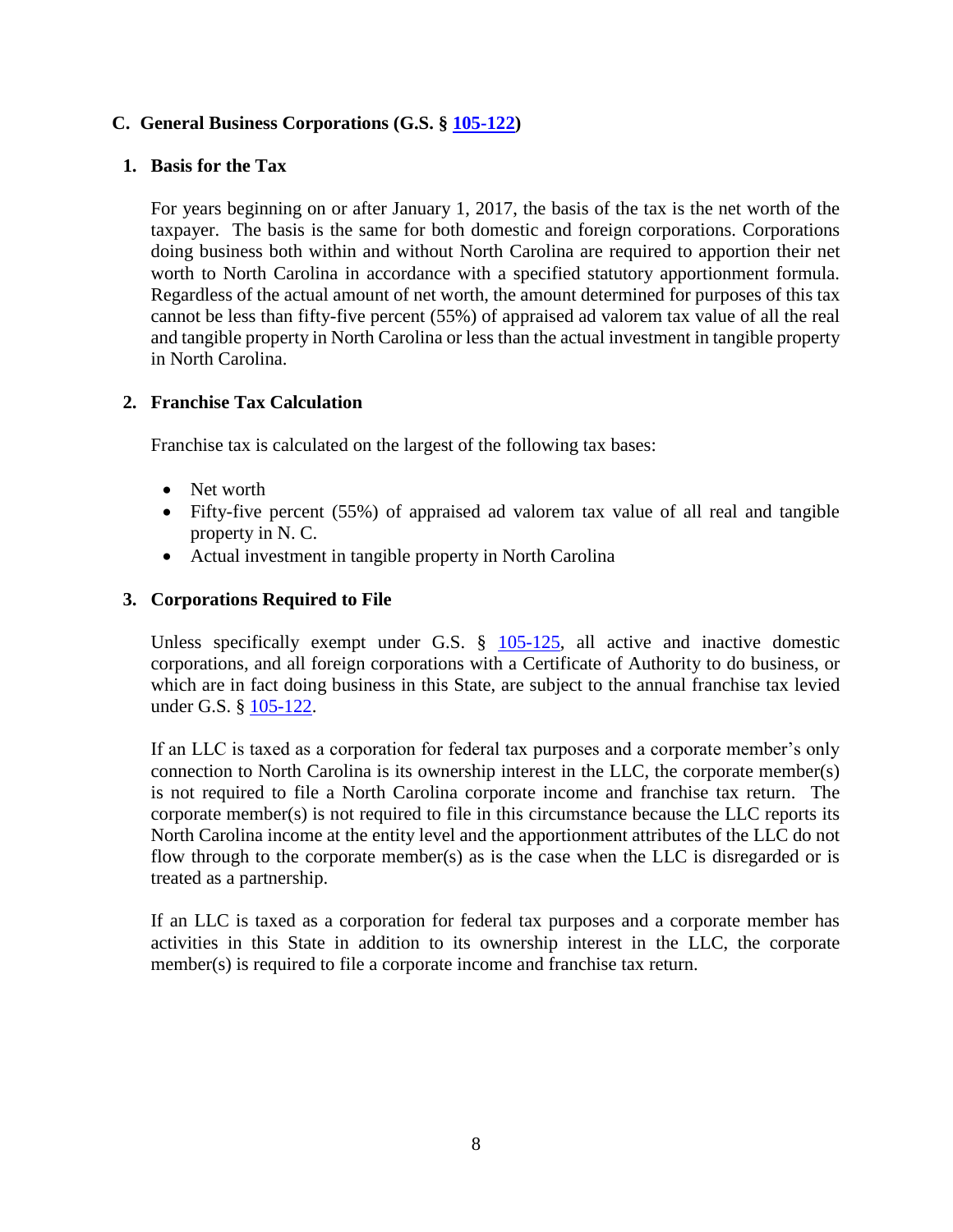#### **4. Forms to be used for Filing**

The franchise tax is filed on Form CD-405 for C corporations and Form CD-401S for S corporations. These forms, along with other required corporate forms and instructions, are available from the Department's website at:

> [https://www.ncdor.gov/taxes/corporate-income-franchise-tax/corporate-tax](https://www.ncdor.gov/taxes/corporate-income-franchise-tax/corporate-tax-forms-and-instructions)[forms-and-instructions](https://www.ncdor.gov/taxes/corporate-income-franchise-tax/corporate-tax-forms-and-instructions)

#### **5. Substitute Returns**

Any substitute form must be approved by the Department of Revenue prior to its use. The guidelines for producing substitute forms are available on the Department's website. If a taxpayer uses computer-generated returns, the software company is responsible for requesting and receiving an assigned barcode. The Department publishes a list of software developers that have received approval on the Department's website. Photocopies of the return are not acceptable. Returns that cannot be processed by our imaging and scanning equipment may be returned to the taxpayer with instructions to refile on an acceptable form.

#### **6. Report and Payment Due**

Corporations must file returns annually on or before the fifteenth day of the fourth month following the end of the income year. The return is filed as a part of a joint franchise and income tax return. Payment of the entire amount of franchise tax is required by the statutory due date of the return.

#### **7. Tax Rate**

The franchise tax rate is one dollar and fifty cents (\$1.50) per one thousand dollars (\$1,000) and is applied as set forth in the law. The minimum franchise tax is two hundred dollars (\$200).

Effective for taxable years beginning on or after January 1, 2019 and applicable to the calculation of franchise tax reported on the 2018 and later tax returns, the franchise tax rate for S corporations is reduced as follows:

For an S corporation, as defined in G.S. 105-130.2, the franchise tax rate is two hundred dollars (\$200) for the first one million dollars (\$1,000,000) of the corporation's tax base and one dollar and fifty cents (\$1.50) per one thousand dollars (\$1,000) of its tax base that exceeds one million dollars (\$1,000,000). The minimum franchise tax for both C corporations and S corporations is two hundred dollars (\$200). For a C corporation, as defined in G.S. 105- 130.2, the franchise tax rate does not change and remains at one dollar and fifty cents (\$1.50) per one thousand dollars (\$1,000) of the corporation's tax base.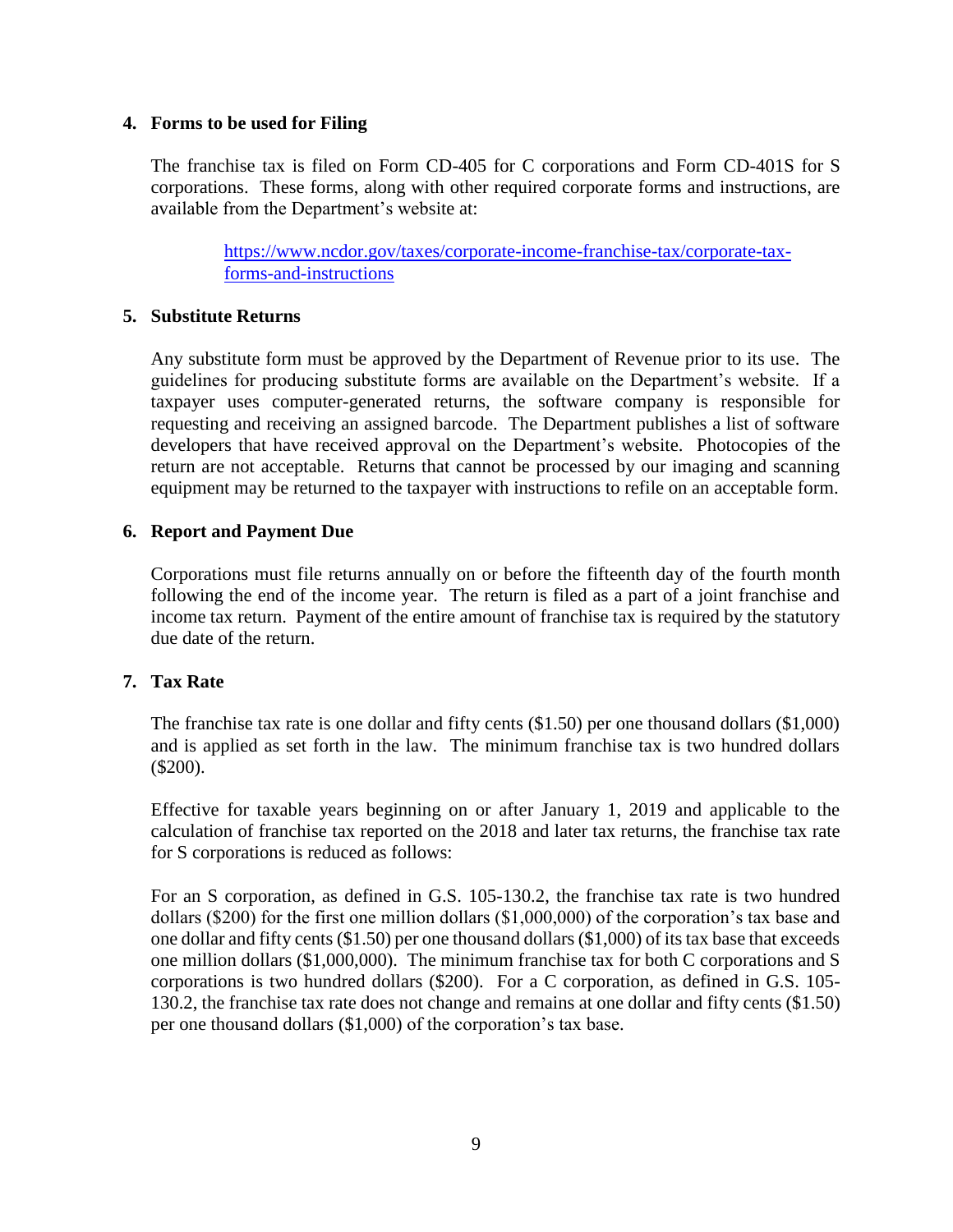#### **8. Franchise Tax Payable in Advance (G.S. § [105-114\)](http://www.ncga.state.nc.us/EnactedLegislation/Statutes/HTML/BySection/Chapter_105/GS_105-114.html)**

Franchise tax is payable in advance for the privilege of doing business in North Carolina or for the privilege of existing as a corporation in North Carolina.

Example: A corporation incorporates, domesticates or commences business in North Carolina on October 15, 2017. The corporation has selected a calendar year end. The first tax return due on April 15, 2018 will be a short period return covering the income tax period from October 15, 2017 to December 31, 2017. Franchise tax due on this return covers the ensuing calendar year through December 31, 2018 for the privilege of doing business in North Carolina or for the privilege of existing as a corporation in North Carolina.

#### <span id="page-9-0"></span>**D. Net Worth Base (G.S. § [105-122\(b\)\)](http://www.ncga.state.nc.us/EnactedLegislation/Statutes/PDF/BySection/Chapter_105/GS_105-122.pdf) – (Applicable to tax years beginning on or after January 1, 2017 calculated on 2016 and after tax returns)**

#### **1. Based on Year End Balance Sheet**

Net worth is measured as of the end of the taxable year using generally accepted accounting principles ("GAAP"). If the corporation does not use GAAP in maintaining its books and records, then net worth is computed using the same accounting method used for federal income tax purposes, so long as this method fairly represents the corporation's net worth for franchise tax purposes.

#### **2. Net Worth Defined**

A corporation's net worth is defined as the total assets of the corporation without regard to deductions for accumulated depreciation, depletion, or amortization *minus* total liabilities.

#### **3. Adjustments to Net Worth**

In determining net worth, the following adjustments are required:

(a) A deduction for accumulated depreciation, depletion, or amortization allowed for federal income tax purposes.

(b) Assets that are allowed a deduction for depreciation, depletion, or amortization for federal income tax purposes are valued under the same method used for computing depreciation, depletion, and amortization.

(c) An addition for the amount of affiliated indebtedness owed to a parent, subsidiary, affiliate, or noncorporate entity if the corporation or affiliated group directly or indirectly owns 50% or more of the noncorporate entity, other than debt that is merely endorsed, guaranteed or otherwise supported by the corporation or affiliated group of corporations.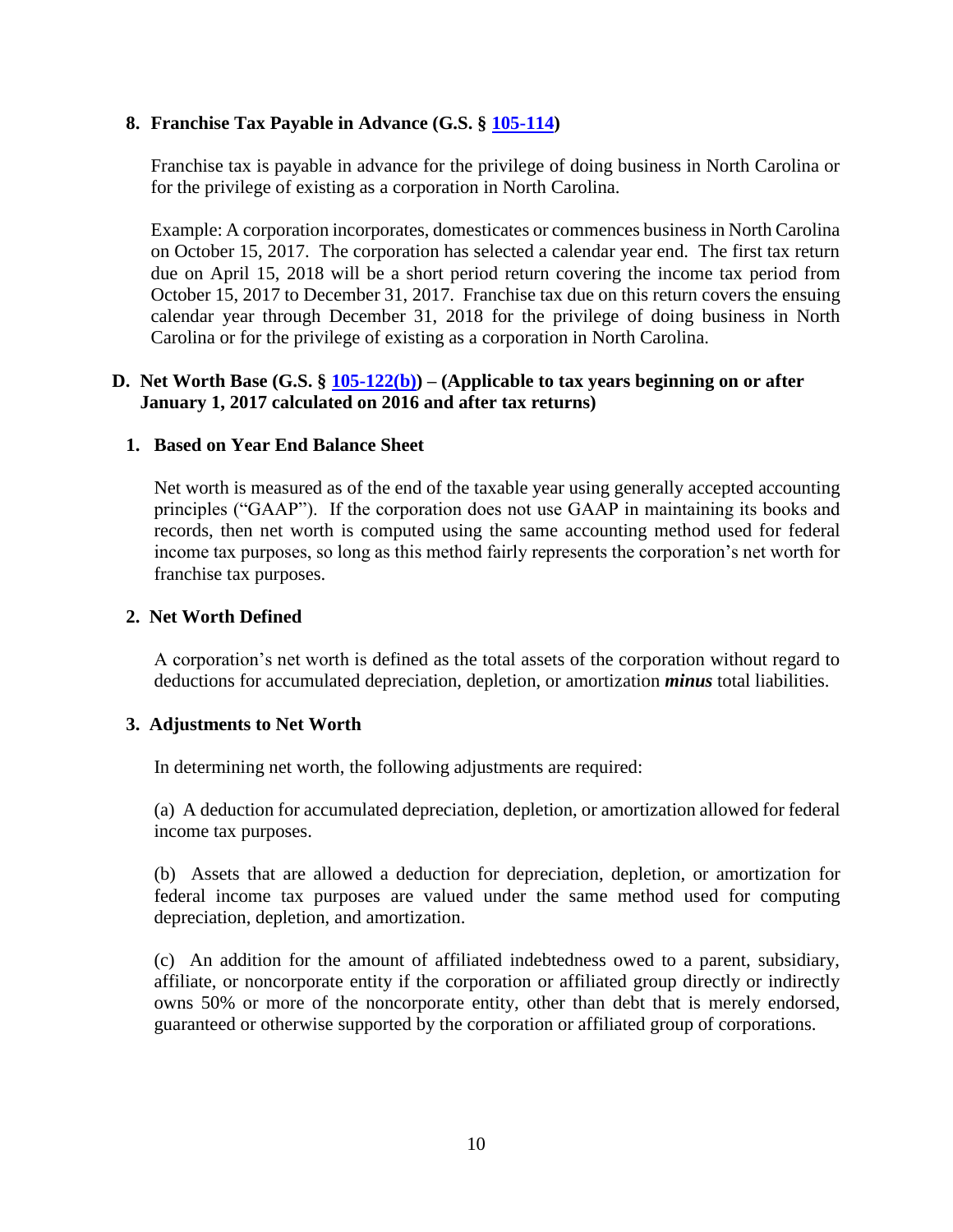The addition for affiliated indebtedness may be reduced based on the ratio of the borrowed capital over the total assets of the creditor corporation. Borrowed capital does not include indebtedness incurred by a bank from a deposit evidenced by a certificate of deposit, passbook, cashier's check, certified check, or similar document or record.

(d) A creditor corporation that is subject to franchise tax may deduct the amount of indebtedness owed to it by a parent, subsidiary, or affiliated corporation to the extent such indebtedness has been added by the debtor corporation in computing its franchise tax liability.

#### **4. Exclusion of Retained Earnings by Parent Corporation**

A parent corporation may exclude any retained earnings of existing subsidiary corporations that it has capitalized or otherwise recorded on its books, through an equity method of accounting.

#### **5. Investment in Subsidiary**

No reduction of the net worth base is allowed for the investment in subsidiary except as provided in G.S. 105-114.1(d).

#### **6. Other Definitions**

In determining the net worth base, the following definitions apply:

(a) Affiliate – A corporation is an affiliate of another corporation if both are controlled directly or indirectly by the same parent corporation or same or associated financial interests through stock ownership, interlocking directors, or by any other means whatsoever, whether the control is direct or through one or more subsidiary, affiliate, or controlled corporation.

(b) Affiliated group – The same meaning as defined in G.S.  $\S 105-114.1$ .

(c) Capital interest – The right under the entity's governing law to receive a percentage of the entity's assets, after payments to creditors, if the entity was dissolved.

(d) Governing law – The law under which the noncorporate entity was organized.

(e) Indebtedness – All loans, credits, goods, supplies, or other capital of whatsoever nature furnished by a parent, a subsidiary, an affiliate, or a noncorporate entity in which the corporation or an affiliated group of corporations owns directly or indirectly more than 50% of the capital interests of the noncorporate entity. Indebtedness does not include amounts endorsed, guaranteed, or otherwise supported by one of the related corporations.

(f) Noncorporate entity – a person that is neither a human being nor a corporation.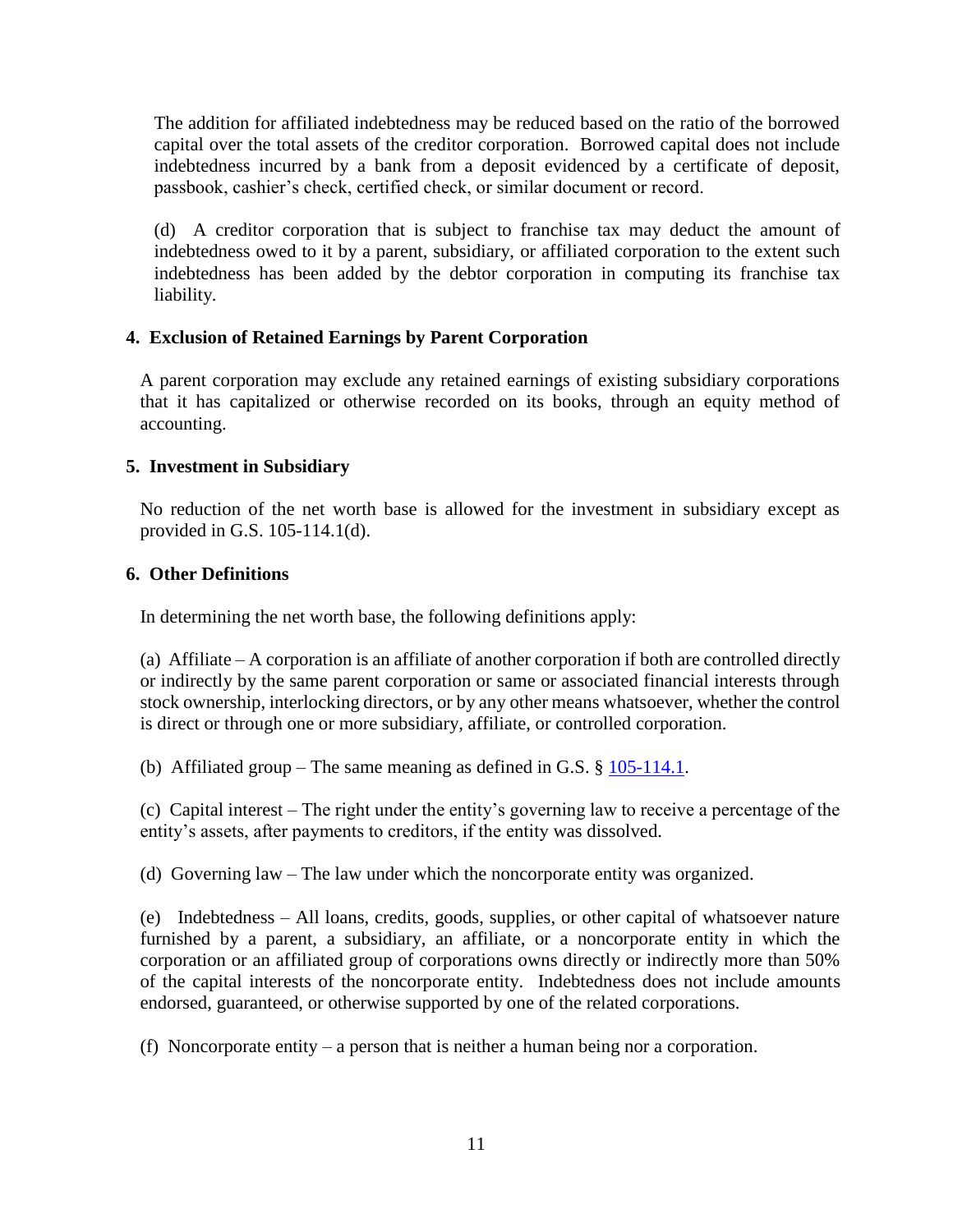$(g)$  Parent – A corporation that directly or indirectly controls another corporation by stock ownership, interlocking directors, or by any other means whatsoever exercised by the same or associated financial interests, whether such control is direct or through one or more subsidiary, affiliated, or controlled corporations.

(h) Subsidiary – A corporation that is directly or indirectly subject to control by another corporation by stock ownership, interlocking directors, or by any other means whatsoever exercised by the same or associated financial interest, whether the control is direct or through one or more subsidiary, affiliated, or controlled corporations.

(i) Total assets – The sum of all cash, investments, furniture, fixtures, equipment, receivables, intangibles, and any other items of value owned by a person or a business entity.

## <span id="page-11-0"></span>**E. Multistate Corporations (G.S. § [105-122\(c1\)\)](http://www.ncga.state.nc.us/EnactedLegislation/Statutes/PDF/BySection/Chapter_105/GS_105-122.pdf)**

## **1. Apportionment Formula**

Every corporation permitted to apportion its net income for income tax purposes under the provisions of G.S. § [105-130.4](http://www.ncga.state.nc.us/EnactedLegislation/Statutes/PDF/BySection/Chapter_105/GS_105-130.4.pdf) must apportion its net worth for franchise tax purposes through use of the same fraction computed for apportionment of its apportionable income under G.S. § [105-130.4.](http://www.ncga.state.nc.us/EnactedLegislation/Statutes/PDF/BySection/Chapter_105/GS_105-130.4.pdf) A corporation that is subject to the general business franchise tax, but exempt from income tax, must apportion its net worth by using the apportionment factor it would have used had it been subject to the income tax. Adjustments in the method of apportionment authorized by the Secretary of Revenue for apportionment of net income do not apply automatically to apportionment of net worth. Unless the Secretary specifically authorizes a modified method of allocation for franchise tax purposes, the statutory formula must be used.

## **2. Alternative Apportionment Formula**

If any corporation believes that the statutory apportionment formula allocates more of its net worth to North Carolina than is reasonably attributable to its business in this State, it may make a written request to the Secretary of Revenue for permission to use an alternative formula which it believes is a better method to apportion its net worth to North Carolina.

The written request must be made with the Secretary not later than ninety (90) days after the regular or extended due date of the tax return. Taxpayers should address all correspondence in connection with such petitions to the Secretary of Revenue.

The Secretary must issue a written decision on a corporation's request for an alternative apportionment method. The decision can apply to no more than three years. A corporation may renew a request to use an alternative apportionment method by following the same procedure. If the request is denied, the Secretary's decision is final and is not subject to administrative or judicial review. A corporation authorized to use an alternative formula may apportion its net worth base using the alternative method or the statutory method.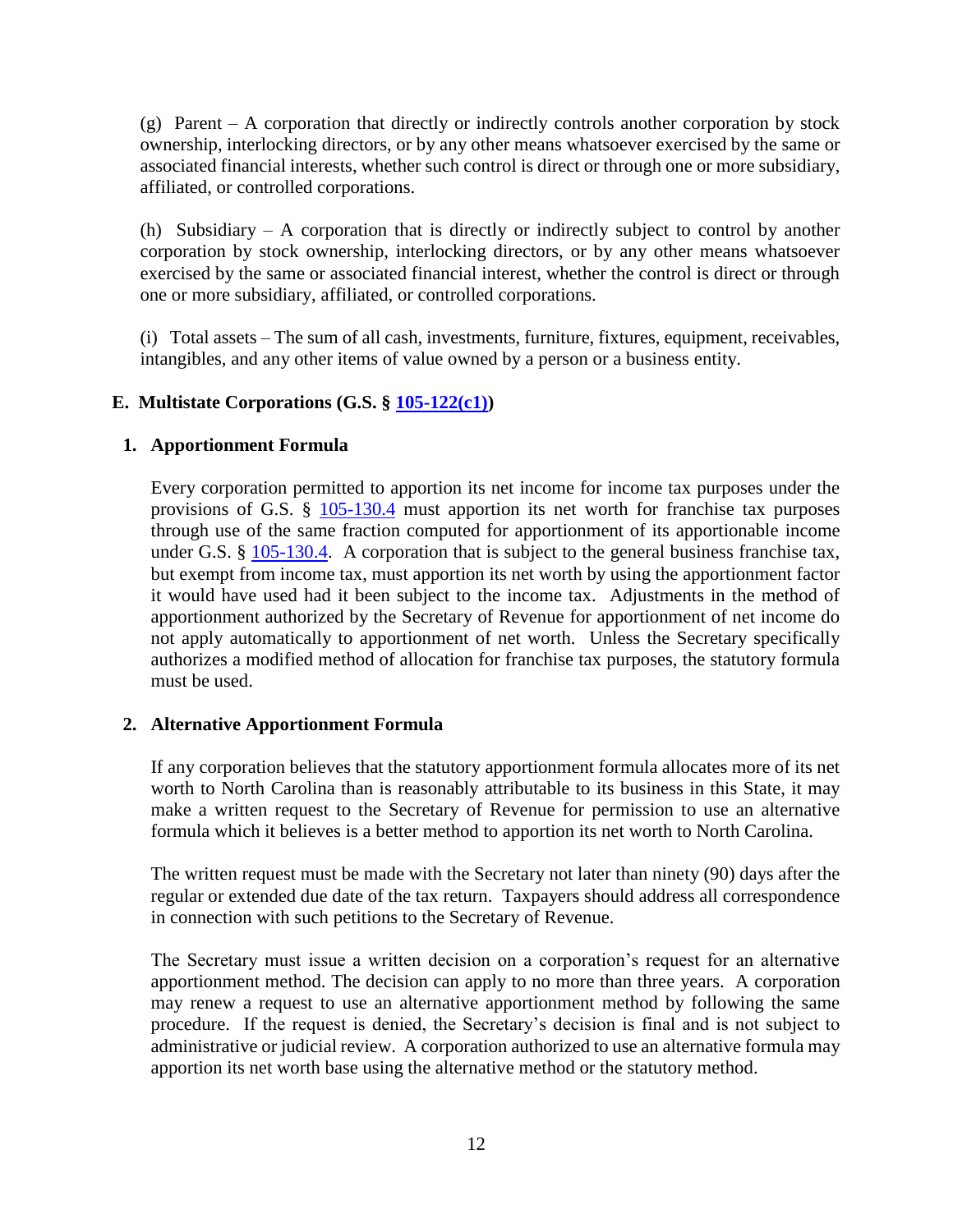## <span id="page-12-0"></span>**F. Investment in Tangible Property in North Carolina Base (G.S. § [105-122\(d\)\)](http://www.ncga.state.nc.us/EnactedLegislation/Statutes/PDF/BySection/Chapter_105/GS_105-122.pdf)**

#### **1. Basis for the Investment Base**

This base includes the original purchase price or consideration plus additions and improvements and less reserve for depreciation permitted for income tax purposes of all tangible property, including real estate, located in North Carolina at the end of the income year immediately preceding the due date of the return.

#### **2. What is Includable in the Investment Base [\(17 NCAC 05B.1302\)](http://reports.oah.state.nc.us/ncac/title%2017%20-%20revenue/chapter%2005%20-%20corporate%20franchise,%20income,%20and%20insurance%20taxes/subchapter%20b/17%20ncac%2005b%20.1302.pdf)**

Include all tangible assets located in North Carolina at original purchase price less reserve for depreciation permitted for income tax purposes. In addition to the types of property listed in the schedule, include all other tangible property owned such as supplies and tools. Typical items of tangible property would include: inventory (valued at actual cost or by method consistent with the actual flow of goods), consigned inventories to be included by consignor, machinery and equipment, furniture and fixtures, containers, tools and supplies, land, buildings, leasehold improvements, and all other tangible assets.

#### **3. Treatment of Construction in Progress [\(17 NCAC 05B.1303\)](http://reports.oah.state.nc.us/ncac/title%2017%20-%20revenue/chapter%2005%20-%20corporate%20franchise,%20income,%20and%20insurance%20taxes/subchapter%20b/17%20ncac%2005b%20.1303.pdf)**

Construction in progress is excluded from this base only if such property is not owned by the corporation filing the return.

#### **4. Indebtedness Deduction (Effective for taxable years beginning on or after January 1, 2020 and applies to the calculation of franchise tax reported on the 2019 and later corporate tax returns.)**

A deduction from the tangible property base is allowed for existing indebtedness specifically incurred in the purchase and permanent improvement of real estate. The deductible amount cannot exceed the book value (cost less depreciation) of the real estate acquired and improvements made. Indebtedness incurred in the purchase of personal property is not deductible even though the funds borrowed may have been secured by a lien against real estate.

Indebtedness owed to a parent, subsidiary, or affiliated corporation constitutes a part of the debtor corporation's capital and therefore, cannot be deducted from the tangible property tax base (except to the extent explained below) even though such indebtedness was incurred in the purchase or permanent improvement of real estate. The extent to which such indebtedness can be deducted is the amount of the total debt excluded by the debtor corporation from its net worth tax base by application of the creditor corporation's borrowed capital ratio.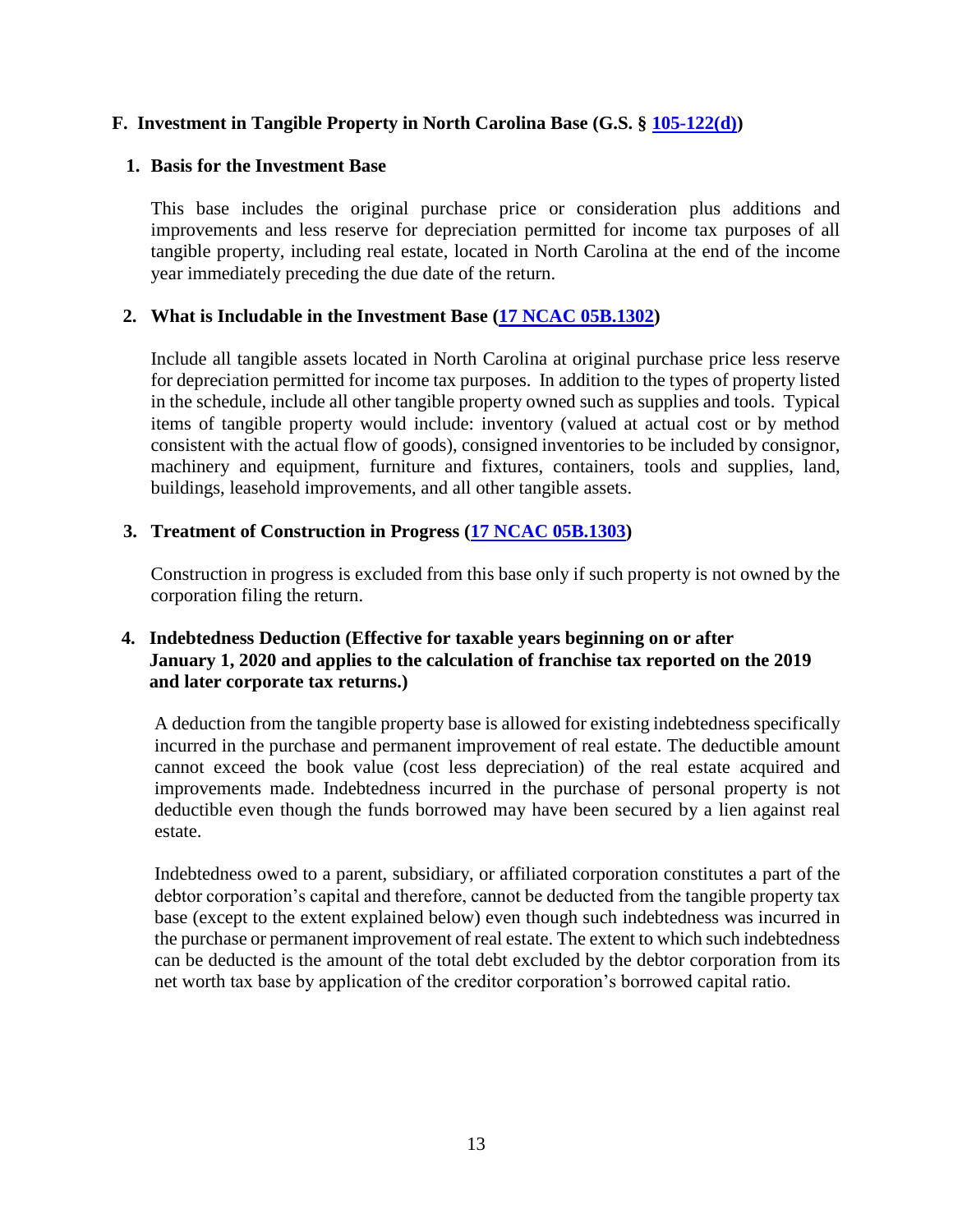Example: ABC Corporation owes its parent, XYZ Corporation, three hundred thousand dollars (\$300,000), which it borrowed for the purchase of real estate. XYZ's borrowed capital from non-affiliated sources is five hundred thousand dollars (\$500,000) and its assets total seven hundred fifty thousand dollars (\$750,000). Assuming ABC Corporation owns no other tangible property, its tangible property base would be computed as follows:

| Investment in real estate  | \$300,000                             |
|----------------------------|---------------------------------------|
| Deductible indebtedness:   |                                       |
| XYZ's borrowed capital     | \$500,000                             |
| XYZ'S total assets         | $$750,000 \times $300,000 = $200,000$ |
| Net tangible property base | \$100,000                             |

When real estate and personal property are acquired at a lump sum price and the specific amount of indebtedness applicable to each type of property cannot be determined, the deductible amount is the proportion of the total amount that the cost assigned to the real estate bears to the total cost of the properties.

Example: ABC Corporation, which operates on a calendar-year basis, purchased an entire plant for one million dollars (\$1,000,000), paying one hundred thousand dollars (\$100,000) down and giving a mortgage for the balance. Costs were allocated to specific assets as follows:

| Land                                  | -S | 50,000      |
|---------------------------------------|----|-------------|
| Building                              |    | 300,000     |
| Machinery and other personal property |    | 650,000     |
| Total purchase price                  |    | \$1,000,000 |

As of December 31, 2019 the balance owed on the mortgage was eight hundred fifty thousand dollars (\$850,000). The amount of indebtedness deductible from total investment in tangible properties on the return due on April 15, 2020 would be computed as follows:

| Total cost of land and building | \$350,000                               |
|---------------------------------|-----------------------------------------|
| Total cost of plant             | $$1,000,000 \times $850,000 = $297,500$ |

No interest accrued on the mortgage would be deductible or used in the computation.

#### **5. Determination of Inclusion Based on Depreciation Deduction [\(17 NCAC 05B.1309\)](http://reports.oah.state.nc.us/ncac/title%2017%20-%20revenue/chapter%2005%20-%20corporate%20franchise,%20income,%20and%20insurance%20taxes/subchapter%20b/17%20ncac%2005b%20.1309.pdf)**

When two or more corporations are in doubt as to which should include property, including leased property, in the investment in tangible property base, such property shall be included by the corporation allowed depreciation under the Federal Code.

#### **6. Holding Company**

There is no limitation on the franchise tax payable by a holding company on its investment in tangible property tax base.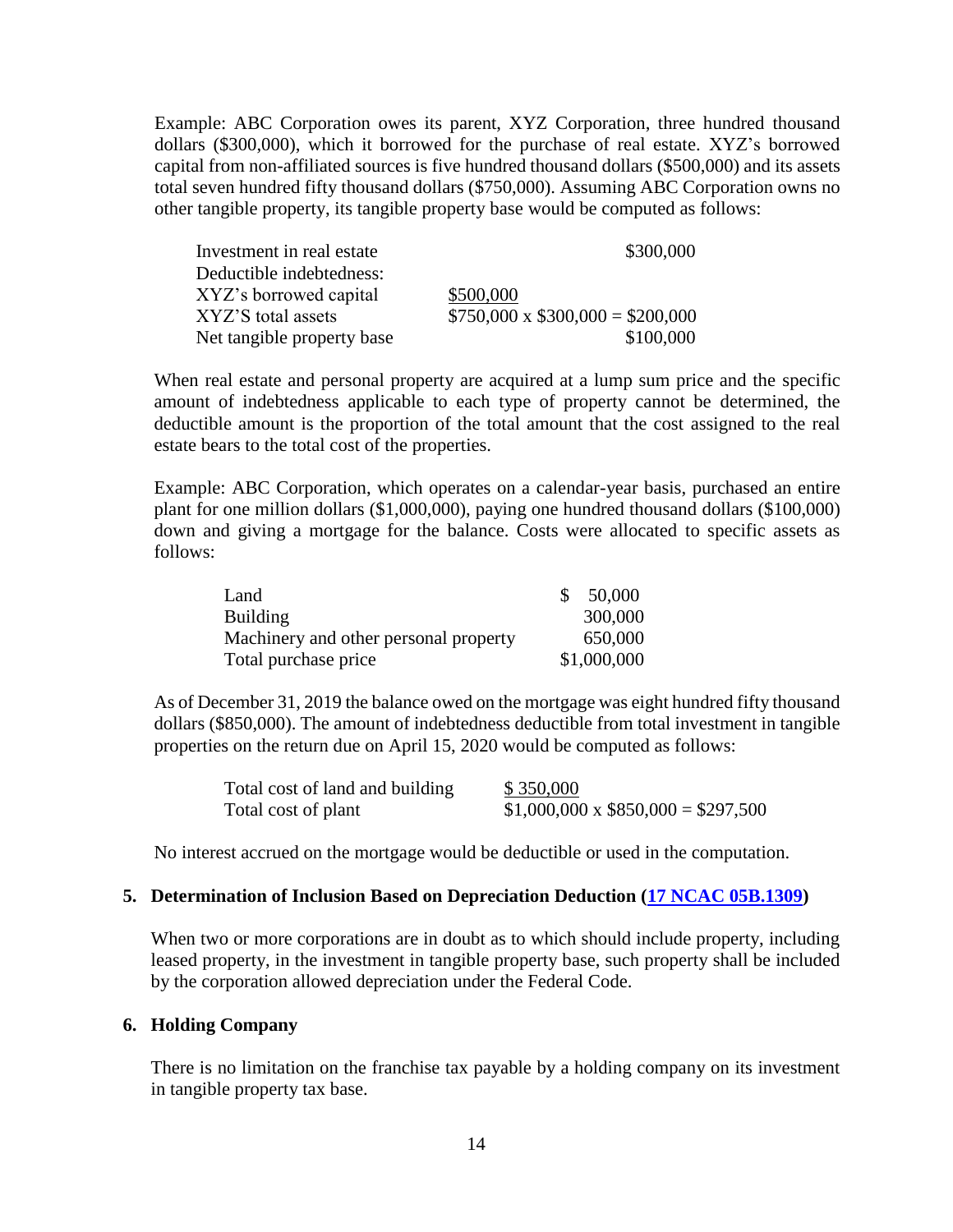## <span id="page-14-0"></span>**G. Appraised Valuation of Tangible Property Base (G.S. § [105-122\(d\),](http://www.ncga.state.nc.us/EnactedLegislation/Statutes/HTML/BySection/Chapter_105/GS_105-122.html) [17 NCAC](http://reports.oah.state.nc.us/ncac/title%2017%20-%20revenue/chapter%2005%20-%20corporate%20franchise,%20income,%20and%20insurance%20taxes/subchapter%20b/17%20ncac%2005b%20.1406.pdf) [05B.1406\)](http://reports.oah.state.nc.us/ncac/title%2017%20-%20revenue/chapter%2005%20-%20corporate%20franchise,%20income,%20and%20insurance%20taxes/subchapter%20b/17%20ncac%2005b%20.1406.pdf)**

Tangible property values for this base are computed on fifty-five percent (55%) of the appraised value of all property listed for county ad valorem tax in North Carolina as of January 1 of the calendar year next preceding the due date of the return.

Note: Also included in the appraised value of property for county ad valorem tax is the appraised value of all vehicles for which the county tax assessor has issued a billing during the income year.

There is no limitation on the franchise tax payable by a holding company on its appraised valuation of property tax base.

# <span id="page-14-1"></span>**H. Corporate Members of LLCs (G.S. § [105-114.1\)](http://www.ncga.state.nc.us/EnactedLegislation/Statutes/HTML/BySection/Chapter_105/GS_105-114.1.html)**

*(This section does not apply to limited liability companies that are taxed as corporations, but does apply to noncorporate limited liability companies, i.e., limited liability companies that do not elect to be taxed as corporations under the Code.)*

If a corporation or affiliated group of corporations owns, directly or constructively, more than fifty percent (50%) of the capital interests in an LLC, the corporation or group of corporations must include the same percentage of the LLC's assets in its three franchise tax bases. In that case, the corporation's investment in the LLC is not included in the calculation of the corporation's net worth base. The attribution to the three bases is equal to the same percentage of (1) the LLC's net worth, (2) fifty-five percent (55%) of the LLC's appraised ad valorem tax value of property, and (3) the LLC's actual investment in tangible property in this State.

Exception – if the total book value of the LLC's assets never exceeds one hundred fifty thousand dollars (\$150,000) during its taxable year, no attribution is required.

When a partnership, trust, LLC, or other entity is placed between a corporation and an LLC, ownership of the capital interests in an LLC is determined under the constructive ownership rules for partnerships, estates, and trusts in IRC  $\S 318(a)(2)(A)$  and (B), modified as follows:

- The term "capital interest" is substituted for "stock" where that term appears in the referenced Code section.
- An LLC and any entity other than a partnership, estate or trust is treated as a partnership.
- The operating rule of section  $318(a)(5)$  applies without regard to section  $318(a)(5)(C)$ .

Example: A partnership owns one hundred percent (100%) of the capital interests of an LLC. Corporation A is a fifty percent (50%) owner of the partnership. Corporation A constructively owns fifty percent (50%) of the capital interest in the LLC.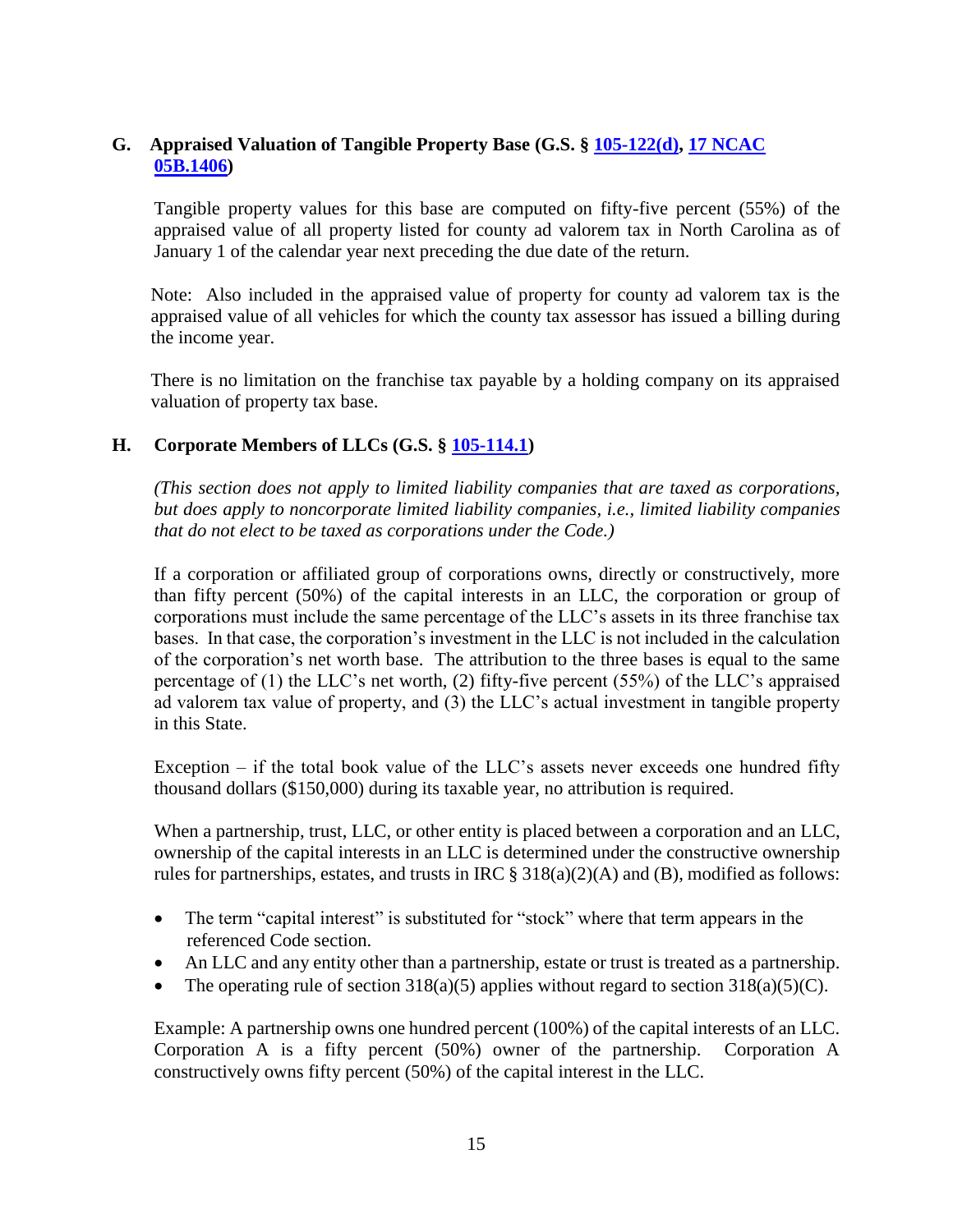The members of an affiliated group must determine the percentage of the LLC's assets to be included in each member's franchise tax bases. If all members of the group are doing business in North Carolina, then the percentage of the LLC's assets included by each member in its franchise tax bases is equal to the member's percentage ownership in the LLC. If some of the members of the group are not doing business in North Carolina, then the percentage of the LLC's assets owned by the group are allocated among the members that are doing business in North Carolina. The percentage attributed to each member doing business in North Carolina is determined by multiplying the percentage of the LLC owned by the entire group by a fraction. The numerator of the fraction is the percentage of the LLC owned by the member and the denominator is the total percentage of the LLC owned by all members doing business in North Carolina.

If the owner of the capital interests in an LLC is an affiliated group of corporations, the percentage to be included by each member that is doing business in this State is determined by multiplying the capital interests in the LLC owned by the affiliated group by a fraction. The numerator of the fraction is the capital interests of the LLC owned by the group member, and the denominator is the capital interests in the LLC owned by all group members that are doing business in this State.

Ownership of the capital interests in an LLC is determined under the constructive ownership rules for partnerships, estates, and trusts in IRC  $\S 318(a)(2)(A)$  and (B), modified as follows:

- The term "capital interest" is substituted for "stock" where that term appears in the referenced Code section.
- An LLC and any entity other than a partnership, estate, or trust is treated as a partnership.
- The operating rule of section  $318(a)(5)$  of the Code applies without regard to section  $318(a)(5)(C)$ .

Example: An affiliated group of corporations own one hundred percent (100%) of the capital interests in an LLC. The group consists of three corporations. Corporation A is doing business in North Carolina and owns fifty percent (50%) of the LLC. Corporation B is doing business in North Carolina and owns ten percent (10%) of the LLC. Corporation C is not doing business in North Carolina and owns forty percent (40%) of the LLC. The percentage of the LLC's assets required to be included in Corporation A's and Corporation B's franchise tax bases is determined as follows:

Corporation A:  $100\%$  X 50%  $\div$  (50% + 10%) = 83.33%

Corporation B:  $100\% \times 10\% \div (50\% + 10\%) = 16.67\%$ 

A corporation that is required to include a percentage of the LLC's assets in its franchise tax computation may exclude its investment in the LLC from its computation of the net worth base.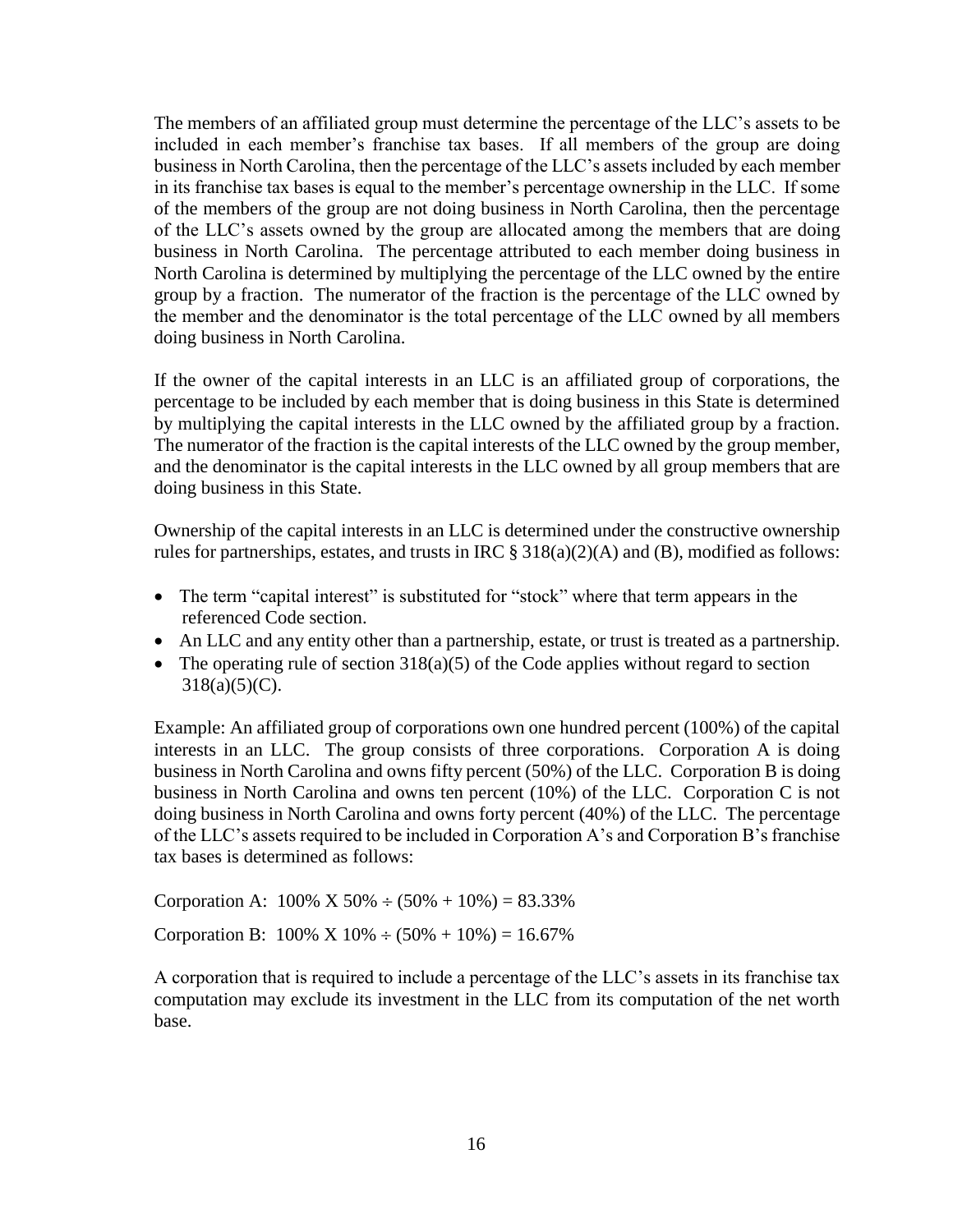Shifting assets back and forth between a corporation and an LLC to avoid franchise tax is prohibited. Ownership of the capital interests in an LLC is determined as of the last day of the LLC's taxable year. The attribution of the LLC's assets and the exclusion of the corporation's investment in the LLC are made to the corporation's next following franchise tax return. However, if the corporation and LLC engage in a pattern of transferring assets between them so that each did not own the assets on the last day of its taxable year, the ownership of the capital interest in the LLC must be determined as of the last day of the corporation's taxable year.

Any taxpayer who, because of fraud with intent to evade tax, underpays the tax under this Article (G.S. 105 Article 3) is guilty of a Class H felony in accordance with G.S. [105-](http://www.ncga.state.nc.us/EnactedLegislation/Statutes/HTML/BySection/Chapter_105/GS_105-236.html)  $236(a)(7)$ . For additional information on the filing requirements for members of LLCs, see Item 5, Subsection J *"Corporations Conditionally or Partially Exempt."*

#### <span id="page-16-0"></span>**I. Change of Income Year [\(105-122\(e\)\)](http://www.ncga.state.nc.us/EnactedLegislation/Statutes/HTML/BySection/Chapter_105/GS_105-122.html)**

#### **1. Computation of Tax [\(17 NCAC 05B.1501\)](http://reports.oah.state.nc.us/ncac/title%2017%20-%20revenue/chapter%2005%20-%20corporate%20franchise,%20income,%20and%20insurance%20taxes/subchapter%20b/17%20ncac%2005b%20.1501.pdf)**

A change in income year automatically establishes a new franchise year. A joint franchise and income tax return is required for the short income period. Credit is permitted on such return against the franchise tax to the extent that the new franchise year overlaps the old year.

Example: A corporation changes its income year from a calendar year to one ending July 31. A combined franchise and income return is required for the short period January 1, 2017 through July 31, 2017 (seven (7) months). Franchise tax paid on the 2016 return applicable to the calendar year 2017 was \$240. Franchise tax on the short period would be applicable to the year August 1, 2017 through July 31, 2018, and would be computed as follows:

| Total tax due per return                                                                          | \$268        |
|---------------------------------------------------------------------------------------------------|--------------|
| Less credit for portion of prior year's tax:                                                      |              |
| Total tax paid on 2016 return<br>Less amount applicable to short period $(7/12 \text{ of } $240)$ | \$240<br>140 |
| Amount applicable beyond short period                                                             | 100          |
| Net franchise tax due on short period return                                                      | \$168        |

#### **2. Computation of Tax When Merger is Involved [\(17 NCAC 05B.1502\)](http://reports.oah.state.nc.us/ncac/title%2017%20-%20revenue/chapter%2005%20-%20corporate%20franchise,%20income,%20and%20insurance%20taxes/subchapter%20b/17%20ncac%2005b%20.1502.pdf)**

Often when two corporations merge, a question arises concerning which corporation is liable for the franchise tax. If the merger is effective at any time after the close of the submerged corporation's year-end, then the submerged corporation is liable for the tax. If the merger is effective at any time prior to the close of the submerged corporation's year-end, then the surviving corporation is liable for the tax.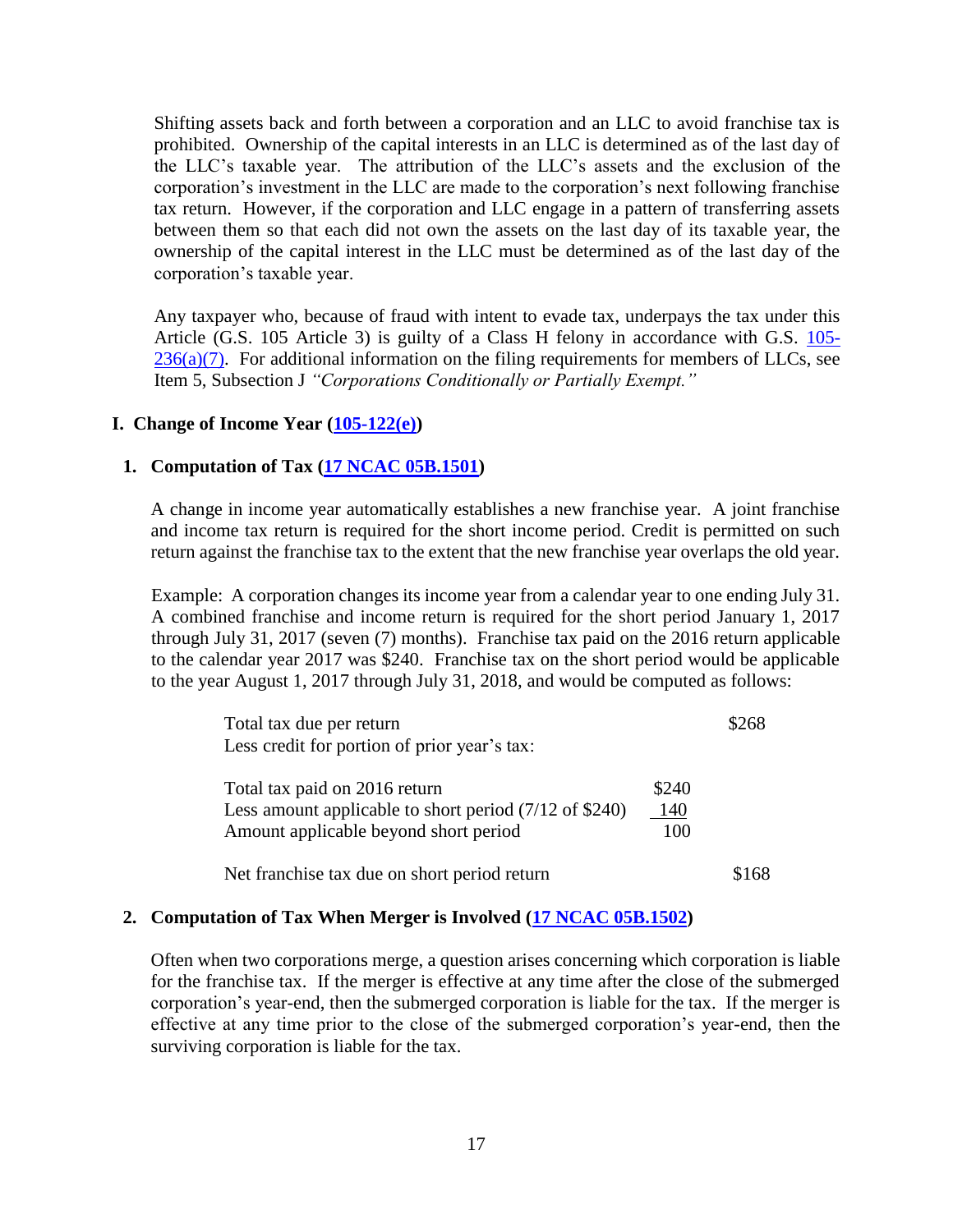Since franchise tax is paid prospectively, a special computation is sometimes required to prevent a duplication of tax when two or more corporations with different income years merge or otherwise transfer the entire assets from one corporation to the other. The following example illustrates the conditions under which this occurs.

Example: ABC Corporation, whose income year ends July 31, merged into XYZ Corporation, whose income year is the calendar year. The merger occurred on October 31, 2016. ABC filed a combination franchise and income tax return for the year ended July 31, 2016 and paid franchise tax of six hundred dollars (\$600) applicable to the ensuing year ending July 31, 2017. XYZ filed a combination franchise and income tax return for the calendar year 2016 and paid franchise tax of seven hundred dollars (\$700) applicable to the ensuing calendar year 2017. The assets reflected in ABC's tax base were also reflected in XYZ's tax base since they had been transferred to XYZ in the merger, and therefore, were on its books as of the end of its income year, December 31, 2016. The year to which ABC's payment applied overlapped the year to which XYZ's payment applied by seven months (January 1, 2017 through July 31, 2017) and reflected a duplication of tax to that extent.

When the conditions illustrated in the above example exist, where, the acquiring corporation acquired the entire assets of the disposing corporation, the acquiring and disposing corporations had different income years, the date of merger or transfer was after the end of the disposing corporation's income year next preceding such transfer but before the beginning of the surviving corporation's income year next following such transfers, and the disposing corporation had paid franchise tax applicable to its income year in which the transfer occurred, the acquiring corporation may compute its franchise tax on its franchise and income tax return for the income year in which the transfer occurred as shown in the following example:

| Franchise tax per surviving corporation's return for<br>income year in which transfer occurred                 |  |                                     | \$700 |
|----------------------------------------------------------------------------------------------------------------|--|-------------------------------------|-------|
| Less: Franchise tax paid by submerged corporation per return<br>for income year immediately preceding transfer |  | \$600                               |       |
| Number of months between the ending dates<br>on the above returns<br>Number of months in year                  |  | $\frac{5}{12}$ x \$600 = <u>250</u> |       |
| Amount pertaining to overlapping months                                                                        |  | \$350                               |       |
| Net franchise tax due                                                                                          |  |                                     |       |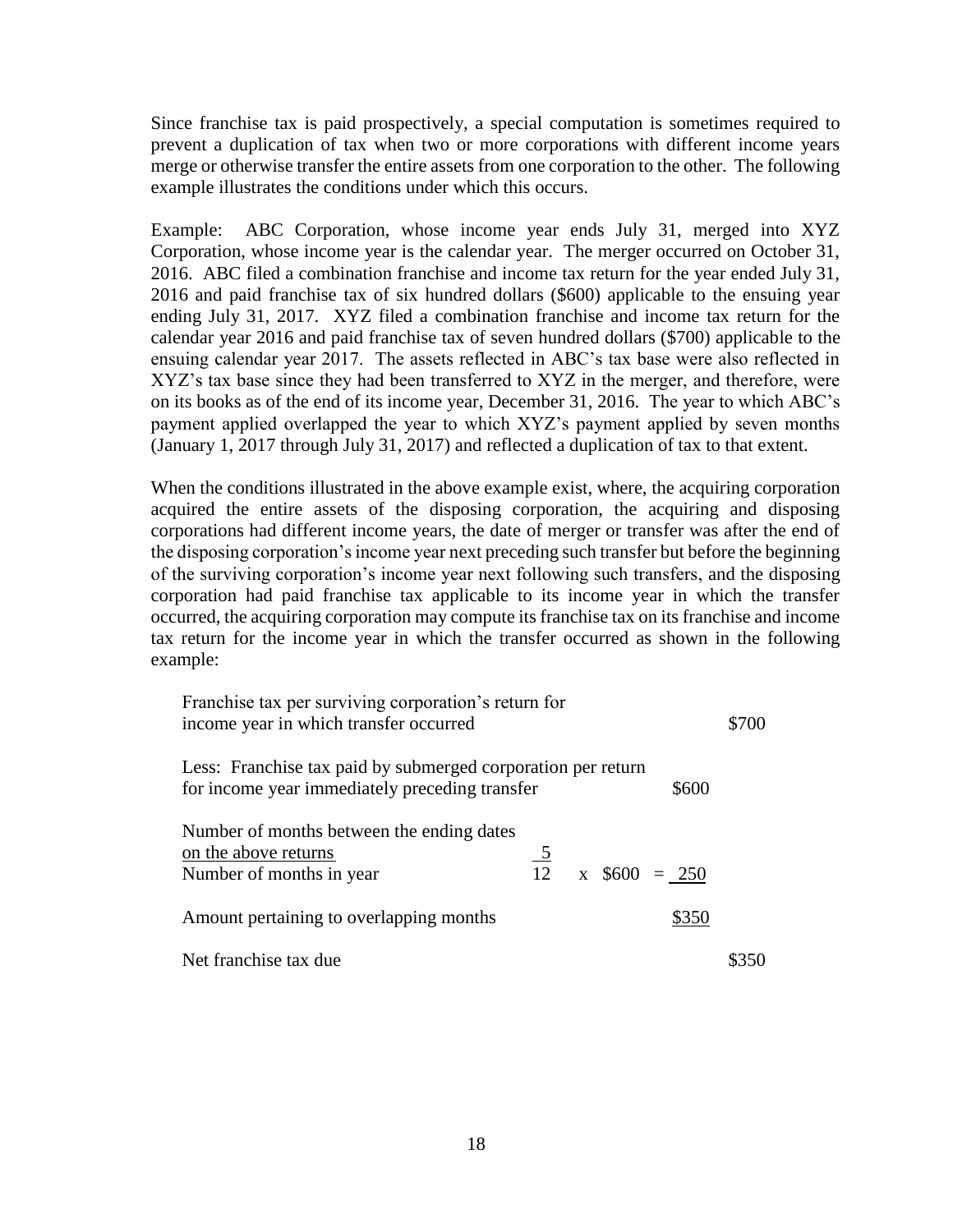## <span id="page-18-0"></span>**J. Corporations Conditionally or Partially Exempt (G.S. § [105-122,](http://www.ncga.state.nc.us/EnactedLegislation/Statutes/HTML/BySection/Chapter_105/GS_105-122.html) G.S. § [105-125\)](http://www.ncga.state.nc.us/EnactedLegislation/Statutes/HTML/BySection/Chapter_105/GS_105-125.html)**

#### **1. Non-Profit Organizations**

The following organizations and any other organization exempt from federal income tax under the Code are exempt from franchise tax if they are not organized for profit and if no profit inures to the benefit of any member, shareholder or other individual:

- a. Fraternal societies, orders or associations. To qualify for income tax exemption, the organization must operate under the lodge system or for the exclusive benefit of members of a fraternity that is operating under the lodge system, and provide life, sick, accident or other benefits to the members or their dependents.
- b. Corporations organized or trusts created for religious, charitable, scientific or educational purposes, including cemetery corporations and organizations for the prevention of cruelty to children and animals.
- c. Business leagues, chambers of commerce, merchants associations and boards of trade.
- d. Civic leagues or organizations operated exclusively for the promotion of civic welfare.
- e. Clubs organized and operated exclusively for pleasure, recreation and other non-profit purposes.
- f. Mutual hail, cyclone and fire insurance companies; mutual ditch, irrigation, canning and breeding associations; mutual or cooperative telephone companies; and like organizations of a purely local character which derive their entire income from assessments, dues or fees collected from members for the sole purpose of meeting expenses.
- g. Farmer's marketing associations operating as sales agents to market the products of members or other farmers, and to return to them the proceeds, less the necessary selling expenses, on the basis of the quantity of product furnished by them.
- h. Pension, profit-sharing, stock bonus and annuity trusts established by employers for the purpose of distributing both the principal and income thereof exclusively to eligible employees or the beneficiaries of such employees. There must be no discrimination in favor of any particular employee. The interest of individual employees must be irrevocable and nonforfeitable to the extent of contributions by such employees. Exemption of a trust under the federal income tax law is a prima facie basis for granting exemption from North Carolina franchise and income taxation.
- i. Condominium associations, homeowner associations or cooperative housing corporations not organized for profit, the membership of which is limited to the owners or occupants of residential units in the condominium, housing development, or cooperative housing corporation.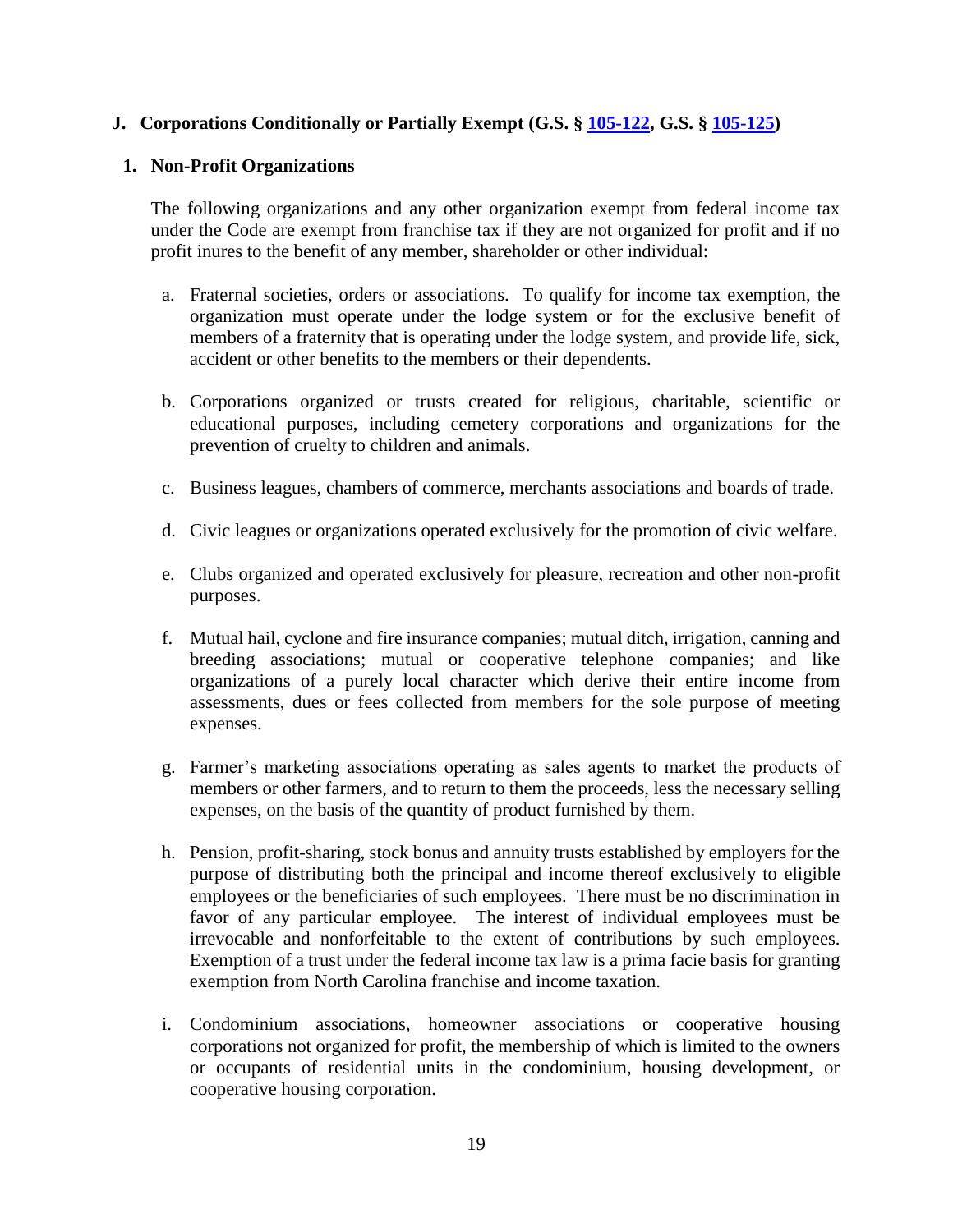j. Cooperative or mutual associations formed under Section 54-124 of the General Statutes to conduct agricultural business on the mutual plan, and marketing associations formed under Section 54-129 of the General Statutes, are exempt from franchise tax.

#### **2. Corporations Fully Exempt**

These corporations qualify for the full franchise tax exemption:

- Insurance companies subject to the tax on gross premiums are exempt from the general business franchise tax.
- Telephone membership corporations organized under Chapter 117 of the General Statutes of North Carolina are exempt from the general business franchise tax. Electric membership corporations are, however, subject to franchise tax.

#### **3. Regulated Investment Companies (RIC) and Real Estate Investment Trusts (REIT)**

These organizations are required to pay franchise tax; however, in determining net worth they are allowed to deduct the aggregate market value of investments in the stock, bonds, debentures, or other securities or evidences of debt of other corporations, partnerships, individuals, municipalities, governmental agencies or governments. Captive REITs are not allowed this deduction. A captive REIT is a REIT whose shares or certificates of beneficial interest are not regularly traded on an established securities market and are owned or controlled, at any time during the last half of the tax year, by a person that is subject to tax under this Part and is not a trust or another entity that qualifies as a real estate investment trust under section 856 of the Code or a listed Australian property.

#### **4. Real Estate Mortgage Investment Conduits (REMIC)**

These organizations are exempt from franchise tax to the extent the REMIC is exempt from income tax under the Code.

## **5. Limited Liability Company (LLC)**

The "North Carolina Limited Liability Company Act" (Chapter 57C of the North Carolina General Statutes) permits the organization and operation of limited liability companies (LLC). An LLC is a business entity that combines the S corporation characteristic of limited liability with the flow-through features of a partnership. Noncorporate limited liability companies are not subject to the franchise tax. A noncorporate limited liability company is an LLC that does not elect to be taxed as a corporation under the Code.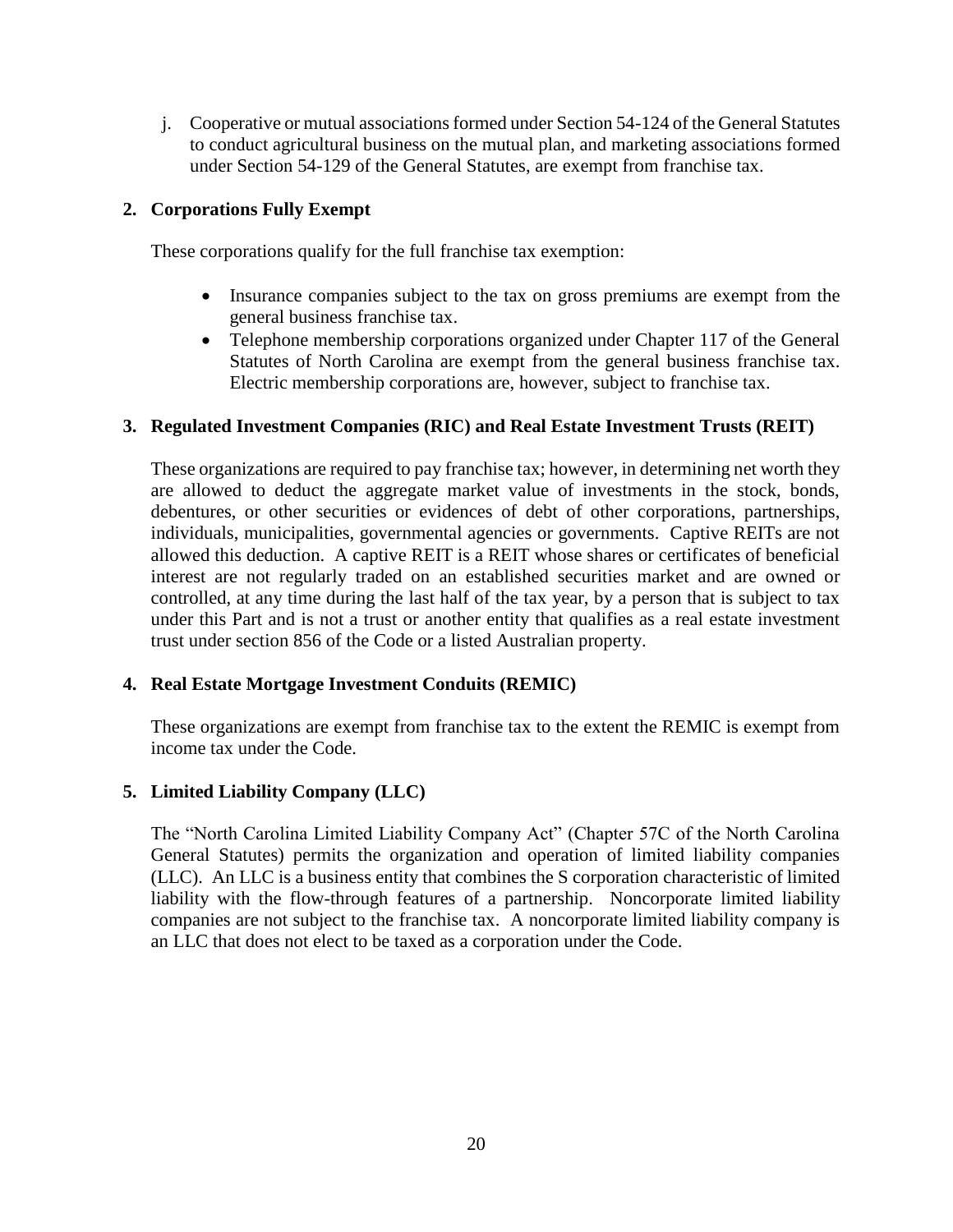#### **II. CORPORATE INCOME TAX (Article 4 – Part 1)**

#### <span id="page-20-0"></span>**A. Corporations Subject to Tax, Tax Rate and Allocation Requirements (G.S. §§ [105-130.3](http://www.ncga.state.nc.us/EnactedLegislation/Statutes/HTML/BySection/Chapter_105/GS_105-130.3.html) and [105-130.4\)](http://www.ncga.state.nc.us/EnactedLegislation/Statutes/HTML/BySection/Chapter_105/GS_105-130.4.html)**

#### **1. Domestic and Foreign Corporations Required to File [\(17 NCAC 05C.0101\)](http://reports.oah.state.nc.us/ncac/title%2017%20-%20revenue/chapter%2005%20-%20corporate%20franchise,%20income,%20and%20insurance%20taxes/subchapter%20c/17%20ncac%2005c%20.0101.pdf)**

All domestic corporations (those organized in North Carolina), and all foreign corporations (those organized outside North Carolina) with a certificate of authority to do business or doing business in North Carolina, are subject to income tax and are required to file annual income tax returns, except corporations specifically exempt from the tax under G.S. § [105-](http://www.ncga.state.nc.us/EnactedLegislation/Statutes/HTML/BySection/Chapter_105/GS_105-130.11.html) [130.11,](http://www.ncga.state.nc.us/EnactedLegislation/Statutes/HTML/BySection/Chapter_105/GS_105-130.11.html) and S corporations exempt under G.S. § [105-131.1.](http://www.ncga.state.nc.us/EnactedLegislation/Statutes/HTML/BySection/Chapter_105/GS_105-131.1.html)

Because of a difference between the State income tax laws and the laws under the North Carolina Business Corporation Act, a foreign corporation operating in North Carolina may be liable for income tax even if it is not required to obtain a certificate of authority to do business in North Carolina. For example, a Virginia corporation engaged in the general contracting business, which obtains a single, isolated job in North Carolina to be completed within six months, may not be required to obtain a certificate of authority to do business in this State under the Business Corporation Act but would be subject to income tax.

Note: A corporation organized in North Carolina or with a certificate of authority to do business in North Carolina must file an income tax return as a matter of record, even if the corporation was inactive or did not earn any net income in the tax year.

#### **2. "Doing Business" Defined [\(17 NCAC 05C.0102\)](http://reports.oah.state.nc.us/ncac/title%2017%20-%20revenue/chapter%2005%20-%20corporate%20franchise,%20income,%20and%20insurance%20taxes/subchapter%20c/17%20ncac%2005c%20.0102.pdf)**

For income tax purposes, the term "doing business" means the operation of any business enterprise or activity in North Carolina for economic gain, including, but not limited to, the following:

- a. The maintenance of an office or other place of business in North Carolina;
- b. The maintenance in North Carolina of an inventory of merchandise or material for sale, distribution or manufacture, regardless of whether kept on the premises of the taxpayer or in a public or rented warehouse;
- c. The selling or distributing of merchandise to customers in North Carolina directly from a company-owned or operated vehicle when title to the merchandise is transferred from the seller or distributor to the customer at the time of the sale or distribution;
- d. The rendering of a service to clients or customers in North Carolina by agents or employees of a foreign corporation; or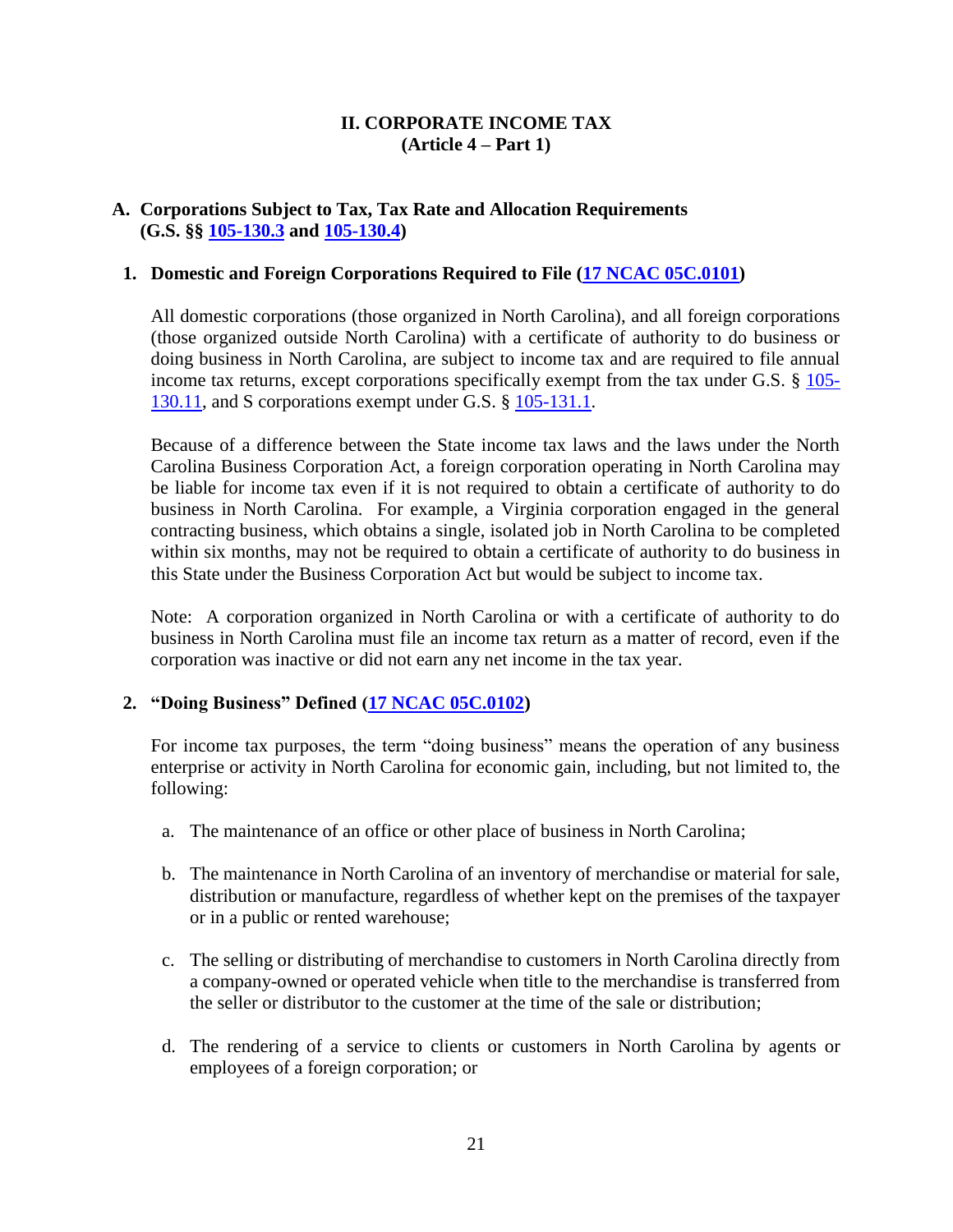- e. The owning, renting, or operating of business or income producing property in North Carolina including, but not limited to, the following:
	- Realty;
	- Tangible personal property;
	- Trademarks, trade names, franchise rights, computer programs, copyrights, patented processes, licenses.

Corporations who are partners in a partnership or joint venture operating in North Carolina are considered to be "doing business" in the State.

"Doing business" by an interstate motor carrier is defined as the performance of any of the following business activities in North Carolina:

- The maintenance of an office in the State;
- The operation of a terminal or other place of business in the State;
- Having an employee working out of the office or terminal of another company;
- Dropping off or gathering up shipments in the State.

#### **3. Corporations Operating in Interstate Commerce [\(17 NCAC 05C.0103\)](http://reports.oah.state.nc.us/ncac/title%2017%20-%20revenue/chapter%2005%20-%20corporate%20franchise,%20income,%20and%20insurance%20taxes/subchapter%20c/17%20ncac%2005c%20.0103.pdf)**

The fact that a foreign corporation's activities or operations in North Carolina are a part of its overall interstate business does not exempt the corporation from income tax liability. A corporation doing business in North Carolina as outlined above is subject to income tax even if its only operations in this State are a part of its interstate business. A foreign corporation not domesticated in North Carolina whose only activity in this State is the solicitation of sales of tangible personal property by either resident or nonresident salesmen is not required to file income tax returns under the Department's current policy. However, if such a corporation maintains an office or other place of business in North Carolina, owns business property in this State, or meets the doing business definition, it is subject to the tax.

#### **4. Tax Rate and Basis for the Tax (G.S. § [105-130.3,](http://www.ncga.state.nc.us/EnactedLegislation/Statutes/HTML/BySection/Chapter_105/GS_105-130.3.html) G.S. § [105-130.4\)](http://www.ncga.state.nc.us/EnactedLegislation/Statutes/HTML/BySection/Chapter_105/GS_105-130.4.html)**

An income tax is levied on the State net income of all corporations chartered or doing business in North Carolina unless they are specifically exempt from tax under G.S. §§ [105-](http://www.ncga.state.nc.us/EnactedLegislation/Statutes/HTML/BySection/Chapter_105/GS_105-130.11.html) [130.11](http://www.ncga.state.nc.us/EnactedLegislation/Statutes/HTML/BySection/Chapter_105/GS_105-130.11.html) and [105-131.1.](http://www.ncga.state.nc.us/EnactedLegislation/Statutes/HTML/BySection/Chapter_105/GS_105-131.1.html) State net income is taxable income as defined in the Internal Revenue Code ("Code") in effect for the income year for which the returns are to be filed, subject to the adjustments provided in G.S. § [105-130.5.](http://www.ncga.state.nc.us/EnactedLegislation/Statutes/HTML/BySection/Chapter_105/GS_105-130.5.html) The rates are as provided below:

| Tax Year Beginning on or after | Tax Rate |
|--------------------------------|----------|
| 1/1/2017                       | 3.0%     |
| 1/1/2018                       | 3.0%     |
| 1/1/2019                       | 2.5%     |

In the case of a corporation that has business operations both within and without North Carolina; its net taxable income shall be allocated and apportioned to this State in accordance with G.S. § [105-130.4.](http://www.ncga.state.nc.us/EnactedLegislation/Statutes/HTML/BySection/Chapter_105/GS_105-130.4.html)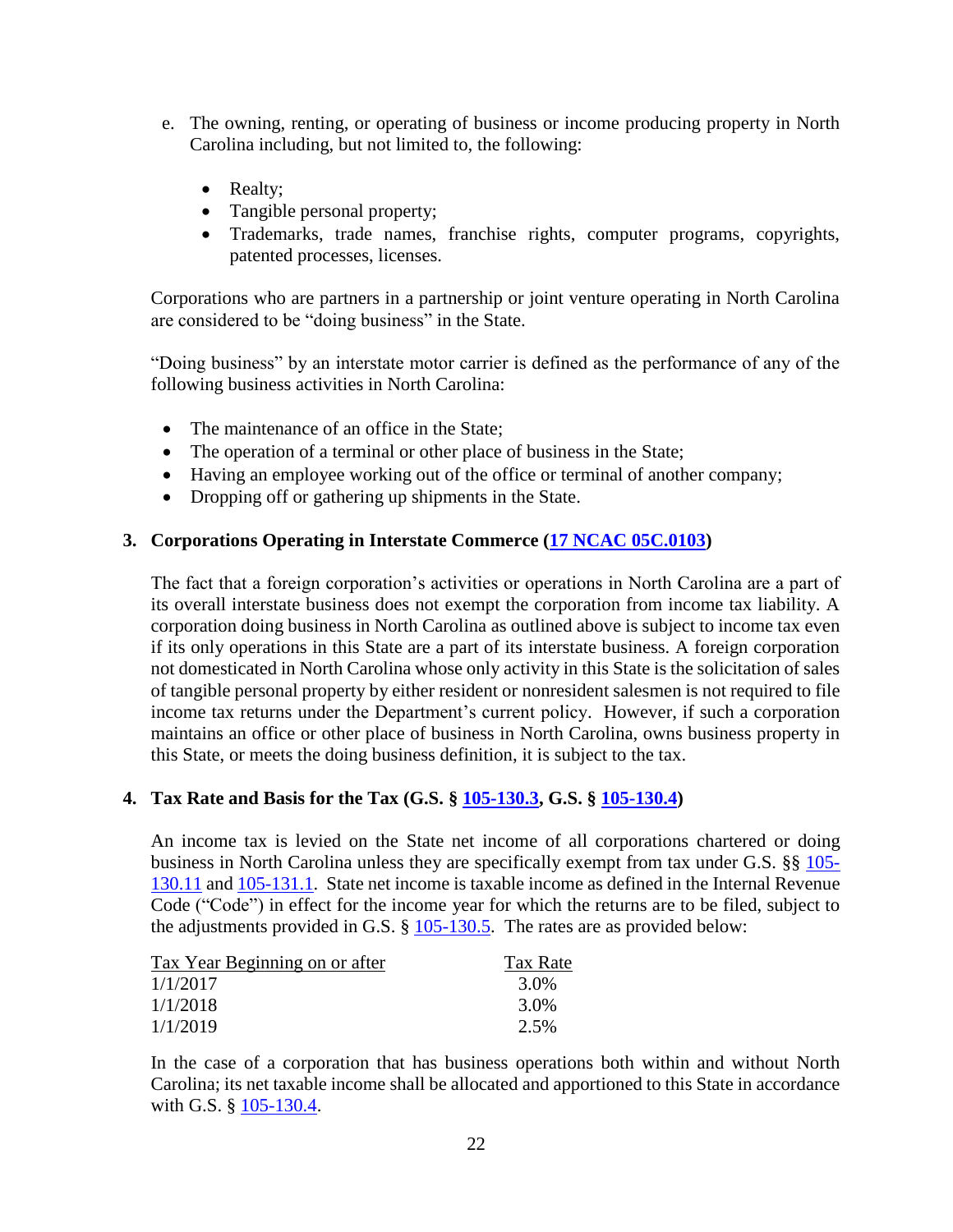#### **5. Corporations Required to Allocate and Apportion Income (G.S. § [105-130.4,](http://www.ncga.state.nc.us/EnactedLegislation/Statutes/HTML/BySection/Chapter_105/GS_105-130.4.html) 17 NCAC 05C.0601 and .0701)**

A corporation must have business income from North Carolina and at least one other state to apportion and allocate its income. When a corporation is only taxable in another state as a result of nonapportionable income, then all apportionable income is attributed to North Carolina.

A corporation taxable both within and without North Carolina is required to use the allocation and apportionment provisions of G.S. § [105-130.4](http://www.ncga.state.nc.us/EnactedLegislation/Statutes/HTML/BySection/Chapter_105/GS_105-130.4.html) to calculate its net income or net loss to North Carolina. For purposes of allocation and apportionment, a corporation is taxable in another state if:

- The corporation's business activity in that state subjects it to a net income tax or a tax measured by net income; or
- That state has jurisdiction based on the corporation's business activity in that state to subject the corporation to a tax measured by net income regardless of whether that state exercises its jurisdiction.

"Business activity" includes any activity by a corporation that would establish a taxable nexus based on North Carolina standards for doing business in this State, except as limited by 15 United States Code, Section 381 (P.L. 86-272). The filing of a unitary-combined return in another state with other related corporations does not, by itself, constitute "business activity" for purposes of determining if a corporation subject to income tax in this state is allowed to allocate and apportion income.

## **6. When in Doubt as to Liability**

Any foreign corporation operating in North Carolina that is not certain of its tax status should promptly apply to the Department for a determination of its status. Complete detailed information as to the corporation's operations should be submitted. All correspondence concerning the matter should be addressed to the Voluntary Disclosure Program, N.C. Department of Revenue, P.O. Box 871, Raleigh, N.C. 27602-0871.

#### **7. Tax Forms**

Corporation tax returns, Form CD-405 or Form CD-401S, are available from the Department's website at:

> [https://www.ncdor.gov/taxes/corporate-income-franchise-tax/corporate-tax](https://www.ncdor.gov/taxes/corporate-income-franchise-tax/corporate-tax-forms-and-instructions)[forms-and-instructions](https://www.ncdor.gov/taxes/corporate-income-franchise-tax/corporate-tax-forms-and-instructions)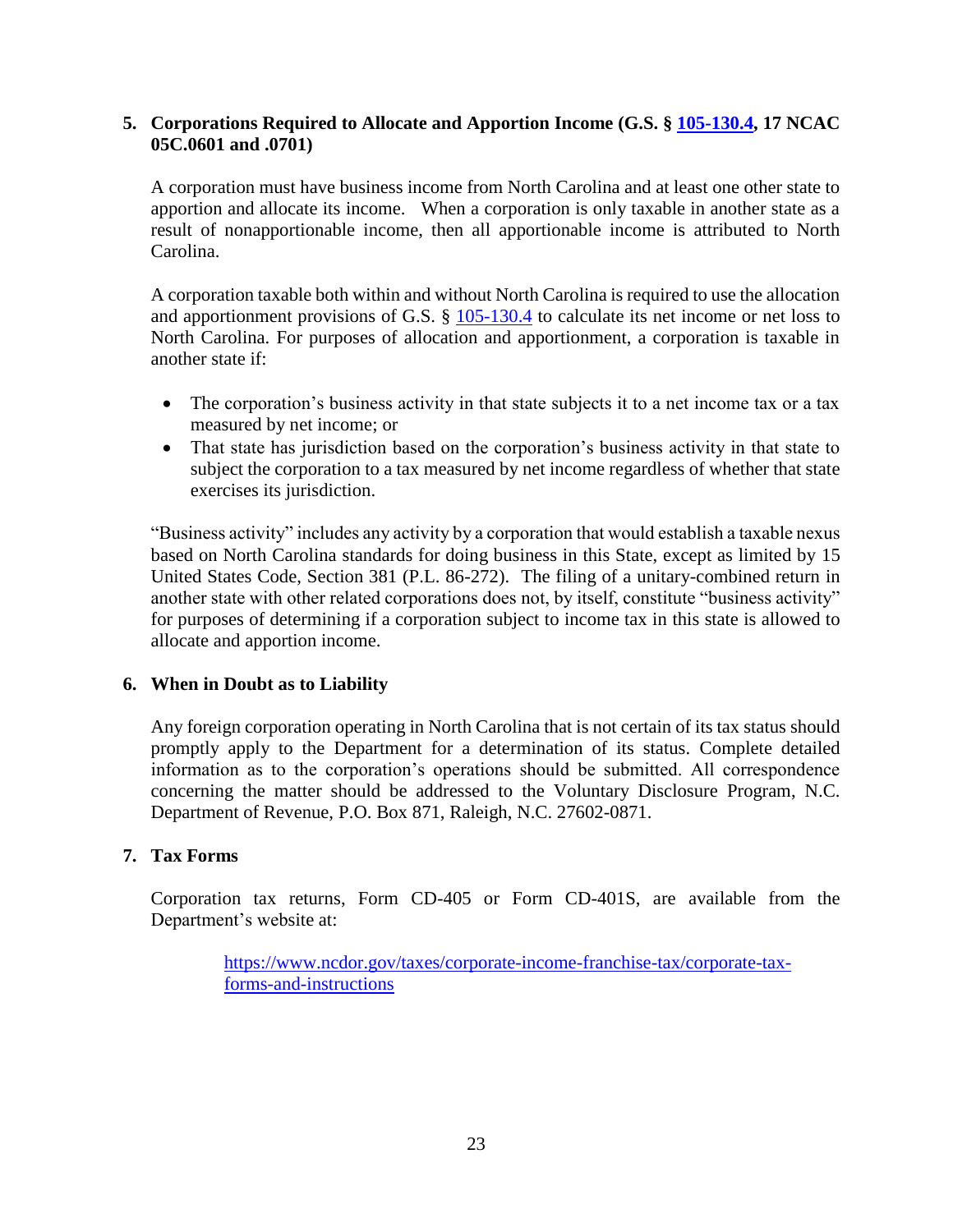# <span id="page-23-0"></span>**B. Tax Credits**

Taxpayers are allowed various tax credits in Chapter 105 of the General Statutes that could be used to reduce corporate income tax (for credits applicable to Franchise Tax, see the **Franchise Tax** section of the 2018 Technical Bulletins). The following is a list of income tax credits that were repealed or are scheduled to expire:

- Credit for Rehabilitating Income-Producing Historic Structure G.S. § [105-129.35](http://www.ncga.state.nc.us/EnactedLegislation/Statutes/HTML/BySection/Chapter_105/GS_105-129.35.html)
- Credit for Rehabilitating Nonincome-Producing Historic Structure G.S. § [105-129.36](http://www.ncga.state.nc.us/EnactedLegislation/Statutes/HTML/BySection/Chapter_105/GS_105-129.36.html)
- Credit for Low Income Housing Awarded a Federal Credit Allocated on or after January 1, 2003 - G.S. § [105-129.42](http://www.ncga.state.nc.us/EnactedLegislation/Statutes/HTML/BySection/Chapter_105/GS_105-129.42.html)
- Credit for Income-Producing Rehabilitated Mill Property G.S. § [105-129.71](http://www.ncga.state.nc.us/EnactedLegislation/Statutes/HTML/BySection/Chapter_105/GS_105-129.71.html)
- Credit for Nonincome-Producing Rehabilitated Mill Property G.S. § [105-129.72](http://www.ncga.state.nc.us/EnactedLegislation/Statutes/HTML/BySection/Chapter_105/GS_105-129.72.html)
- Credit for Qualifying Expenses of a Production Company G.S. §§ [105-130.47](http://www.ncga.state.nc.us/EnactedLegislation/Statutes/HTML/BySection/Chapter_105/GS_105-130.47.html) and [105-](http://www.ncga.state.nc.us/EnactedLegislation/Statutes/HTML/BySection/Chapter_105/GS_105-151.29.html) [151.29](http://www.ncga.state.nc.us/EnactedLegislation/Statutes/HTML/BySection/Chapter_105/GS_105-151.29.html)

## **The above credits expired for tax years beginning on or after January 1, 2015.**

- Credit for Investing in Renewable Energy Property G.S. § [105-129.16A](http://www.ncga.state.nc.us/EnactedLegislation/Statutes/HTML/BySection/Chapter_105/GS_105-129.16A.html)
- Credit for Donating to a Nonprofit Organization to Acquire Renewable Energy Property -G.S. § [105-129.16H](http://www.ncga.state.nc.us/EnactedLegislation/Statutes/HTML/BySection/Chapter_105/GS_105-129.16H.html)
- North Carolina Research & Development G.S. § [105-129.55](http://www.ncga.state.nc.us/EnactedLegislation/Statutes/HTML/BySection/Chapter_105/GS_105-129.55.html)

## **The above credits expired for tax years beginning on or after January 1, 2016.**

- Credit for Manufacturing Cigarettes for Exportation G.S. § [105-130.45](http://www.ncga.state.nc.us/EnactedLegislation/Statutes/HTML/BySection/Chapter_105/GS_105-130.45.html)
- Credit for Manufacturing Cigarettes for Exportation While Increasing Employment and Utilizing State Ports - G.S. § [105-130.46](http://www.ncga.state.nc.us/EnactedLegislation/Statutes/HTML/BySection/Chapter_105/GS_105-130.46.html)

## **The above credits expired for tax years beginning on or after January 1, 2018.**

• Credit for Constructing a Railroad Intermodal Facility - G.S. § [105-129.96](http://www.ncga.state.nc.us/EnactedLegislation/Statutes/HTML/BySection/Chapter_105/GS_105-129.96.html)

## **The above credit will expire for tax years beginning on or after January 1, 2038.**

For more specific information on these and the **[Article 3L](http://www.ncga.state.nc.us/EnactedLegislation/Statutes/HTML/ByArticle/Chapter_105/Article_3L.html) Credit for Rehabilitation Income and Non-Income Producing Historic Property**, see the **Tax Credits** section of the 2018 Technical Bulletins.

## <span id="page-23-1"></span>**C. Computation of Net Income (G.S. §§ [105-130.3](http://www.ncga.state.nc.us/EnactedLegislation/Statutes/HTML/BySection/Chapter_105/GS_105-130.3.html) and G.S. [105-130.5\)](http://www.ncga.state.nc.us/EnactedLegislation/Statutes/HTML/BySection/Chapter_105/GS_105-130.5.html)**

## **1. Preliminary Statement**

A corporation uses its federal taxable income, as defined in the Code in effect for the tax year for which the return is to be filed, as its beginning point and adds or deducts the items listed below to compute State net income or loss.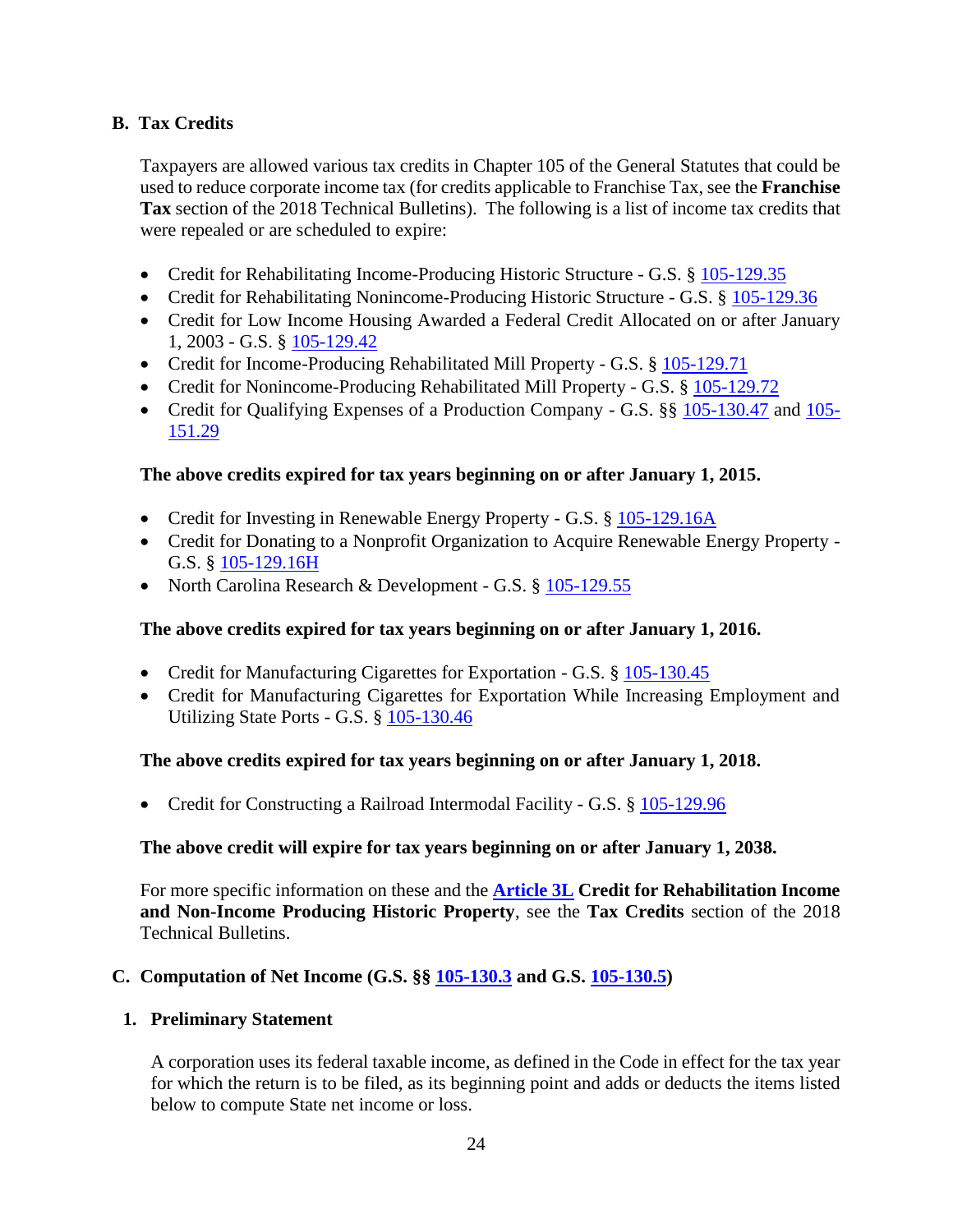A corporation may attach a copy of its federal income tax return and supporting schedules in lieu of completing the corresponding schedules in its State return.

#### **2. Adjustments to Federal Taxable Income**

The following *additions* to federal taxable income must be made in determining State net income:

- a. Taxes based on or measured by net income by whatever name called and excess profits taxes.
- b. Interest paid in connection with income exempt from State income taxation. *See Subject: "Attribution of Expenses to Nontaxable Income and to Nonapportionable Income and Property."*
- c. The contributions deduction allowed by the Internal Revenue Code.
- d. Interest income earned on bonds and other obligations of other states or their political subdivisions, less allowable amortization on any bond acquired on or after January 1, 1963.
- e. The amount by which gains have been offset by the capital loss carryover allowed under the Internal Revenue Code. All gains recognized on the sale or other disposition of assets are included in determining State net income or loss in the year of disposition.
- f. Any amount allowed as a net operating loss deduction allowed by the Internal Revenue Code.
- g. Payments to or charges by a parent, subsidiary or affiliated corporation in excess of fair compensation in any intercompany transaction.
- h. The amount of all income tax credits claimed against the corporation's income tax liability during the income year. In lieu of the add-back of tax credits to federal taxable income, taxpayers must reduce the amount of credit available by the current income tax rate. See Form CD-425, available at:

[https://www.ncdor.gov/taxes/corporate-income-franchise-tax/corporate-tax](https://www.ncdor.gov/taxes/corporate-income-franchise-tax/corporate-tax-forms-and-instructions)[forms-and-instructions](https://www.ncdor.gov/taxes/corporate-income-franchise-tax/corporate-tax-forms-and-instructions)

- i. Percentage depletion in excess of cost depletion applicable to mines, oil and gas wells and other natural deposits located outside this State.
- j. The amount allowed under the Code for depreciation or as an expense in lieu of depreciation for a utility plant acquired by a natural gas local distribution company, to the extent the plant is included in the company's rate base at zero cost in accordance with G.S. § [62-158.](http://www.ncga.state.nc.us/EnactedLegislation/Statutes/HTML/BySection/Chapter_62/GS_62-158.html)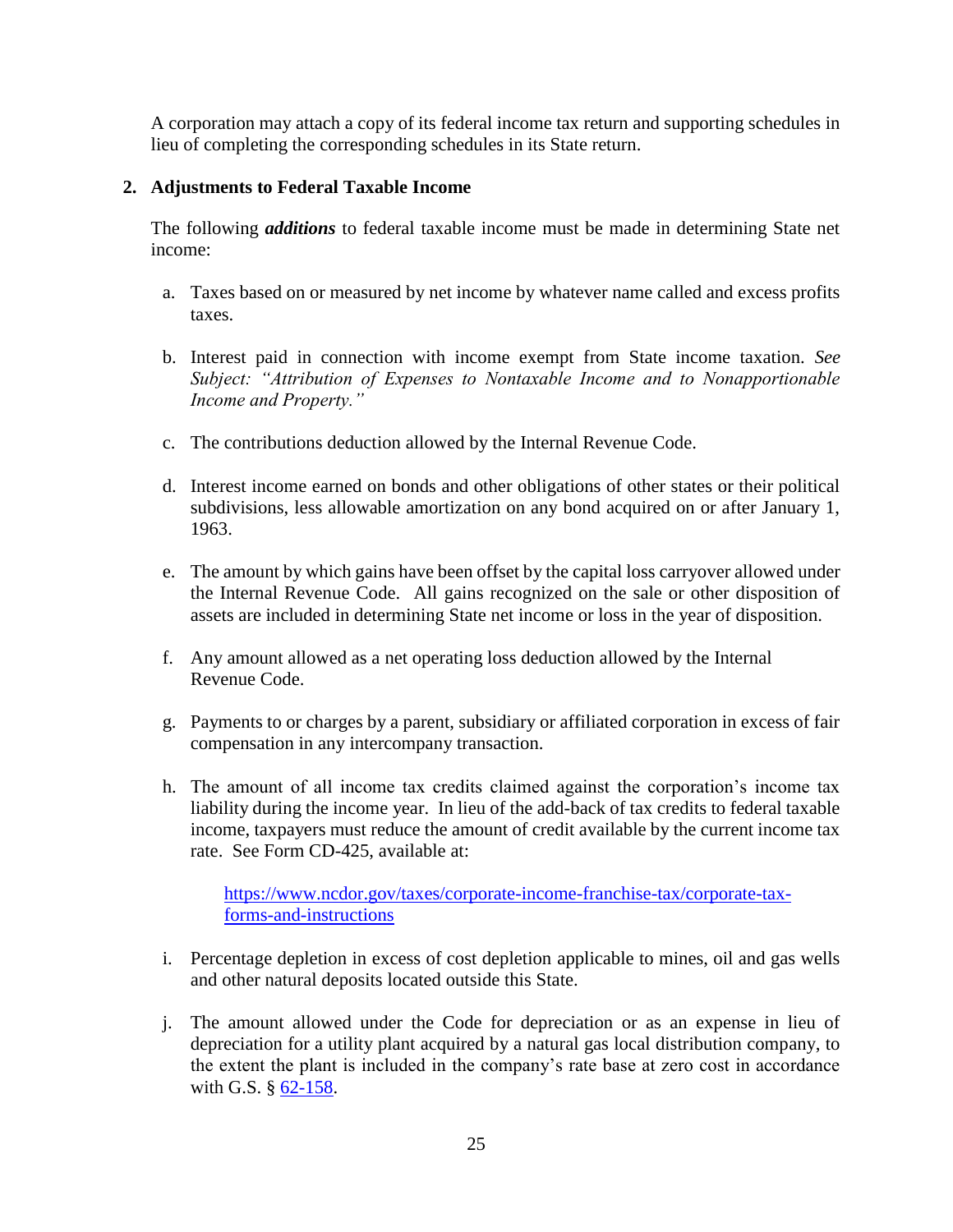k. Royalty payments for the use of intangible property in this State made to a related member and deducted as an expense by a payer in arriving at federal taxable income if the election is made under G.S.  $\S$  [105-130.7A](http://www.ncga.state.nc.us/EnactedLegislation/Statutes/HTML/BySection/Chapter_105/GS_105-130.7A.html) for the recipient to exclude the royalty income from its income. A taxpayer making this election does not relieve the recipient from filing a North Carolina income tax return or apportioning royalty income pursuant to G.S. [105-130.4.](http://www.ncga.state.nc.us/EnactedLegislation/Statutes/HTML/BySection/Chapter_105/GS_105-130.4.html)

For purposes of G.S. § [105-130.7A,](http://www.ncga.state.nc.us/EnactedLegislation/Statutes/HTML/BySection/Chapter_105/GS_105-130.7A.html) intangible property is defined as copyrights, patents, and trademarks. A taxpayer is not required to add back royalty payments for the use of intangible property in this State to a related recipient if the related recipient is organized under the laws of another country, that country has a comprehensive income tax treaty with the United States, and that country imposes a tax on the royalty income of the recipient at a rate that is equal to or exceeds the State's corporate income tax rate.

- l. The gross income from international shipping activities excluded from federal taxable income because the corporation elects to be subject instead to a tonnage tax under subchapter R of Chapter 1 of the Code.
- m. The dividends paid deduction allowed to a captive Real Estate Investment Trust ("REIT"). A captive REIT is one whose shares or certificates of beneficial interest are not regularly traded on an established securities market and are more than fifty percent (50%) owned or controlled by a person subject to North Carolina corporate income tax. REITs owned by other REITs or listed Australian property trusts are excluded from the definition.
- n. The amount of income deferred under section  $108(i)(1)$  of the Code from discharge of indebtedness in connection with a reacquisition of an applicable debt instrument.
- o. The amount allowed as a deduction under section  $163(e)(5)(F)$  of the Code for an original issue discount on an applicable high yield discount obligation.
- p. The amount required to be added under G.S.  $\S$  [105-130.5B](http://www.ncga.state.nc.us/EnactedLegislation/Statutes/HTML/BySection/Chapter_105/GS_105-130.5B.html) when the State decouples from federal accelerated depreciation and expensing. *See section 4, Adjustments When State Decouples from Bonus Depreciation and Section 179 Expenses*.
- q. The amount of net interest expense as determined under G.S. § [105-130.7B.](http://www.ncga.state.nc.us/EnactedLegislation/Statutes/PDF/BySection/Chapter_105/GS_105-130.7B.pdf)
- r. The amount of gain excluded under section 1400Z-2 of the Code because the gain was reinvested into a qualified Opportunity Fund as defined under the Code. This adjustment does not result in a difference in basis of the affected assets for State and federal income tax purposes.
- s. The amount of gain excluded under section 1400Z-2 of the Code because the gain was accrued from the sale or exchange of an investment in an Opportunity Fund held for at least ten (10) years.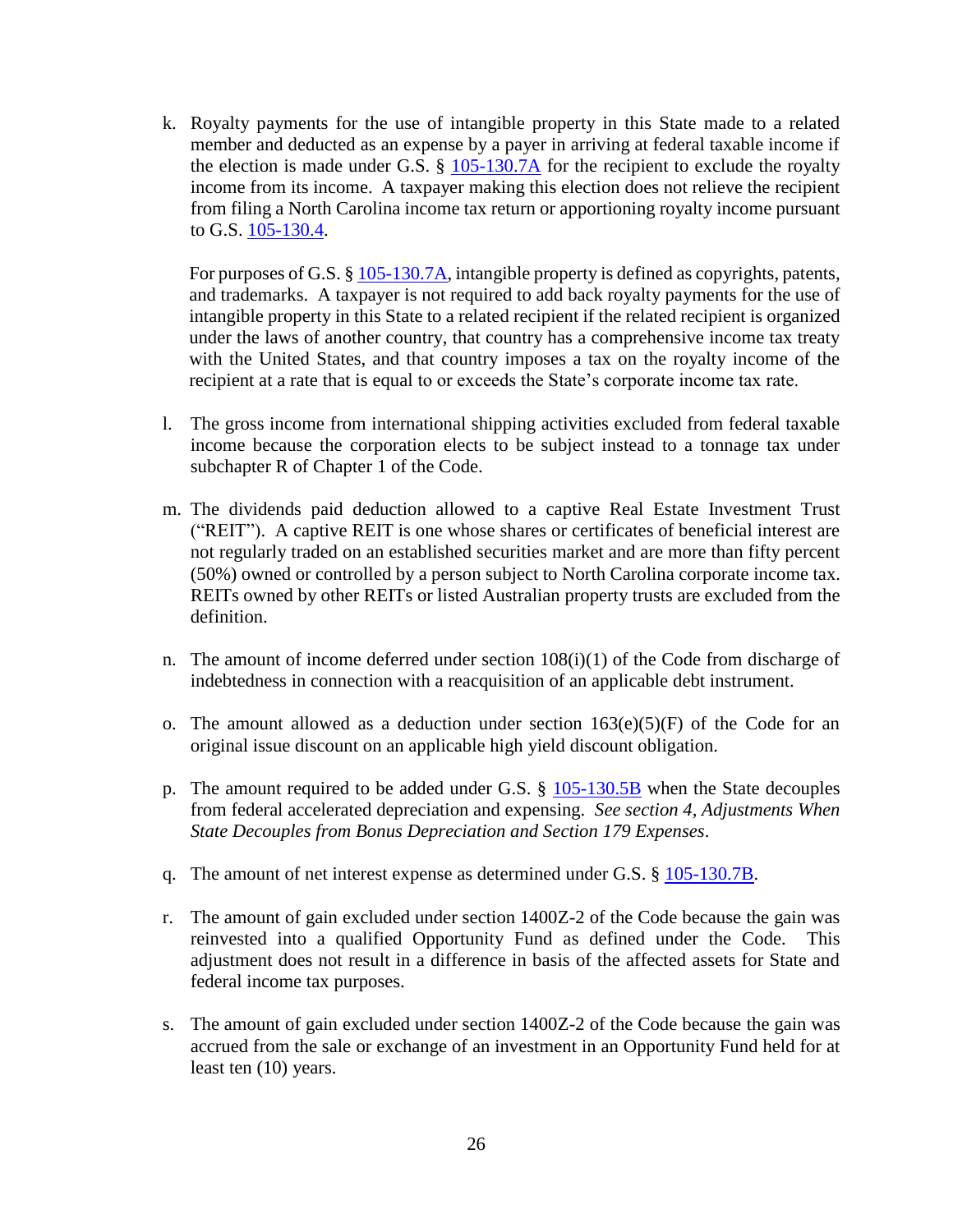- t. The amount associated with foreign derived intangible income (FDII) and global intangible low-taxed income (GILTI) allowed as a deduction under section 250 of the Code
- u. The amount allowed as a deduction associated with section 965(c) repatriation income of the Code.

The following *deductions* from federal taxable income must be made in determining State net income:

- a. Interest from obligations of the United States or its possessions, net of related expenses, to the extent included in federal taxable income. However, interest on obligations of the United States shall not be an allowable deduction unless interest from obligations of the State of North Carolina or any of its political subdivisions is exempt from income tax imposed by the United States.
- b. Interest (net of expenses) received from obligations of the State of North Carolina, a political subdivision of this State, a commission, authority, or another agency of this State, a nonprofit educational institution organized or chartered under the laws of this State, and a hospital authority created under G.S. § [131E-17,](http://www.ncga.state.nc.us/EnactedLegislation/Statutes/PDF/BySection/Chapter_131E/GS_131E-17.pdf) to the extent the amounts are included in federal taxable income.
- c. Payments received from a parent, subsidiary, or affiliated corporation in excess of fair compensation in intercompany transactions which were not allowed as a deduction for North Carolina income tax purposes by such corporation(s).
- d. Dividends treated as received from sources outside the United States, as determined under section 862 of the Code, net of related expenses, to the extent included in federal taxable income. The netting of related expenses is calculated in accordance with G.S. §§ [105-130.5\(c\)\(3\)](http://www.ncga.state.nc.us/EnactedLegislation/Statutes/HTML/BySection/Chapter_105/GS_105-130.5.html) and [105-130.6A.](http://www.ncga.state.nc.us/EnactedLegislation/Statutes/HTML/BySection/Chapter_105/GS_105-130.6A.html)
- e. Any amount included in federal taxable income under sections 78, 951, 951A, or 965 of the Code, net of related expenses.
- f. For years prior to those beginning on or after January 1, 2015, net economic losses incurred by the corporation in any or all of the fifteen (15) preceding years pursuant to the provisions of G.S. § [105-130.8.](http://www.ncga.state.nc.us/EnactedLegislation/Statutes/HTML/BySection/Chapter_105/GS_105-130.8.html) For tax years beginning on or after January 1, 2015, state net losses are calculated under the provisions of G.S. § [105-130.8A.](http://www.ncga.state.nc.us/EnactedLegislation/Statutes/HTML/BySection/Chapter_105/GS_105-130.8A.html) For specific instructions with respect to net economic loss and state net loss determinations *see Subject: "State Net Loss Deduction and Net Economic Loss Carry-Over."*
- g. Contributions or gifts made by the corporation within the income year to the extent provided under G.S. § [105-130.9.](http://www.ncga.state.nc.us/EnactedLegislation/Statutes/HTML/BySection/Chapter_105/GS_105-130.9.html) *See Subject: "Deduction of Contributions."*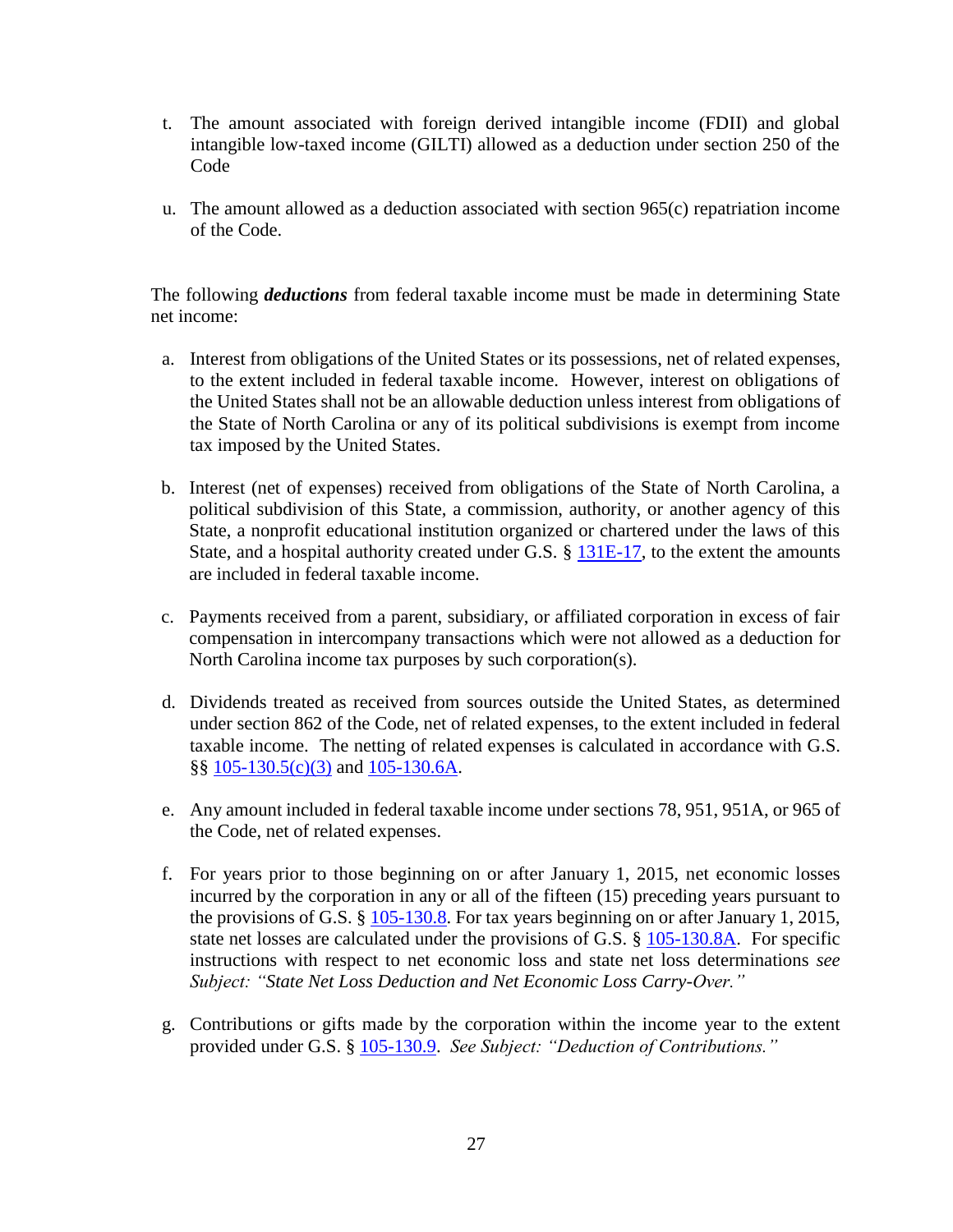- h. The amount of losses realized on the sale or other disposition of assets not allowed under section 1211(a) of the Internal Revenue Code. All losses recognized on the sale or other disposition of assets must be included in determining State net income or loss in the year of disposition.
- i. The portion of undistributed capital gains of regulated investment companies included in federal taxable income and on which the federal tax paid by the regulated investment company is allowed as a credit or refund to the shareholder under section 852 of the Internal Revenue Code.
- j. The amount by which the basis of a depreciable asset has been reduced on account of a tax credit allowed for federal tax purposes or a Section 1603 grant.
- k. The amount of natural gas expansion surcharges collected by a natural gas local distribution company under G.S. § [62-158.](http://www.ncga.state.nc.us/EnactedLegislation/Statutes/HTML/BySection/Chapter_62/GS_62-158.html)
- l. To the extent included in federal taxable income, the amount of 911 charges imposed under G.S. § [143B-1403](https://www.ncleg.gov/EnactedLegislation/Statutes/HTML/BySection/Chapter_143B/GS_143B-1403.html) and remitted to the 911 Fund under that section.
- m. Royalty payments received for the use of intangible property in this State by a recipient from a payer that is a related member, if the election is made under G.S. § [105-130.7A](http://www.ncga.state.nc.us/EnactedLegislation/Statutes/HTML/BySection/Chapter_105/GS_105-130.7A.html) for the payer to exclude the royalty payments from its expenses deduction. For purposes of G.S. § [105-130.7A,](http://www.ncga.state.nc.us/EnactedLegislation/Statutes/HTML/BySection/Chapter_105/GS_105-130.7A.html) intangible property is defined as copyrights, patents, and trademarks.
- n. The amount of dividend received from a captive Real Estate Investment Trust. A captive REIT is one whose shares or certificates of beneficial interest are not regularly traded on an established securities market and are more than fifty percent (50%) owned or controlled by a person subject to NC corporate income tax. REITs owned by other REITs or listed Australian property trusts are excluded from the definition.
- o. The amount of deferred income added to federal taxable income under IRC section  $108(i)(1)$ .
- p. The amount allowed as a deduction under G.S. § [105-130.5B](http://www.ncga.state.nc.us/EnactedLegislation/Statutes/HTML/BySection/Chapter_105/GS_105-130.5B.html) resulting from the addback of federal income tax accelerated depreciation or expensing of assets. *See section 4, Adjustments When State Decouples from Bonus Depreciation and Expensing*.
- q. The amount of qualified interest expense to a related member as determined under G.S. § [105-130.7B.](http://www.ncga.state.nc.us/EnactedLegislation/Statutes/PDF/BySection/Chapter_105/GS_105-130.7B.pdf)
- r. The amount paid during the taxable year from the State Emergency Response and Disaster Relief Reserve Fund for hurricane relief or assistance to the extent included in federal taxable income. No deduction is allowed for payments received by the taxpayer for goods and services provided by the taxpayer.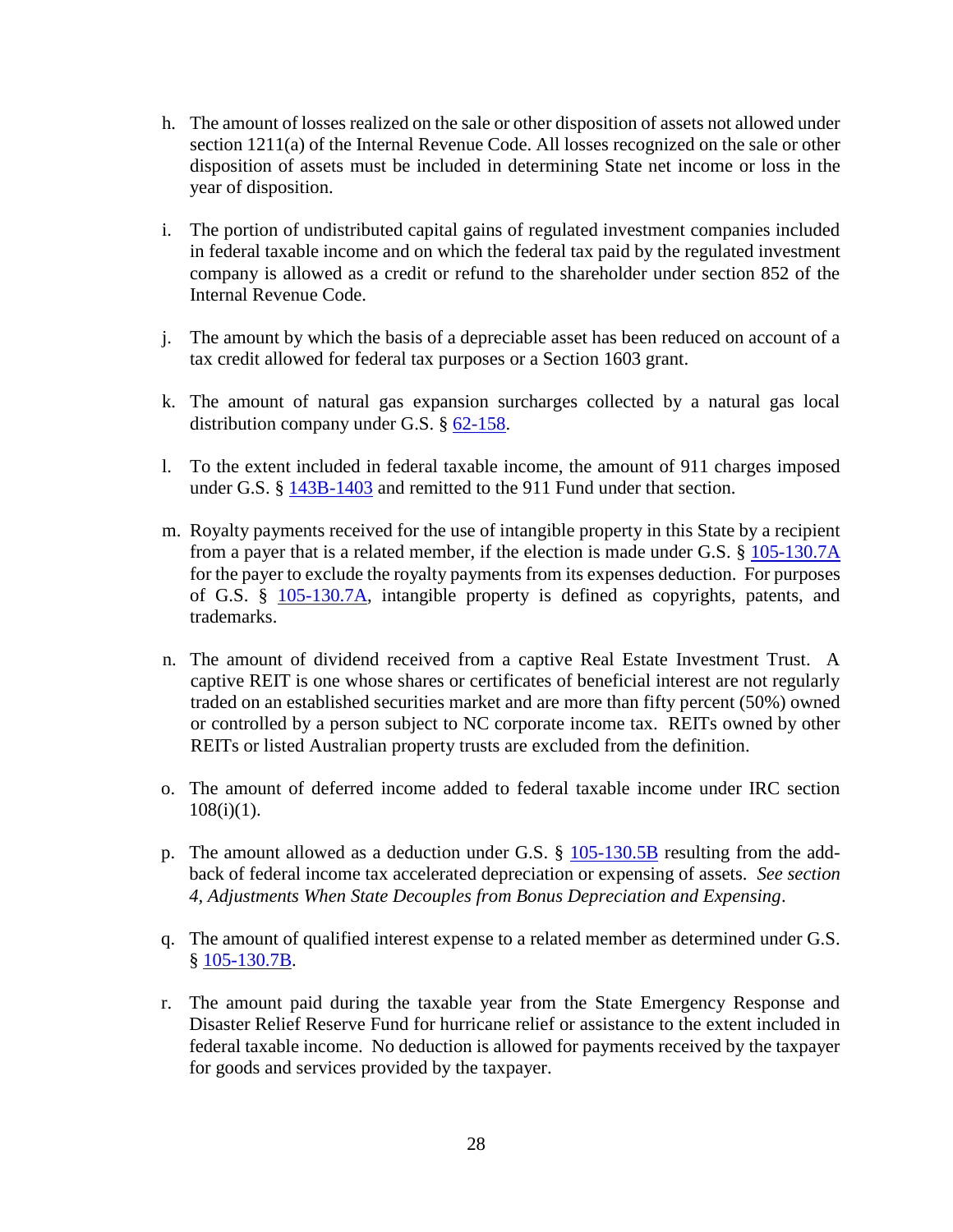s. The amount of gain included in federal taxable income under section 1400Z-2(a) of the Code to the extent the same income was included in North Carolina taxable income in a prior year.

*Other adjustments* to Federal taxable income that must be made in determining State net income are listed below:

- a. In determining State net income, no deduction shall be allowed for annual amortization of bond premiums applicable to any bond acquired prior to January 1, 1963. The amount of premium paid on any such bond shall be deductible only in the year of sale or other disposition.
- b. Federal taxable income must be increased or decreased to account for any difference in the amount of depreciation, amortization, or gains or losses applicable to property that has been depreciated or amortized by use of a different basis or rate for State income tax purposes than used for federal income tax purposes prior to January 1, 1967.
- c. No deduction is allowed for any direct or indirect expenses related to income not taxed, except no adjustment is made under this subsection for adjustments addressed in G.S. §§ [105-130.5\(a\) and \(b\).](http://www.ncga.state.nc.us/EnactedLegislation/Statutes/HTML/BySection/Chapter_105/GS_105-130.5.html) *See Subject: "Attribution of Expenses to Nontaxable Income and to Nonapportionable Income and Property."*
- d. Federal taxable income must be adjusted in instances where the taxable income change caused by the recovery of previously deducted amounts may be different for State income tax purposes.
- e. Depreciation recapture under federal provisions must also be included in State net income. Since depreciation recapture is included in the corporation's federal taxable income, no adjustment is necessary in computing its State net income.

#### **3. Unrealized Income from Installment Sales Taxable upon Termination of Business**

A corporation that withdraws, dissolves, merges, or consolidates its business, or terminates its business in this State by any other means whatsoever is required to file a final income tax return within one hundred five (105) days after the close of business. If the corporation uses the installment method of reporting income, all unrealized or unreported income from installment sales made while doing business in this State must be included in State net income on the final return.

#### **4. Adjustments When State Decouples from Bonus Depreciation and Section 179 Expensing (G.S. § [105-130.5B\)](http://www.ncga.state.nc.us/EnactedLegislation/Statutes/HTML/BySection/Chapter_105/GS_105-130.5B.html)**

#### **a. General**

North Carolina law differs from the Code with respect to bonus depreciation under sections 168(k) and (n). In addition, adjustments may be required for amounts deducted under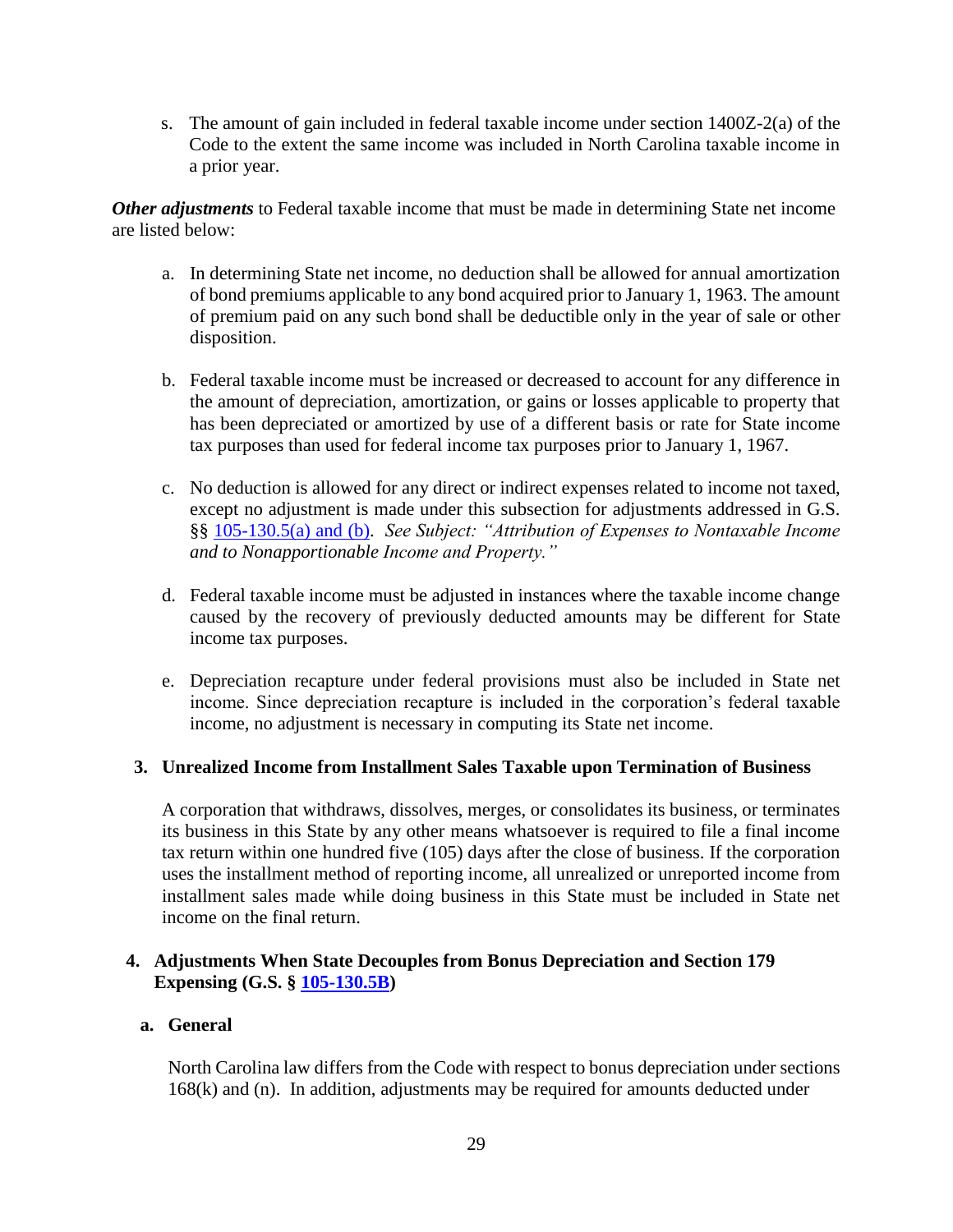section 179 of the Code. For tax years beginning on or after January 1, 2013 taxpayers are required to make a bonus asset basis adjustment if an asset is transferred and the tax basis of the asset carries over from the transferor to the transferee for federal income tax purposes.

#### **b. Bonus Depreciation Deduction**

Taxpayers cannot deduct the full amount of bonus depreciation deduction for federal income tax purposes in the year allowed under sections 168(k) and (n). Instead (except for property placed into service in 2009 as discussed below), taxpayers are required to add back eighty-five percent (85%) of the federal bonus deprecation in the year taken for federal income tax. Taxpayers may deduct 20% of the total amount of bonus depreciation added to federal taxable income in each of the first five taxable years following the year the taxpayer is required to include the add-back into income. Thus, the federal bonus depreciation deduction is spread over six taxable years for North Carolina income tax purposes.

Taxpayers that placed property in service in 2009 and took bonus depreciation under section 168(k) in 2009 are required to treat these amounts as placed into service in 2010, and add-back 85% of the bonus depreciation taken in the 2009 tax year to its federal taxable income for the 2010 income tax year. Subsequently, beginning with tax year 2011, taxpayers are allowed to deduct 20% of the amount of bonus depreciation added to taxable income in each of the first five taxable years following the year the taxpayer is required to include the add-back in income for the five tax years following 2010.

The adjustments do not result in a basis difference for federal and State income tax purposes, except as discussed in *Section d*, below.

#### **c. Section 179 Expenses**

Since 2010, North Carolina has not entirely conformed to section 179 expensing allowed for federal income tax purposes. Instead, North Carolina had separate dollar and investment limitations, as follows:

| Tax Year | NC Dollar Limitation | NC Investment Limitation |
|----------|----------------------|--------------------------|
| 2010     | \$250,000            | \$800,000                |
| 2011     | \$250,000            | \$800,000                |
| 2012     | \$250,000            | \$800,000                |

For tax years beginning on or after 2013, the NC Dollar Limitation is \$25,000 and the NC Investment Limitation is \$200,000.

Taxpayers placing section 179 property into service during these years are required to add to federal taxable income 85% of the section 179 deductions in excess of the amount allowed using the North Carolina limits. Taxpayers may subsequently deduct 20% of the amount of bonus depreciation added to taxable income in each of the first five taxable years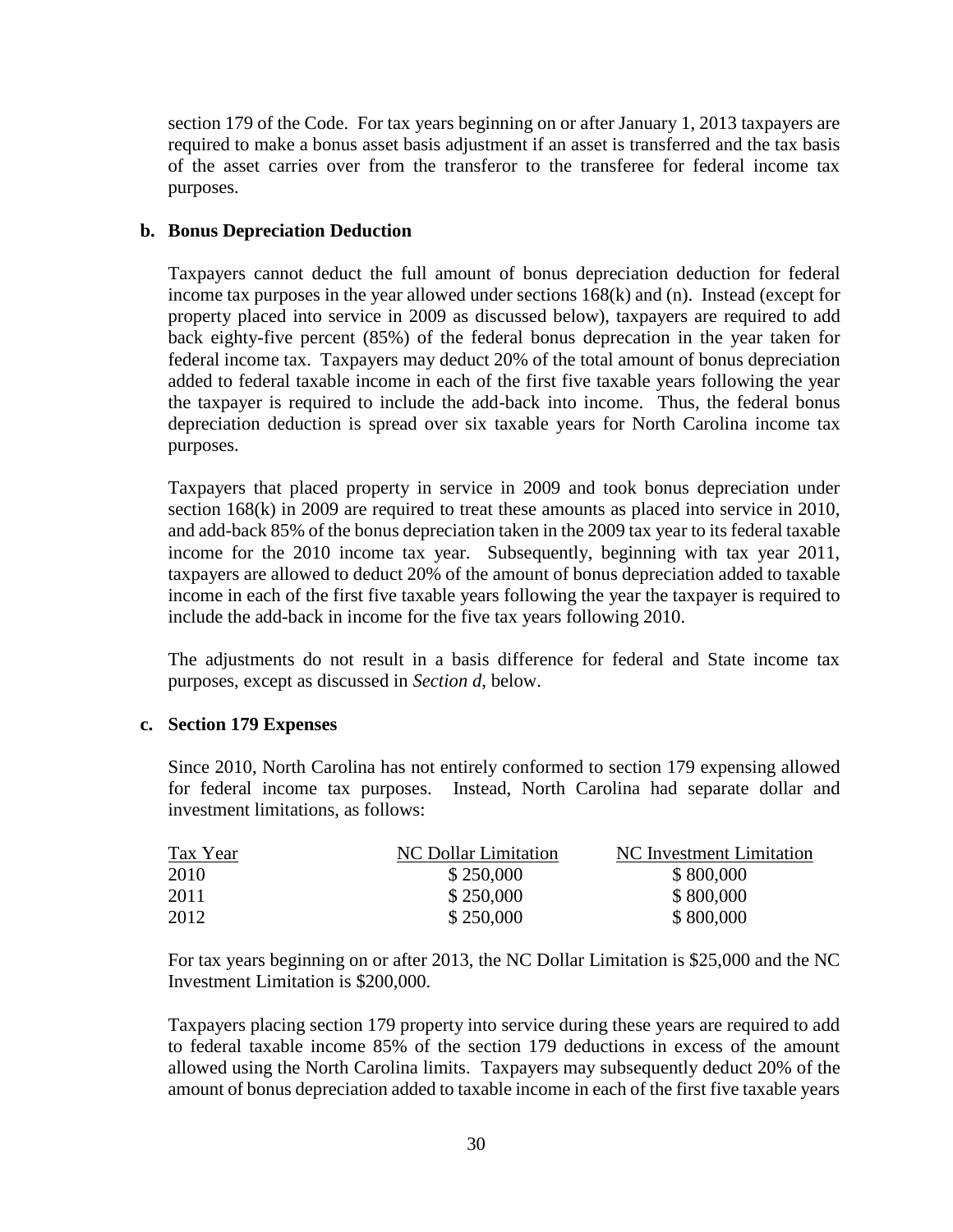following the year the taxpayer is required to include the add-back into income. The adjustments do not result in a basis difference for federal and State income tax purposes, except as discussed in *Section d*, below.

For additional information regarding section 179 expenses, see:

[https://www.ncdor.gov/documents/important-notice-income-tax-adjustments](https://www.ncdor.gov/documents/important-notice-income-tax-adjustments-code-section-179-expenses)[code-section-179-expenses](https://www.ncdor.gov/documents/important-notice-income-tax-adjustments-code-section-179-expenses)

#### **d. Bonus Asset Basis Adjustments**

A bonus asset basis adjustment is required when the following occurs:

- a) There is an actual or deemed transfer of an asset occurring on or after January 1, 2013; and
- b) The tax basis of the transferred asset carries over from the transferor to the transferee (i.e., the taxpayer) for federal income tax purposes.

To make an asset basis adjustment, a taxpayer must add any remaining bonus depreciation deductions associated with the transferred asset to the basis of the transferred asset and depreciate the adjusted basis over the remaining life of the asset. The remaining life of the asset is the remaining years in the asset's federal recovery period, as determined under section 168(c) of the Code.

In addition, upon disposition of the asset, adjusted gross income must be increased or decreased to account for any differences in the basis for State and federal income tax purposes.

For examples and additional information of bonus asset basis adjustments, please refer to the **Individual Income Tax Bulletin, Section IV**, and "Bonus Asset Basis" at:

[https://www.ncdor.gov/taxes/bonus-depreciation-deduction-pass-through-entities](https://files.nc.gov/ncdor/documents/files/2018_personal_tax_bulletins_final_1-7-19.pdf)

## <span id="page-30-0"></span>**D. Interest Income on Government Obligations (G.S. § [105-130.3,](http://www.ncga.state.nc.us/EnactedLegislation/Statutes/HTML/BySection/Chapter_105/GS_105-130.3.html) G.S. § [105-130.5\)](http://www.ncga.state.nc.us/EnactedLegislation/Statutes/HTML/BySection/Chapter_105/GS_105-130.5.html)**

## **1. North Carolina Obligations [\(17 NCAC 05C.0401\)](http://reports.oah.state.nc.us/ncac/title%2017%20-%20revenue/chapter%2005%20-%20corporate%20franchise,%20income,%20and%20insurance%20taxes/subchapter%20c/17%20ncac%2005c%20.0401.pdf)**

Net interest income received by a corporation on obligations of the State of North Carolina and any of its cities, towns or counties is exempt from income taxes imposed by this State.

For examples of North Carolina obligations exempt from corporate income tax on interest income and gains, see:

<https://www.ncdor.gov/income-north-carolina-obligations>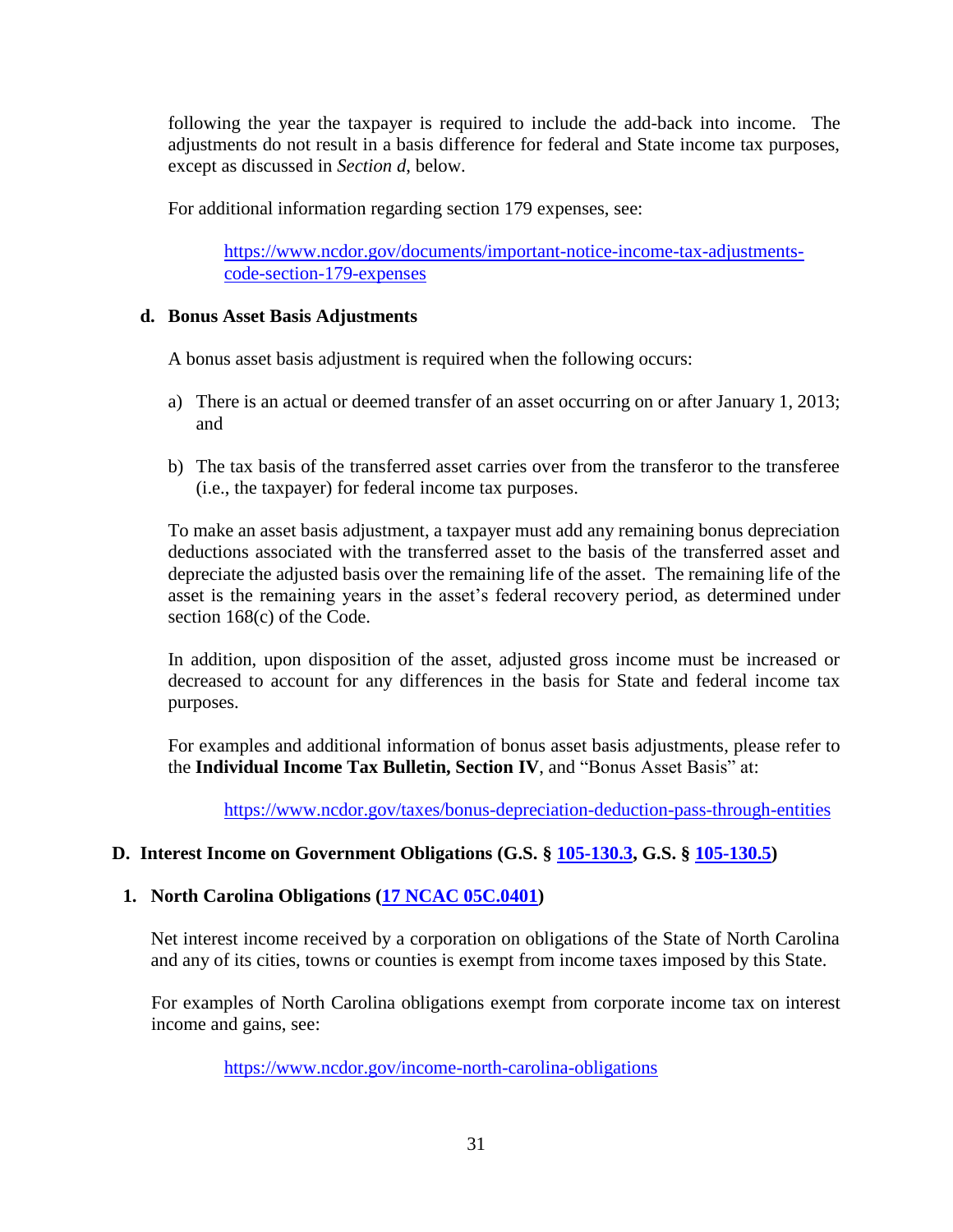#### **2. Obligations of Other States [\(17 NCAC 05C.0402\)](http://reports.oah.state.nc.us/ncac/title%2017%20-%20revenue/chapter%2005%20-%20corporate%20franchise,%20income,%20and%20insurance%20taxes/subchapter%20c/17%20ncac%2005c%20.0402.pdf)**

Net interest income earned by a corporation on its investments in obligations issued by states and their political subdivisions, other than the State of North Carolina, represents taxable income and is subject to this State's income tax.

#### **3. U.S. Obligations [\(17 NCAC 05C.0403\)](http://reports.oah.state.nc.us/ncac/title%2017%20-%20revenue/chapter%2005%20-%20corporate%20franchise,%20income,%20and%20insurance%20taxes/subchapter%20c/17%20ncac%2005c%20.0403.pdf)**

Net interest income earned on bonds, notes or other obligations of the United States or its possessions is exempt from income taxation in this State as long as interest on obligations of the state of North Carolina and its political subdivisions is exempt from income taxes imposed by the United States.

For detailed information on U.S. obligations exempt from tax, see:

<https://www.ncdor.gov/interest-income-us-obligations>

#### **4. Sales or Exchanges [\(17 NCAC 05C.0404\)](http://reports.oah.state.nc.us/ncac/title%2017%20-%20revenue/chapter%2005%20-%20corporate%20franchise,%20income,%20and%20insurance%20taxes/subchapter%20c/17%20ncac%2005c%20.0404.pdf)**

Gain or loss realized on the sale or other disposition of any type of obligation of the United States or its possessions, the State of North Carolina or its political subdivisions, any other state or its political subdivisions, or of any other government is a taxable transaction and must be included in the computation of a corporation's State taxable income.

Gain or loss realized on the sale or other disposition of obligations of the State of North Carolina or its political subdivisions issued before July 1, 1995 is not included in taxable income if North Carolina law under which the obligations were issued specifically exempts the gain or interest from taxation.

For examples of North Carolina obligations exempt from corporate income tax on interest income and gains, see:

<https://www.ncdor.gov/income-north-carolina-obligations>

## **5. Obligations of Federal National Mortgage Association [\(17 NCAC 05C.0405\)](http://reports.oah.state.nc.us/ncac/title%2017%20-%20revenue/chapter%2005%20-%20corporate%20franchise,%20income,%20and%20insurance%20taxes/subchapter%20c/17%20ncac%2005c%20.0405.pdf)**

Interest income or other income realized on obligations of Federal National Mortgage Association is taxable income.

#### **6. Mortgage Backed Certificate Guaranteed by Federal Agencies [\(17 NCAC 05C.0406\)](http://reports.oah.state.nc.us/ncac/title%2017%20-%20revenue/chapter%2005%20-%20corporate%20franchise,%20income,%20and%20insurance%20taxes/subchapter%20c/17%20ncac%2005c%20.0406.pdf)**

Interest paid by the issuer to the holder of a mortgage backed certificate guaranteed by the federal government, corporations formed by the federal government and/or federal agencies is not income from an obligation of the United States government and is taxable.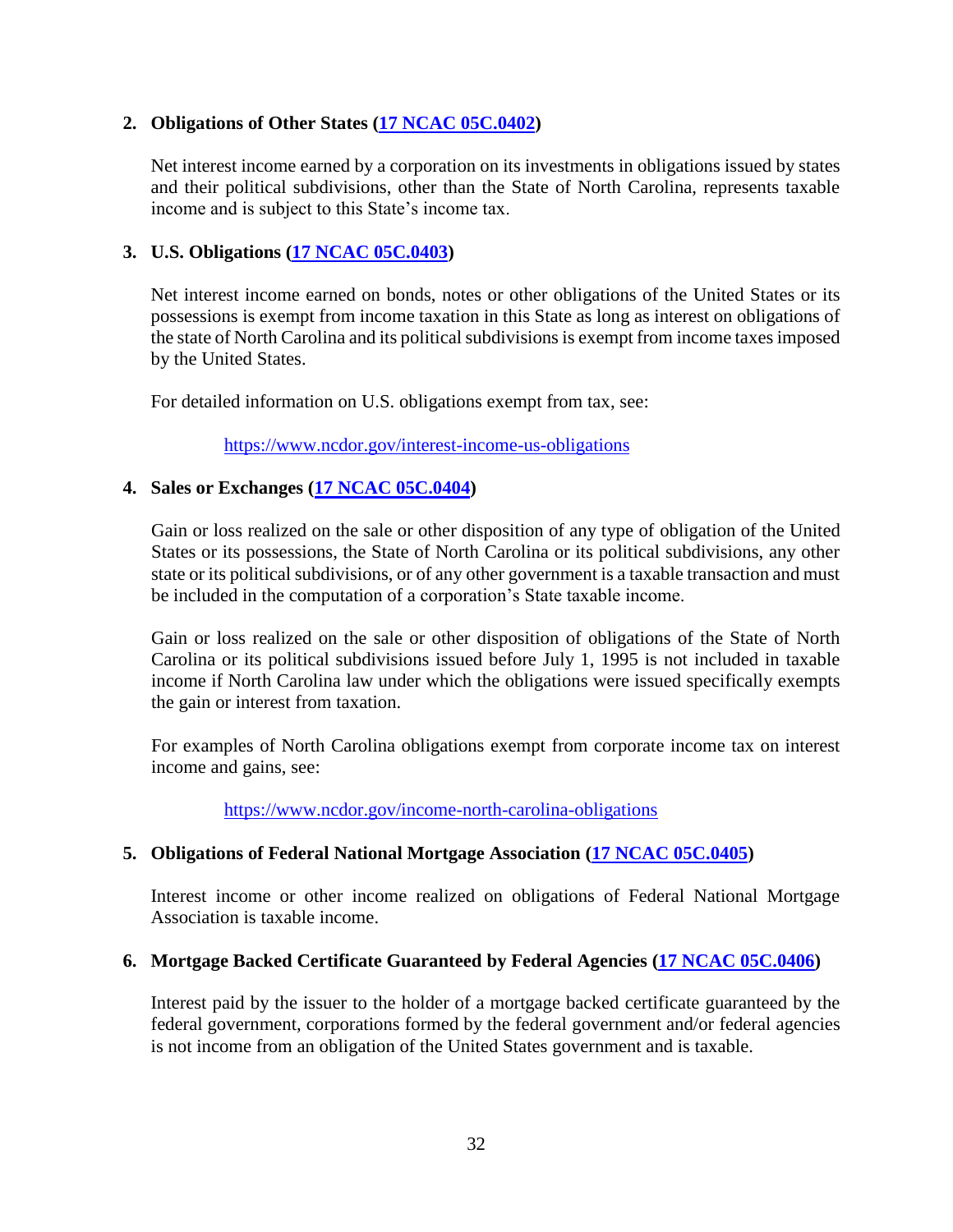#### **7. Repurchase Agreements [\(17 NCAC 05C.0407\)](http://reports.oah.state.nc.us/ncac/title%2017%20-%20revenue/chapter%2005%20-%20corporate%20franchise,%20income,%20and%20insurance%20taxes/subchapter%20c/17%20ncac%2005c%20.0407.pdf)**

Income attributable to or received from repurchase agreements of U.S. government securities, an agreement to repurchase securities at an agreed price and date, is not considered income derived directly from federal obligations and is taxable income.

## <span id="page-32-0"></span>**E. Attribution of Expenses to Nontaxable Income and to Nonapportionable Income and Property (G.S. § [105-130.4,](http://www.ncga.state.nc.us/EnactedLegislation/Statutes/HTML/BySection/Chapter_105/GS_105-130.4.html) G.S. § [105-130.5,](http://www.ncga.state.nc.us/EnactedLegislation/Statutes/HTML/BySection/Chapter_105/GS_105-130.5.html) [17 NCAC 05C.0304\)](http://reports.oah.state.nc.us/ncac/title%2017%20-%20revenue/chapter%2005%20-%20corporate%20franchise,%20income,%20and%20insurance%20taxes/subchapter%20c/17%20ncac%2005c%20.0304.pdf)**

#### **1. Direct Expenses**

All expenses directly connected with the production of income not subject to tax in this State are required to be used to compute the net amount of such untaxed income.

#### **2. Interest Expense**

When a corporation earns income which is not taxed by this State (see examples), and/or holds property that does or will produce untaxed income, and incurs interest expense, **which is not specifically related to any particular income or property,** it must attribute a portion of the interest expense to such untaxed income and property in determining taxable income reported to this State. The formula for computing the amount of interest expense to be attributed to untaxed income and property is as follows:

- a. Assets
	- i. Value on the tax return balance sheet of assets that produce or which would produce untaxed income. (When the equity method of accounting is used, the increase or decrease in value as a result of such accounting may be excluded from this value.)
	- ii. Value of all assets on the tax return balance sheet. (Equity included in this value may be excluded and the reserve for depreciation reflected on the balance sheet may be restored to the asset value.)
	- iii. Determine the ratio or percentage of *i* to *ii*
- b. Income
	- i. Gross untaxed income
	- ii. Total gross profits
	- iii. Determine the ratio or percentage of *i* to *ii*
- c. Total of the ratios or percentages determined in *a* and *b* above.
- d. Divide total of *c* by 2
- e. Apply average percentage determined in *d* to the total interest expense on the return filed in this State.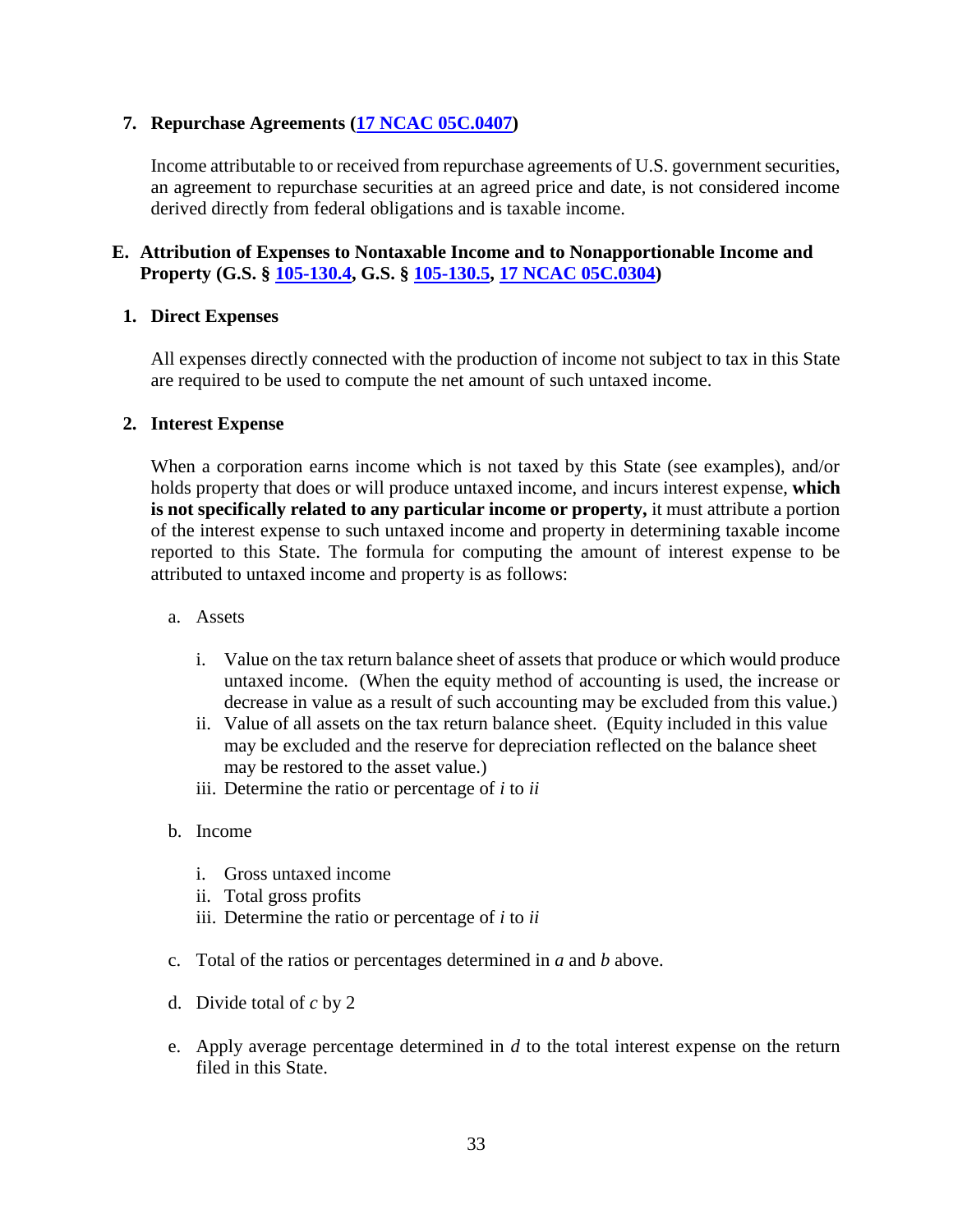Examples of untaxed income:

- Dividend income not taxed, including dividends excluded by section 243 of the Code and dividends classified as nonapportionable (G.S.  $\S$ § [105-130.4,](http://www.ncga.state.nc.us/EnactedLegislation/Statutes/HTML/BySection/Chapter_105/GS_105-130.4.html) [105-130.5\(c\)\(3\)\)](http://www.ncga.state.nc.us/EnactedLegislation/Statutes/HTML/BySection/Chapter_105/GS_105-130.5.html)
- Interest income classified as nonapportionable  $(G.S. \S 105-130.4)$  $(G.S. \S 105-130.4)$
- Interest income earned on obligations of the United States and the State of North Carolina
- Other nonapportionable income and/or exempt income

# **3. Expense Connected With Interest Income from United States Obligations**

Under G.S.  $\S$  [105-130.5\(b\)\(1\),](http://www.ncga.state.nc.us/EnactedLegislation/Statutes/HTML/BySection/Chapter_105/GS_105-130.5.html) interest income from obligations of the United States or its possessions is excludable from North Carolina taxable income to the extent such income is included in federal taxable income. Since federal taxable income is in effect a net income, expenses incurred in producing the exempt income must be determined and subtracted from the gross amount earned during a taxable period before the deduction is made in computing the state taxable income. The basis for requiring this adjustment to exempt income is based on federal case law. (*First National Bank of Atlanta v. Bartow County Board of Tax Assessors*, 470 U.S. 583, 84 L. Ed. 2d 535 (1985) and supported by an advisory opinion of the North Carolina Attorney General.)

In the computation of expenses related to income from United States obligations, the formula described above in Item 2 may be used with respect to interest expense.

## **4. Dividends (G.S. §§ 105-130.5(b)(3a) and (c)(3))**

For tax years beginning on or after January 1, 2016, expenses attributed to dividends not taxed for North Carolina income tax purposes cannot exceed 15%.

## **5. Other Expenses Attributed to Nontaxable Income and to Nonapportionable Income and Property**

In the determination of expenses other than interest expense attributed to untaxed income, the methodologies set forth in the Code for determining expenses related to foreign source income generally referred to as stewardship and supportive expenses may be used to determine the expenses allocated to untaxed income and property producing or which would produce untaxed income.

Alternatively, an income formula as outlined in Item 2 above may be used to determine the amount of supportive function expenses attributable to untaxed income. In determining "supportive function expenses," direct expenses incurred exclusively in a specific identifiable taxable or nontaxable activity should be excluded before applying the attribution percentage to expenses. If direct expenses are determinable for a particular activity resulting in an accurate computation of the net income or loss from such activity, the values of this activity are removed from the two ratios when computing the attribution percentage.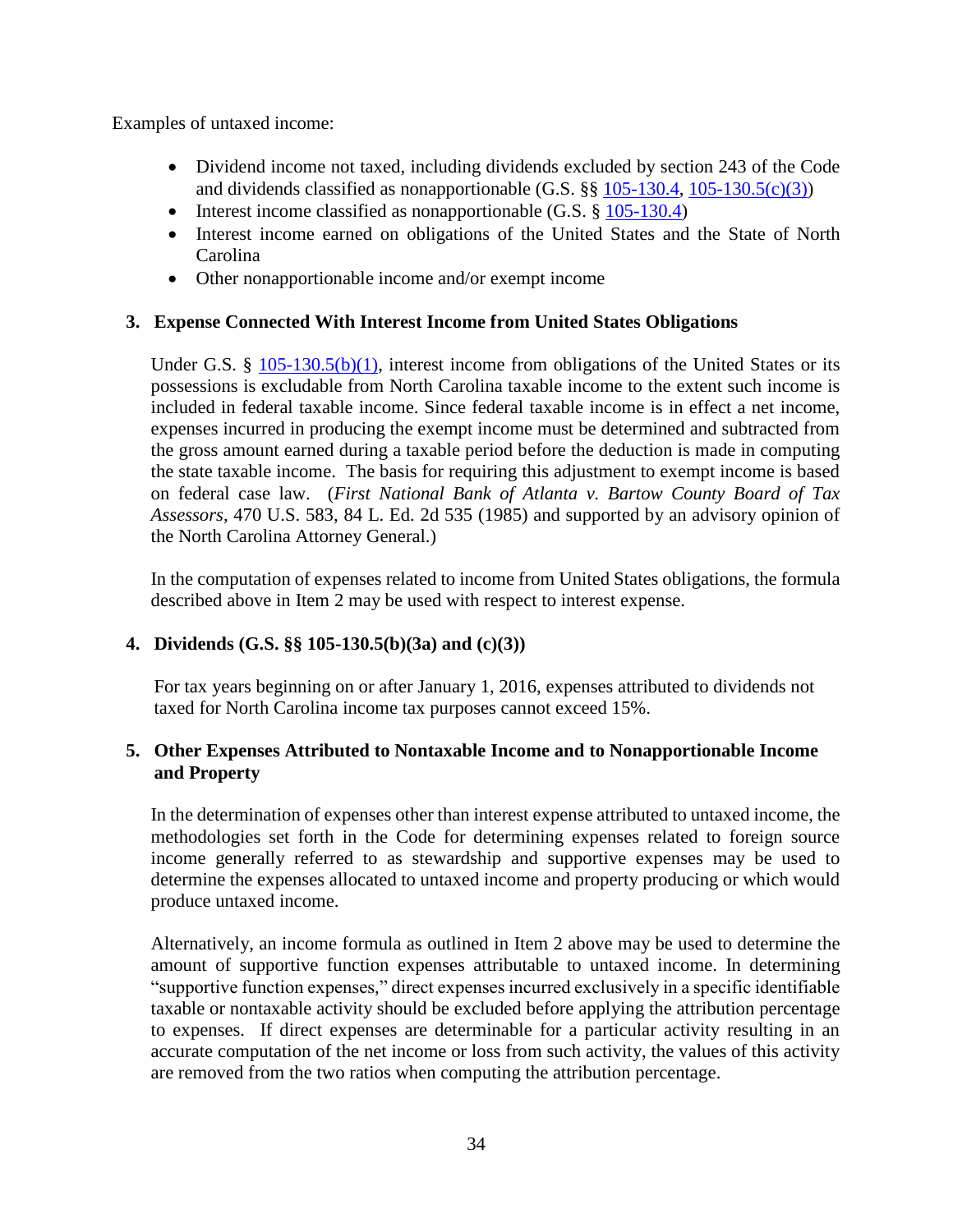#### <span id="page-34-0"></span>**F. Related Entity Interest Deduction Limitation (G.S. § 105-130.7B)**

#### **1. Preliminary Statement**

For tax years beginning on or after January 1, 2016, a corporation may only deduct the amount of qualified interest expense from a related member, as defined in G.S. § 105- 130.7A, unless an exception applies.

#### **2. Qualified Interest Expense**

For taxable years beginning in 2016, qualified interest expense is the greater of the amount of interest paid or accrued from a related member up to 15% of the taxpayer's adjusted taxable income as computed without a deduction for related party interest unless an exception applies, or the taxpayer's proportional share of interest. The 15% limitation does not apply to amounts that qualify for an exception under G.S. § [105-130.7B\(b\)\(4\).](http://www.ncga.state.nc.us/EnactedLegislation/Statutes/PDF/BySection/Chapter_105/GS_105-130.7B.pdf)

For taxable years beginning on or after January 1, 2017, qualified interest expense is only the taxpayer's proportionate share of interest.

A taxpayer's proportionate share of interest is:

a. The amount paid or accrued directly to or through a related member to an ultimate payer, divided by

b. The total net interest expense of all related members paid or accrued directly through a related member to the same ultimate payer, multiplied by

c. The interest amount paid or accrued by the ultimate payer to an unrelated party. Amounts distributed, paid, or accrued through a related member that is not treated as interest for North Carolina income tax purposes does not qualify.

The ultimate payer is the related member that receives or accrues interest directly or indirectly from other related members and pays or accrues interest to an unrelated entity.

#### **3. Exceptions**

The 15% limitation does not apply if:

a. An income tax is imposed by North Carolina on the amount of interest income received by the related member;

b. An income or gross receipts tax is imposed by another state on the related member with respect to the interest income;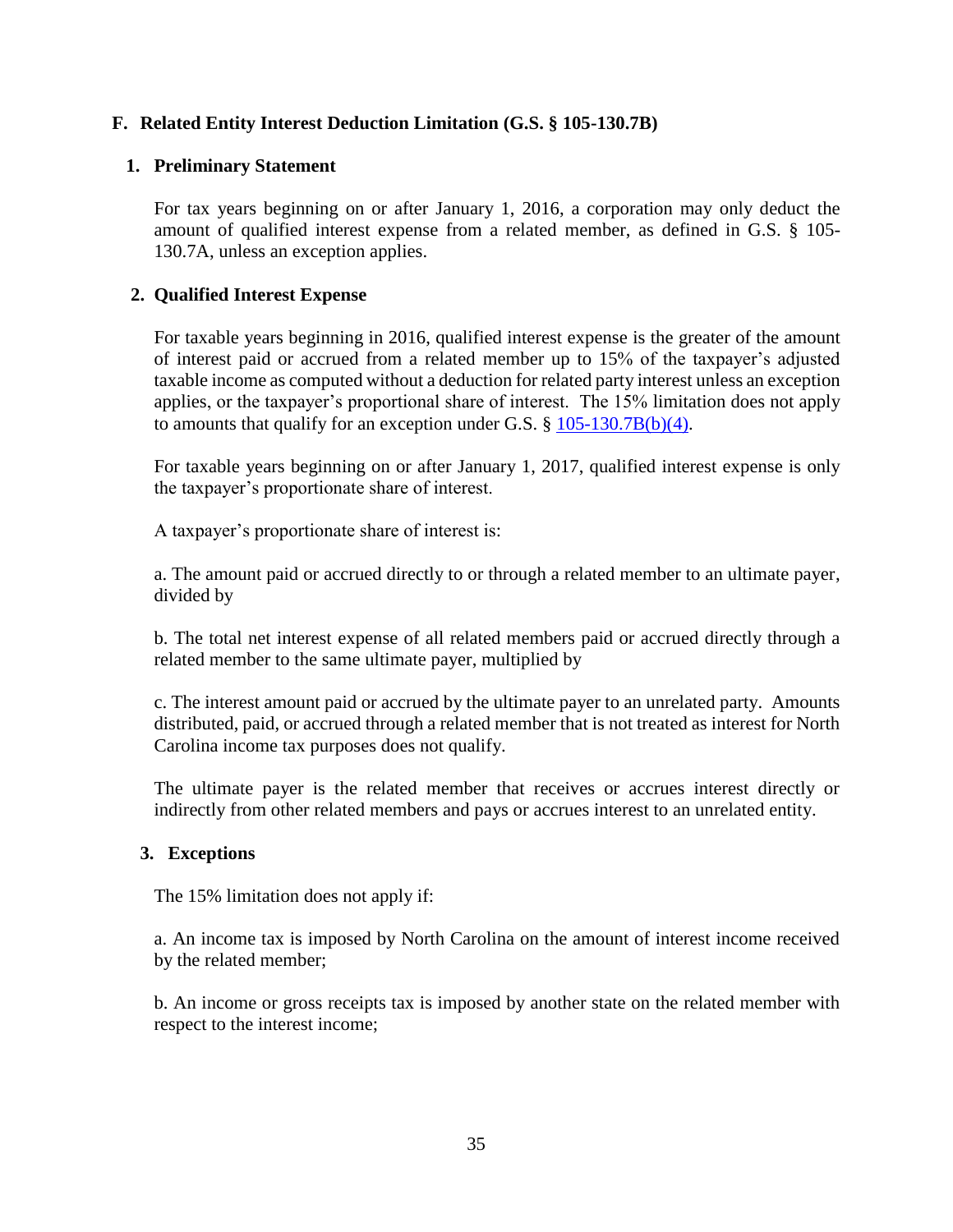c. The related member is an entity organized under the laws of a foreign country that has a comprehensive tax treaty with the United States and taxes the interest income at a rate equal to or greater than provided under G.S. § [105-130.3;](http://www.ncga.state.nc.us/EnactedLegislation/Statutes/PDF/BySection/Chapter_105/GS_105-130.3.pdf) or

d. The related member is a bank. For the purposes of this section, a bank includes a bank holding company as defined in the Bank Holding Company Act of 1956; a bank, savings bank, savings and loan association, or trust company, as each is defined in G.S. §§ 53C, 54B, and 54C; or a subsidiary or affiliate of any of these entities.

#### **4. Examples**

**(IMPORTANT. The following examples illustrate the application of the definition of**  *qualified interest expense* **for taxable years beginning in 2016. That definition requires the comparison of 15% of the taxpayer's adjusted taxable income as computed without a deduction for related party interest unless an exception applies and the taxpayer's proportionate share of interest. For taxable years beginning on or after January 1, 2017, only the taxpayer's proportionate share of interest would be used in this calculation.)**

*Example 1:* Taxpayer is a C corporation filing Form CD-405. All the interest deducted by Taxpayer on federal Form 1120 is interest paid to related members. The related party interest expense does not qualify for an exception under G.S. 105-130.7B(b)(4). Taxpayer's adjusted taxable income for the year is \$1,500. The amount of qualified interest expense is \$225, calculated as follows:

| Amount of Taxpayer's adjusted taxable income | 1,500 |
|----------------------------------------------|-------|
|                                              |       |

Interest deduction on Line 18, federal Form 1120 500

| Amount paid to unrelated 3 <sup>rd</sup> parties:                                |  |  |
|----------------------------------------------------------------------------------|--|--|
| Amount paid to related entities that qualify for an exception to the limitation: |  |  |
| Proportionate share of interest paid:                                            |  |  |
| All other related member interest:                                               |  |  |

#### **Amount of net interest expense to be added to federal taxable income** 500

#### **Amount of qualified interest expense to be deducted from federal taxable income** 225

*The amount of net interest expense (\$500) limited to the greater of (i) 15% of Taxpayer's adjusted net income (\$1,500 x .15=\$225), or (ii) Taxpayer's proportionate share of interest paid (\$0)*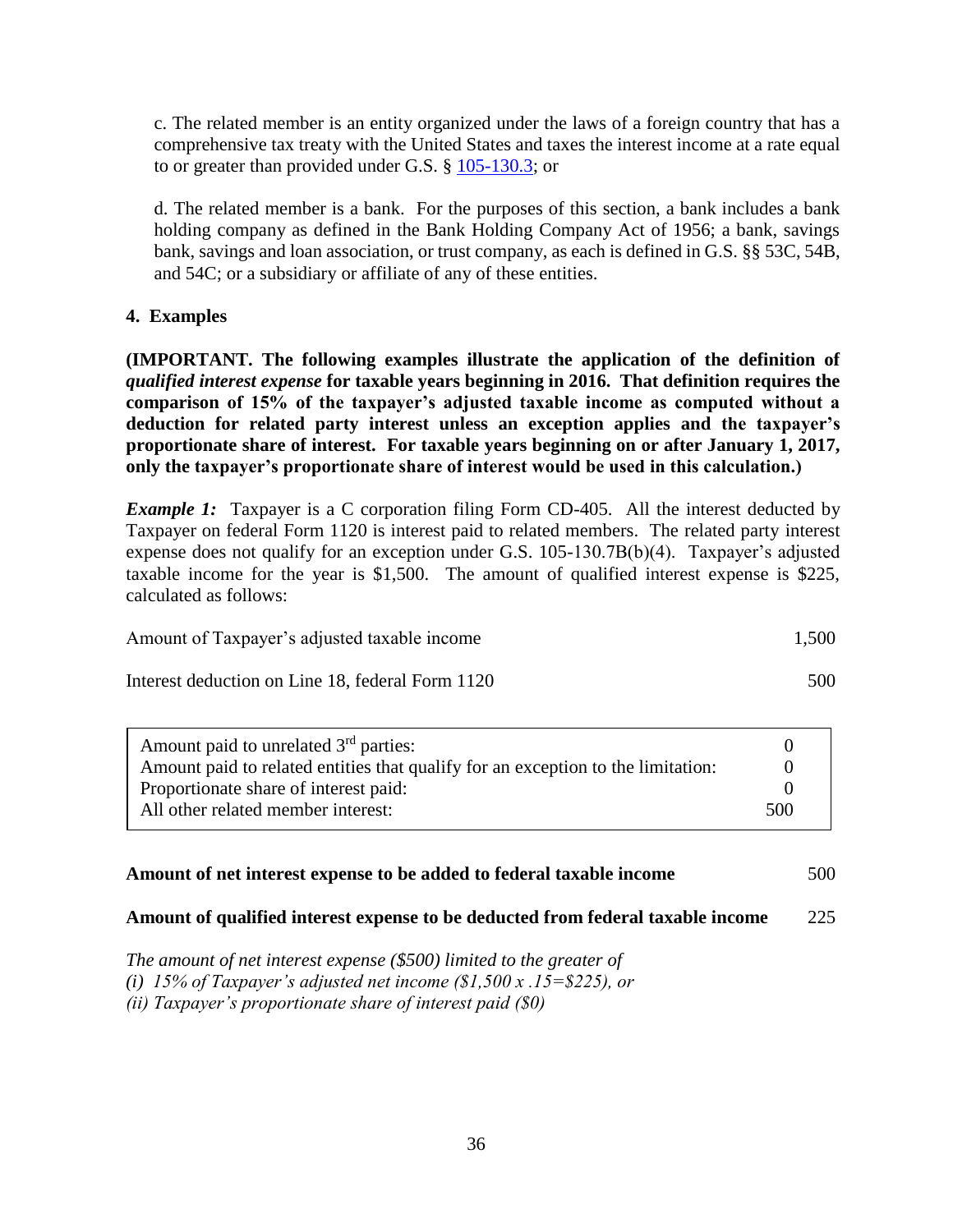*Example 2:* Taxpayer is a C corporation filing Form CD-405. All the interest deducted by Taxpayer on federal Form 1120 is interest paid to related members. The related party interest expense does not qualify for an exception under G.S. 105-130.7B(b)(4). Taxpayer's adjusted taxable income for the year is \$900. The amount of qualified interest expense is \$135, calculated as follows:

| Amount of Taxpayer's adjusted taxable income | 900 |
|----------------------------------------------|-----|
|                                              |     |

Interest deduction on Line 18, federal Form 1120 1,100

| Amount paid to unrelated 3 <sup>rd</sup> parties:<br>Amount paid to related entities that qualify for an exception to the limitation:<br>Proportionate share of interest paid:<br>All other related member interest: |      |
|----------------------------------------------------------------------------------------------------------------------------------------------------------------------------------------------------------------------|------|
| 1,000<br>Subsidiary A<br>Subsidiary B<br>100                                                                                                                                                                         | 1100 |

# **Amount of net interest expense to be added to federal taxable income** 1,100

### **Amount of qualified interest expense to be deducted from federal taxable income** 135

*The amount of net interest expense (\$1,100) limited to the greater of (i) 15% of Taxpayer's adjusted net income (900 x .15=\$135), or (ii) Taxpayer's proportionate share of interest paid (\$0)*

*Example 3:* Taxpayer is a C corporation filing Form CD-405. Of the \$400 in interest expense deducted by Taxpayer on federal Form 1120, only \$100 is interest paid to related members. The related party interest expense does not qualify for an exception under G.S. 105-130.7B(b)(4). Taxpayer's adjusted taxable income for the year is \$1,500. The amount of qualified interest expense is \$100, calculated as follows:

| Amount of Taxpayer's adjusted taxable income     | 1,500 |
|--------------------------------------------------|-------|
| Interest deduction on Line 18, federal Form 1120 | 500   |

| Amount paid to unrelated 3 <sup>rd</sup> parties:                                | 400 |
|----------------------------------------------------------------------------------|-----|
| Amount paid to related entities that qualify for an exception to the limitation: |     |
| Proportionate share of interest                                                  |     |
| All other related member interest                                                | 100 |

### **Amount of net interest expense to be added to federal taxable income** 100

### **Amount of qualified interest expense to be deducted from federal taxable income** 100

*The amount of net interest expense (\$100) limited to the greater of (i) 15% of Taxpayer's adjusted net income (\$1,500 x .15=\$225), or (ii) Taxpayer's proportionate share of interest paid (\$0)*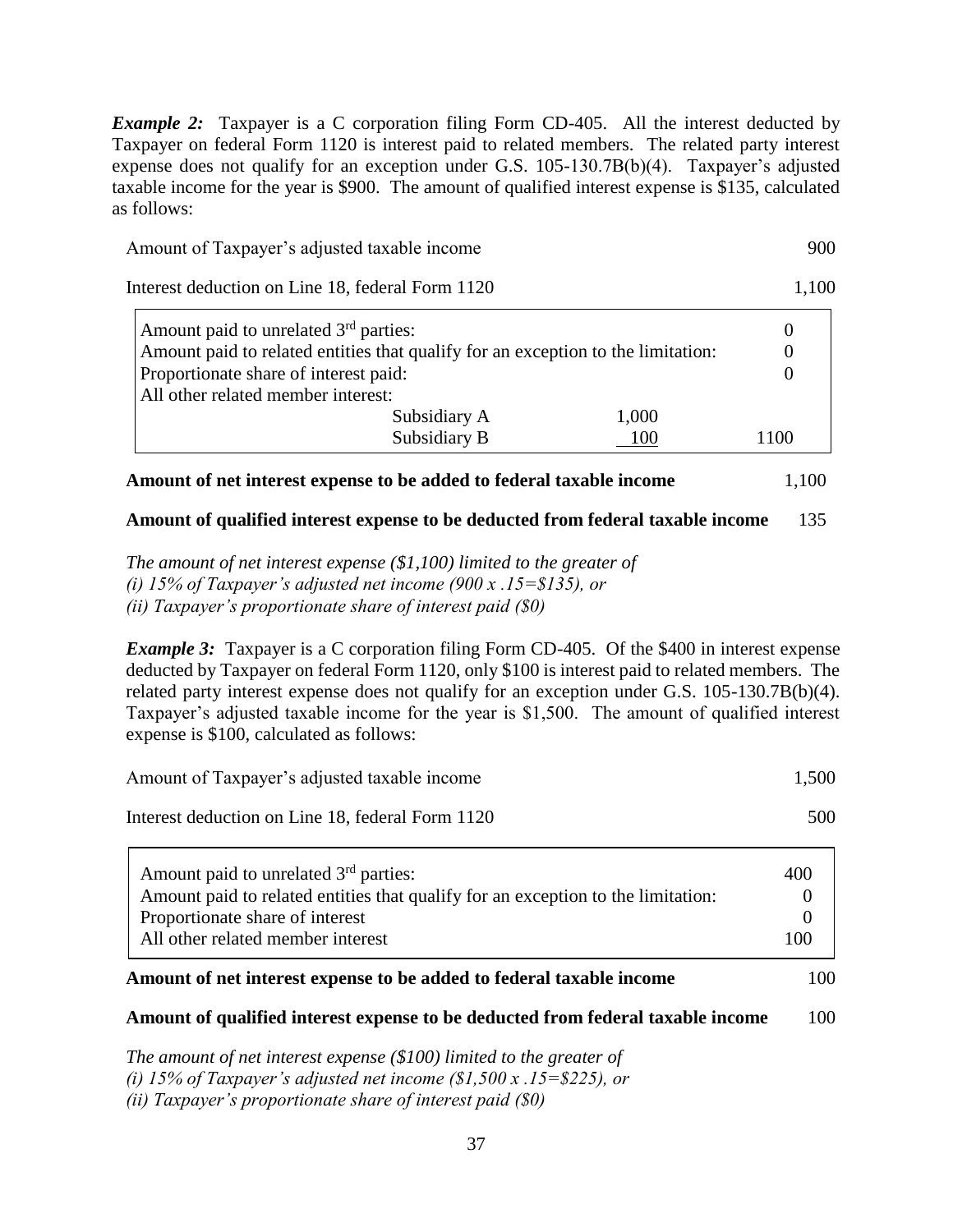*Example 4:* Taxpayer is a C corporation filing Form CD-405. Of the \$500 in interest expense deducted by Taxpayer on federal Form 1120, \$400 is interest paid to related members. \$100 of the related party interest expense qualifies for an exception under G.S. 105-130.7B(b)(4). Taxpayer's adjusted taxable income for the year is \$1,500. The amount of qualified interest expense is \$350, calculated as follows:

Amount of Taxpayer's adjusted taxable income 1,500

Interest deduction on Line 18, federal Form 1120 500

| Amount paid to unrelated 3 <sup>rd</sup> parties:                                | 100 |
|----------------------------------------------------------------------------------|-----|
| Amount paid to related entities that qualify for an exception to the limitation: | 100 |
| Proportionate share of interest paid:                                            | 250 |
| All other related member interest                                                | 50  |

## **Amount of net interest expense to be added to federal taxable income** 400

### **Amount of qualified interest expense to be deducted from federal taxable income** 350

*The amount of net interest expense (\$400) limited to the greater of* 

*(i) 15% of Taxpayer's adjusted net income (\$1,500 x .15=\$225), or* 

*(ii) Taxpayer's proportionate share of interest paid (\$250). Note. The \$100 interest paid to a related entity that qualifies for an exception under (b)(4) is added here. However, the amount of qualified interest expense to be deducted from federal taxable income cannot exceed the amount of net interest expense added to federal taxable income. See example 5.*

*Example 5:* Taxpayer is a C corporation filing Form CD-405. Of the \$700 in interest expense deducted by Taxpayer on federal Form 1120, \$600 is interest paid to related members. \$100 of the related party interest expense qualifies for an exception under G.S. 105-130.7B(b)(4). Taxpayer's adjusted taxable income for the year is \$3,500. The amount of qualified interest expense is \$600, calculated as follows:

| Amount of Taxpayer's adjusted taxable income                                     | 3,500 |
|----------------------------------------------------------------------------------|-------|
| Interest deduction on Line 18, federal Form 1120                                 | 700   |
| Amount paid to unrelated 3 <sup>rd</sup> parties:                                | 100   |
| Amount paid to related entities that qualify for an exception to the limitation: | 100   |
| Proportionate share of interest paid:                                            | 250   |
| All other related member interest                                                | 250   |
| Amount of net interest expense to be added to federal taxable income             | 600   |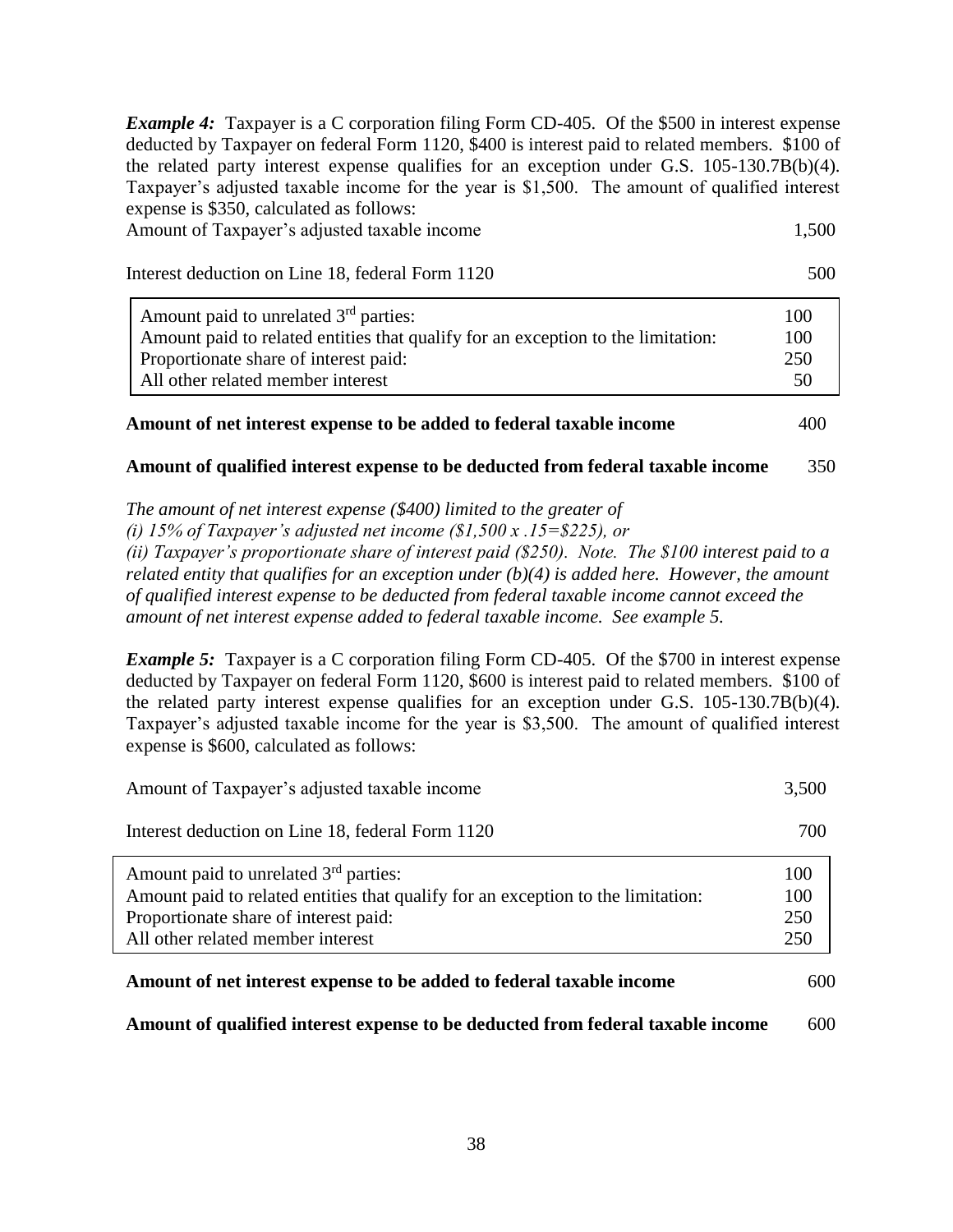*The amount of net interest expense (\$600) limited to the greater of (i) 15% of Taxpayer's adjusted net income (\$3,500 x .15=\$525), or (ii) Taxpayer's proportionate share of interest paid (\$250). Note. The \$100 interest paid to a related entity that qualifies for an exception under (b)(4) is added here. However, the amount of qualified interest expense to be deducted from federal taxable income cannot exceed the amount of net interest expense added to federal taxable income.*

### **G. Allocation and Apportionment Procedures (G.S. § [105-130.4\)](http://www.ncga.state.nc.us/EnactedLegislation/Statutes/HTML/BySection/Chapter_105/GS_105-130.4.html)**

#### **1. Preliminary Statement**

A corporation that is taxable both within and without North Carolina is required to allocate and apportion its entire net income or loss to North Carolina in accordance with the statutory formula under G.S. § [105-130.4.](http://www.ncga.state.nc.us/EnactedLegislation/Statutes/HTML/BySection/Chapter_105/GS_105-130.4.html)

No corporation is allowed to use any alternative formula or method of reporting its income to North Carolina except upon written order of the Secretary of Revenue. Any return in which any formula or method other than as prescribed by statute is used without the permission of the Secretary is not a lawful return.

#### **2. Alternative Apportionment Formula [\(17 NCAC 05D.0107-.0115\)](http://reports.oah.state.nc.us/ncac/title%2017%20-%20revenue/chapter%2005%20-%20corporate%20franchise,%20income,%20and%20insurance%20taxes/subchapter%20d/subchapter%20d%20rules.pdf)**

If a C corporation, S corporation, or limited liability company electing to be taxed as either a C or S corporation for federal income tax purposes, believes that the statutory apportionment formula subjects a greater portion of its income than is reasonably attributable to business or earnings in this State, it may make a written request with the Secretary of Revenue for permission to use an alternate apportionment formula. The request must set out the reasons for the corporation's belief and propose an alternative method. The corporation has the burden of proof for demonstrating why the statutory method subjects it to taxation on a greater proportion of income than is reasonably attributable to North Carolina.

The written request must be made with the Secretary not later than ninety (90) days after the regular or extended due date of the tax return. Taxpayers should address all correspondence in connection with such petitions to the Secretary of Revenue, Department of Revenue, PO Box 871, Raleigh, NC 27602-0871. The Secretary will schedule a conference to hear the corporation's request. The Secretary and the Director of the Corporate Tax Division and/or their designee(s) will attend the conference. The taxpayer is not required to appear or be represented at the conference; however, an authorized representative may appear on behalf of, or in addition to, the taxpayer.

The Secretary must issue a written decision on a corporation's request for an alternative apportionment method within sixty (60) days from the date of the conference or sixty (60) days after the date any requested additional information is provided. The decision can apply to no more than three years. A corporation may renew a request to use an alternative apportionment method by reapplying to the Secretary of Revenue. A corporation authorized to use an alternative formula may apportion its Net Worth base using the alternative method or the statutory method.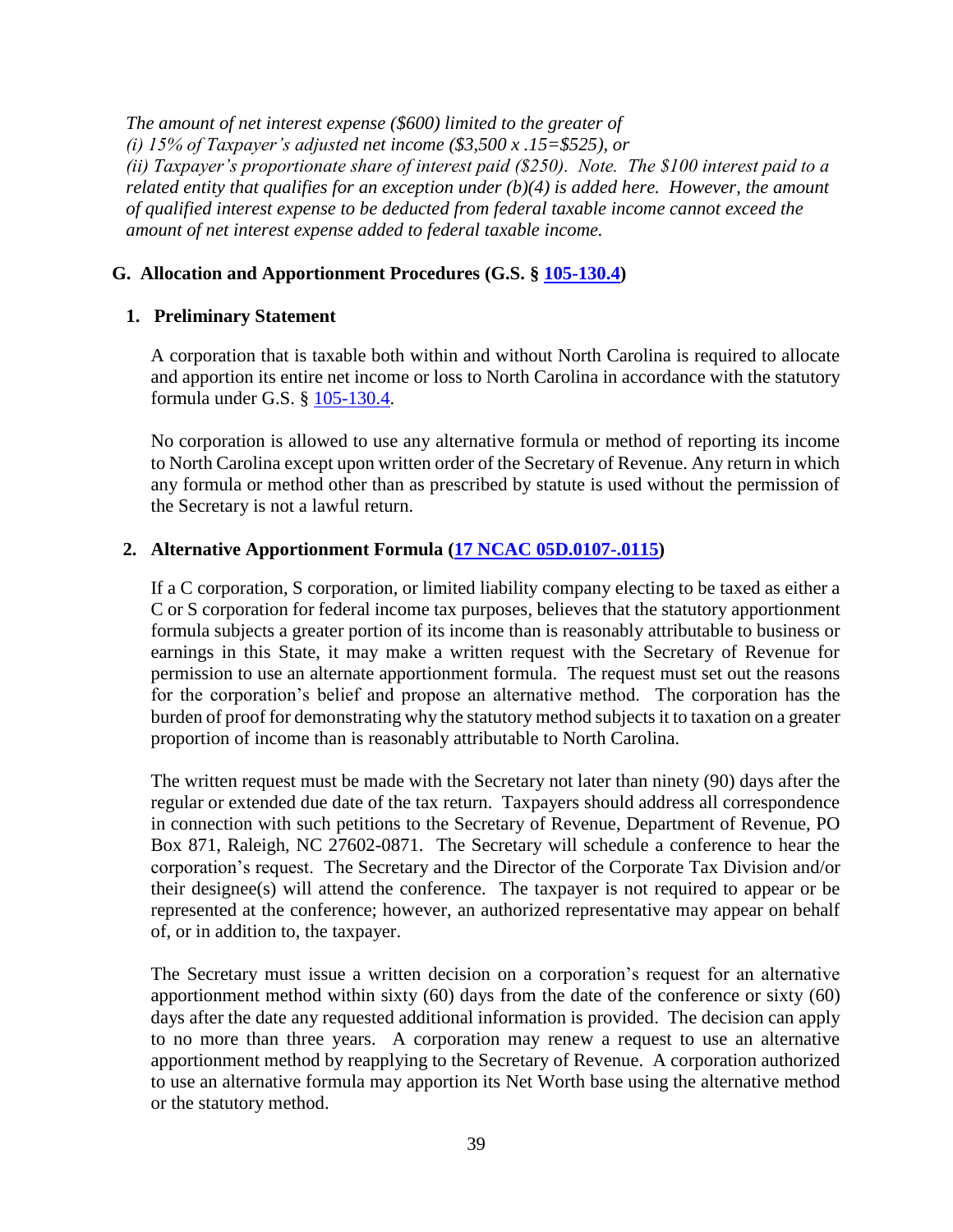If the Secretary finds the statutory method does not fairly represent the corporation's activities in the State, remedies include requiring separate accounting, inclusion or exclusion of one or more factors, or any other method that results in equitable apportionment and allocation of income. If the request is for both income and franchise tax, a separate determination will be made for each tax.

If the request is denied, the Secretary's decision is final and is not subject to administrative or judicial review. A corporation may not use an alternative apportionment method except upon written order by the Secretary, and any return filed using a method other than the statutory method without the Secretary's permission is not a lawful return.

### **3. Statutory Procedures for Reporting Net Income or Loss to North Carolina**

### **a. Determine North Carolina Taxable Income**

A corporation must determine its State net income or loss from its entire operations conducted everywhere during the income year in accordance with the instructions given in the subject "Computation of Net Income." In computing such net income only contributions to donees outside North Carolina are deductible. Contributions to qualified North Carolina donees are deductible only from total income allocated to North Carolina, computed in Step *h.*

### **b. Determine Nonapportionable Income**

A corporation must review its entire net income or loss as computed in Step *a* to determine whether any items of nonapportionable income, loss and expense qualify for direct allocation to North Carolina and other states pursuant to G.S.  $\S 105-130.4$ , subdivisions (d) through (h). Any expenses directly and/or indirectly related to an activity that produces nonapportionable income must be considered in the computation of nonapportionable income to be allocated. *See Subject: "Attribution of Expenses to Nontaxable Income and to Nonapportionable Income and Property."*

### **c. Determine Apportionable Income**

A corporation determines its apportionable income or loss by deducting all nonapportionable income or loss directly allocable to North Carolina and other states (computed in Step *b*) from its entire net income or loss (computed in Step *a*).

### **d. Compute Apportionment Factors**

A corporation is required to determine and compute the apportionment factor applicable to its principal business operations conducted everywhere during the income year. When the income from specific property constitutes nonapportionable income, the value of such property and items of nonapportionable income, loss, and expense directly allocable to North Carolina and other states must be excluded in computing the apportionment factors.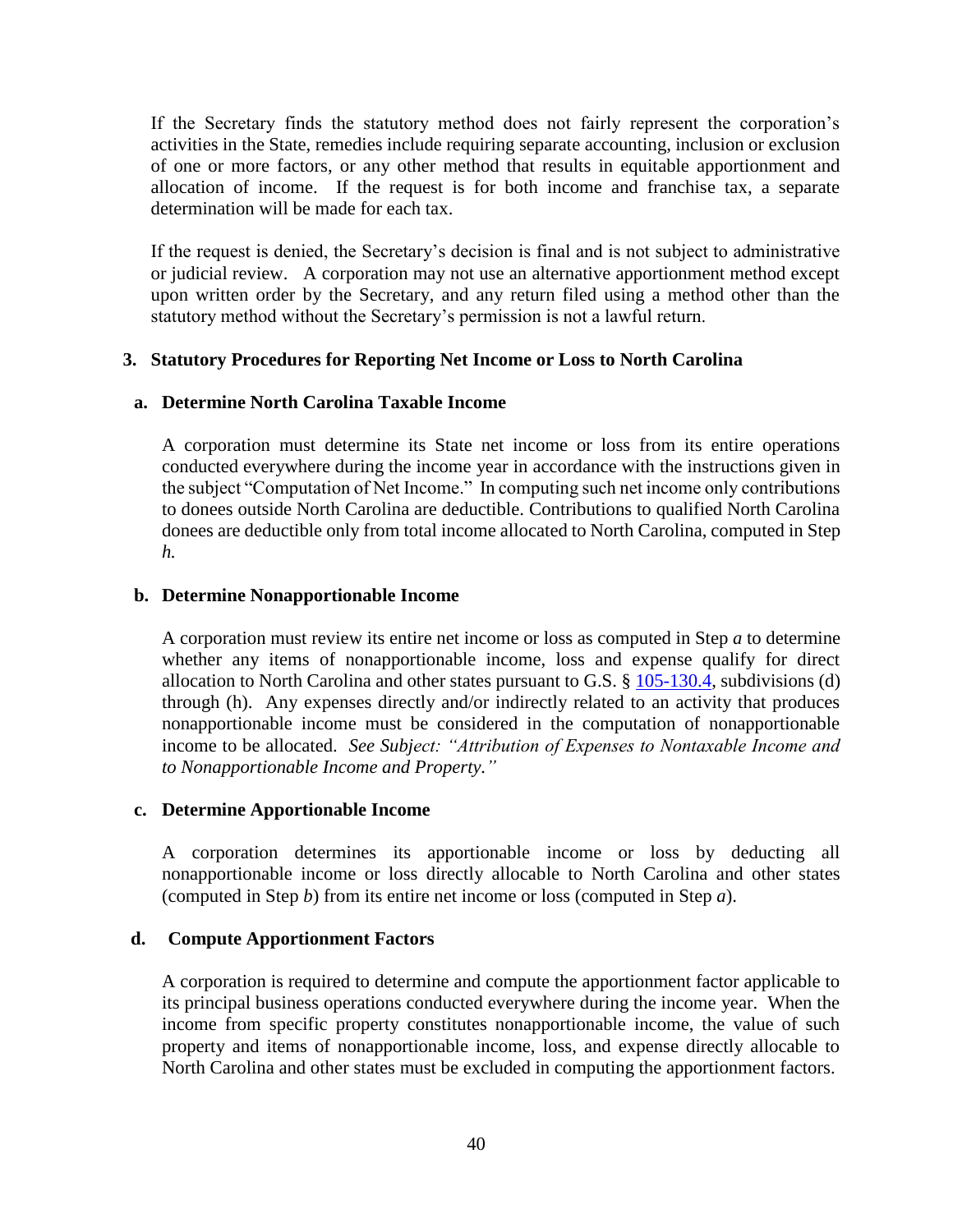#### **e. Income Apportioned to North Carolina**

A corporation determines the amount of its apportionable income or loss attributable to North Carolina by applying the factor computed in Step *d* to apportionable income or loss as computed in Step *c*.

### **f. Determine Nonapportionable Income Allocated to North Carolina**

A corporation should review the total amount of nonapportionable income or loss as computed in Step *b* and list separately the amount of such income or loss directly allocable to North Carolina. This amount, added to the amount of apportionable income or loss apportioned to this State in Step *e*, represents the total amount of the corporation's entire net income or loss that is subject to North Carolina tax.

#### **g. Percentage Depletion Deduction before Net Economic or State Net Loss Deduction**

The amount of percentage depletion over cost depletion on North Carolina property must be deducted before claiming any net economic or state net loss carryover deduction.

#### **h. Determine Income before Contributions to North Carolina Donees**

To determine total North Carolina income before the deduction for contributions to North Carolina donees, a corporation deducts the allowable portion of any net economic loss or State net loss for a prior year or years from the total income determined as described in Step *g.*

### **i. Determine Net Taxable Income**

Finally, a corporation arrives at its net taxable income in North Carolina by deducting contributions made to qualified North Carolina donees from the amount of total North Carolina income as computed in Step *h*.

### **H. Taxable in Another State (G.S. § [105-130.4\)](http://www.ncga.state.nc.us/EnactedLegislation/Statutes/HTML/BySection/Chapter_105/GS_105-130.4.html)**

### **1. Preliminary Statement [\(17 NCAC 05C.0601\)](http://reports.oah.state.nc.us/ncac/title%2017%20-%20revenue/chapter%2005%20-%20corporate%20franchise,%20income,%20and%20insurance%20taxes/subchapter%20c/17%20ncac%2005c%20.0601.pdf)**

A taxpayer must have income from business activity taxable by this State and at least one other state to allocate and apportion income. Income from business activity includes apportionable or nonappportionable income. Thus, if a taxpayer has nonapportionable income taxable by one state and apportionable income taxable by another state, the taxpayer's income must be allocated and apportioned in accordance with G.S. § [105-130.4.](http://www.ncga.state.nc.us/EnactedLegislation/Statutes/HTML/BySection/Chapter_105/GS_105-130.4.html) Where a corporation is not taxable in any other state on its apportionable income but is taxable in another state only because of nonapportionable income, all apportionable income is attributed to this State.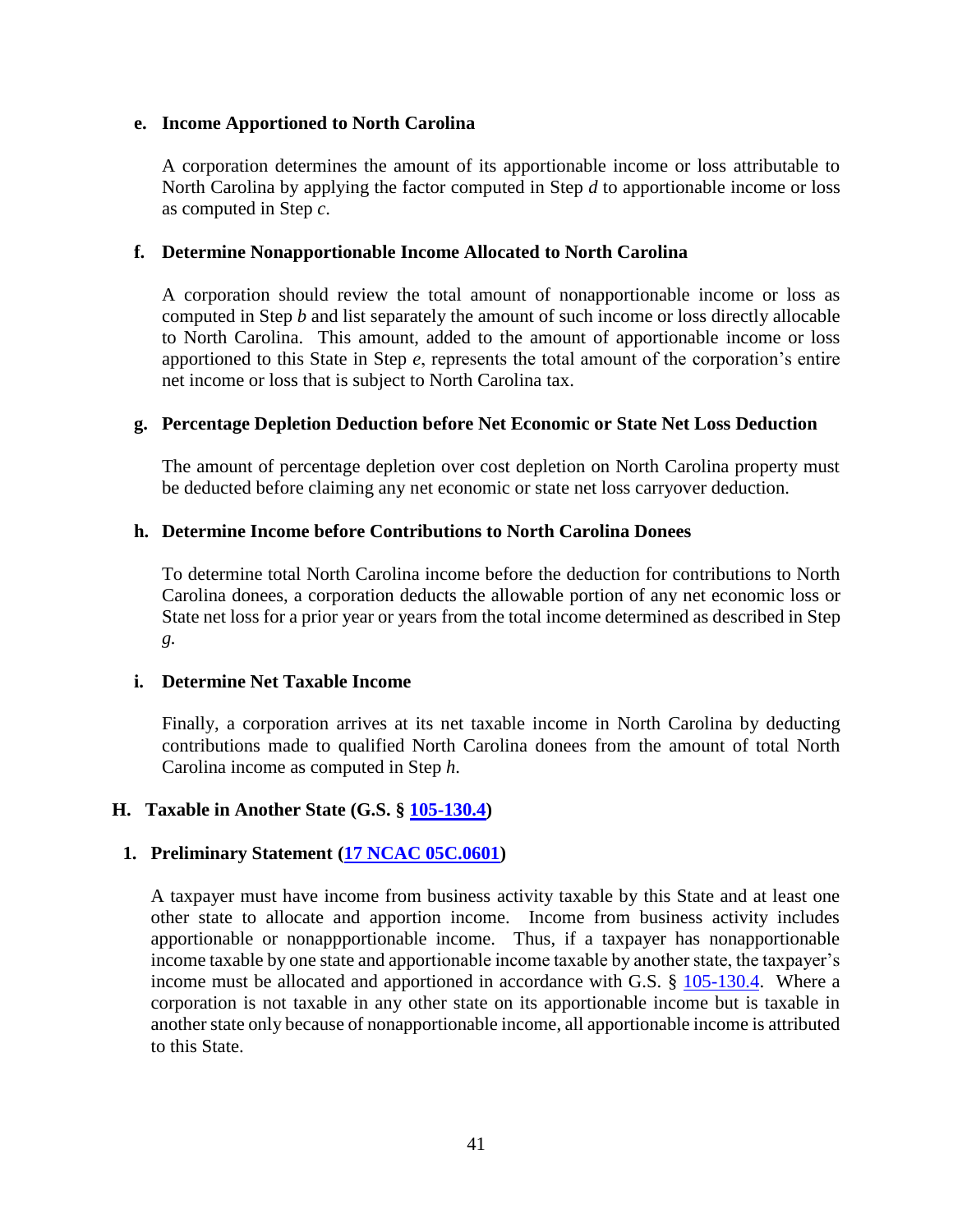## **2. Definition of Taxpayer [\(17 NCAC 05C.0602\)](http://reports.oah.state.nc.us/ncac/title%2017%20-%20revenue/chapter%2005%20-%20corporate%20franchise,%20income,%20and%20insurance%20taxes/subchapter%20c/17%20ncac%2005c%20.0602.pdf)**

The word "taxpayer" includes any corporation subject to the tax imposed by Article 4 of Chapter 105 of the General Statutes.

### **3. Taxable in Another State**

A taxpayer is "taxable in another state" if it meets either one of two tests:

- 1. If by reason of business activity in another state the taxpayer is "subject to" a net income tax or any other tax measured by net income.
- 2. If another state has jurisdiction to subject the taxpayer to a net income tax based on business activity regardless of whether or not that state imposes such a tax on the taxpayer.

## **4. Taxable in Another State – When A Corporation is "Subject To" Tax [\(17 NCAC](http://reports.oah.state.nc.us/ncac/title%2017%20-%20revenue/chapter%2005%20-%20corporate%20franchise,%20income,%20and%20insurance%20taxes/subchapter%20c/17%20ncac%2005c%20.0604.pdf)  [05C.0604\)](http://reports.oah.state.nc.us/ncac/title%2017%20-%20revenue/chapter%2005%20-%20corporate%20franchise,%20income,%20and%20insurance%20taxes/subchapter%20c/17%20ncac%2005c%20.0604.pdf)**

- a. A taxpayer is "subject to" one of the taxes specified above only if it carries on business activities in another state. If the taxpayer voluntarily files and pays such tax when not required by the laws of that state or pays a minimal fee for qualification, organization or for the privilege of doing business in that state, but
	- Does not actually engage in business activities in that state, or
	- Does actually engage in some activity not sufficient for nexus and the minimum tax bears no relation to the corporation's activities within such state, the taxpayer is not "subject to" tax within that state and is therefore not "taxable" in another state.

Example: State A has a corporation franchise tax measured by net income for the privilege of doing business in that state. Corporation X files a return and pays the fifty dollars (\$50) minimum tax, although it carries on no activities in State A. Corporation X is not "taxable" in State A.

b. The concept of taxability in another state is based upon the premise that every state in which the taxpayer is engaged in business activities may impose an income tax even though every state does not do so. In some states, other types of taxes may be imposed as a substitute for an income tax. Therefore, only those taxes which may be considered as basically revenue generating rather than regulatory measures shall be considered in determining whether the taxpayer is "taxable in another state."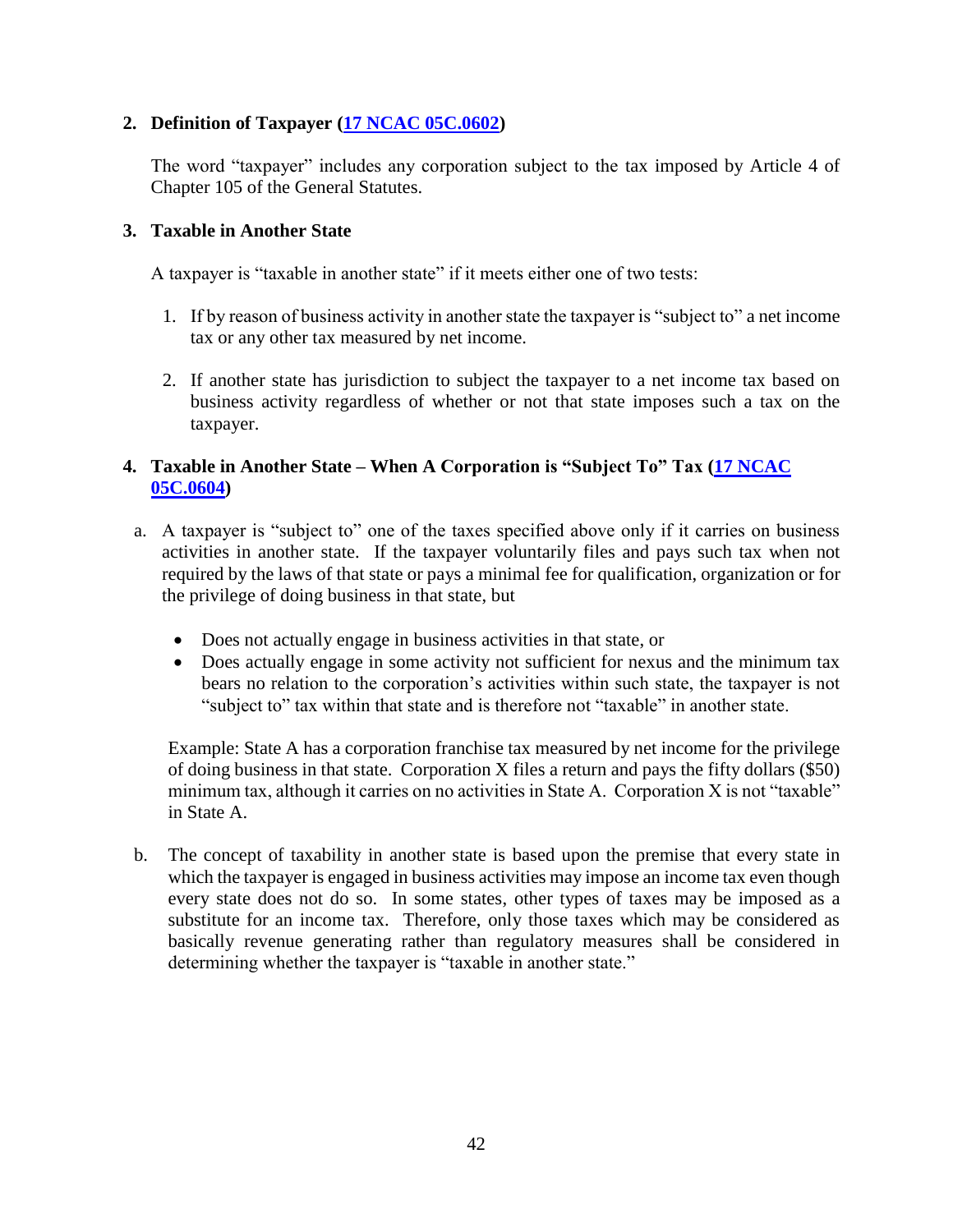Example 1: State A requires all nonresident corporations which qualify or register in State A to pay to the Secretary of State an annual license fee or tax for the privilege of doing business in the state regardless of whether the privilege is in fact exercised. The amount paid is determined according to the total authorized capital stock of the corporation; the rates are progressively higher by bracketed amounts. The statute sets a minimum fee of fifty dollars (\$50) and a maximum fee of five hundred dollars (\$500). Failure to pay the tax bars a corporation from utilizing the state courts for enforcement of its rights. State A also imposes a corporation income tax. Nonresident Corporation X is qualified in State A and pays the required fee to the Secretary of State but does not carry on any activities in State A other than utilizing its courts. Corporation X is not "taxable" in State A.

Example 2: Same facts as Example 1 except that Corporation X has sufficient business activities in State A to establish nexus under the criteria followed in this state and is, therefore, subject to and pays the corporate income tax. Corporation X is "taxable" in State A.

Example 3: State B requires all nonresident corporations qualified or registered in State B to pay to the Secretary of State an annual permit fee or tax for doing business in the state. The base of the fee or tax is the sum of (1) outstanding capital stock, and (2) surplus and undivided profits. The fee or tax base attributable to State B is determined by a three-factor apportionment formula. Nonresident Corporation X, which operates a plant in State B, pays the required fee or tax to the Secretary of State. Corporation X is "taxable" in State B because of its business activities there.

Example 4: State C has a corporation franchise tax measured by net income for the privilege of doing business in that state. Corporation X files a return based upon its business activities in the state but the amount of computed liability is less than the minimum tax. Corporation X pays the minimum tax. Corporation X is "taxable" in State C.

### **5. Taxable in Another State – When a State has Jurisdiction to Subject a Taxpayer to a Net Income Tax [\(17 NCAC 05C.0605\)](http://reports.oah.state.nc.us/ncac/title%2017%20-%20revenue/chapter%2005%20-%20corporate%20franchise,%20income,%20and%20insurance%20taxes/subchapter%20c/17%20ncac%2005c%20.0605.pdf)**

The second test in Example 3 above applies if the taxpayer's business activities are sufficient to give the state jurisdiction to impose a net income tax under the Constitution and statutes of the United States. Jurisdiction to tax is not present where the state is prohibited from imposing the tax by reason of the provisions of Public Law 86-272, 15 U.S.C.A. §§ 381-385. In the case of any "state," as defined in G.S. § [105-130.4,](http://www.ncga.state.nc.us/EnactedLegislation/Statutes/HTML/BySection/Chapter_105/GS_105-130.4.html) other than a state of the United States or political subdivision of each state, the determination of whether such "state" has jurisdiction to subject the taxpayer to a net income tax shall be made as though the jurisdictional standards applicable to a state of the United States applied in that "state." If jurisdiction is otherwise present, such "state" is not considered as without jurisdiction by reason of the provisions of a treaty between that state and the United States.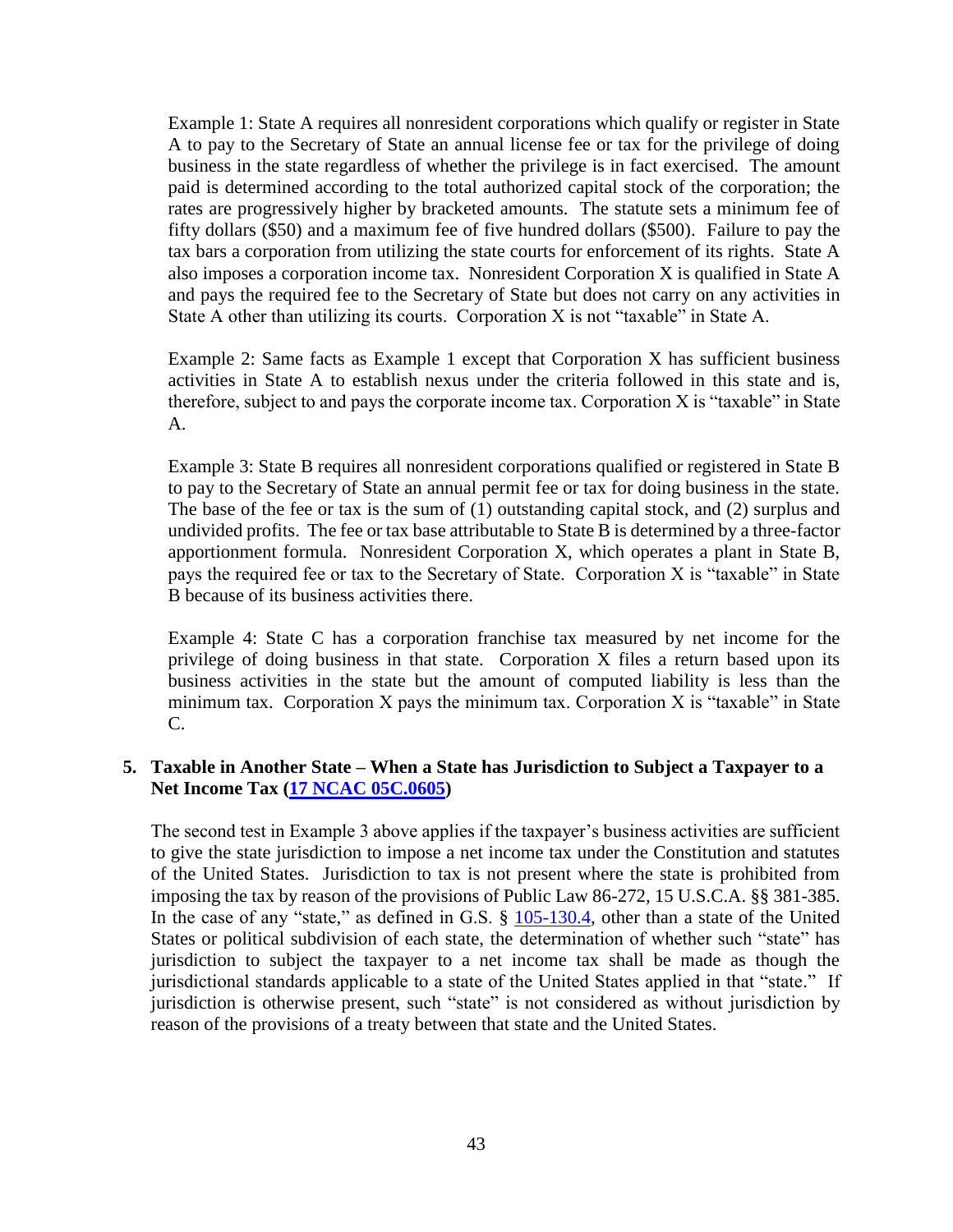Example: Corporation X is actively engaged in manufacturing farm equipment in State A and in Foreign Country B. Both State A and Foreign Country B impose a net income tax but Foreign Country B exempts corporations engaged in manufacturing farm equipment. Corporation X is subject to the jurisdiction of State A and Foreign Country B.

### **I. Apportionable and Nonapportionable Income (G.S. § [105-130.4\)](http://www.ncga.state.nc.us/EnactedLegislation/Statutes/HTML/BySection/Chapter_105/GS_105-130.4.html)**

### **1. Division of Income – In General [\(17 NCAC 05C.0701\)](http://reports.oah.state.nc.us/ncac/title%2017%20-%20revenue/chapter%2005%20-%20corporate%20franchise,%20income,%20and%20insurance%20taxes/subchapter%20c/17%20ncac%2005c%20.0701.pdf)**

 When a taxpayer has income from sources within this State as well as income from sources outside this State, the division of income and the resulting determination of the portion of the taxpayer's entire net income that is attributable to this State shall be determined pursuant to the allocation and apportionment provisions set forth in G.S.  $\S$  [105-130.4.](http://www.ncga.state.nc.us/EnactedLegislation/Statutes/HTML/BySection/Chapter_105/GS_105-130.4.html) In such cases, the first step is to determine which portion of the taxpayer's entire net income constitutes "apportionable income" and which portion constitutes "nonapportionable income." The various items of nonappportionable income are then directly allocated to specific jurisdictions pursuant to the provisions of subsections (d) through (h) of G.S. § [105-130.4.](http://www.ncga.state.nc.us/EnactedLegislation/Statutes/HTML/BySection/Chapter_105/GS_105-130.4.html) The apportionable income of the taxpayer other than public utilities, excluded corporations, and qualified capital intensive corporations is divided between the jurisdictions in which the business is conducted pursuant to the property, payroll and sales apportionment factors set forth in subsections (j) though (1) of G.S.  $\S$  [105-130.4.](http://www.ncga.state.nc.us/EnactedLegislation/Statutes/HTML/BySection/Chapter_105/GS_105-130.4.html) The sum of (1) the items of nonapportionable income directly allocated to this State, plus (2) the amount of apportionable income attributable to this State by the apportionment formula generally constitutes the amount of the taxpayer's entire net income that is subject to tax under the income tax laws of this State.

The taxpayer shall classify income as apportionable or nonapportionable income on a consistent basis. In the event the taxpayer is not consistent in its reporting, it shall disclose in its return to this State the nature and extent of the inconsistency.

The word "apportionment" generally refers to the division of net income between jurisdictions by the use of a formula containing apportionment factors, and the word "allocation" generally refers to the assignment of net income to a particular jurisdiction.

### **2. Apportionable and Nonapportionable Income Defined (G.S. § [105.130.4\)](http://www.ncga.state.nc.us/EnactedLegislation/Statutes/HTML/BySection/Chapter_105/GS_105-130.4.html)**

"Apportionable income" is defined as all income that is apportionable under the United States Constitution. For purposes of administration of G.S. § [105-130.4,](http://www.ncga.state.nc.us/EnactedLegislation/Statutes/HTML/BySection/Chapter_105/GS_105-130.4.html) all income of a taxpayer is apportionable income unless clearly classifiable as nonapportionable income under the law and regulations. Nonapportionable income means all income other than apportionable income.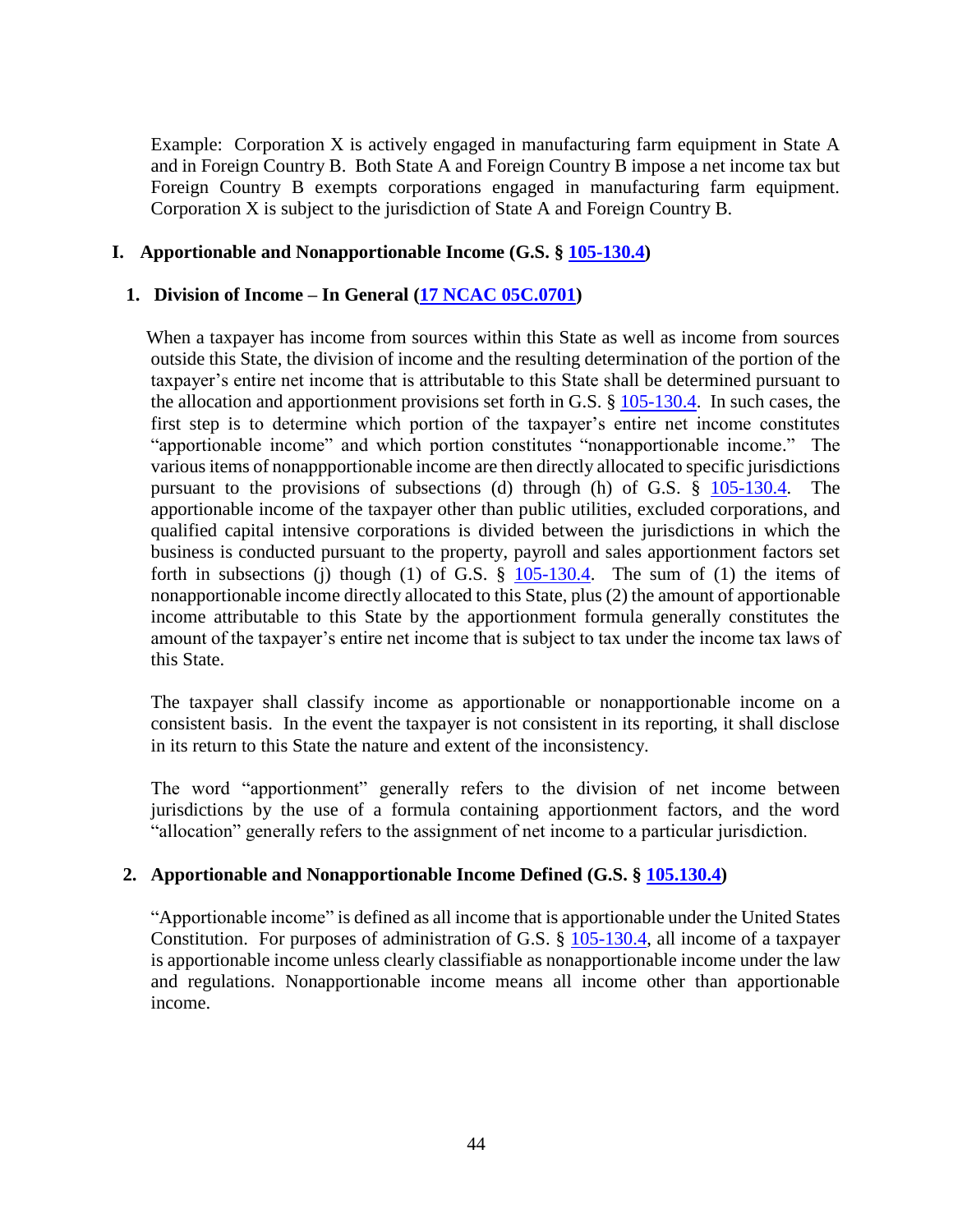### **3. Apportionable and Nonapportionable Income – Application of Definitions**

The classification of income by the labels customarily given them, such as interest, rents, royalties, and capital gains, is of no aid in determining whether that income is apportionable or nonapportionable income. The gain or loss recognized on the sale of property, for example, may be apportionable income or nonapportionable income depending upon the relation to the taxpayer's trade or business. In general, all income from transactions and activities that are dependent upon or contribute to the operations of a taxpayer is apportionable. Income from unrelated activities is "nonapportionable" income.

## **4. Proration of Deductions Related to Apportionable and Nonapportionable Income [\(17](http://reports.oah.state.nc.us/ncac/title%2017%20-%20revenue/chapter%2005%20-%20corporate%20franchise,%20income,%20and%20insurance%20taxes/subchapter%20c/17%20ncac%2005c%20.0704.pdf)  [NCAC 05C.0704\)](http://reports.oah.state.nc.us/ncac/title%2017%20-%20revenue/chapter%2005%20-%20corporate%20franchise,%20income,%20and%20insurance%20taxes/subchapter%20c/17%20ncac%2005c%20.0704.pdf)**

Any allowable deduction that is applicable both to apportionable and nonapportionable income or to more than one "trade or business" of the taxpayer is prorated to those classes of income or trades or businesses in determining income subject to tax. The taxpayer must be consistent in the proration of such deductions in filing returns under these regulations. *See Subject: "Attribution of Expenses to Nontaxable Income and to Nonapportionable Income and Property."*

## **J. Apportionment Factors (G.S. § [105-130.4,](http://www.ncga.state.nc.us/EnactedLegislation/Statutes/HTML/BySection/Chapter_105/GS_105-130.4.html) G.S. § 105-130.4(i))**

### **1. General Business Corporations**

Corporations engaged in multistate business activity, other than public utilities, excluded corporations, and qualified capital intensive corporations are required to apportion to this State all apportionable income by using a four-factor formula. For tax years prior to those beginning in 2016, the apportionment formula consists of the sum of the property factor, the payroll factor and twice the sales factor divided by four. If the sales factor does not exist, the denominator is the number of existing factors. If a property or payroll factor does not exist, the denominator is the number of existing factors plus one. The only time a factor does not exist is when there is no denominator. When there is a denominator for a particular factor, but no numerator, the factor is zero and becomes part of the apportionment factor.

For tax years beginning on or after January 1, 2016, the apportionment factor will be calculated by adding the property factor, the payroll factor, and sales factor times three and dividing the result by five.

For tax years beginning on or after January 1, 2017, the apportionment factor will be calculated by adding the property factor, the payroll factor, and sales factor times four and dividing the result by six.

For tax years beginning on or after January 1, 2018, all income will be apportioned using only the sales factor.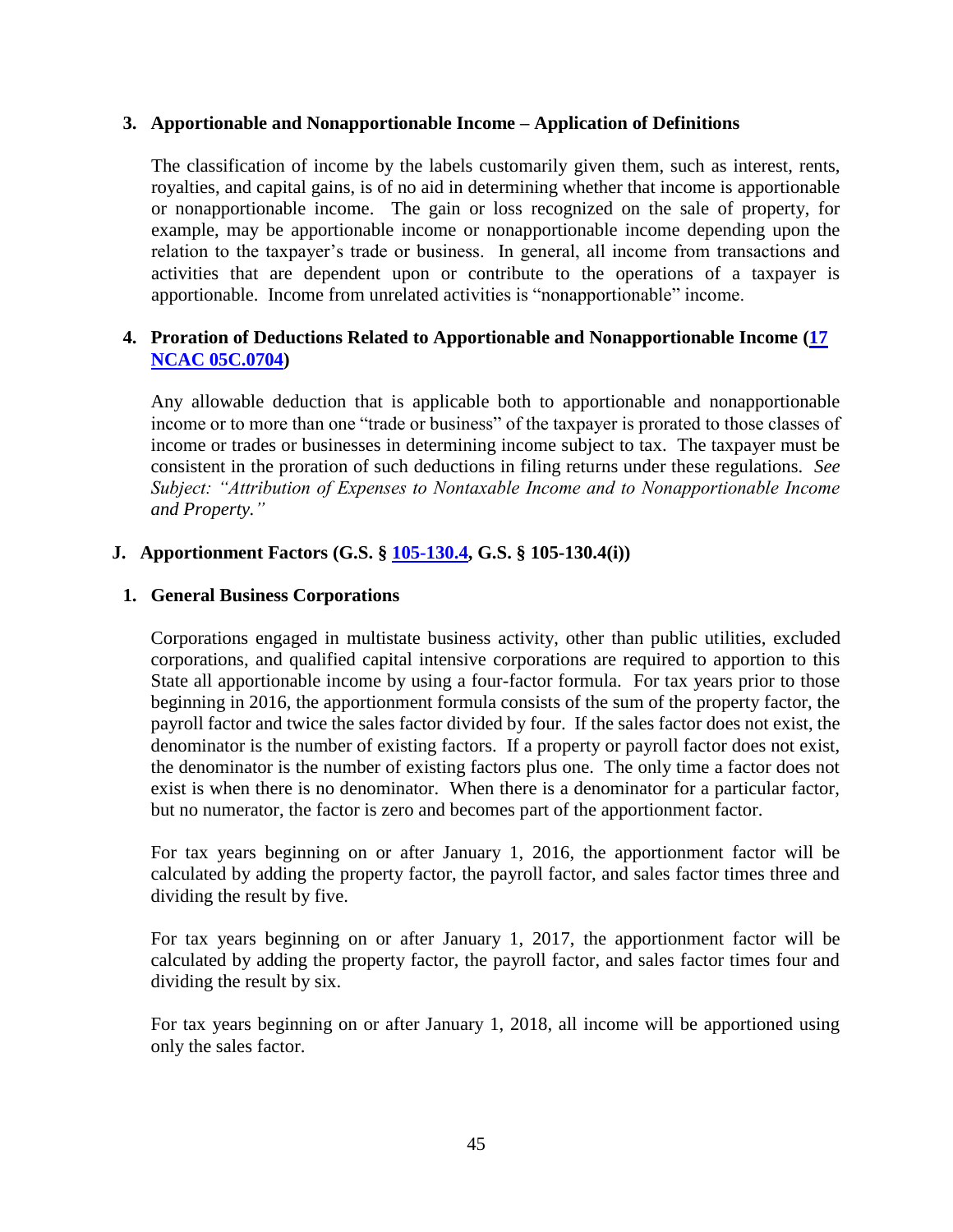### **a. Property Factor (G.S. § [105-130.4\)](http://www.ncga.state.nc.us/EnactedLegislation/Statutes/HTML/BySection/Chapter_105/GS_105-130.4.html) (This section is repealed effective for tax years beginning on or after January 1, 2018)**

## **i. Property Factor – In General [\(17 NCAC 05C.0801\)](http://reports.oah.state.nc.us/ncac/title%2017%20-%20revenue/chapter%2005%20-%20corporate%20franchise,%20income,%20and%20insurance%20taxes/subchapter%20c/17%20ncac%2005c%20.0801.pdf)**

The property factor includes all real and tangible personal property owned or rented and used during the income year to produce apportionable income. The term "real and tangible personal property" includes land, buildings, machinery, stocks of goods, equipment and other real and tangible personal property used in connection with the production of apportionable income but does not include coin or currency. *See definition of "apportionable income."*

Property used in connection with the production of nonapportionable income that is allocated in accordance with subsections (d) through (h) of G.S. § [105-130.4](http://www.ncga.state.nc.us/EnactedLegislation/Statutes/HTML/BySection/Chapter_105/GS_105-130.4.html) is excluded from the factor.

Property used in connection with the production of both apportionable and nonapportionable income is included in the factor only to the extent the property was used in connection with the production of apportionable income. The method of determining that portion of the value to be included in the factor will depend upon the facts of each case.

The property factor includes the average value of property includible in the factor.

## **ii. Property Factor – Property Used for the Production of Apportionable Income [\(17](http://reports.oah.state.nc.us/ncac/title%2017%20-%20revenue/chapter%2005%20-%20corporate%20franchise,%20income,%20and%20insurance%20taxes/subchapter%20c/17%20ncac%2005c%20.0802.pdf)  [NCAC 05C.0802\)](http://reports.oah.state.nc.us/ncac/title%2017%20-%20revenue/chapter%2005%20-%20corporate%20franchise,%20income,%20and%20insurance%20taxes/subchapter%20c/17%20ncac%2005c%20.0802.pdf)**

Property is included in the property factor if it is actually used during the income year for the production of apportionable income. Property held as reserves or standby facilities or property held as a reserve source of materials shall be included in the factor. For example, a plant temporarily idle or raw material reserves not currently being processed are includible in the factor. Property that is permanently idle or idle for the entire taxable year generally is not included in the factor computation. Property or equipment under construction during the income year (except inventoriable goods in process) is excluded from the factor until such property is actually used for the production of apportionable income. If the property is partially used for the production of apportionable income while under construction, the value of the property to the extent used is included in the property factor.

### **iii. Property Factor – Consistency in Reporting [\(17 NCAC 05C.0803\)](http://reports.oah.state.nc.us/ncac/title%2017%20-%20revenue/chapter%2005%20-%20corporate%20franchise,%20income,%20and%20insurance%20taxes/subchapter%20c/17%20ncac%2005c%20.0803.pdf)**

The taxpayer must be consistent in the valuation of property and in excluding or including property in the property factor in filing returns with this State. In the event the taxpayer is not consistent in its reporting, it shall disclose in its return to this State the nature and extent of the inconsistency.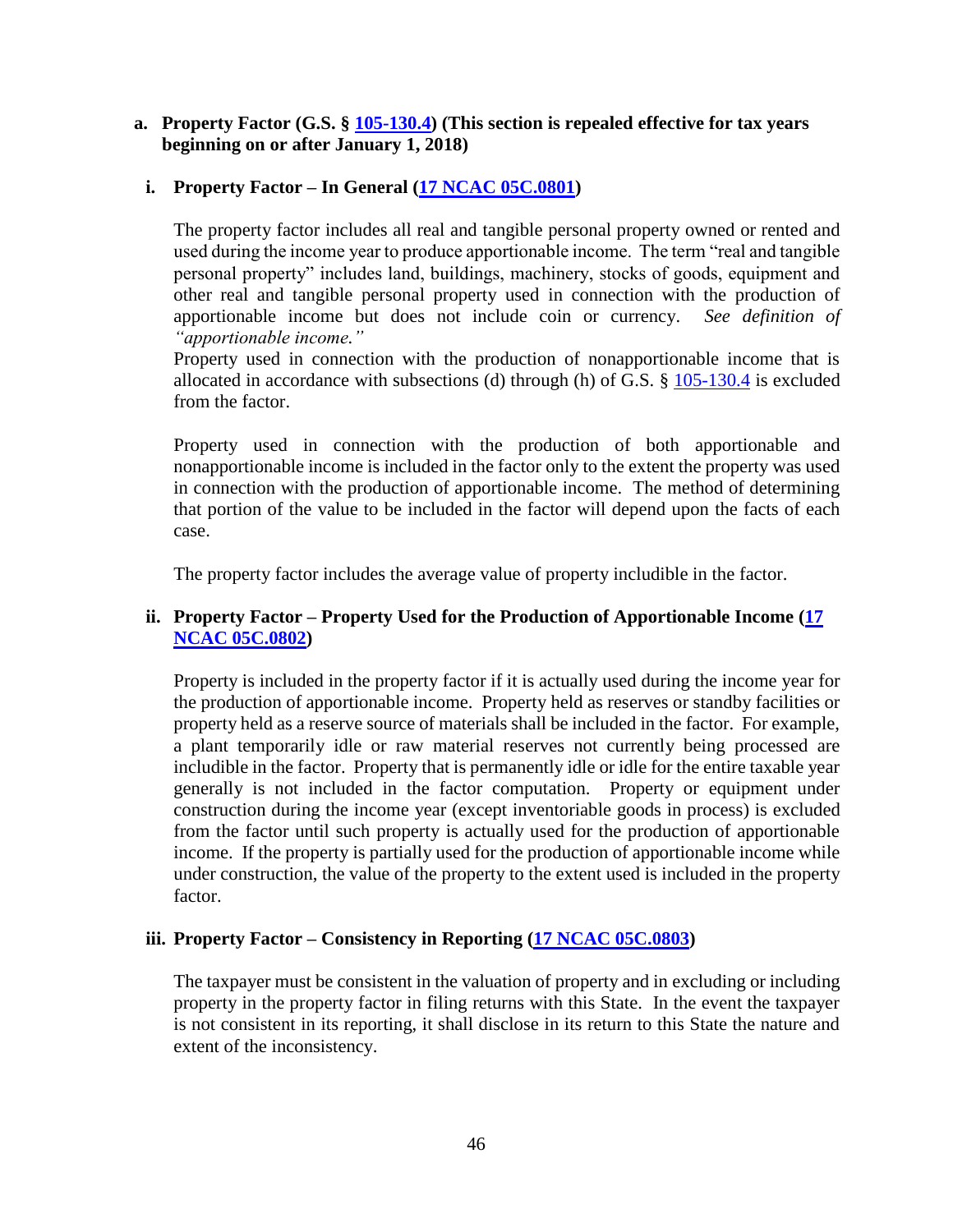### **iv. Property Factor – Numerator [\(17 NCAC 05C.0804\)](http://reports.oah.state.nc.us/ncac/title%2017%20-%20revenue/chapter%2005%20-%20corporate%20franchise,%20income,%20and%20insurance%20taxes/subchapter%20c/17%20ncac%2005c%20.0804.pdf)**

The numerator of the property factor includes the average value of the taxpayer's real and tangible personal property owned or rented and used in this State during the income year for the production of apportionable income.

Property in transit between locations of the taxpayer to which it belongs is considered to be at the destination for purposes of the property factor. Property in transit between a buyer and seller which is included by a taxpayer in the denominator of its property factor in accordance with its regular accounting practices is included in the numerator according to the state of destination.

The value of mobile or movable property such as construction equipment, trucks or leased electronic equipment which is located within and without this State during the income year is determined for purposes of the numerator of the factor on the basis of total time within the State during the income year. An automobile assigned to a traveling employee is included in the numerator of the factor of the state to which the employee's compensation is assigned under the payroll factor or in the numerator of the state in which the automobile is licensed.

## **v. Property Factor – Valuation of Owned Property [\(17 NCAC 05C.0805\)](http://reports.oah.state.nc.us/ncac/title%2017%20-%20revenue/chapter%2005%20-%20corporate%20franchise,%20income,%20and%20insurance%20taxes/subchapter%20c/17%20ncac%2005c%20.0805.pdf)**

Property owned by the taxpayer is valued at its original cost. "Original cost" of property which has a basis other than zero for federal income tax purposes equals the basis of the property for federal income tax purposes at the time of acquisition by the taxpayer and adjusted by subsequent capital additions or improvements thereto and partial disposition thereof, by reason of sale, exchange, abandonment, or any other type of disposition.

"Original cost" of property that has a zero basis for federal income tax purposes shall equal the taxpayer's actual cost of the property at the time of acquisition. If the actual cost is unknown, the original cost shall equal the fair market value of the property, or, at the option of the taxpayer, eight times the net annual rental rate as described in G.S. § [105-](http://www.ncga.state.nc.us/EnactedLegislation/Statutes/HTML/BySection/Chapter_105/GS_105-130.4.html)  $130.4(i)(2)$ . The valuation method chosen by the taxpayer must be used consistently thereafter.

Example 1: Taxpayer acquired a factory building in this State at a cost of five hundred thousand dollars (\$500,000) and years later, expended one hundred thousand dollars (\$100,000) for major remodeling of the building. Taxpayer files its return on the calendar year basis and claims a depreciation deduction in the amount of twenty-two thousand dollars (\$22,000) on the building. The value of the building includible in the numerator and denominator for the property factor is six hundred thousand dollars (\$600,000), as the depreciation deduction is not taken into account in determining the value of the building for purposes of the factor.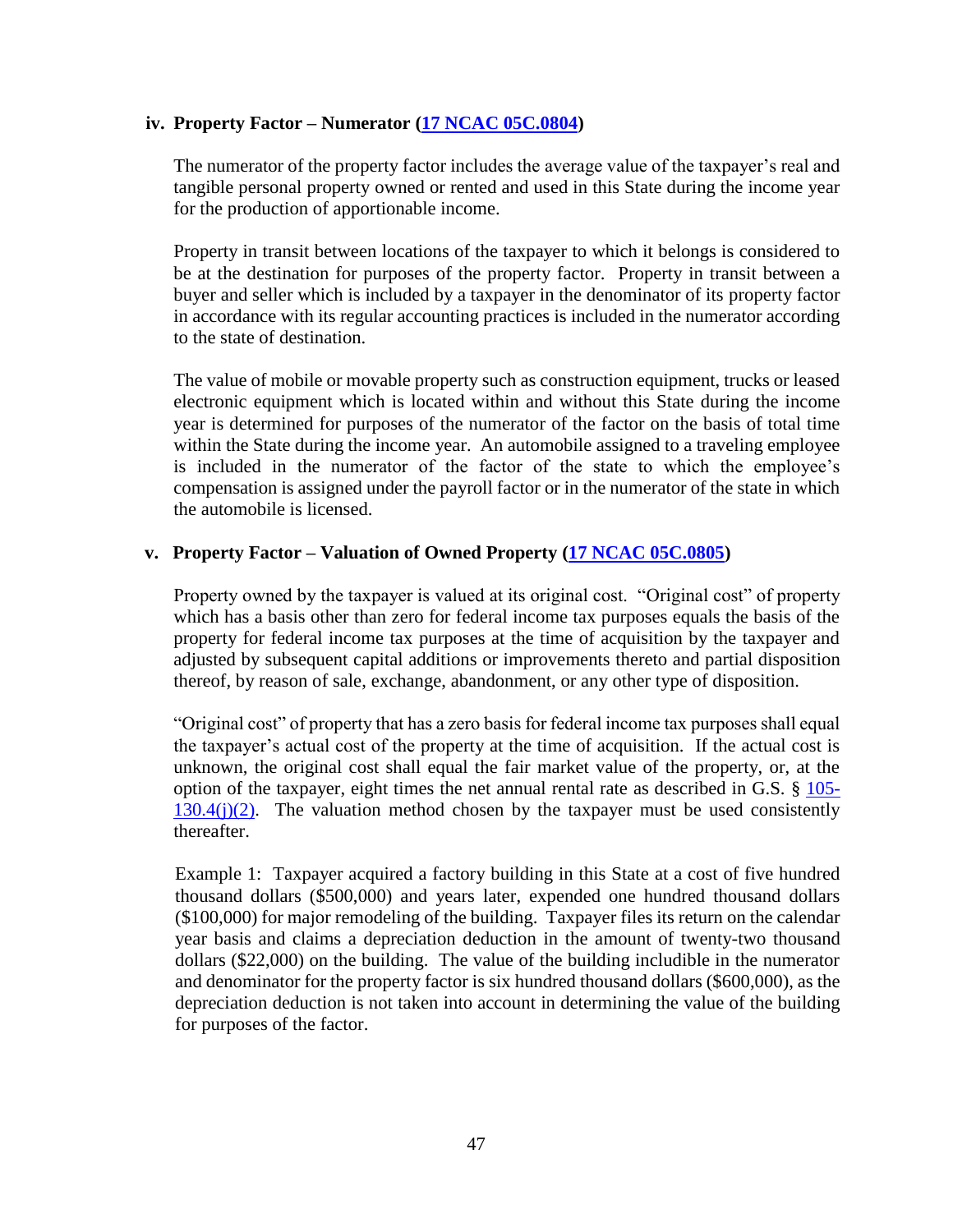Example 2: Corporation X merges into Corporation Y in a nontaxable reorganization under the Internal Revenue Code. At the time of the merger, Corporation X owns a factory which X built years earlier at a cost of one million dollars (\$1,000,000). X has been depreciating the factory at the rate of two percent  $(2%)$  per year, and its basis in X's hands at the time of the merger is six hundred thousand dollars (\$600,000). Since the property is acquired by Y in a transaction in which, under the Internal Revenue Code, the basis in Y's hands is the same as the basis in X's, Y includes the property in Y's property factor at X's original cost, without adjustment for depreciation, i.e., one million dollars (\$1,000,000).

Example 3: Corporation Y acquires the assets of Corporation X in a liquidation by which Y is entitled to use its stock cost as the basis of the X assets under the Internal Revenue Code. Under these circumstances, Y's cost of the assets is the purchase price of the X stock, prorated over the X assets.

Example 4: Corporation X was deeded from local government a potential manufacturing facility (cost unknown) with a market value of one million dollars (\$1,000,000) as an incentive for locating in the State. Since the property would have a zero basis for federal income tax purposes under section 118(a), Corporation X includes the one million dollars (\$1,000,000) fair market value of the property in the computation of its property factor, or at X's option may include eight times the net annual rental rate of the property.

Inventory of stock of goods is included in the factor in accordance with the valuation method used for federal income tax purposes, except when inventory is valued by use of the LIFO method, actual cost of the FIFO valuation method must be used.

Property acquired by gift or inheritance is included in the factor at its basis for determining depreciation for federal income tax purposes.

### **vi. Property Factor – Rented Property**

Property rented by the taxpayer is valued at eight times the net annual rent paid during the current income year. Net annual rent is the total annual rent paid by the taxpayer less amounts received from subrentals. However, subrentals are not deducted when they constitute apportionable income. Rental values so determined are included in the numerator and denominator and are averaged by including such amounts at the beginning and at the end of the income year.

Example 1: The taxpayer receives subrents from a bakery concession in a food market operated by the taxpayer. The subrents are apportionable income and are not deducted from rent paid by the taxpayer for the food market.

Example 2: The taxpayer rents a twenty-story office building and uses the lower two stories for its general corporation headquarters. The remaining eighteen (18) floors are subleased to others. The subrents are nonapportionable income and are to be deducted from the rent paid by the taxpayer.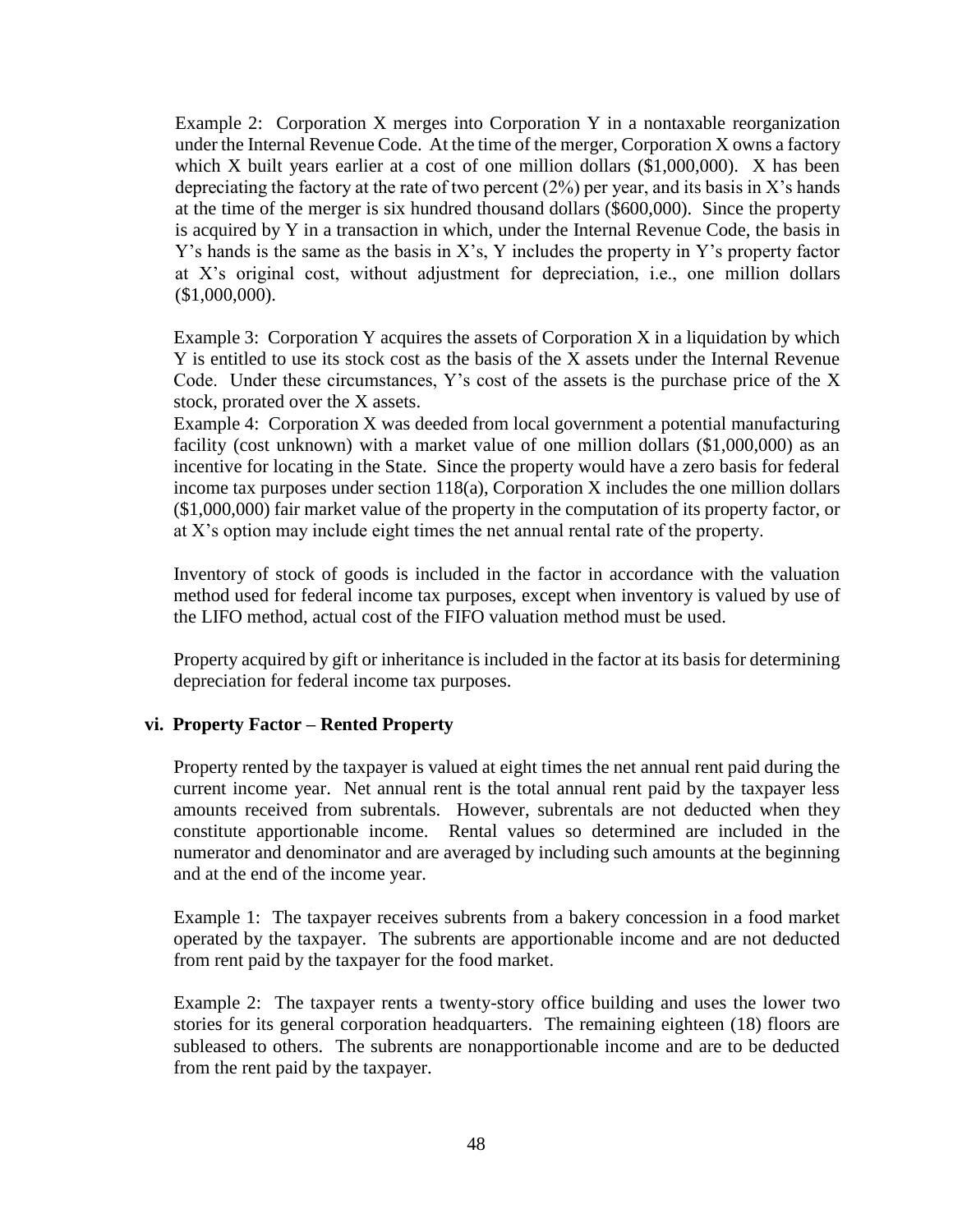"Annual rent" is the actual sum of money or other consideration payable, directly or indirectly, by the taxpayer or for its benefit for the use of the property and includes:

 Any amount payable for the use of real or tangible personal property, or any part thereof, whether designated as a fixed sum of money or as a percentage of sales, profits or otherwise.

Example: A taxpayer, pursuant to the terms of a lease, pays a lessor one thousand dollars (\$1,000) per month as a base rental and at the end of the year pays the lessor one percent of its gross sales of four hundred thousand dollars (\$400,000). The annual rent is sixteen thousand dollars (\$16,000) (twelve thousand dollars (\$12,000) plus one percent (1%) of four hundred thousand dollars (\$400,000) or four thousand dollars (\$4,000).

 Any amount payable as additional rent or in lieu of rents, such as interest, taxes, insurance, repairs or any other items which are required to be paid by the terms of the lease or other arrangement, and does not include amounts paid as service charges, such as utilities, janitorial services, etc. If a payment includes rent and other charges unsegregated, the amount of rent is determined by consideration of the relative values of the rent and the other items.

Example 1: A taxpayer, pursuant to the terms of a lease, pays the lessor twelve thousand dollars (\$12,000) a year rent plus taxes in the amount of two thousand dollars (\$2,000) and interest on a mortgage in the amount of one thousand dollars (\$1,000). The annual rent is fifteen thousand dollars (\$15,000).

Example 2: A taxpayer stores part of its inventory in a public warehouse. The total charge for the year was one thousand dollars (\$1,000) of which seven hundred dollars (\$700) was for the use of storage space and three hundred dollars (\$300) for inventory, insurance, handling and shipping charges, and C.O.D. collections. The annual rent is seven hundred dollars (\$700).

"Annual rent" does not include incidental day-to-day expenses such as hotel and motel accommodations, daily rental of automobiles, etc.

Leasehold improvements shall, for the purposes of the property factor, be treated as property owned by the taxpayer regardless of whether the taxpayer is entitled to remove the improvements or the improvements revert to the lessor upon expiration of the lease. Hence, the original cost of leasehold improvements is included in the factor.

#### **vii. Property Factor – Averaging Property Values**

As a general rule the average value of property owned by the taxpayer is determined by averaging the values at the beginning and ending of the income year. However, the Secretary may require averaging by monthly or other periodic values if such method of averaging is required to properly reflect the average value of the taxpayer's property for the income year.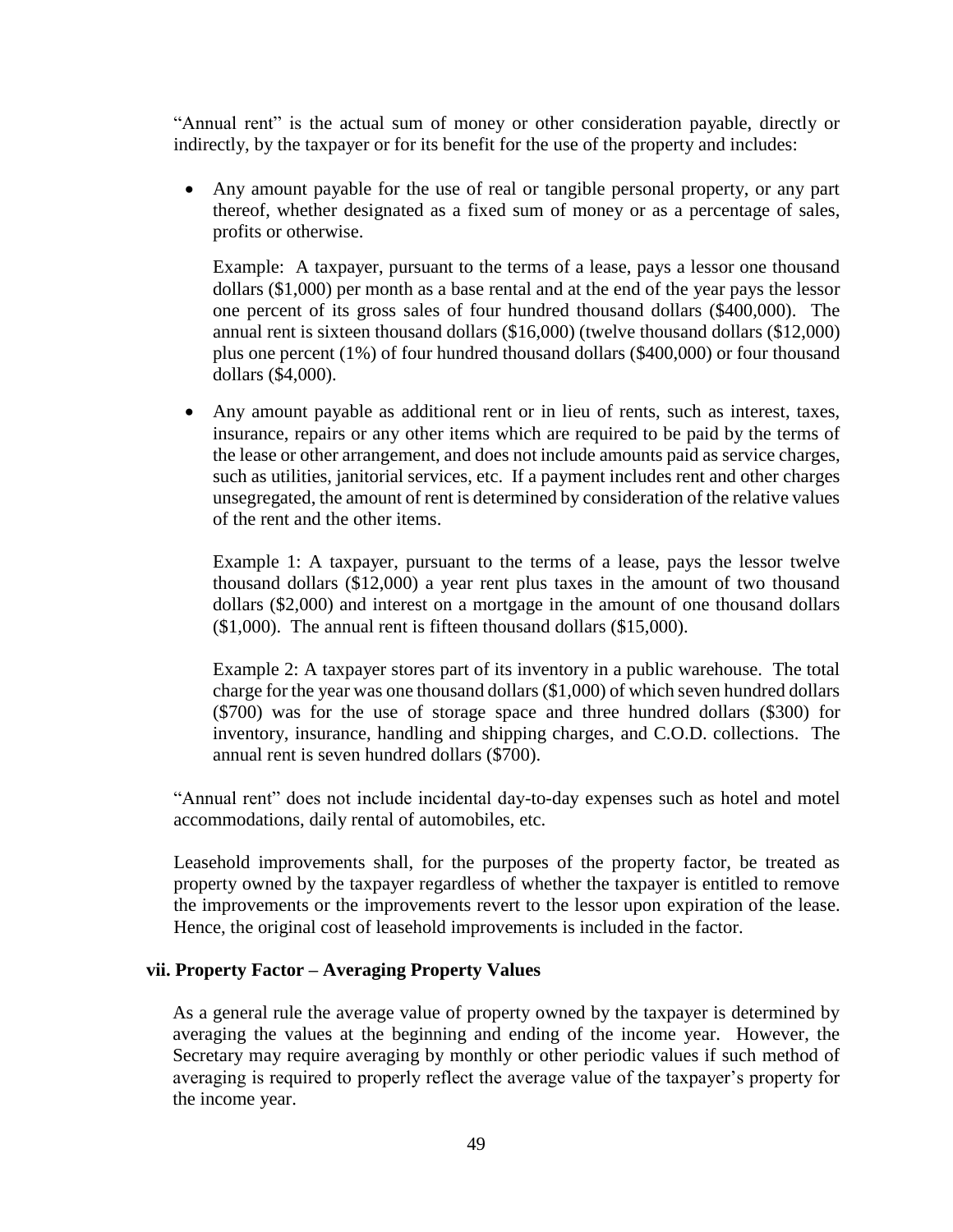Averaging by monthly or other periodic values will generally be applied if substantial fluctuations in the values of the property exist during the income year or where property is acquired after the beginning of the income year or disposed of before the end of the income year.

### **b. Payroll Factor (G.S. § [105-130.4\)](http://www.ncga.state.nc.us/EnactedLegislation/Statutes/HTML/BySection/Chapter_105/GS_105-130.4.html) (This section is repealed effective for tax years beginning on or after January 1, 2018)**

#### **i. Payroll Factor – In General**

The payroll factor includes the total amount paid by the taxpayer for compensation in connection with earning apportionable income during the income year.

#### **ii. Payroll Accounting Method [\(17 NCAC 05C.0902\)](http://reports.oah.state.nc.us/ncac/title%2017%20-%20revenue/chapter%2005%20-%20corporate%20franchise,%20income,%20and%20insurance%20taxes/subchapter%20c/17%20ncac%2005c%20.0902.pdf)**

The total amount "paid" to employees is determined upon the basis of the taxpayer's accounting method. If the taxpayer has adopted the accrual method of accounting, all compensation properly accrued shall be deemed to have been paid. Notwithstanding the taxpayer's method of accounting, at the election of the taxpayer, compensation paid to employees may be included in the payroll factor by use of the cash method if the taxpayer is required to report such compensation under such method for unemployment compensation purposes.

The taxpayer must be consistent in the treatment of compensation paid in filing returns with this State. In the event the taxpayer is not consistent in its reporting it must disclose in its return to this State the nature and extent of the inconsistency.

### **iii. The Term "Compensation" [\(17 NCAC 05C.0903\)](http://reports.oah.state.nc.us/ncac/title%2017%20-%20revenue/chapter%2005%20-%20corporate%20franchise,%20income,%20and%20insurance%20taxes/subchapter%20c/17%20ncac%2005c%20.0903.pdf)**

Compensation means wages, salaries, commissions and any other form of remuneration paid to employees for personal services. **Payments made to an independent contractor or any other person not properly classified as an employee is excluded. Only amounts paid directly to employees are included in the payroll factor.** Amounts considered paid directly include the value of board, rent, housing, lodging and other benefits or services furnished to employees by the taxpayer in return for personal services provided that such amounts constitute income to the recipient under the Internal Revenue Code. In the case of employees not subject to the Internal Revenue Code, e.g., those employed in foreign countries, the determination of whether such benefits or services would constitute income to the employees is as though such employees were subject to the Internal Revenue Code.

#### **iv. The Term "Employee"**

Employee means (1) any officer of a corporation, or (2) any individual who, under the usual common-law rules applicable in determining the employer-employee relationship, has the status of an employee. Generally, a person will be considered to be an employee if he is included by the taxpayer as an employee for purposes of the payroll taxes imposed by the Federal Insurance Contributions Act; except that, since certain individuals are included within the term "employees" in the Federal Insurance Contributions Act who would not be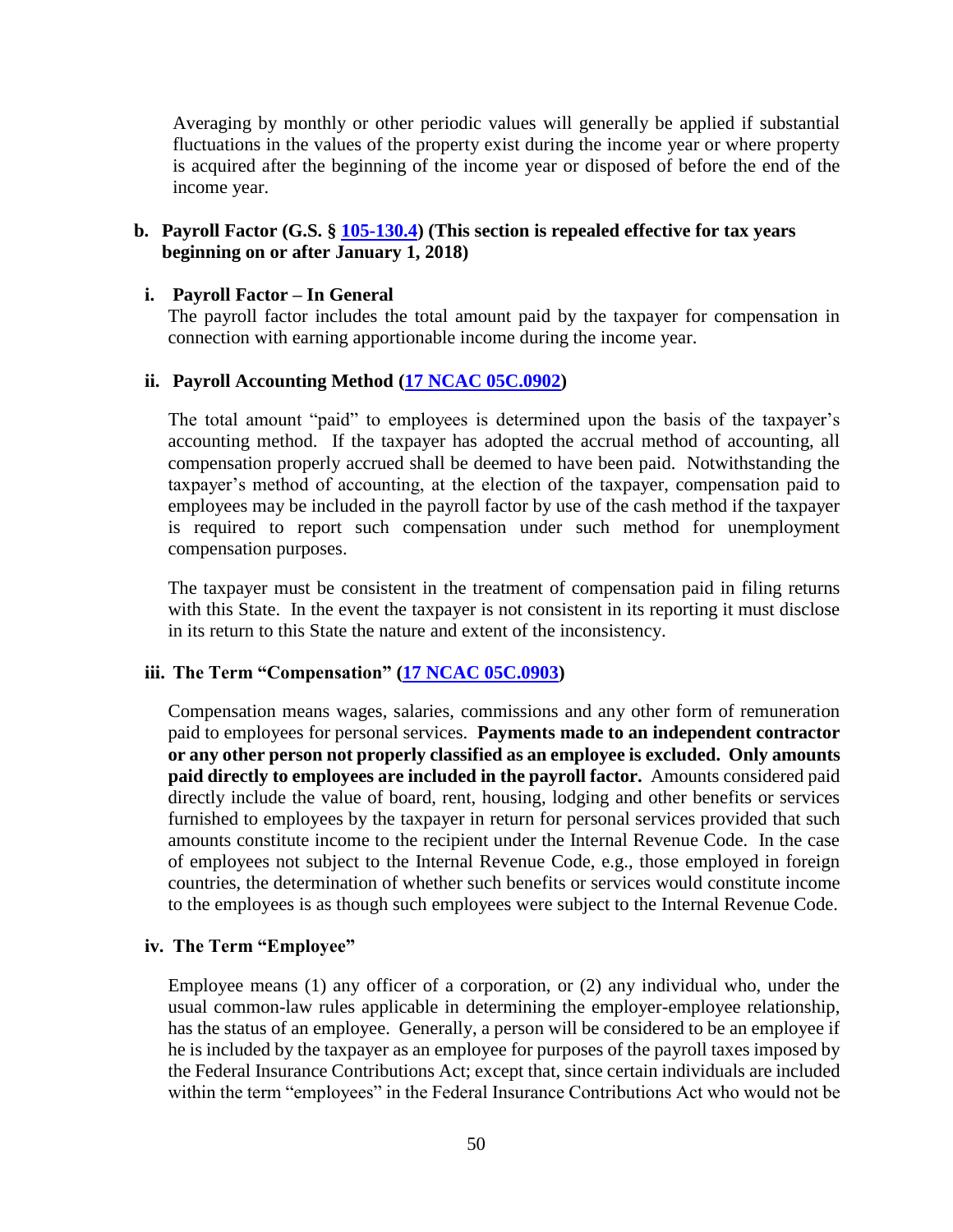employees under the usual common-law rules, it may be established that a person who is included as an employee for purposes of the Federal Insurance Contributions Act is not an employee for purposes of this regulation.

### **v. Payroll Factor Includes Only Apportionable Income Compensation and Excludes Compensation Paid to General Executive Officers**

The payroll factor includes only compensation that is attributable to income subject to apportionment. The compensation of any employee whose activities are connected primarily with nonapportionable income is excluded from the factor. All compensation paid to general executive officers is excluded in computing the payroll factor. General executive officers include the chairman of the board, president, vice-presidents, secretary, treasurer, comptroller and any other office serving in similar capacities.

Example 1: The taxpayer uses some of its employees in the construction of a storage building that, upon completion, is used for the production of apportionable income. The wages paid to those employees are treated as a capital expenditure by the taxpayer. The amount of such wages is included in the payroll factor.

Example 2: The taxpayer owns various securities from which nonapportionable income is derived. The management of the taxpayer's investment portfolio is the only duty of Mr. X, an employee. The salary paid to Mr. X is excluded from the payroll factor.

#### **vi. Denominator of Payroll Factor [\(17 NCAC 05C.0906\)](http://reports.oah.state.nc.us/ncac/title%2017%20-%20revenue/chapter%2005%20-%20corporate%20franchise,%20income,%20and%20insurance%20taxes/subchapter%20c/17%20ncac%2005c%20.0906.pdf)**

Except as provided above, the denominator of the payroll factor is the total compensation paid everywhere during the income year. Accordingly, compensation paid to employees whose services are performed entirely in a state where the taxpayer is exempt from taxation, for example, by Public Law 86-272, is included in the denominator of the payroll factor.

Example: A taxpayer has employees in its state of legal domicile (State A) and is taxable in State B. In addition the taxpayer has other employees whose services are performed entirely in State C where the taxpayer is exempt from taxation by Public Law 86-272. As to these latter employees, the compensation will be assigned to State C where their services are performed (i.e., included in the denominator only of the payroll factor) even though the taxpayer is not taxable in State C.

### **vii. Numerator of Payroll Factor [\(17 NCAC 05C.0907\)](http://reports.oah.state.nc.us/ncac/title%2017%20-%20revenue/chapter%2005%20-%20corporate%20franchise,%20income,%20and%20insurance%20taxes/subchapter%20c/17%20ncac%2005c%20.0907.pdf)**

Except as provided above, the numerator of the payroll factor is the total amount paid in this State during the tax period by the taxpayer for compensation. If compensation paid to employees is included in the payroll factor by use of the cash method of accounting or if the taxpayer is required to report such compensation under such method for unemployment compensation purposes, it shall be presumed that the total wages reported by the taxpayer to this State for unemployment compensation purposes constitutes compensation paid in this State except for compensation excluded under Item *v* above.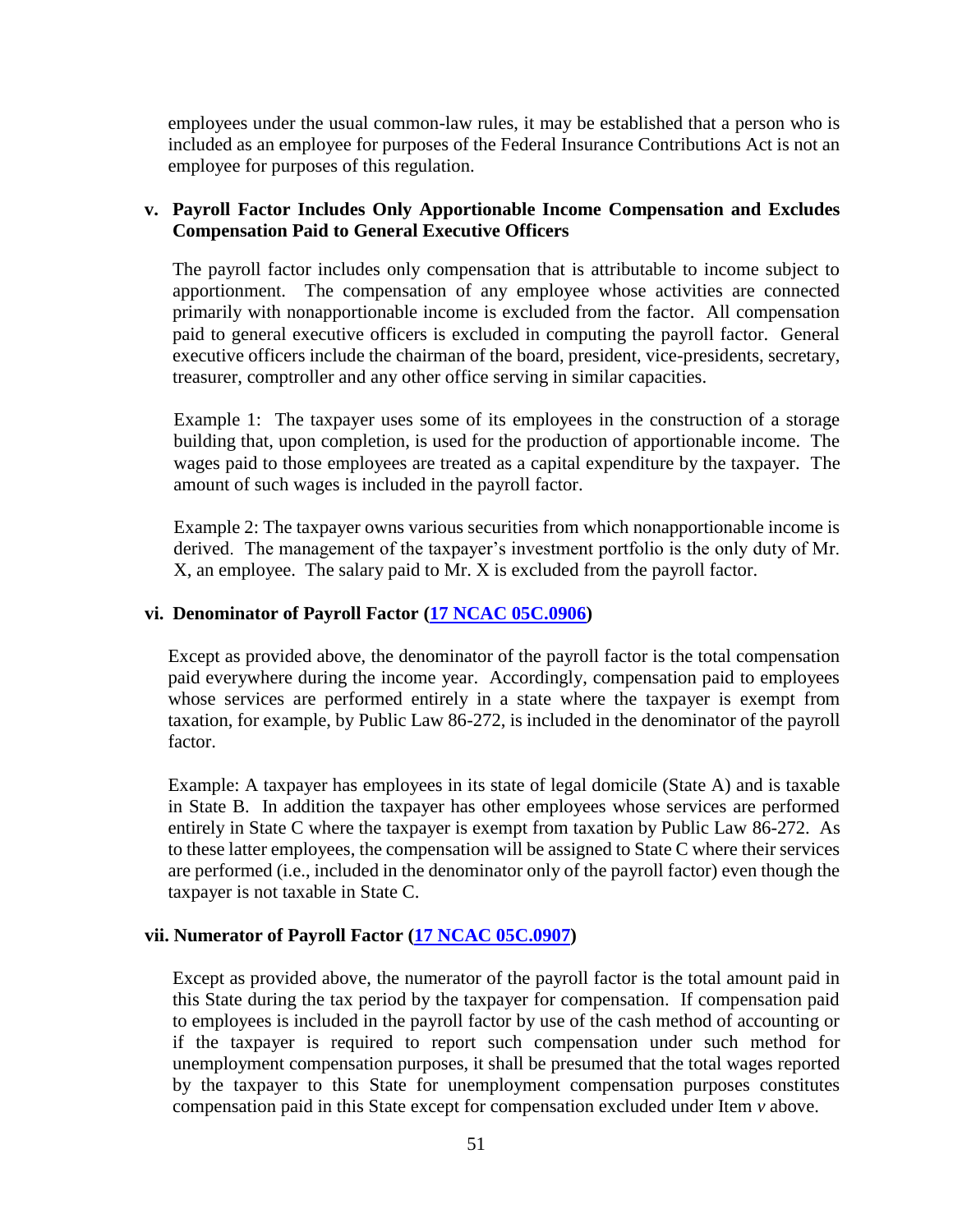The presumption may be overcome by satisfactory evidence that an employee's compensation is not properly reportable to this State for unemployment compensation purposes.

Compensation is paid in this State if any one of the following tests, applied consecutively, is met:

- 1. The employee's service is performed entirely within the State.
- 2. The employee's service is performed both within and without the State, but the service performed without the State is incidental to the employee's service within the State. The word "incidental" means any service which is temporary or transitory in nature, or which is rendered in connection with an isolated transaction.
- 3. If the employee's services are performed both within and without this State, the employee's compensation will be attributed to this State if:
	- The employee's base of operations is in this State; or
	- There is no base of operations in any state in which some part of the service is performed, but the place from which the service is directed or controlled is in this State; or
	- The base of operations or the place from which the service is directed or controlled is not in any state in which some part of the service is performed, but the employee's residence is in this State.

The words "base of operations" means the place of more or less permanent nature from which the employee starts his work and to which he customarily returns in order to receive instructions from the taxpayer or communications from his customers or other persons, or to replenish stock or other materials, repair equipment, or perform any other functions necessary to the exercise of his trade or profession at some other point or points.

The words "place from which the service is directed or controlled" refer to the place from which the power to direct or control is exercised by the taxpayer.

## **viii. Corporations Utilizing Common Paymaster [\(17 NCAC 05C.0908\)](http://reports.oah.state.nc.us/ncac/title%2017%20-%20revenue/chapter%2005%20-%20corporate%20franchise,%20income,%20and%20insurance%20taxes/subchapter%20c/17%20ncac%2005c%20.0908.pdf)**

A parent corporation or any corporation serving as common paymaster for payroll purposes shall eliminate from the numerator and denominator of its payroll factor computation the amounts paid on behalf of controlled members for which it has charged such member the exact cost and which does not meet the definition of compensation insofar as the common paymaster is concerned. The numerator and denominator of the payroll factor shall be determined in accordance with applicable statute after elimination of the described amounts.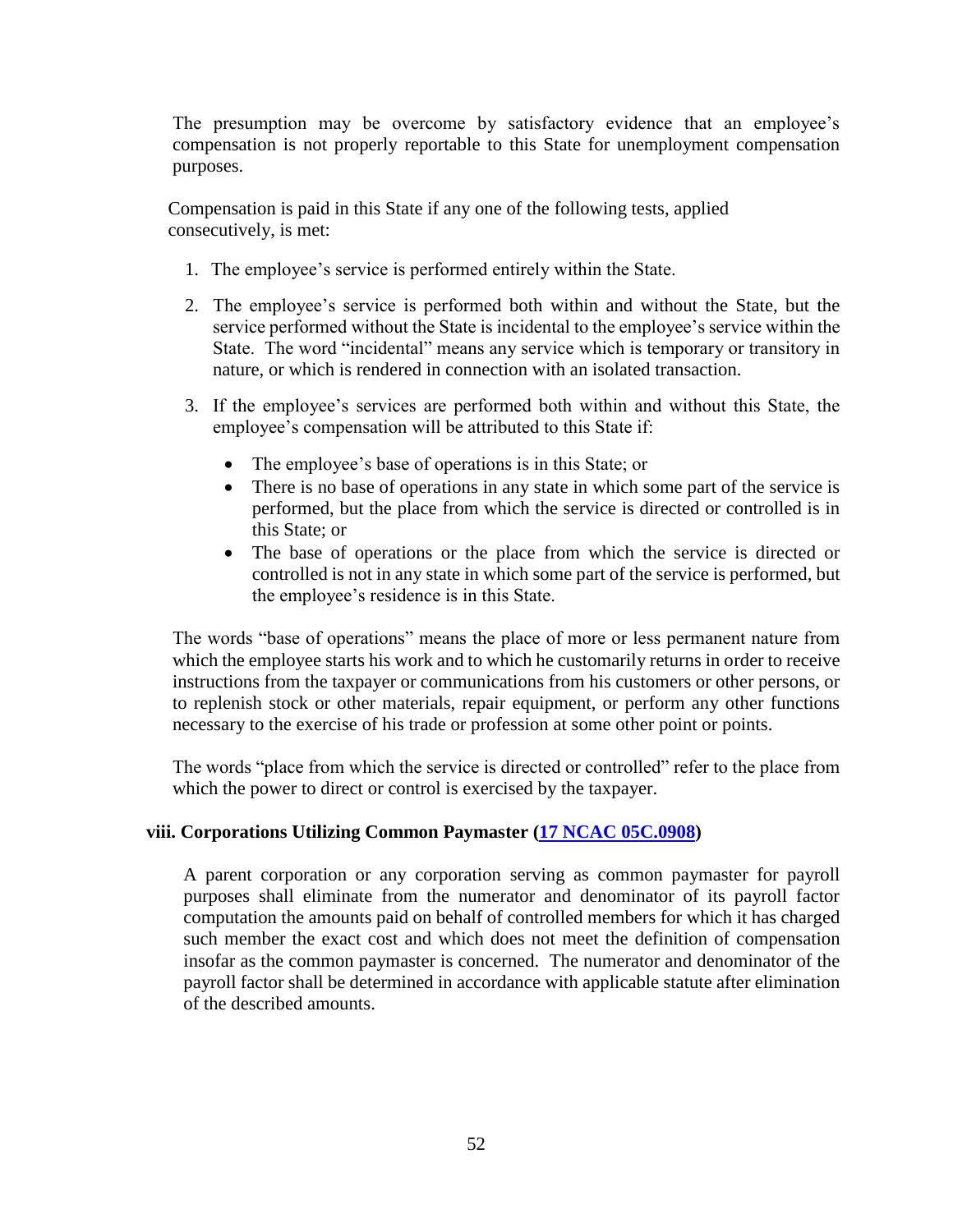A subsidiary or otherwise controlled corporation which is a member of and/or participant in a common paymaster plan for payroll purposes, shall include in its numerator and denominator of the payroll factor computation amounts paid to its parent corporation or to another corporation of the controlled group as reimbursement in whatever form and by whatever label for employees' compensation as defined. The amounts paid by the subsidiary or controlled corporation includable in the numerator and the denominator of the payroll factor shall be determined in accordance with applicable statute.

### **c. Sales Factor (G.S. § [105-130.4\)](http://www.ncga.state.nc.us/EnactedLegislation/Statutes/HTML/BySection/Chapter_105/GS_105-130.4.html)**

### **i. Sales Factor – Sales Made in General Business Operations [\(17 NCAC 05C.1001\)](http://reports.oah.state.nc.us/ncac/title%2017%20-%20revenue/chapter%2005%20-%20corporate%20franchise,%20income,%20and%20insurance%20taxes/subchapter%20c/17%20ncac%2005c%20.1001.pdf)**

G.S.  $\S$  [105-130.4\(a\)\(7\)](http://www.ncga.state.nc.us/EnactedLegislation/Statutes/HTML/BySection/Chapter_105/GS_105-130.4.html) defines "sales" to mean all gross receipts of the taxpayer except receipts from the "casual sale" of property, receipts allocated under subsections (c) through (h) of G.S. § [105-130.4,](http://www.ncga.state.nc.us/EnactedLegislation/Statutes/HTML/BySection/Chapter_105/GS_105-130.4.html) receipts exempt from taxation, and the portion of receipts realized from the sale or maturity of securities or other obligations that represents a return of principal. For taxable years beginning January 1, 2016, sales also excludes the portion of receipts from financial swaps and other similar financial derivatives representing the notional principal amount that generates cash flow traded in the swap agreement, and dividends subtracted under G.S. § [105-130.5\(](http://www.ncga.state.nc.us/EnactedLegislation/Statutes/PDF/BySection/Chapter_105/GS_105-130.5.pdf)b)(3a) and (3b), and dividends excluded from federal tax.

Thus, for the purposes of the sales factor, the term "sales" means generally all gross receipts derived by a taxpayer from transactions and activities in the course of its regular trade or business operations which produce apportionable income within the meaning of G.S. §  $105 - 130.4(a)(1)$ .

A "casual sale" of property means the sale of any property that was not purchased, produced, or acquired primarily for sale in the corporation's regular trade or business.

In the case of a taxpayer whose business activity consists of manufacturing and selling or purchasing and reselling goods or products, "sales" includes all gross receipts from the sales of such goods or products (or other property of a kind which would properly be included in the inventory of the taxpayer if on hand at the close of the taxable year) held by the taxpayer primarily for sale to customers in the ordinary course of its trade or business. Gross receipts means gross sales, less returns and allowances, and includes all interest income, service charges, carrying charges or time-price differential charges incidental to such sales. Federal and state excise taxes (including sales taxes) shall be included as part of such receipts if such taxes are passed on to the buyer or included as part of the selling price of the product.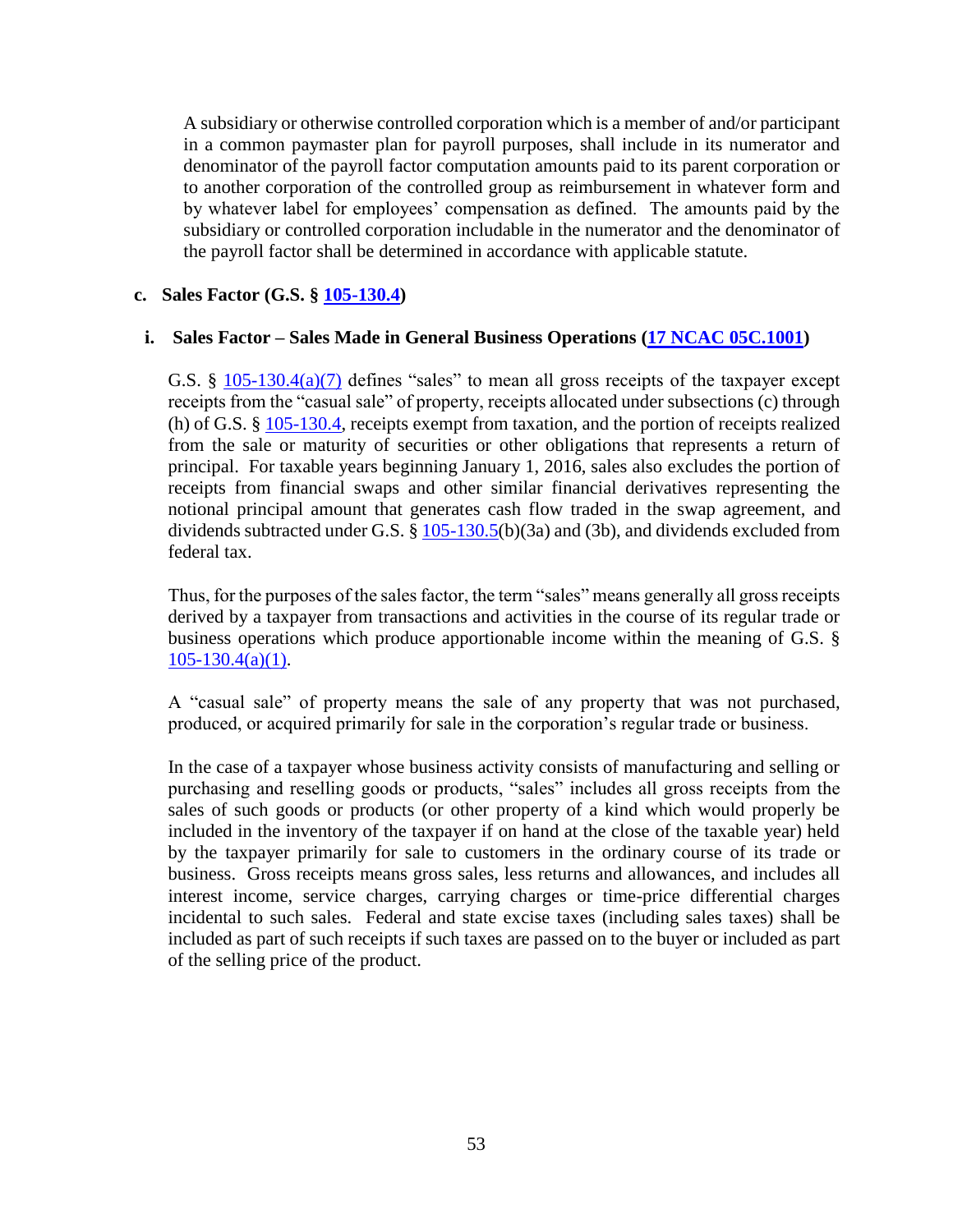## **ii. Sales Factor – Sales Incidental to General Business Operations [\(17 NCAC](http://reports.oah.state.nc.us/ncac/title%2017%20-%20revenue/chapter%2005%20-%20corporate%20franchise,%20income,%20and%20insurance%20taxes/subchapter%20c/17%20ncac%2005c%20.1002.pdf)  [05C.1002\)](http://reports.oah.state.nc.us/ncac/title%2017%20-%20revenue/chapter%2005%20-%20corporate%20franchise,%20income,%20and%20insurance%20taxes/subchapter%20c/17%20ncac%2005c%20.1002.pdf)**

As a general rule, "sales" also includes gross receipts derived by a taxpayer from business transactions or activities which are incidental to its principal business activity and which are includable in apportionable income. However, substantial amounts of gross receipts arising from an incidental or occasional sale of a fixed asset used in connection with the taxpayer's regular trade or business will be excluded from the sales factor since such sales constitute a "casual sale" of property and the inclusion of such gross receipts will not fairly apportion to this State the income derived by the taxpayer from its business activity in this State. For example, gross receipts from the sale of a factory or plant will be excluded from the sales factor but the gain or loss on the sale will be included in apportionable income.

Likewise, the "proceeds" from "rollover" of working capital invested in certificates of deposits, money market accounts, etc., on a short-term temporary basis are not considered gross receipts for sales factor purposes. The earnings of such investments whether labeled as gains or interest will be the only amounts includable in the sales factor.

In including or excluding gross receipts, the taxpayer shall be consistent in the treatment of such gross receipts in filing returns with this State. In the event the taxpayer is not consistent in its reporting, it shall disclose in its return to this State the nature and extent of the inconsistency.

### **iii. Sales Factor – Sales Made in Other Types of Business Activity [\(17 NCAC 05C.1003\)](http://reports.oah.state.nc.us/ncac/title%2017%20-%20revenue/chapter%2005%20-%20corporate%20franchise,%20income,%20and%20insurance%20taxes/subchapter%20c/17%20ncac%2005c%20.1003.pdf)**

As applied to a taxpayer engaged in business activity other than the manufacturing and selling or purchasing and reselling of property, "sales" includes the gross receipts as defined in this subject.

If the business activity consists of providing services, such as the operation of an advertising agency, or the performance of equipment service contracts, research and development contracts, "sales" includes the gross receipts from the performance of such services including fees, commissions, and similar items including prepaid amounts for these services.

In the case of cost plus fixed fee contracts, such as the operation of a government-owned plant for a fee, gross receipts includes the entire reimbursed cost, plus the fee.

If the business activity is the renting of real or tangible personal property, "sales" includes the gross receipts from the rental, lease, or licensing the use of the property.

If the business activity is the sale, assignment, or licensing of intangible personal property such as patents and copyrights, "sales" includes the gross receipts therefrom.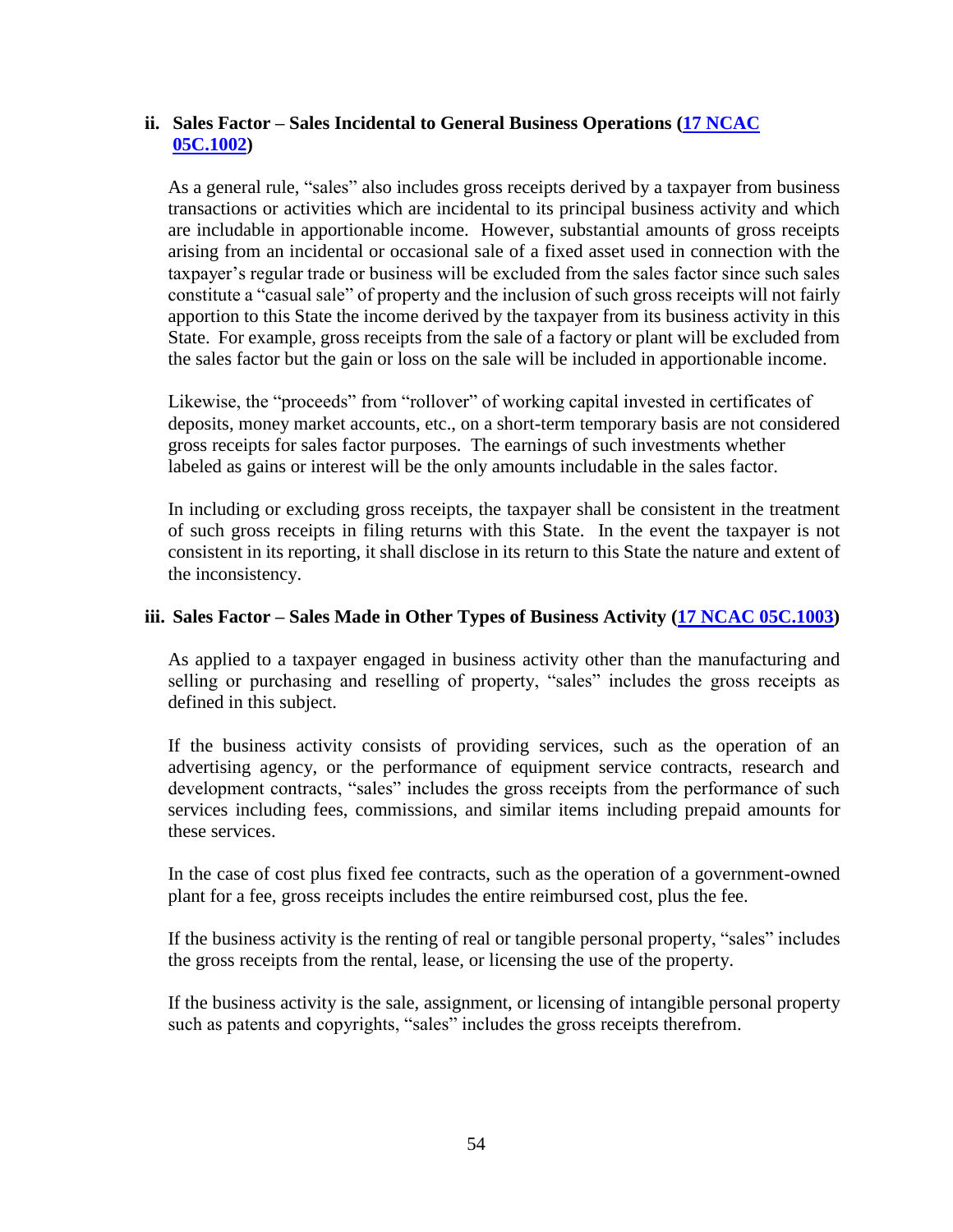#### **iv. Sales Factor – Numerator [\(17 NCAC 05C.1004\)](http://reports.oah.state.nc.us/ncac/title%2017%20-%20revenue/chapter%2005%20-%20corporate%20franchise,%20income,%20and%20insurance%20taxes/subchapter%20c/17%20ncac%2005c%20.1004.pdf)**

The numerator of the sales factor will include the gross receipts from sales which are attributable to this State, and includes all interest income, service charges, carrying charges, or time-price differential charges incidental to such sales regardless of the place where the accounting records are maintained or the location of the contract or other evidence of indebtedness.

Where a taxpayer is not taxable in another state on its apportionable income but is taxable in another state only because of nonapportionable income, all sales shall be attributable to this State.

### **v. Sales Factor – What Sales of Tangible Personal Property Are In This State [\(17](http://reports.oah.state.nc.us/ncac/title%2017%20-%20revenue/chapter%2005%20-%20corporate%20franchise,%20income,%20and%20insurance%20taxes/subchapter%20c/17%20ncac%2005c%20.1005.pdf)  [NCAC 05C.1005\)](http://reports.oah.state.nc.us/ncac/title%2017%20-%20revenue/chapter%2005%20-%20corporate%20franchise,%20income,%20and%20insurance%20taxes/subchapter%20c/17%20ncac%2005c%20.1005.pdf)**

Gross receipts from the sales of tangible personal property are in this State if the property is delivered or shipped to a purchaser within this State regardless of the f.o.b. point or other conditions of sale.

Property shall be deemed to be delivered or shipped to a purchaser within this State if the recipient is located in this State, even though the property is ordered from outside this State.

Example: The taxpayer, with inventory in State A, sold one hundred thousand dollars (\$100,000) of its products to a purchaser having branch stores in several states including this State. The order for the purchase was placed by the purchaser's central purchasing department located in State B. Twenty-five thousand dollars (\$25,000) of the purchase order was shipped directly to purchaser's branch store in this State. The branch store in this State is the "purchaser within this State" with respect to twenty-five thousand dollars (\$25,000) of the taxpayer's sales.

Property is delivered or shipped to a purchaser within this State if the shipment terminates in this State, even though the property is subsequently transferred by the purchaser to another state.

Example: The taxpayer makes a sale to a purchaser who maintains a central warehouse in this State at which all merchandise purchased is received. The purchaser reships all the goods to its branch stores in other states for sale.

All of the taxpayer's products shipped to the purchaser's warehouse in this State are property "delivered or shipped to a purchaser within this State."

The term "purchaser within this State" shall include the ultimate recipient of the property if the taxpayer in this State, at the designation of the purchaser, delivers to or has the property shipped to the ultimate recipient within this State.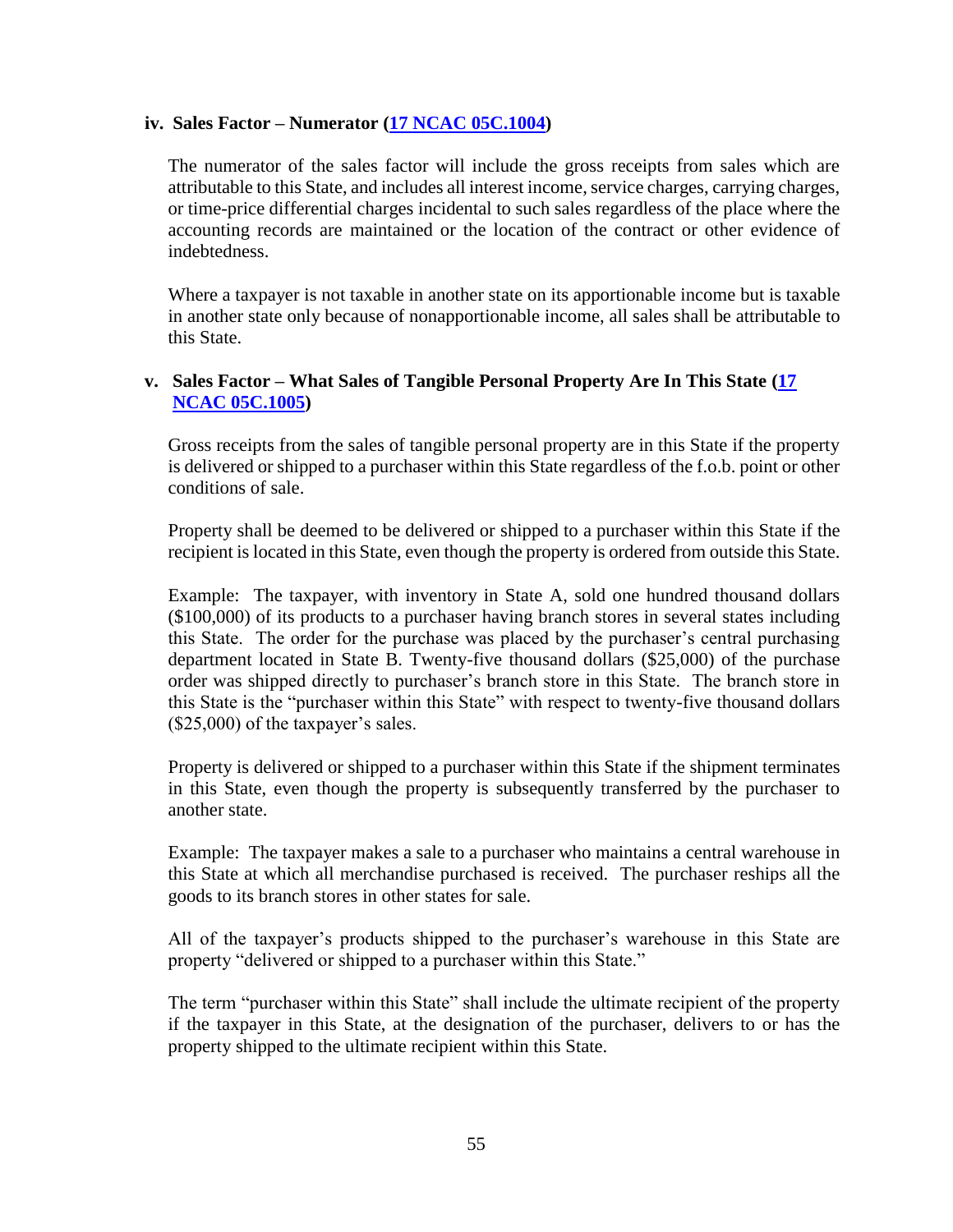Example: A taxpayer in this State sold merchandise to a purchaser in State A. Taxpayer directed the manufacturer or supplier of the merchandise in State B to ship the merchandise to the purchaser's customer in this State pursuant to the purchaser's instructions. The sale by the taxpayer is "in this State."

When property being shipped by a seller from the state of origin to a consignee in another state is diverted while en route to a purchaser in this State, the sales are in this State.

Example: The taxpayer, a produce grower in State A, begins shipment of perishable produce to the purchaser's place of business in State B. While en route the produce is diverted to the purchaser's place of business in this State where the taxpayer is subject to tax. The sale by the taxpayer is attributed to this State.

#### **vi. Sales Factor – Sales to United States Government [\(17 NCAC 05C.1006\)](http://reports.oah.state.nc.us/ncac/title%2017%20-%20revenue/chapter%2005%20-%20corporate%20franchise,%20income,%20and%20insurance%20taxes/subchapter%20c/17%20ncac%2005c%20.1006.pdf)**

Gross receipts from the sales of tangible personal property to the United States Government are in this State if the property is shipped to or received or accepted by the United States Government in this State. For the purposes of this regulation, only sales for which the United States Government makes direct payment to the seller pursuant to the terms of its contract constitute sales to the United States Government. Thus, as a general rule, sales by a subcontractor to the prime contractor, the party to the contract with the United States Government, do not constitute sales to the United States Government.

Example 1: A taxpayer contracts with General Services Administration to deliver X number of trucks which were paid for by the United States Government. The United States Government is the purchaser.

Example 2: The taxpayer is a subcontractor to a prime contractor with the National Aeronautics and Space Administration and contracts to build a component of a rocket for one million dollars (\$1,000,000). The sale of the subcontractor to the prime contractor is not a sale to the United States Government.

When the United States Government is the purchaser of property which remains in the possession of the taxpayer in this State for further processing under another contract, or for other reasons, "shipment" is deemed to be made at the time of acceptance by the United States Government.

#### **vii. Sales Factor – Numerator – Other Receipts Constituting Apportionable Income**

G.S. § [105-130.4\(l\)\(3\)](http://www.ncga.state.nc.us/EnactedLegislation/Statutes/HTML/BySection/Chapter_105/GS_105-130.4.html) contains provisions for including gross receipts from other business income transactions in the numerator of the sales factor. Under this subsection gross receipts are attributed to this State, if:

- 1. The receipts are from real or tangible property located in this State; or
- 2. The receipts are from intangible property and are received from sources in this State; or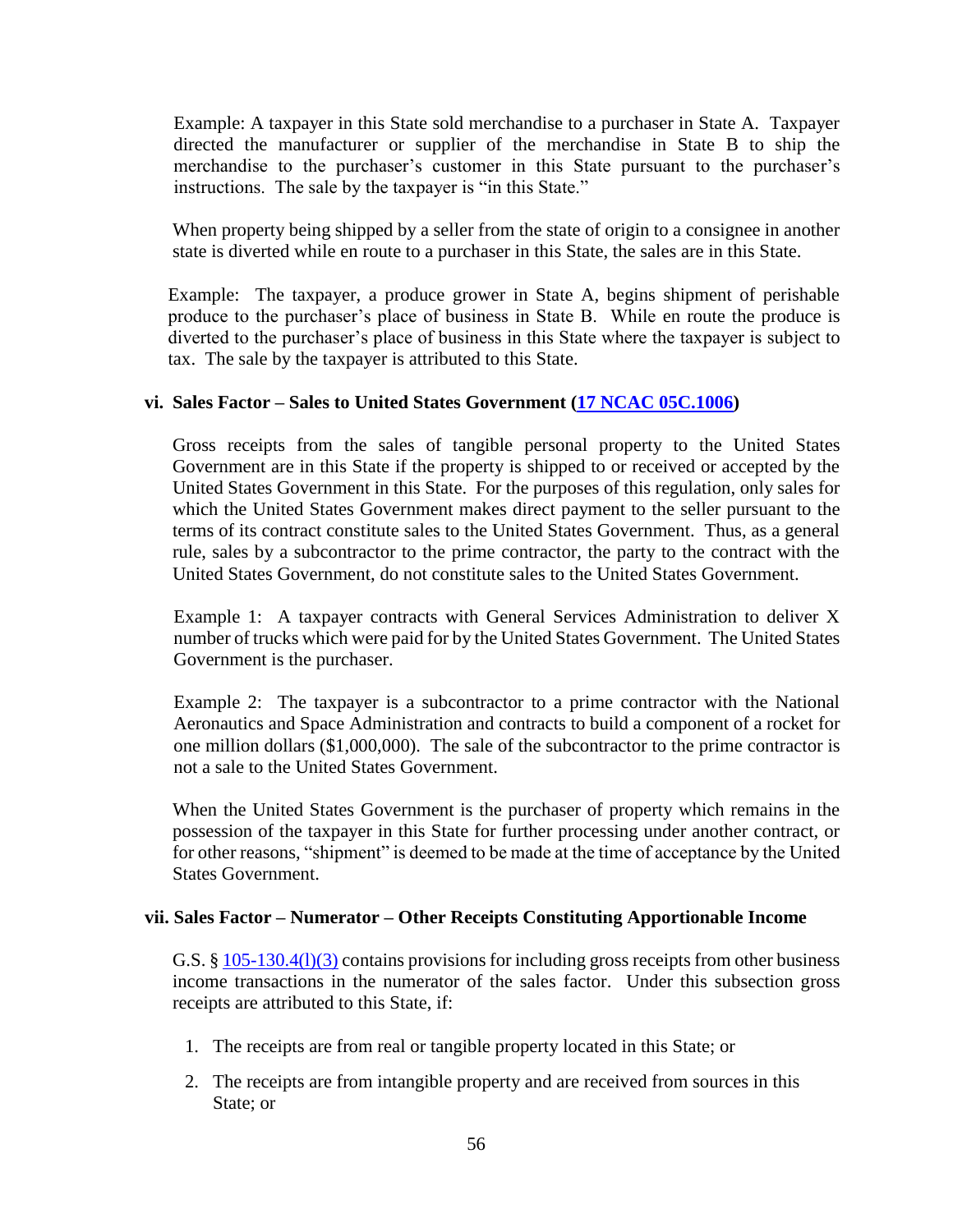3. The receipts are from services and the income producing activity that gave rise to the receipts is performed within this State.

The term "income producing activity" means the act or acts directly engaged in by the taxpayer, or by anyone acting on the taxpayer's behalf, in the regular course of its trade or business for the ultimate purpose of obtaining gains or profits.

Except for receipts from the casual sale of property, as defined above, receipts described above from other transactions constituting apportionable income shall be attributed to this State as set forth below:

- 1. Gross receipts from incidental services sold as part of, or in conjunction with, the sale of tangible personal property in this State regardless of where those services are performed.
- 2. Gross receipts from the sale, lease, rental or other use of real property are in this State if the real property is located in this State.
- 3. Gross receipts from the sale of electricity if the location of the income producing activity is located in this State.
- 4. Gross receipts from the rental, lease, licensing the use of, or other use of tangible property shall be assigned to this State if the property is within this State during the entire period of rental, lease, license or other use. If the property is within and without this State during such period, gross receipts attributable to this State shall be based upon the ratio in which the time the property was physically present or was used in this State bears to the total time or use of the property everywhere during such period.
- 5. Gross receipts from intangible personal property shall be attributed to this State if they are received from sources within this State.

Example 1: Receipts from trademarks are attributed to this State to the extent the trademarks are used in this State.

Example 2: Receipts from the use of patents, secret processes, or other similar intangible property are attributed to this State to the extent the patent, secret process, or other similar intangible property is employed in production, fabrication, manufacturing, processing, or other similar use in this State.

Example 3: Receipts from the use of copyrights are attributable to this State to the extent that printing or other publication originates in this State.

Example 4: Dividends are attributable to this State if the payer's commercial domicile is in this State.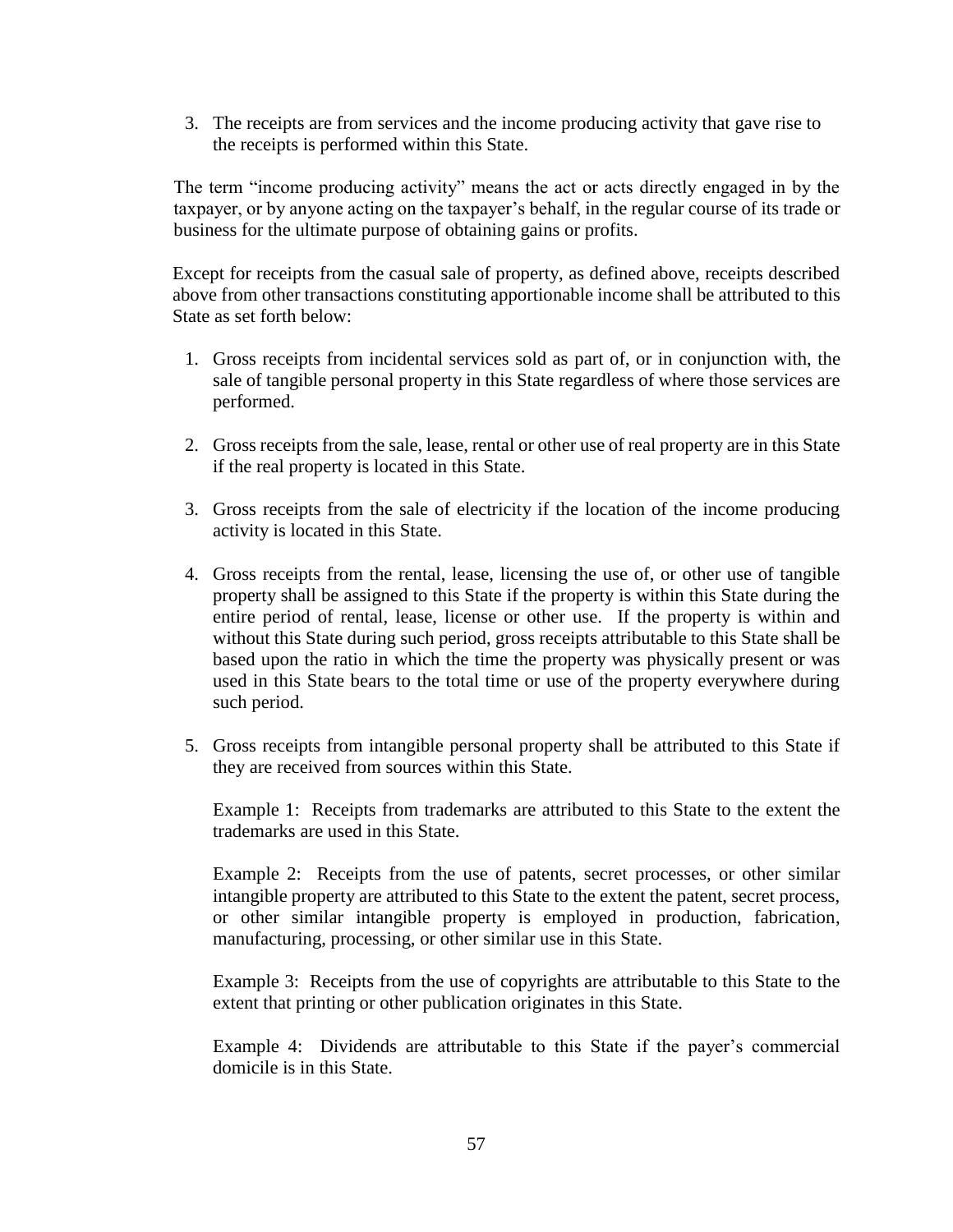Example 5: Interest received from general obligations is attributable to this State if the payer's commercial domicile is in this State.

Example 6: Interest received from specific obligations is attributable to this State if the obligation can be traced to property in this State. For example, interest received from a loan obtained and used by the borrower to buy a piece of real estate in North Carolina is attributable to this State. Interest received from a loan in which real or tangible personal property located in this State is used for collateral is attributable to this State. Interest received as the result of nonpayment or deferred payment of royalties on trademarks is attributable to this State in the same proportion as the royalties are attributable to North Carolina.

6. Gross receipts for the performance of personal services are attributable to this State to the extent such services are performed in this State. If the services are performed partly within and without this State, such receipts shall be attributed to this State based upon the ratio in which the time spent in performing such services in this State bears to the total time spent in performing such services everywhere. Time spent in performing services includes the amount of time expended in the performance of a contract or other obligation which gives rise to such gross receipts.

Example 1: The taxpayer, a road show, gave theatrical performances at various locations in State X and in this State during the income year. All gross receipts from performances given in this State are attributed to this State.

Example 2: The taxpayer, a public opinion survey corporation, conducted a poll by its employees in State X and in this State for the sum of nine thousand dollars (\$9,000). The project required six hundred 600 man-hours to obtain the basic data and prepare the survey report. Two hundred (200) of the six hundred (600) manhours were expended in this State. The receipts attributable to this State are three thousand dollars (\$3,000).

> 200 man-hours 600 man-hours X \$9,000 = \$3,000

7. Gross receipts for prepaid services are attributable to this State if the sale of such services are sold in conjunction with or related to tangible property sold or used in this State.

#### **2. Public Utilities, Excluded Corporations, and Qualified Capital Intensive Corporations Apportionment Factors (G.S. § [105-130.4\)](http://www.ncga.state.nc.us/EnactedLegislation/Statutes/HTML/BySection/Chapter_105/GS_105-130.4.html)**

#### **a. Preliminary Statement**

Special apportionment provisions apply to certain types of corporations and excluded corporations. G.S. § [105-130.4](http://www.ncga.state.nc.us/EnactedLegislation/Statutes/HTML/BySection/Chapter_105/GS_105-130.4.html) should be consulted for definitions and specific apportionment and allocation requirements. The Department refers to the North American Industry Classification System (NAICS) as a means of determining whether a taxpayer's business operations require the corporation to use the special apportionment provisions.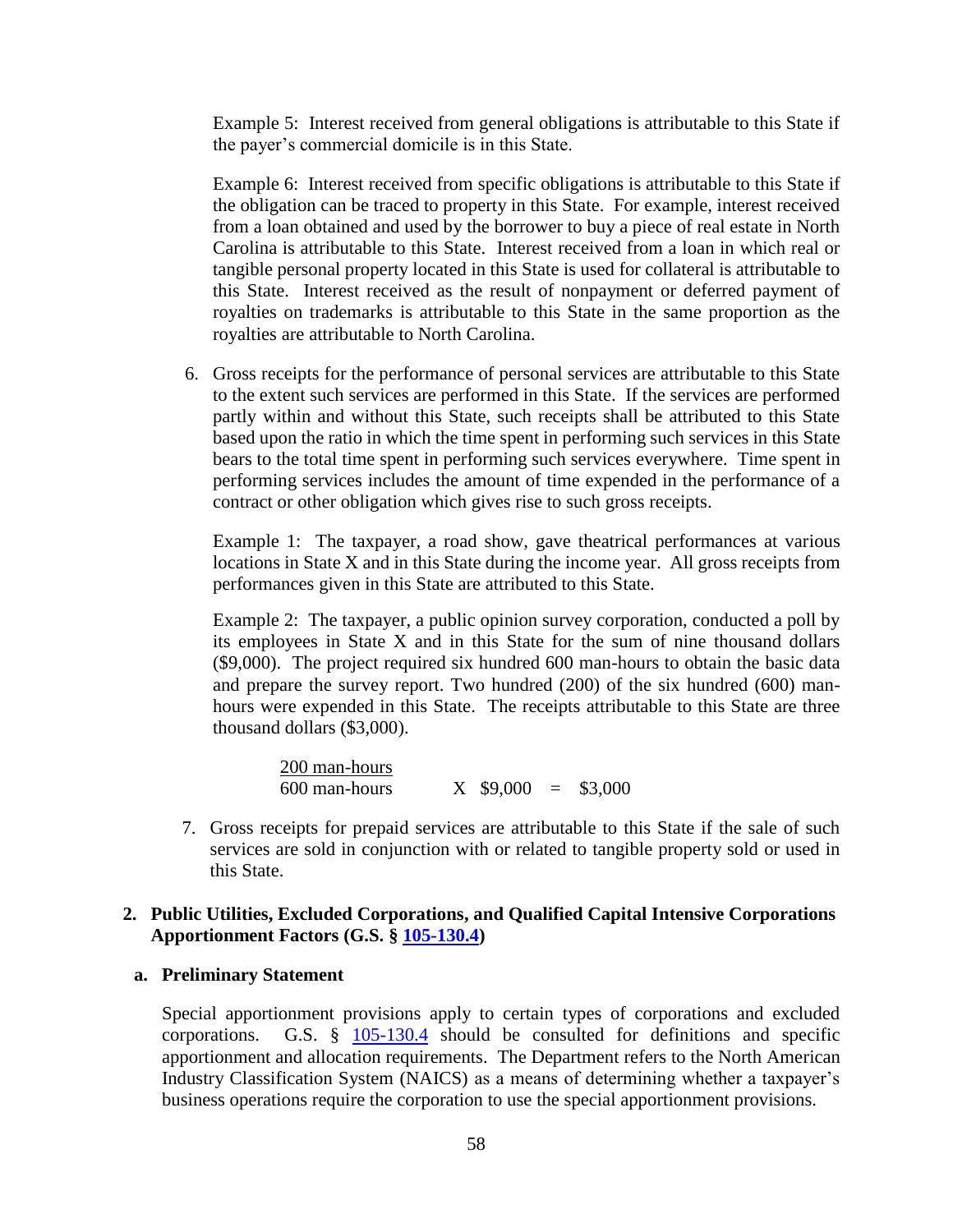### **b. Railroad Companies**

All apportionable income of a railroad company must be apportioned to North Carolina by multiplying the income by a fraction, the numerator of which is the railway operating revenue from business done within North Carolina and the denominator of which is the total railway operating revenue everywhere. The records used to apportion income must be in conformance with GAAP.

## **c. Telephone Companies (This section is repealed effective for tax years beginning on or after January 1, 2017.)**

All apportionable income of a telephone company must be apportioned to this State by multiplying the income by a fraction. The numerator of the fraction is gross operating revenue from local service in North Carolina plus gross operating revenue from toll services performed wholly within North Carolina plus the proportion of revenue from interstate toll services attributable to North Carolina as shown by the records of the company plus the gross operating revenue in North Carolina from other services less the uncollectible revenue in North Carolina. The denominator of the fraction is the total gross operating revenue everywhere less total uncollectible revenue.

### **d. Motor Carriers of Property and/or Passengers**

All apportionable income of a motor carrier of property and/or passengers must be apportioned by multiplying the income by a fraction, the numerator of which is the number of vehicle miles in North Carolina and the denominator of which is the total number of vehicle miles of the company everywhere. The word "vehicle miles" shall mean miles traveled by vehicles owned or operated by the company hauling property or passengers for a charge or traveling on a scheduled route.

### **e. Telegraph Companies (This section is repealed effective for tax years beginning on or after January 1, 2017.)**

All apportionable income of a telegraph company must be apportioned by multiplying the income by a fraction, the numerator of which is the property factor plus the payroll factor plus the sales factor and the denominator of which is three.

## **f. Excluded Corporations, including Construction Contractors, and Other Public Utilities (This section is repealed effective for tax years beginning on or after January 1, 2018.)**

All apportionable income of an excluded corporation and all other public utilities must be apportioned by multiplying apportionable income by the sales factor as defined in G.S. § [105-130.4.](http://www.ncga.state.nc.us/EnactedLegislation/Statutes/HTML/BySection/Chapter_105/GS_105-130.4.html) "Excluded corporation" means any company engaged in business as a building or construction contractor, a securities dealer, loan company or company which receives more than fifty percent (50%) of its ordinary gross income from intangible property.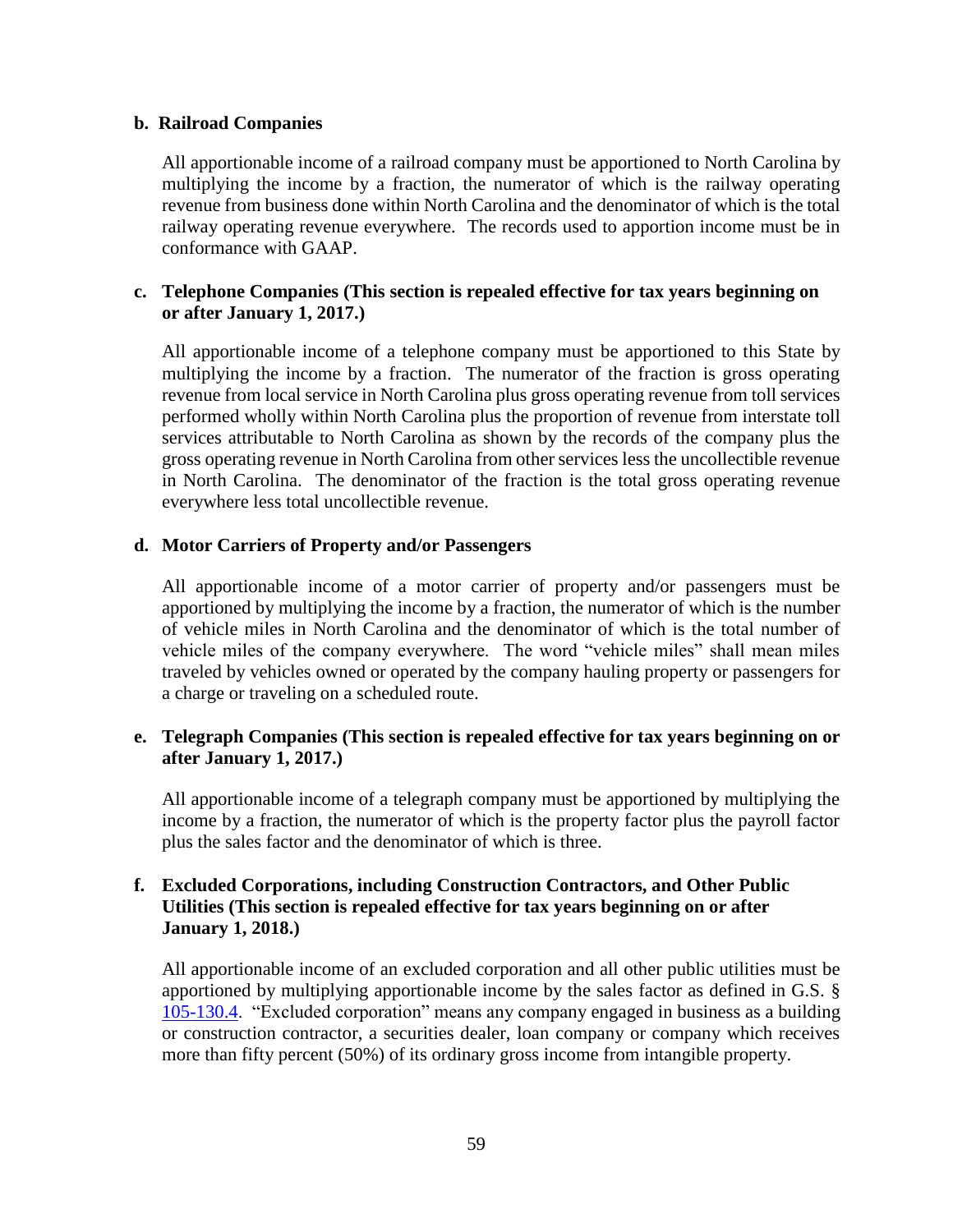This section is repealed for tax years beginning on or after January 1, 2018 because it is no longer necessary with the transition to apportionment by sales factor only.

### **g. Air or Water Transportation Corporations**

All apportionable income of an air or water transportation corporation must be apportioned by a fraction, the numerator of which is the corporation's revenue ton-miles in this state and the denominator of which is the corporation's revenue ton-miles everywhere. A qualified air freight forwarder shall use the revenue ton mile fraction of its affiliated air carrier.

The following definitions apply:

Air carrier. – A corporation engaged in the business of transporting any combination of passengers or property of any kind in interstate commerce, and the majority of the corporation's revenue ton miles everywhere are attributed to transportation by aircraft.

Air transportation corporation. – One or more of the following: a. An air carrier that carries any combination of passengers or property of any kind. b. A qualified air freight forwarder.

Qualified air freight forwarder. – A corporation that is an affiliate of an air carrier and whose air freight forwarding business is primarily carried on with the affiliated air carrier.

Revenue ton-mile. - One ton of passengers, freight, rail, or other cargo carried one mile by aircraft, motor vehicle, or vessel. In making this computation, a passenger is considered to weigh two hundred pounds.

### **h. Qualified Capital Intensive Corporations (This section is repealed effective for tax years beginning on or after January 1, 2018.)**

All apportionable income of a qualified capital intensive corporation must be apportioned by using the sales factor only. To qualify, a corporation must construct a facility with at least \$1 billion of private fund investment and that is completed within nine (9) years after construction begins. In addition, the corporation must meet all of the following conditions:

- i. The Secretary of Commerce makes a written determination of the required investment amount and timing.
- ii. The average number of employees at the facility in the first 2 years after placed in service remains the same or is increased during the remainder of the required investment period.
- iii.The facility was located in a tier 1 or 2 area (as determined by the Department of Commerce) when construction began.
- iv. The wage standard at the facility meets the requirements of G.S. § [105-164.3\(33c\)a.](http://www.ncga.state.nc.us/EnactedLegislation/Statutes/PDF/BySection/Chapter_105/GS_105-164.3.pdf)
- v. The full-time employees of the facility are provided health insurance meeting the requirements of G.S. § [105-164.3\(33c\)c.](http://www.ncga.state.nc.us/EnactedLegislation/Statutes/PDF/BySection/Chapter_105/GS_105-164.3.pdf)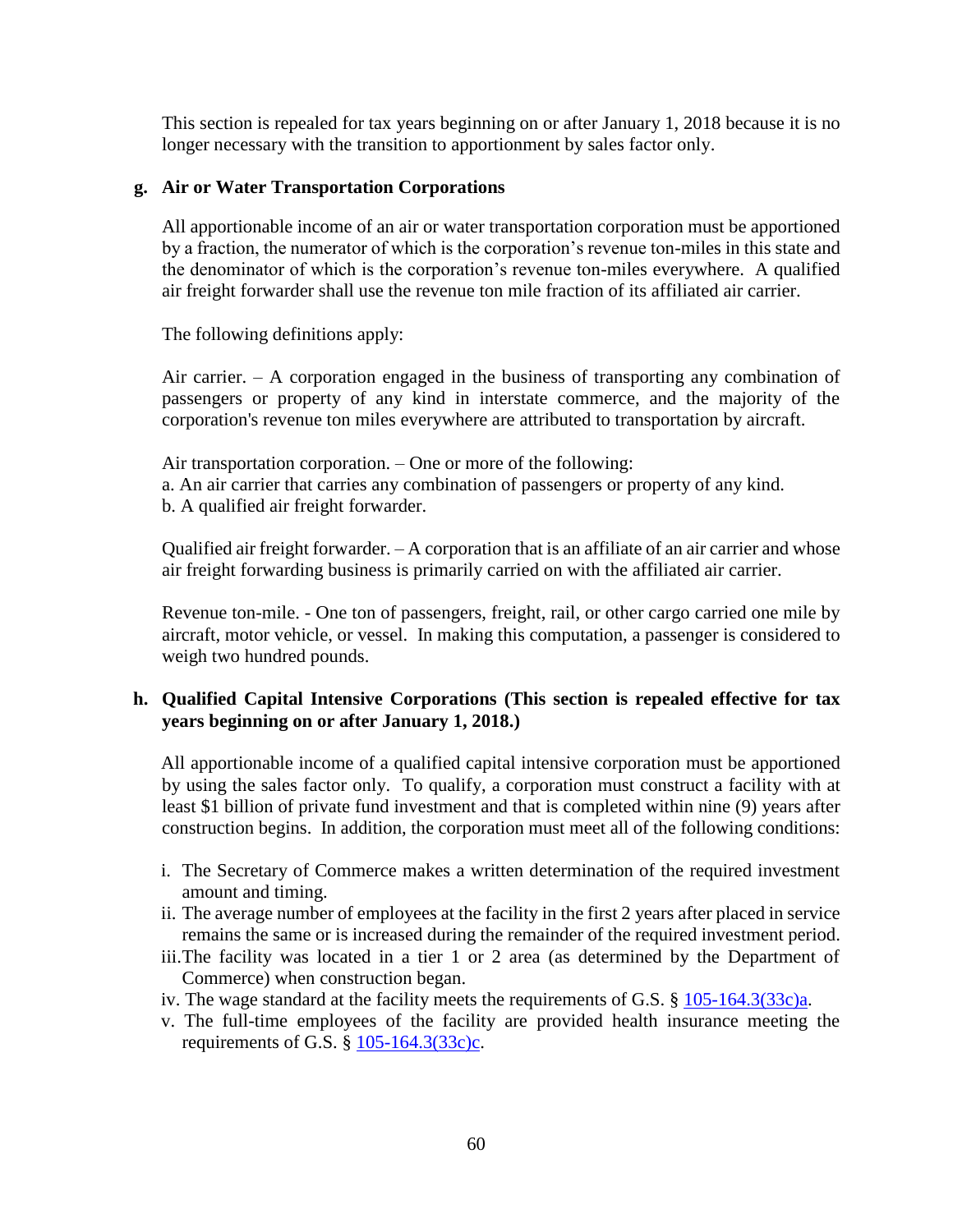If a corporation meets the above criteria, and the corporation's property factor exceeds 75% of the total apportionment factor (including double weighted sales factor), or the corporation average property factor for the prior three years meets the 75% threshold, then the corporation qualifies for the special apportionment.

This section is repealed for tax years beginning on or after January 1, 2018 because it is no longer needed with the transition to apportionment by sales factor only.

### **i. Pipeline Companies**

Receipts from transportation of a petroleum-based liquids pipeline company shall be apportioned by multiplying the income by a fraction, the numerator of which is the number of barrel miles in this State during the taxable year and the denominator of which is the total number of barrel miles everywhere during the taxable year. The term "barrel mile" means one barrel of liquid property transported one mile.

### **K. Deduction of Contributions (G.S. § [105-130.9\)](http://www.ncga.state.nc.us/EnactedLegislation/Statutes/HTML/BySection/Chapter_105/GS_105-130.9.html)**

### **1. Preliminary Statement**

Subject to certain limitations, contributions or gifts made by a corporation within the income year to qualified donees are deductible in determining net income.

### **2. Charitable Contribution Defined**

For purposes of this section charitable contributions are defined in section 170(c) of the Internal Revenue Code.

### **3. Contributions Limited to Five Percent (5%) of Net Income**

The deduction for contributions made to qualified organizations, other than those discussed in section 4 below, are limited to five percent  $(5\%)$  of the corporation's net income as determined before the deductions for contributions. Excess contributions cannot be carried over for use in subsequent years.

### **4. Contributions Fully Deductible**

Contributions or gifts made by a corporation to the State of North Carolina, a county in North Carolina, a municipality in North Carolina, or any of their institutions, instrumentalities, or agencies, and to qualified educational institutions located within North Carolina are fully deductible in arriving at net income or loss. "Educational institution" means only an educational institution that normally maintains a regular faculty and curriculum and normally has a regularly organized body of students in attendance at the place where the educational activities are carried on. This term includes the institution's departments, schools and colleges as well as a group of educational institutions and an organization (corporation, trust, foundation, association or other entity) organized and operated exclusively to receive, hold, invest and administer property and to make expenditures to or for the sole benefit of an educational institution or group of such institutions.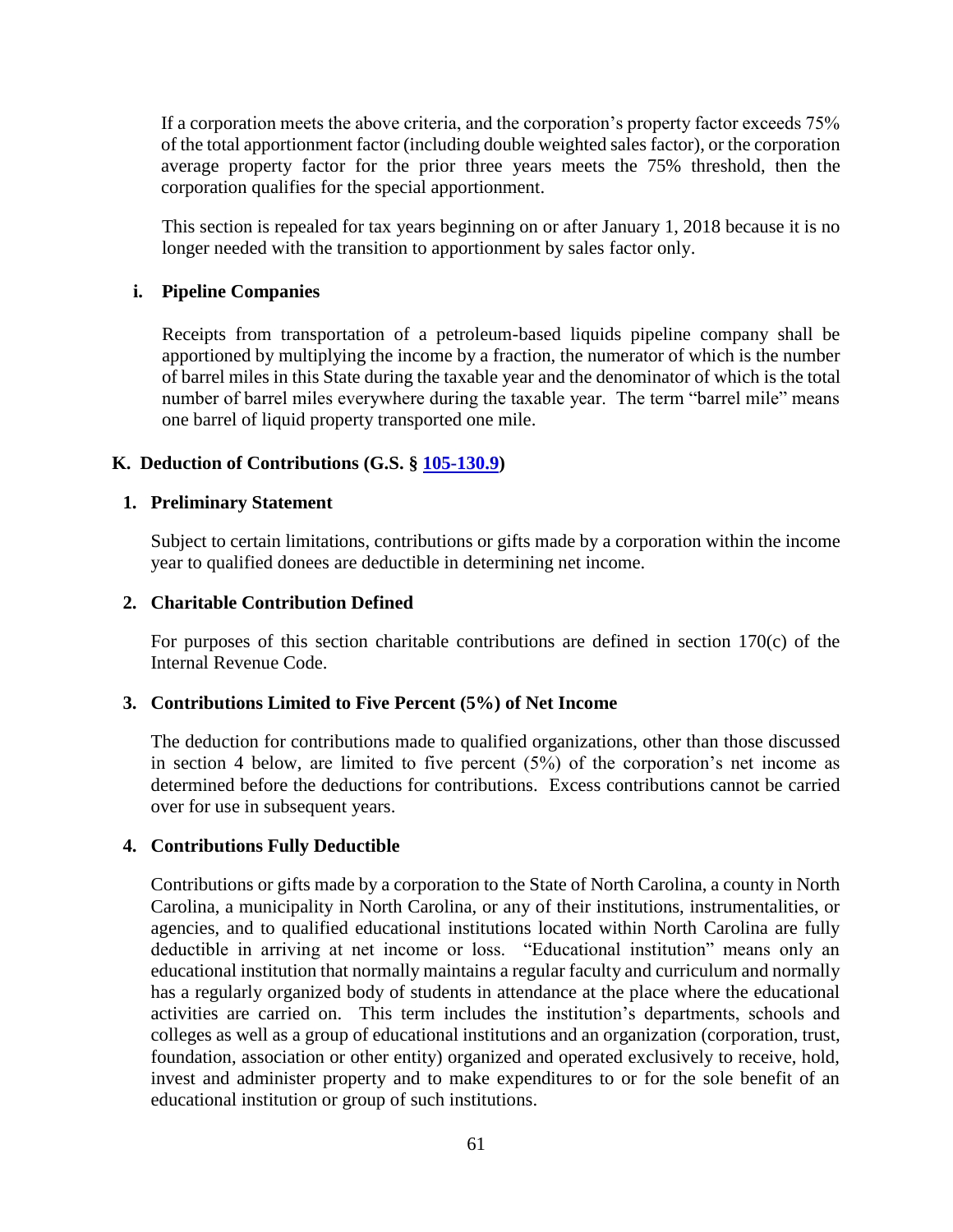Example: Corporation B deducted contributions of one hundred dollars (\$100) to a North Carolina county agency, fifty dollars (\$50) to a college located in North Carolina and fifty dollars (\$50) to other qualified donees in determining net income of one thousand dollars (\$1,000) before deduction of a net economic loss (or State net loss) of five hundred dollars (\$500). The allowable contributions deduction is computed as follows:

| Net income                                                  | \$1,000 |         |
|-------------------------------------------------------------|---------|---------|
| Add: Contributions                                          | 200     |         |
| Net income before net economic loss deductions              |         | \$1,200 |
| Less: Net Economic Loss (or State net loss) brought forward |         | 500     |
| Net income before contributions deduction                   |         | 700     |
| Less allowable contributions:                               |         |         |
| Other qualified donees (not to exceed 5% of \$700)          | 35      |         |
| College located in North Carolina                           | 50      |         |
| North Carolina county agency                                | 100     |         |
|                                                             |         | 185     |
| Net taxable income                                          |         |         |

#### **5. Contributions by Corporations Allocating Net Income**

A corporation which is required to apportion its total net income to North Carolina by using the allocation and apportionment methods in G.S. § [105-130.4](http://www.ncga.state.nc.us/EnactedLegislation/Statutes/HTML/BySection/Chapter_105/GS_105-130.4.html) must deduct from total net income allocable to North Carolina the contributions it made to North Carolina donees qualified in subdivisions (1) and (2) of G.S. § [105-130.9.](http://www.ncga.state.nc.us/EnactedLegislation/Statutes/HTML/BySection/Chapter_105/GS_105-130.9.html)

However, the deduction for contributions made to North Carolina donees qualified in subdivision (1) of G.S.  $\S$  [105-130.9](http://www.ncga.state.nc.us/EnactedLegislation/Statutes/HTML/BySection/Chapter_105/GS_105-130.9.html) is limited to five percent (5%) of total net income allocated to North Carolina as computed before this deduction. Furthermore, the contributions that qualify as a direct deduction from total net income allocated to North Carolina cannot be deducted in arriving at the corporation's total net income subject to apportionment.

Example: Corporation C's records show net income of one hundred fourteen thousand dollars (\$114,000) before the deductions for a net economic loss (or State net loss) and contributions. Contributions total six thousand two hundred dollars (\$6,200) and include two hundred dollars (\$200) to a North Carolina agency, two thousand dollars (\$2,000) to other North Carolina donees and (four thousand dollars (\$4,000) to qualified donees located outside North Carolina.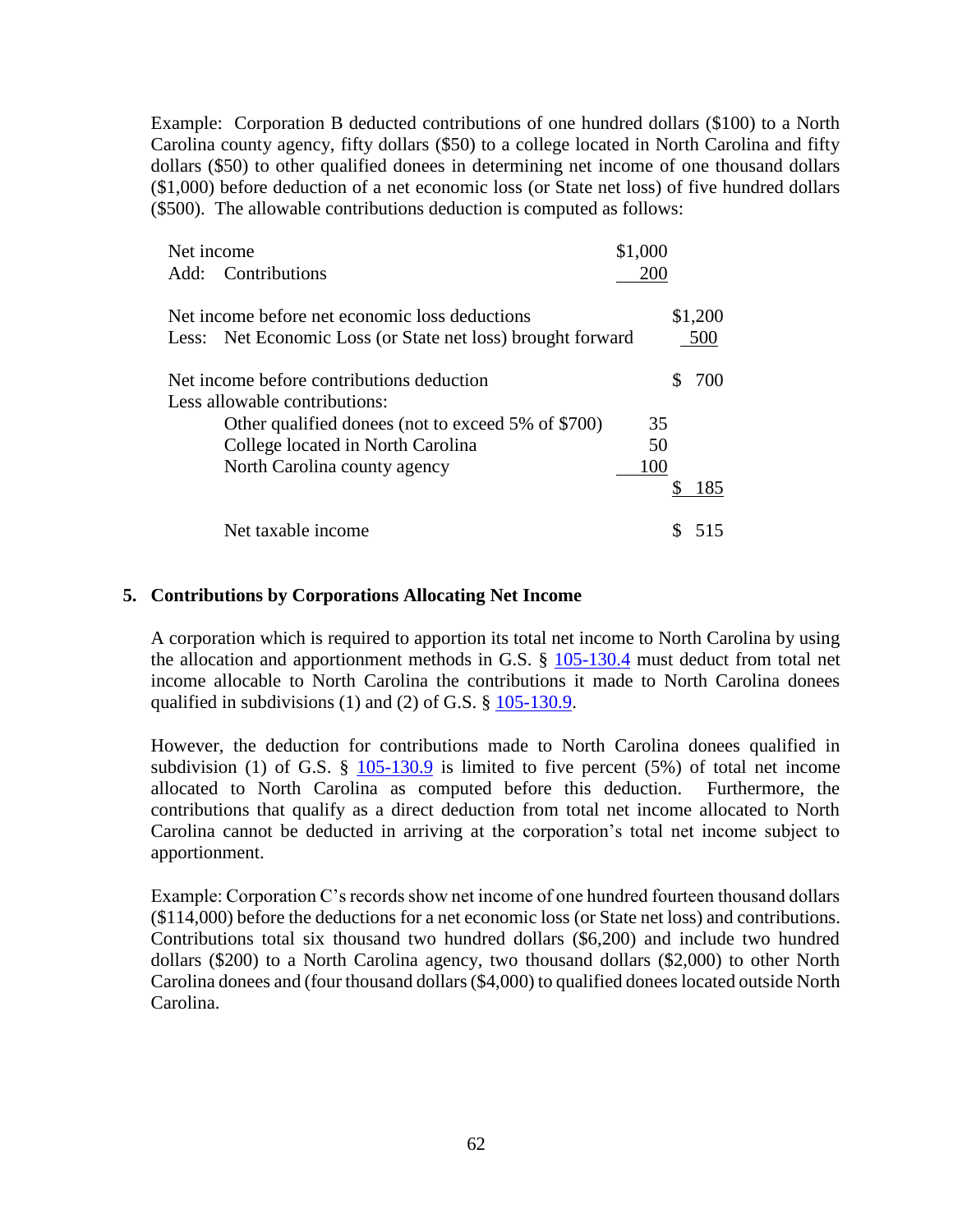The deduction for contributions is determined as follows:

| Net income before contributions and net economic loss deduction<br>Less: Contributions to donees outside North Carolina | 114,000<br>4,000 |
|-------------------------------------------------------------------------------------------------------------------------|------------------|
| Total                                                                                                                   | \$110,000        |
| Less: Total nonapportionable income                                                                                     | <u>10,000</u>    |
| Total apportionable income                                                                                              | \$100,000        |
| Apportionable to North Carolina —35%                                                                                    | \$ 35,000        |
| Add: Nonapportionable income directly<br>allocated to North Carolina                                                    | 1,000            |
| Total income allocated to North Carolina                                                                                | \$36,000         |
| Less: Allowable portion of net economic loss (or<br>State net loss) deduction                                           | 6,000            |
| Total income allocated to NC before contributions to donees<br>Less: Contributions                                      | \$ 30,000        |
| \$1,500<br>North Carolina donees (not to exceed 5% of \$30,000)                                                         |                  |
| 200<br>North Carolina county agency                                                                                     | 1,700            |
|                                                                                                                         |                  |
| Net taxable income                                                                                                      | \$28,300         |

### **L. Rapid Amortization of Equipment Mandated by OSHA (G.S. § [105-130.10A\)](http://www.ncga.state.nc.us/EnactedLegislation/Statutes/HTML/BySection/Chapter_105/GS_105-130.10A.html)**

A corporation may, at its option and in lieu of any regular depreciation allowance, recover over a period of sixty (60) months its cost of any equipment mandated by the Occupational Safety and Health Act (OSHA). "Cost" shall include the cost of planning, acquiring, constructing, modifying, and installing such equipment.

"Equipment mandated by OSHA" refers to any tangible personal property and other buildings and structural components of buildings in which the corporation must acquire, contract, install, or make available in order to comply with the occupational safety and health standards adopted and promulgated by the United States Secretary of Labor or the Commissioner of Labor of North Carolina.

### **M. Amortization of Bond Premiums (G.S. § [105-130.5\)](http://www.ncga.state.nc.us/EnactedLegislation/Statutes/HTML/BySection/Chapter_105/GS_105-130.5.html)**

### **1. Preliminary Statement [\(17 NCAC 05C.1401\)](http://reports.oah.state.nc.us/ncac/title%2017%20-%20revenue/chapter%2005%20-%20corporate%20franchise,%20income,%20and%20insurance%20taxes/subchapter%20c/17%20ncac%2005c%20.1401.pdf)**

If a corporation purchases a bond at more than its face value, the amount of premium paid may be amortized over the life of the bond. However, the allowance of a deduction against net income for amortization of the premium paid depends upon the type of bond purchased by the corporation.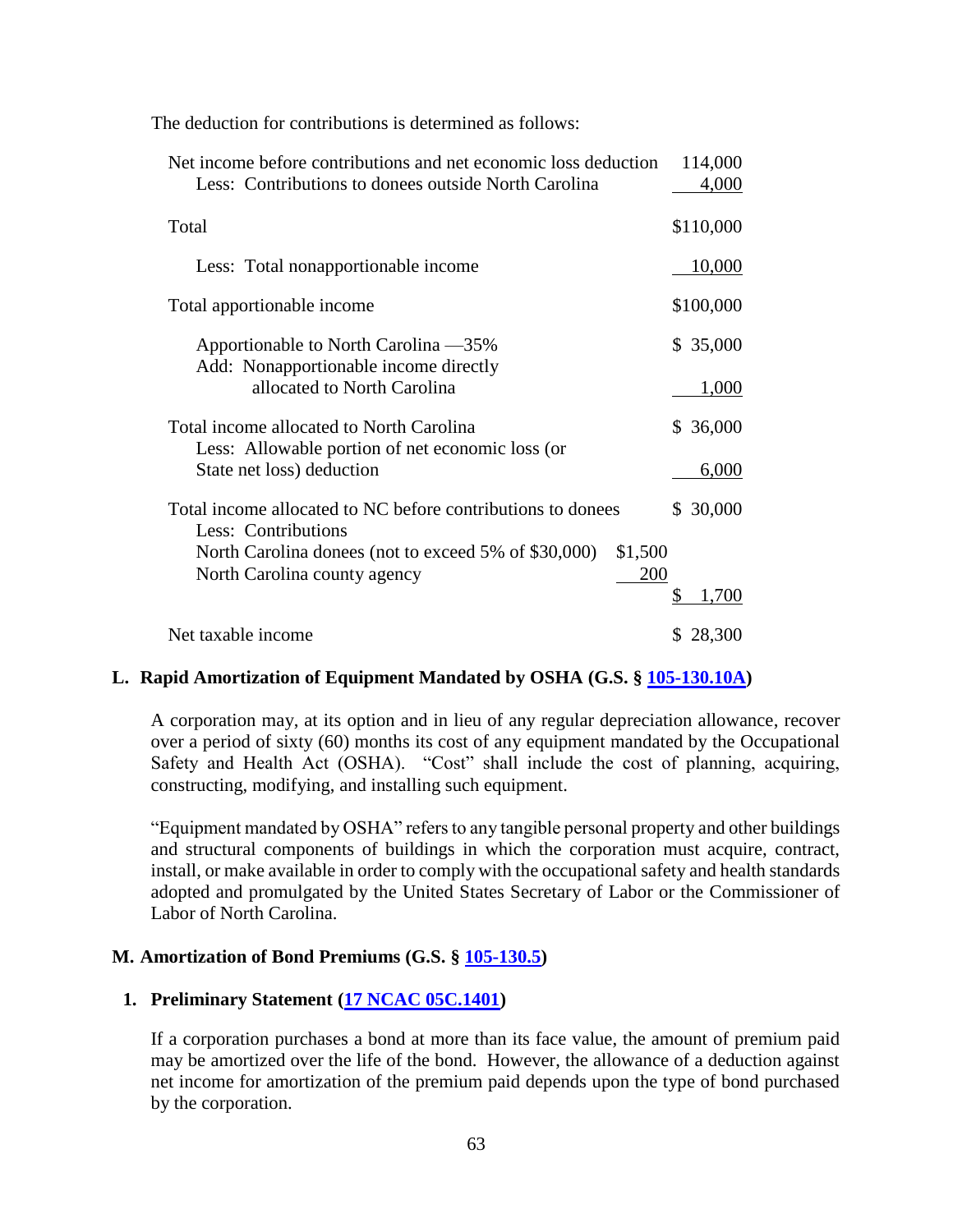Amortization of premiums on *tax-exempt* bonds by a corporation is mandatory with no deduction allowed in computing State net income.

A corporation may, at its option amortize the amount of premiums paid on taxable bonds over the life of the bonds. If the premium is not amortized by the corporation, it will constitute part of the basis of the bond in determining gain or loss at maturity or sale.

For State income tax purposes, obligations of the United States or its possessions and obligations of the State of North Carolina or any of its subdivisions are tax-exempt. Interest income received by a corporation on such obligations is not taxable; however, a corporation must include in its computation of State net income any gain or loss realized on the disposal of such obligations.

Premiums paid on all bonds acquired prior to January 1, 1963 cannot be amortized but constitute a part of the cost basis of the bonds in determining gain or loss when the bonds are sold.

#### **2. Tax-Exempt Bonds [\(17 NCAC 05C.1402\)](http://reports.oah.state.nc.us/ncac/title%2017%20-%20revenue/chapter%2005%20-%20corporate%20franchise,%20income,%20and%20insurance%20taxes/subchapter%20c/17%20ncac%2005c%20.1402.pdf)**

The amount of premium paid upon the purchase of a tax-exempt bond is amortized over the life of the bond. Amortization for the taxable year is accomplished by reducing the original cost of the bond by a portion of the premium paid, with no deduction against net income for the year. Therefore, when the bond is sold or otherwise disposed of, the basis for determining gain or loss will always be original cost less the amount of premium amortized for book purposes through the year of disposal.

Example: A corporation pays five thousand one hundred dollars (\$5,100) for a five-year taxexempt interest-bearing bond having a par value of five thousand dollars (\$5,000). The premium of one hundred dollars (\$100) paid upon the purchase of the bond must be amortized over the life of the bond and cannot be used as a deduction in determining net income. The bond is sold after two years for five thousand one hundred dollars (\$5,100). Although interest earned on the bond is not taxable, the corporation is required to report the sale as follows:

| Sales price                 |         | \$5,100 |
|-----------------------------|---------|---------|
| Basis of bond sold:<br>Cost | \$5,100 |         |
| Less: Premium amortized     |         |         |
|                             |         | \$5,060 |
| Gain                        |         | S<br>40 |

### **3. Taxable Bonds [\(17 NCAC 05C.1403\)](http://reports.oah.state.nc.us/ncac/title%2017%20-%20revenue/chapter%2005%20-%20corporate%20franchise,%20income,%20and%20insurance%20taxes/subchapter%20c/17%20ncac%2005c%20.1403.pdf)**

A portion of the premium paid upon the purchase of a taxable bond may be deducted in the taxable year only if an adjustment is made to the basis of the bond. If a taxpayer elects to amortize the premium, the basis for determining gain or loss will always be original cost less the amount of premium amortized and deducted in its tax returns through the year of disposal. Otherwise, the basis of a taxable bond for determining gain or loss will always be the entire amount paid for the bond.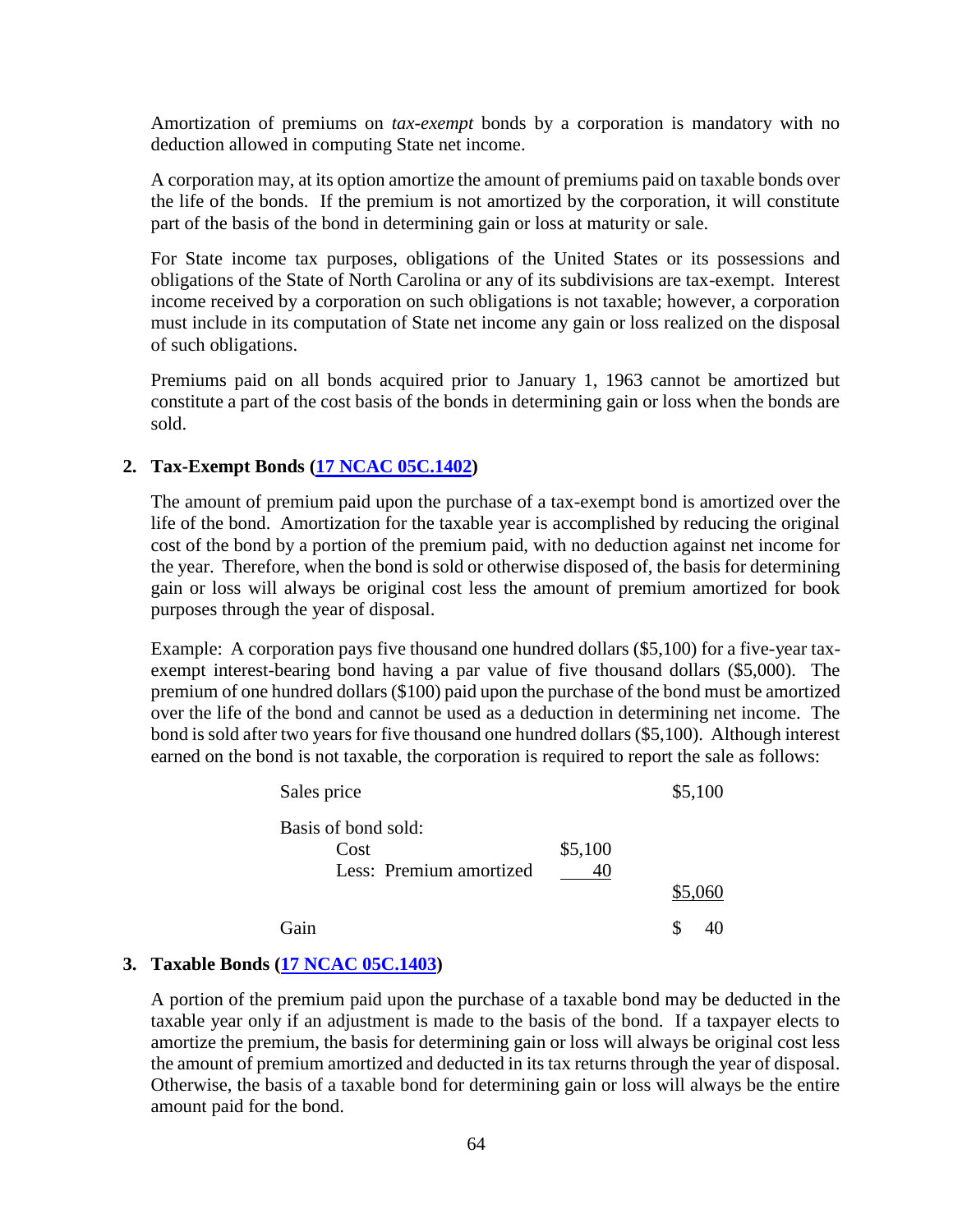Example 1: A corporation pays twelve thousand five hundred dollars (\$12,500) for a taxable interest-bearing bond having a par value of twelve thousand dollars (\$12,000). The bond matures in ten years. Since the interest from the bond represents taxable income to the corporation, it elects to amortize the premium paid over the life of the bond. One-tenth of the premium, or fifty dollars (\$50), is allowable as an annual deduction in determining net income. At the end of five years the corporation sells the bond for twelve thousand three hundred seventy-five dollars (\$12,375). The corporation is required to report the sale as follows:

| Sales price                                            |                 | \$12,375 |
|--------------------------------------------------------|-----------------|----------|
| Basis of bond sold:<br>Cost<br>Less: Premium amortized | \$12,500<br>250 |          |
|                                                        | \$12,250        |          |
| Gain                                                   |                 | 125      |

Example 2: In the previous example, if the corporation had elected not to amortize the premium, it would be required to report the sale of bond as follows:

| Sales price                 |          |   | \$12,375 |
|-----------------------------|----------|---|----------|
| Basis of bond sold:<br>Cost | \$12,500 |   |          |
| Loss                        |          | ( | 125)     |

#### **4. Definition of Bond [\(17 NCAC 05C.1404\)](http://reports.oah.state.nc.us/ncac/title%2017%20-%20revenue/chapter%2005%20-%20corporate%20franchise,%20income,%20and%20insurance%20taxes/subchapter%20c/17%20ncac%2005c%20.1404.pdf)**

The term "bond" means any bond, debenture, note, or certificate or other evidence of indebtedness issued by any corporation and bearing interest and includes any like obligation issued by any government or political subdivision thereof.

#### **N. Net Economic Loss Carry-Over (G.S. § [105-130.8\)](http://www.ncga.state.nc.us/EnactedLegislation/Statutes/HTML/BySection/Chapter_105/GS_105-130.8.html)**

#### **1. Preliminary Statement**

For tax years beginning *before* January 1, 2015 and after January 1, 1993, North Carolina allows a carry forward of a net economic loss for a period of fifteen (15) years. A net economic loss carried forward from any year is first applied to, or offset by, any income taxable or nontaxable of the next succeeding year before any portion of the loss may be carried forward to a succeeding year.

For tax years beginning on or after January 1, 2015, see **Section O. State Net Loss**.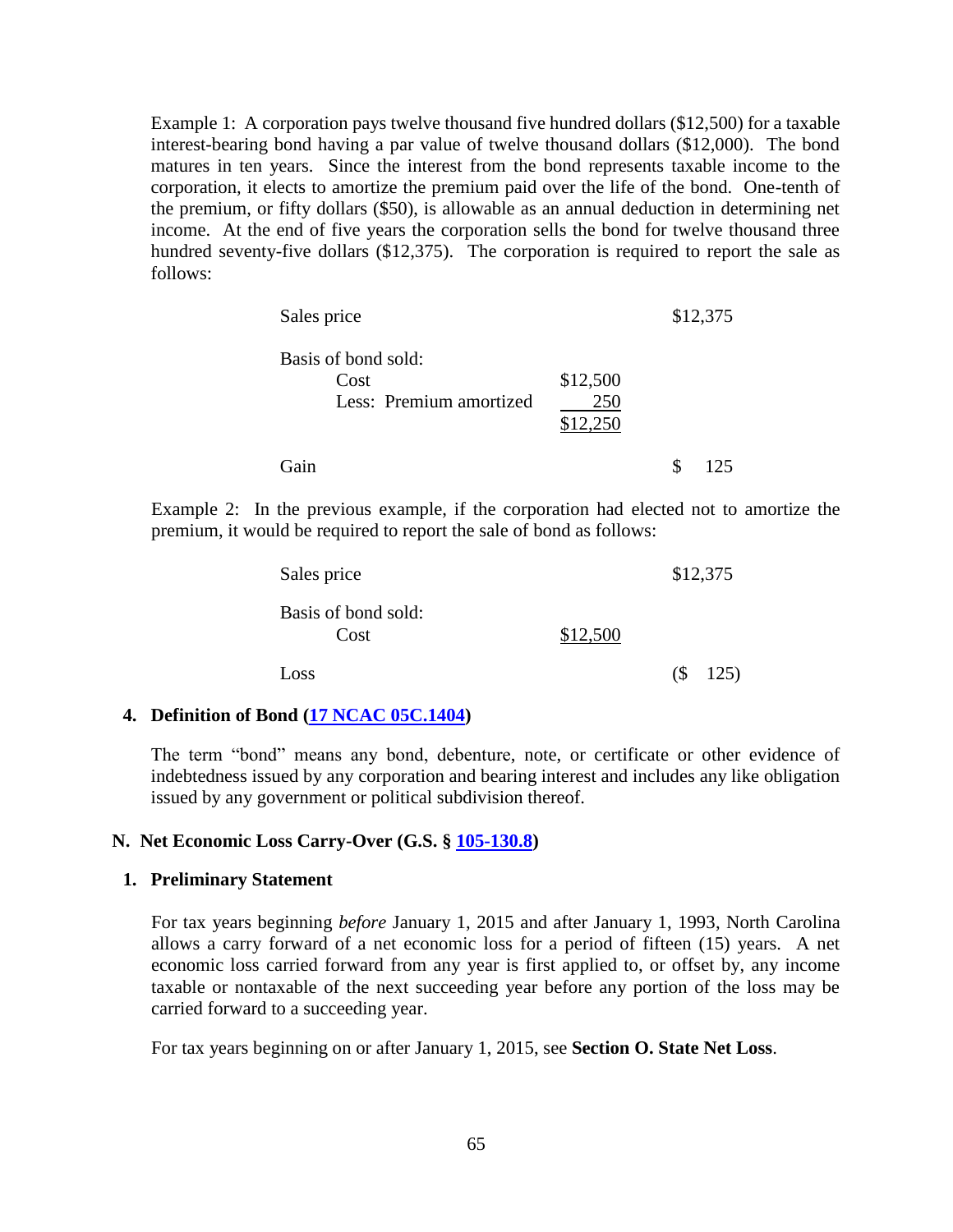### **2. Differences Between North Carolina and Federal Provisions**

The loss deduction allowed for North Carolina income tax purposes differs from the loss deduction permitted for federal income tax purposes in two principal ways:

- a. For North Carolina tax purposes, the loss must be a net *economic* loss rather than a net *operating* loss.
- b. For North Carolina tax purposes, a loss can *only be carried forward*, whereas under the federal law a loss may also be carried back to years preceding the loss year.

### **3. Net Economic Loss**

### **a. Net Economic Loss Definition**

A net economic loss for any year means the amount by which allowable deductions, other than prior years' losses, exceeds income from all sources in the year including any income not taxable under Article 4, Part 1 of the North Carolina Revenue Act. *Dayco Corporation v. Clayton*, Commissioner of Revenue (1967), 269 N.C. 490,153 S.E. 2nd 28.

### **b. Procedure for Deducting a Net Economic Loss**

A net economic loss from a prior year may be carried forward from the loss year and deducted from income in the next succeeding year. However, any such loss carried forward must be reduced or offset by any *income not taxable* received in the succeeding year in determining the amount of net economic loss deduction in such succeeding year. Any unused portion of a net economic loss remaining may be carried forward to the next succeeding year. (See *Dayco Corporation v. Clayton*.)

### **c. Substantiation**

Taxpayers must maintain and make available for inspection all records necessary to determine and verify the amount of State net loss deduction. In addition, the Department or the taxpayer may redetermine a loss in a year that is closed under the statute of limitations to adjust the amount that may be carried forward in an open tax year.

### **4. Income Not Taxable**

Income not taxable includes any income item that has been deducted in computing State net income under G.S. § 105-130.5, any nonapportionable income that has been allocated directly to another state under G.S. § [105-130.4,](http://www.ncga.state.nc.us/EnactedLegislation/Statutes/HTML/BySection/Chapter_105/GS_105-130.4.html) and any other income that is not taxable under State law. (See *Dayco Corporation v. Clayton*.) The amount of the income item considered income not taxable for corporate income tax is determined after subtracting related expenses for which a deduction was allowed for corporate income tax.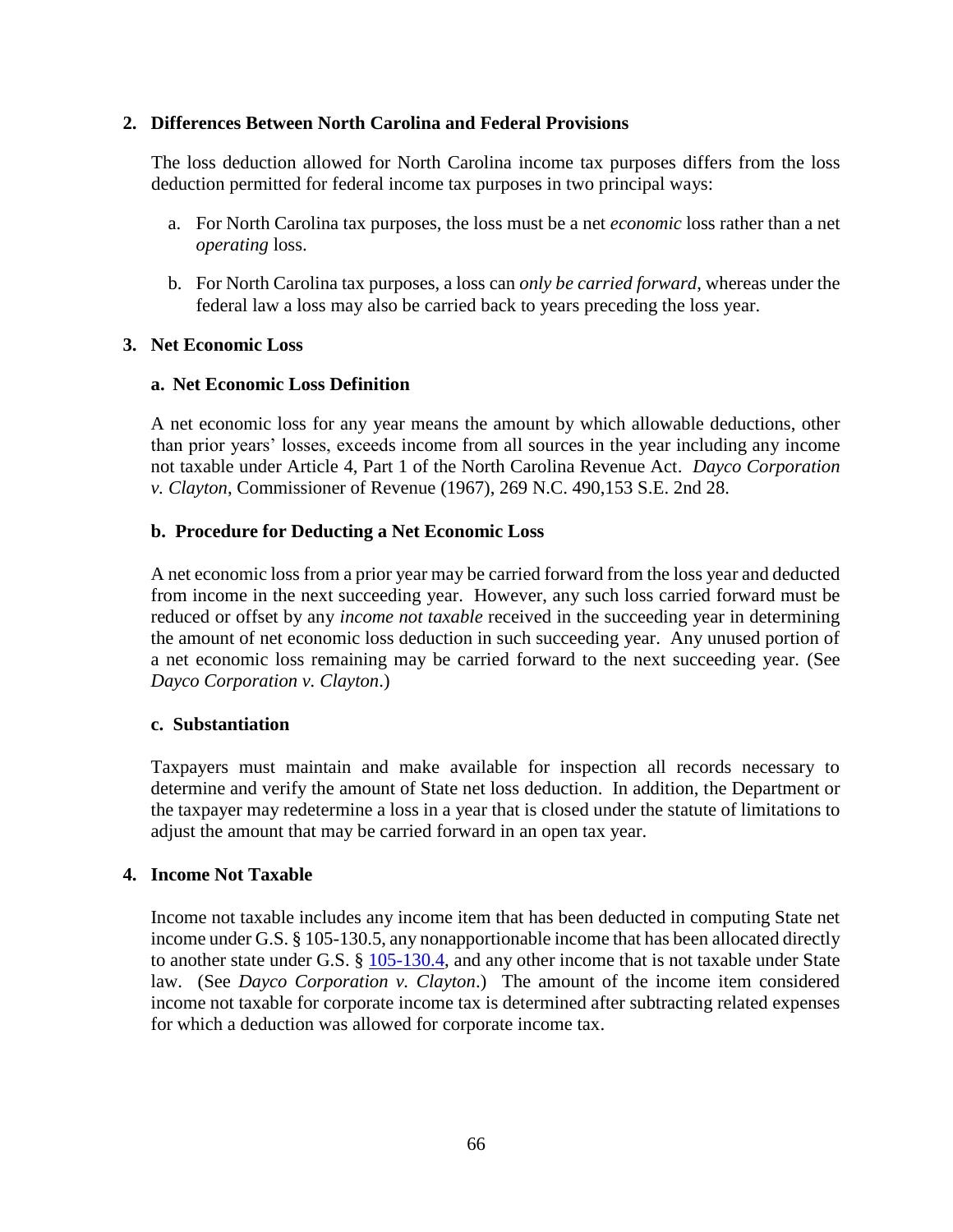### **5. Corporations Allocating and Apportioning Their Net Income [\(17 NCAC 05C.1506\)](http://reports.oah.state.nc.us/ncac/title%2017%20-%20revenue/chapter%2005%20-%20corporate%20franchise,%20income,%20and%20insurance%20taxes/subchapter%20c/17%20ncac%2005c%20.1506.pdf)**

A corporation required to allocate and apportion its net income or net loss under G.S. § [105-](http://www.ncga.state.nc.us/EnactedLegislation/Statutes/HTML/BySection/Chapter_105/GS_105-130.4.html) [130.4](http://www.ncga.state.nc.us/EnactedLegislation/Statutes/HTML/BySection/Chapter_105/GS_105-130.4.html) may carry forward only a portion of its net economic loss. After the required adjustments for income not taxable in the next succeeding year have been made, the apportioned part of such determined net economic loss deduction is deducted from the total amount of income allocated and apportioned to this State. For example, a corporation apportioning fifty percent (50%) of its net income or loss to North Carolina in a particular year in which it sustains a total net economic loss of one thousand dollars (\$1,000) may carry forward only five hundred dollars (\$500) to a subsequent year.

Where the apportioning corporation earns nonapportionable income subject to direct allocation outside North Carolina in a year succeeding the loss-year, the portion of the directly allocated income used to offset the loss brought forward is determined by applying to such income the apportionment percentage applicable to the succeeding year.

## **6. Corporation Sustaining Loss Entitled to Deduction [\(17 NCAC 05C.1507\)](http://reports.oah.state.nc.us/ncac/title%2017%20-%20revenue/chapter%2005%20-%20corporate%20franchise,%20income,%20and%20insurance%20taxes/subchapter%20c/17%20ncac%2005c%20.1507.pdf)**

In the case of a merger of a loss corporation and a profit corporation, pre-merger losses may be offset against post-merger profits if the following three tests are met:

- 1. The "but-for" test, which allows the deduction if, but for the merger, the corporation suffering the loss would have been able to utilize the deduction;
- 2. The "assets" test, which allows the deduction only to the extent that the group of assets that was previously operated at a loss is operated at a profit after the merger. Accounting records must show clearly the income and expenses attributable to such groups of assets; and
- 3. The "substantially the same business" test, which allows the deduction if the business of the acquired corporation which sustained the loss has not been materially altered or enlarged by the merger.

See *Good Will Distributors (Northern) Inc. v. Currie*, Commissioner of Revenue, 251 N.C. 120, 110 S.E.2d 880 (1959); *Holly Farms Poultry Industries, Inc. v. Clayton*, Commissioner of Revenue, 9 N.C. App. 345, 176 S.E.2d 367 (1970); *Fieldcrest Mills, Inc. v. Coble*, 290 N.C. 504, 135 S.E.2d 205 (1976); *Bellsouth Telecommunications, Inc., d/b/a Southern Bell Telephone and Telegraph Company v. Department of Revenue*, 485 S.E.2d 333 (1997).

## **7. Example**

The following example shows the proper method of computing net economic losses and the correct procedure for carrying them forward as deductions. For the federal and NC returns used in this example, see:

> [https://www.ncdor.gov/documents/important-notice-computation-net-economic](https://www.ncdor.gov/documents/important-notice-computation-net-economic-loss-north-carolina-gen-stat-105-1308)[loss-north-carolina-gen-stat-105-1308](https://www.ncdor.gov/documents/important-notice-computation-net-economic-loss-north-carolina-gen-stat-105-1308)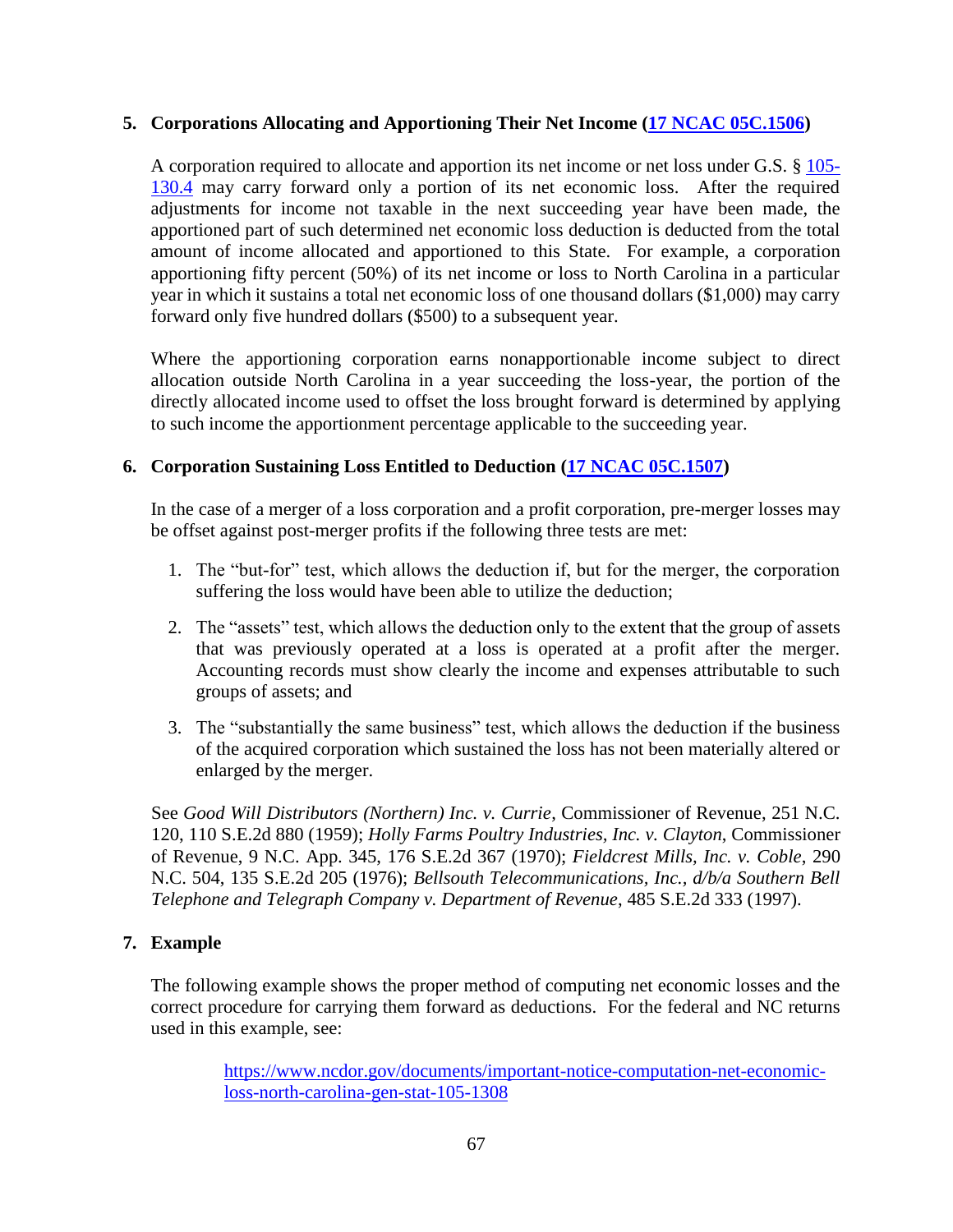ABC Loss Co ("ABC") is a North Carolina corporation engaged in the business of manufacturing chemicals within and without this State. ABC's business is not directed or managed from its North Carolina offices; ABC's commercial domicile is not in this State. For 2013, ABC filed a federal form 1120, showing a taxable loss of \$199,000.

In determining the federal taxable loss for years 2013, the corporation includes the following income and deduction items:

- a. Dividend income from more than 20% owned corporations in the amount of \$3,050,000.
- b. Dividend income from affiliated group members in the amount of \$1,808,000.
- c. Dividend income from foreign corporations in the amount of \$1,043,000.
- d. U.S. Government interest income in the amount of \$26,000.
- e. Other income in the amount of \$10,000,000.
- f. Other deductions in the amount of \$11,878,000.
- g. A special deduction in the amount of \$4,248,000.

In determining State net income, the corporation makes the following adjustments to its federal taxable loss:

- a. Deducts U.S. Government interest in the amount of \$26,000.
- b. Deducts dividend income from foreign corporations in the amount of \$1,043,000.

In addition, the corporation classifies dividend income in the amount of \$610,000 as nonapportionable income. The amount of nonapportionable dividend income is calculated by reducing the amount of dividend income reported in 2010 (\$5,901,000) by the sum of the special deduction (\$4,248,000) and the dividend income from foreign corporations (\$1,043,000).

During tax year 2013, the corporation received life insurance proceeds in the amount of \$50,000 as a result of the death of an employee and the proceeds were excluded from federal taxable income.

For tax year 2013, the North Carolina apportionment factor is sixty percent (60%).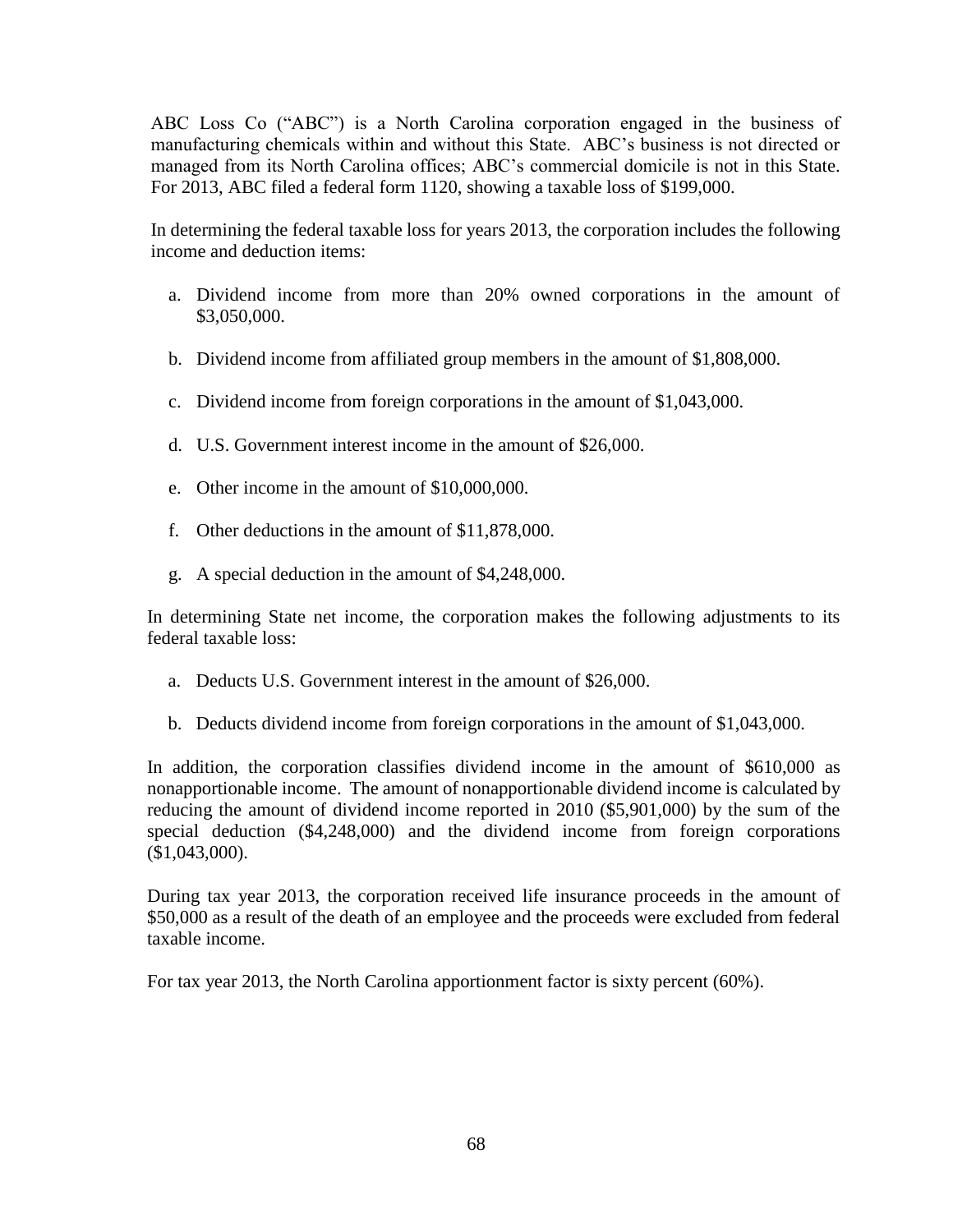## **Computation of Corporate Income Tax for 2013**

| <b>Federal Taxable Income</b>                                                                                                           |                     | (199,000)      |
|-----------------------------------------------------------------------------------------------------------------------------------------|---------------------|----------------|
| Adjustments to Federal Taxable Income<br>Deduct: U.S. Government Interest<br>Deduct: Foreign Dividends                                  | 26,000<br>1,043,000 | 1,069,000      |
| N.C. Taxable Income                                                                                                                     |                     | (1,268,000)    |
| Nonapportionable Income<br>Deduct: Dividend Income Classified as Nonapportionable                                                       |                     | 610,000        |
| Apportionable Income                                                                                                                    |                     | (1,878,000)    |
| <b>Apportionment Factor</b>                                                                                                             |                     | 60.0000%       |
| Income Apportionable to N.C.                                                                                                            |                     | (1,126,800)    |
| Nonapportionable Income Allocated Directly to NC                                                                                        |                     | $\overline{0}$ |
| Income Subject to N.C. Tax for 2013                                                                                                     |                     | (1,126,800)    |
| <b>Computation of Net Economic Loss for 2013</b>                                                                                        |                     |                |
| Apportionable Income                                                                                                                    |                     | (1,878,000)    |
| Income sources received in 2013 not taxable in North Carolina:<br>Add: Life insurance proceeds<br>Add: Nonapportionable dividend income | 50,000<br>610,000   | 660,000        |
| Net economic loss for tax year 2013                                                                                                     |                     | (1,218.800)    |
|                                                                                                                                         |                     |                |
| <b>Apportionment Factor</b>                                                                                                             |                     | 60.0000%       |
| Net economic loss apportioned to N.C. for tax year 2013                                                                                 |                     | (730, 800)     |

For 2014, the corporation's federal taxable loss is \$772,500.

In determining the federal taxable loss for tax year 2014, the corporation includes the following income and deduction items:

- a. Dividend income from more than 20% owned corporations in the amount of \$4,050,000.
- b. Dividend income from affiliated group members in the amount of \$1,808,000.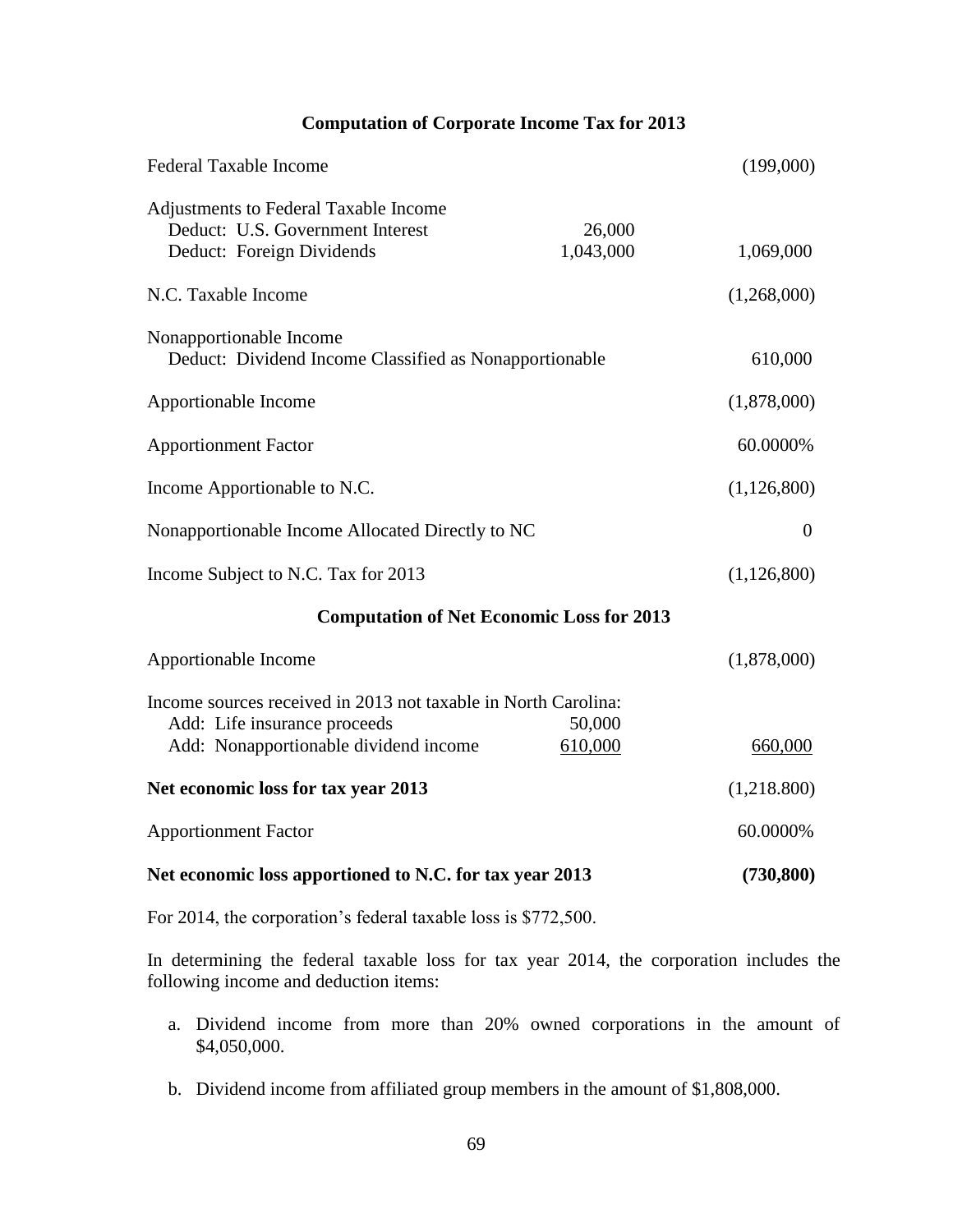- c. U.S. Government interest income in the amount of \$6,000.
- d. Other income in the amount of \$5,000,000.
- e. Other deductions in the amount of \$6,588,500.
- f. A special deduction in the amount of \$5,048,000.

In determining State net income, the corporation deducts U.S. Government interests in the amount of \$6,000. The corporation also classifies dividend income in the amount of \$810,000 as nonapportionable income. The amount of nonapportionable dividend income (\$810,000) is calculated by reducing the amount of dividend income reported in 2011 (\$5,858,000) by the amount of special deduction (\$5,048,000).

For tax year 2014, the North Carolina apportionment factor is seventy percent (70%).

In addition in tax year 2014, the corporation received interest income from municipal bonds in the amount of \$100,000 that was not taxed for federal or State income tax purposes.

#### **Computation of Corporate Income Tax for 2014**

| <b>Federal Taxable Income</b>                                                     | (772,500)   |
|-----------------------------------------------------------------------------------|-------------|
| Adjustments to Federal Taxable Income<br>Deduct: U.S. Government Interest         | 6,000       |
| N.C. Taxable Income                                                               | (778, 500)  |
| Nonapportionable Income<br>Deduct: Dividend Income Classified as Nonapportionable | 810,000     |
| Apportionable Income                                                              | (1,588,500) |
| <b>Apportionment Factor</b>                                                       | 70.0000%    |
| Income Apportionable to N.C.                                                      | (1,111,950) |
| Nonapportionable Income Allocated Directly to NC                                  | $\theta$    |
| Income Subject to N.C. Tax for 2014                                               | (1,111,950) |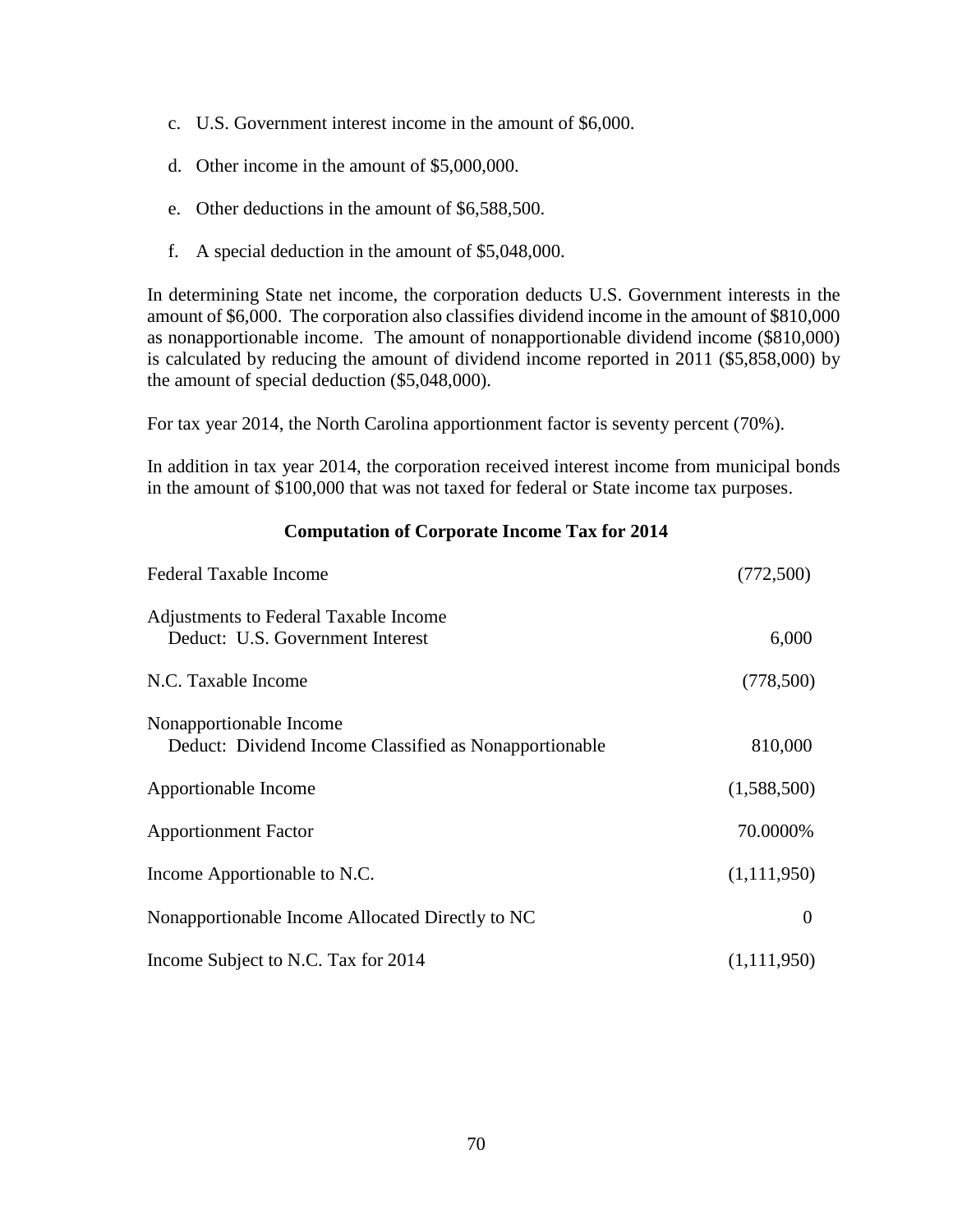### **Computation of Net Economic Loss for 2014**

| Apportionable Income                                                                                                                                                                                                                                        |                                         | (1,588,500) |
|-------------------------------------------------------------------------------------------------------------------------------------------------------------------------------------------------------------------------------------------------------------|-----------------------------------------|-------------|
| Income sources received in 2014 not taxable in North Carolina:<br>Add: Nonapportionable dividend income<br>Add: Municipal bond interest income                                                                                                              | 810,000<br>100,000                      | 910,000     |
| Net economic loss for tax year 2014                                                                                                                                                                                                                         |                                         | (678.500)   |
| <b>Apportionment Factor</b>                                                                                                                                                                                                                                 |                                         | 70.0000%    |
| Net economic loss apportioned to N.C. for tax year 2014                                                                                                                                                                                                     |                                         | (474,950)   |
| <b>Computation of Net Economic Deduction</b>                                                                                                                                                                                                                |                                         |             |
| Net economic loss apportioned to North Carolina for tax year 2013                                                                                                                                                                                           |                                         | (730, 800)  |
| Income received in 2014 not taxable in North Carolina:<br>Dividend received deduction (70% of 5,048,000)<br>U.S. Government interest (70% of 6,000)<br>Nonapportionable dividend income (70% of 810,000)<br>Municipal bond interest income (70% of 100,000) | 3,533,600<br>4,200<br>567,000<br>70,000 | 4,174,800   |
| Net economic loss deduction                                                                                                                                                                                                                                 |                                         | $0**$       |

\*\*(No net economic loss deduction exists from net economic loss created in 2013 because the net economic loss apportioned to North Carolina for tax year 2013 does not exceed the amount of income not taxable in North Carolina received in 2014. Therefore, the only net economic loss available to be carried forward to tax year 2015 is the net economic loss created in 2014, which is 474,950.)

## **O. State Net Loss Deduction (G.S. § [105-130.8A\)](http://www.ncga.state.nc.us/EnactedLegislation/Statutes/HTML/BySection/Chapter_105/GS_105-130.8A.html)**

## **1. Preliminary Statement**

For tax years beginning *on or after* January 1, 2015, corporate taxpayers will no longer use a net economic loss calculation under G.S. § [105-130.8,](http://www.ncga.state.nc.us/EnactedLegislation/Statutes/HTML/BySection/Chapter_105/GS_105-130.8.html) but rather will use a State net loss calculation that is more comparable to the federal net operating loss deduction.

## **2. State Net Loss**

a. A State net loss for a taxable year means the amount by which allowable deductions (not including any prior year losses) exceed gross income under the Code as adjusted under G.S. § [105-130.5.](http://www.ncga.state.nc.us/EnactedLegislation/Statutes/HTML/BySection/Chapter_105/GS_105-130.5.html) For taxpayers that have income from business activities within and without North Carolina, the loss must be allocated and apportioned pursuant to G.S. § [105-130.4.](http://www.ncga.state.nc.us/EnactedLegislation/Statutes/HTML/BySection/Chapter_105/GS_105-130.4.html)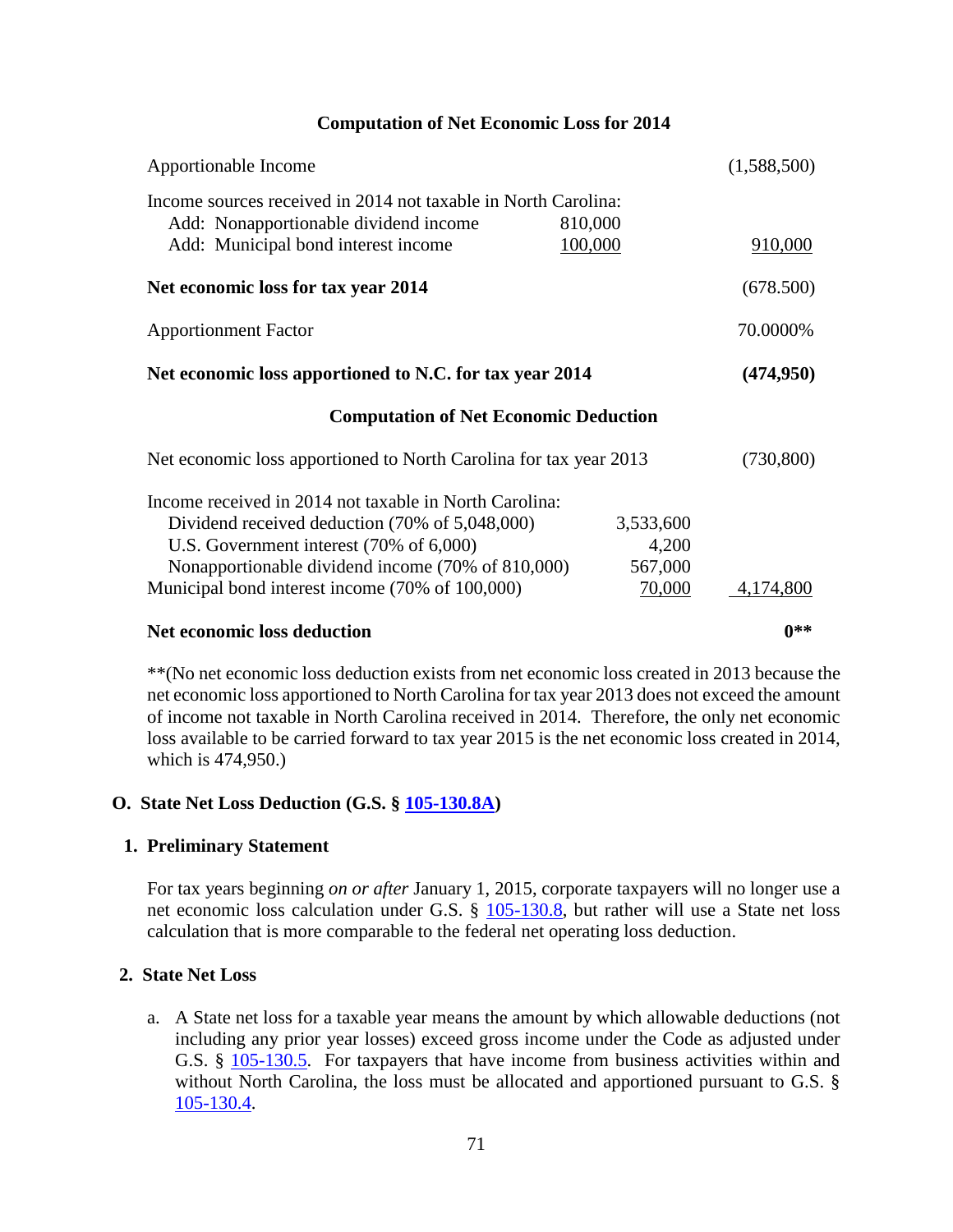b. A taxpayer may carry forward a State net loss from a prior tax year and deduct the amount in the current tax year, subject to the following limitations:

- i. The loss must have been created in one of the preceding fifteen (15) tax years;
- ii. Any loss carried forward must be applied first to the immediately succeeding tax year before any portion may be carried forward to a subsequent tax year; and
- iii. In the case of a merger or acquisition, the standards contained in Treasury Regulations under sections 381 and 382 of the Code are applied to determine the amount of losses that survive for North Carolina purposes.

c. Taxpayers must maintain and make available for inspection all records necessary to determine and verify the amount of State net loss deduction. In addition, the Department or the taxpayer may redetermine a loss in a year that is closed under the statute of limitations to adjust the amount that may be carried forward in an open tax year.

### **3. Corporations Allocating and Apportioning Their Net Income**

A corporation required to allocate and apportion its net income or net loss under G.S. § [105-](http://www.ncga.state.nc.us/EnactedLegislation/Statutes/HTML/BySection/Chapter_105/GS_105-130.4.html) [130.4](http://www.ncga.state.nc.us/EnactedLegislation/Statutes/HTML/BySection/Chapter_105/GS_105-130.4.html) may carry forward only a portion of its State net loss. The apportioned part of State net loss deduction is deducted from the total amount of income allocated and apportioned to this State. For example, a corporation apportioning fifty percent (50%) of its net income or loss to North Carolina in a particular year in which it sustains a total State net loss of one thousand dollars (\$1,000) may carry forward only five hundred dollars (\$500) to a subsequent year.

Where the apportioning corporation earns nonapportionable income subject to direct allocation outside North Carolina in a year succeeding the loss-year, the portion of the directly allocated income used to offset the loss brought forward is determined by applying to such income the apportionment percentage applicable to the succeeding year.

### **4. Coordination with Net Economic Loss Provisions**

Beginning January 1, 2015, unused net economic losses become a static amount. In addition, as of January 1, 2015, any unused portion of a net economic loss carried forward will not have to be offset by nontaxable income.

### **5. Example**

The following example shows the proper method of computing a State net loss and the application of G.S. § [105-130.8A.](http://www.ncga.state.nc.us/EnactedLegislation/Statutes/HTML/BySection/Chapter_105/GS_105-130.8A.html)

The facts are the same as the Example in Item 7, except ABC's income item amounts and losses occur in tax years 2014 and 2015, respectively, as follows: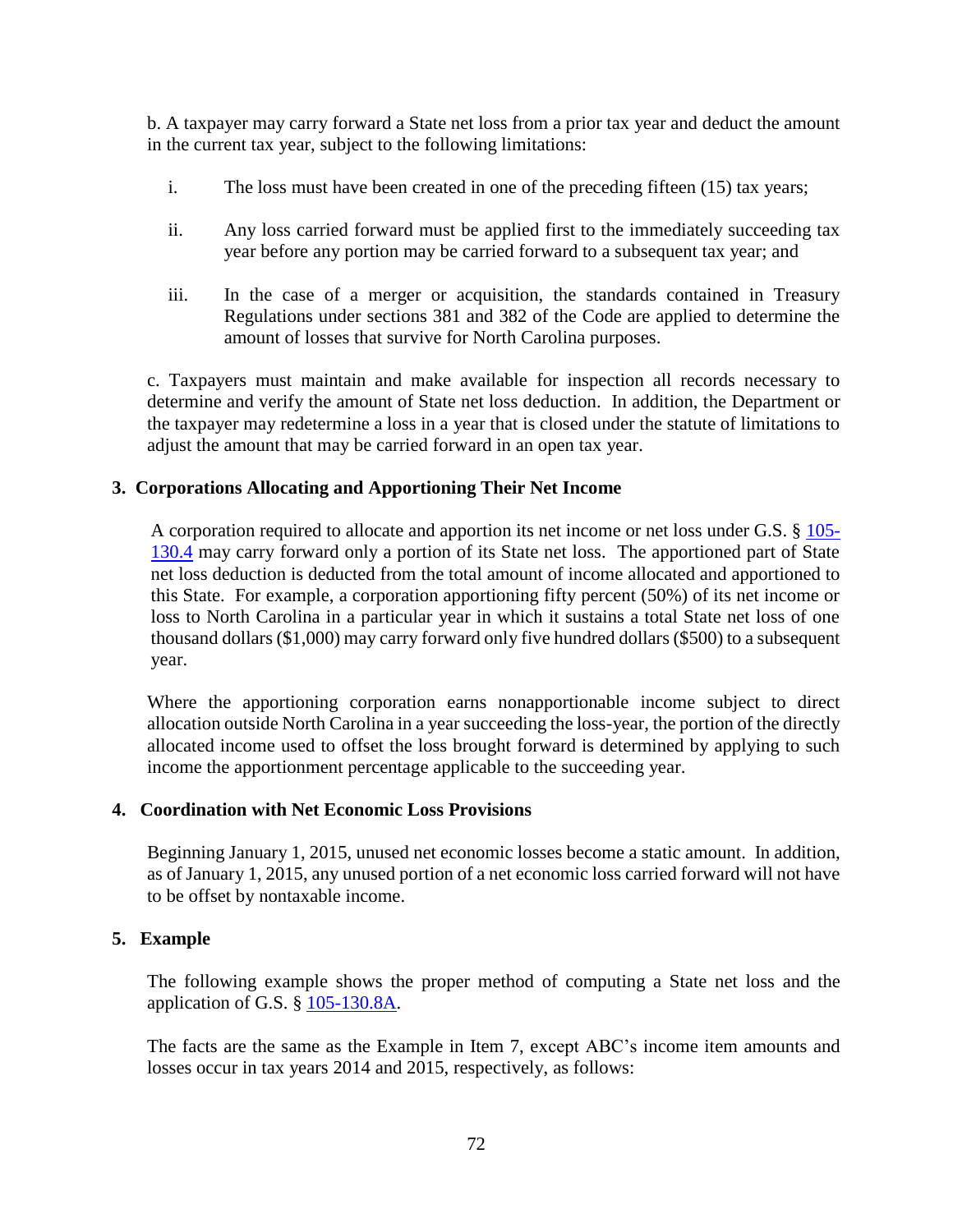# **Computation of Corporate Income Tax for 2014**

| <b>Federal Taxable Income</b>                                                                          |                     | (199,000)   |
|--------------------------------------------------------------------------------------------------------|---------------------|-------------|
| Adjustments to Federal Taxable Income<br>Deduct: U.S. Government Interest<br>Deduct: Foreign Dividends | 26,000<br>1,043,000 | 1,069,000   |
| N.C. Taxable Income                                                                                    |                     | (1,268,000) |
| Nonapportionable Income<br>Deduct: Dividend Income Classified as Nonapportionable                      |                     | 610,000     |
| Apportionable Income                                                                                   |                     | (1,878,000) |
| <b>Apportionment Factor</b>                                                                            |                     | 60.0000%    |
| Income Apportionable to N.C.                                                                           |                     | (1,126,800) |
| Nonapportionable Income Allocated Directly to NC                                                       |                     | $\theta$    |
| Income Subject to N.C. Tax for 2014                                                                    |                     | (1,126,800) |

# **Computation of Net Economic Loss for 2014**

| Apportionable Income                                           |         | (1,878,000) |
|----------------------------------------------------------------|---------|-------------|
| Income sources received in 2014 not taxable in North Carolina: |         |             |
| Add: Life insurance proceeds                                   | 50,000  |             |
| Add: Nonapportionable dividend income                          | 610,000 | 660,000     |
| Net economic loss for tax year 2014                            |         | (1,218.800) |
| <b>Apportionment Factor</b>                                    |         | 60.0000%    |
| Net economic loss apportioned to N.C. for tax year 2014        |         | (730, 800)  |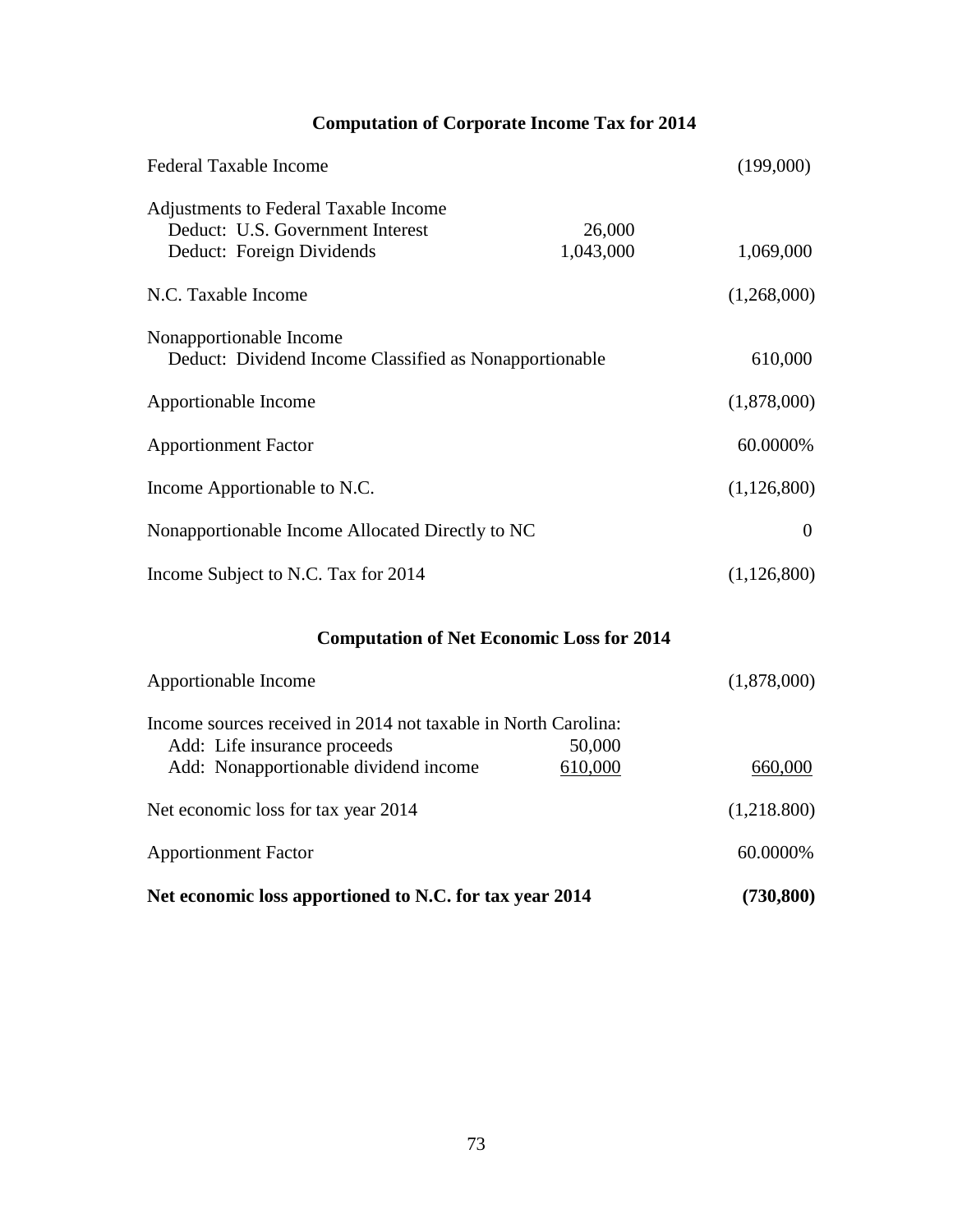### **Computation of Corporate Income Tax for 2015**

| <b>Federal Taxable Income</b>                                                     | (772,500)      |
|-----------------------------------------------------------------------------------|----------------|
| Adjustments to Federal Taxable Income<br>Deduct: U.S. Government Interest         | 6,000          |
| N.C. Taxable Income                                                               | (778,500)      |
| Nonapportionable Income<br>Deduct: Dividend Income Classified as Nonapportionable | 810,000        |
| Apportionable Income                                                              | (1,588,500)    |
| <b>Apportionment Factor</b>                                                       | 70.0000%       |
| Income Apportionable to N.C.                                                      | (1,111,950)    |
| Nonapportionable Income Allocated Directly to NC                                  | $\overline{0}$ |
| Income Subject to N.C. Tax                                                        | (1,111,950)    |
| State net loss for tax year 2015                                                  | (1,111,950)    |
| <b>**Net economic loss deduction from 2014</b>                                    | (730, 800)     |
| State net taxable income and state net loss carryover                             | (1,842,750)    |

\*\*Beginning on or after January 1, 2015, a net economic loss carried forward from a prior year becomes a static amount, and as of January 1, 2015, will not have to be first offset by nontaxable income in that year or any future years.

# **P. Secretary's Authority to Adjust Net Income or Require a Combined Return (G.S. § [105-130.5A\)](http://www.ncga.state.nc.us/EnactedLegislation/Statutes/HTML/BySection/Chapter_105/GS_105-130.5A.html)**

#### **1. Preliminary Statement**

When the Secretary has reason to believe that any corporation conducts its business in such a manner as to fail to accurately report its State net income properly attributable to its business carried on in this State through the use of intercompany transactions that lack economic substance or are not at fair market value, the Secretary may request in writing that the corporation provide any information reasonably necessary to substantiate the economic substance and appropriate fair market value of the corporation's intercompany transactions. A corporation must provide the requested information within ninety (90) days of the request.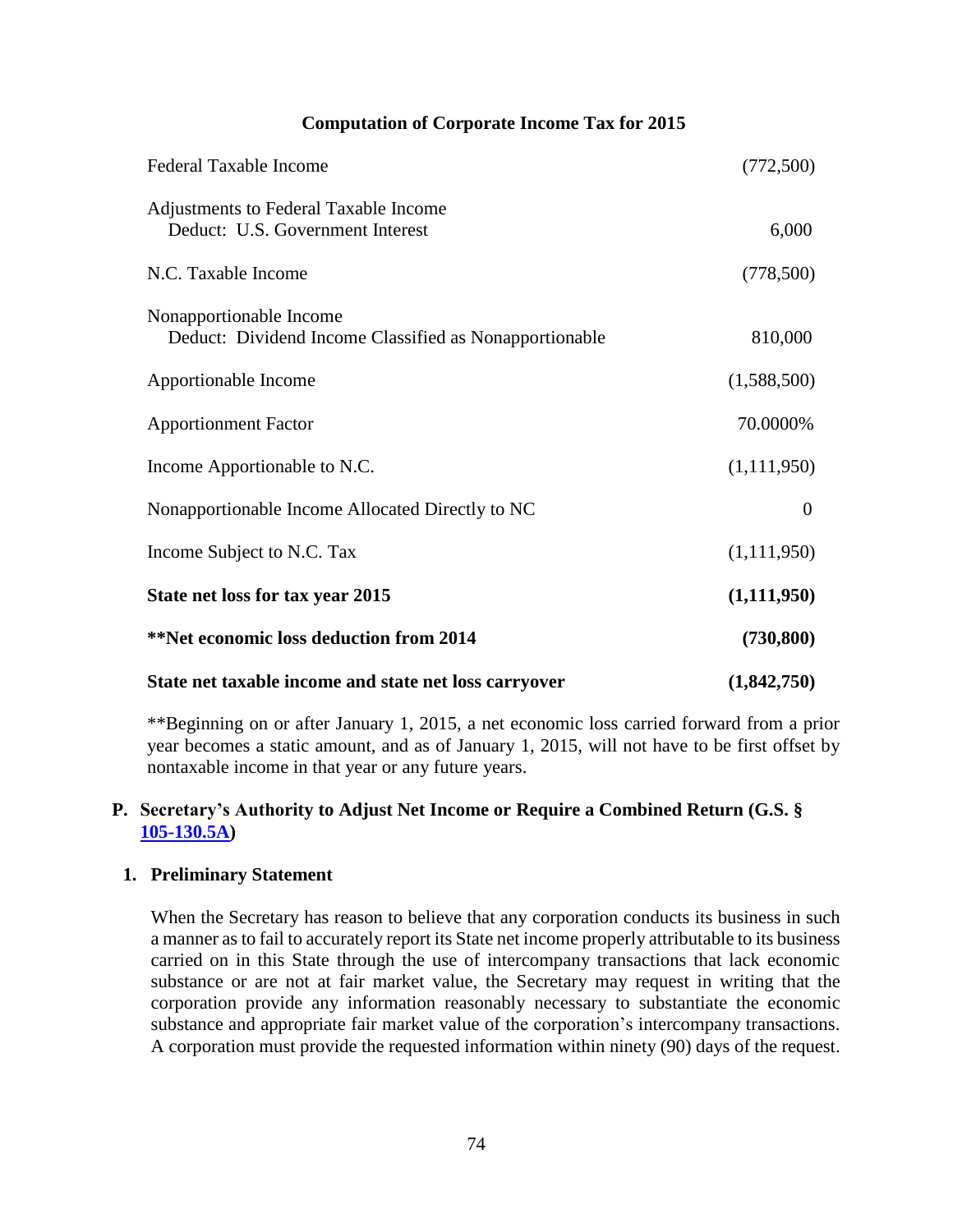# **2. Definitions (G.S. § [105-130.5A\(j\)](http://www.ncga.state.nc.us/EnactedLegislation/Statutes/HTML/BySection/Chapter_105/GS_105-130.5A.html) and [17 NCAC 05F.0102\)](http://reports.oah.state.nc.us/ncac/title%2017%20-%20revenue/chapter%2005%20-%20corporate%20franchise,%20income,%20and%20insurance%20taxes/subchapter%20f/17%20ncac%2005f%20.0102.pdf)**

As used in G.S. § [105-130.5A,](http://www.ncga.state.nc.us/EnactedLegislation/Statutes/HTML/BySection/Chapter_105/GS_105-130.5A.html) the following definitions apply:

**a. Affiliated group** is two or more corporations or noncorporate entities in which more than fifty percent (50%) of the voting stock or membership interest is controlled by a common owner or owners.

**b.Centralized cash management** means a process that an affiliated group of businesses makes most or all cash management decisions from one location (e.g., headquarters or designated subsidiary) with individual subsidiaries having little authority over cash management decisions.

**c. Economic position** means the status of a taxpayer's assets, liabilities, and equity (whether actual, contingent, or potential) and the interrelationships to one another.

**d. Material benefit** means an improvement in the economic position of the taxpayer on a pre-tax basis.

**e. Material business activity** means an activity that is an integral part of the unitary group's business **and** performed on a regular and continual basis.

**f. Principal member** means a member of the combined group that acts in the group's name for all income tax liability matters of the combined group and is responsible for preparing and making income tax payments for the combined group.

**g. Unitary business** means one or more related business organizations where there is a unity of ownership, operation and use. A unitary business can also exist when there is interdependence in functions. The determination of entities comprising a unitary business is determined based on the facts and circumstances in each case.

### **3. Adjustment of Net Income (G.S. §** [105-130.5A\(b\)](https://www.ncleg.net/EnactedLegislation/Statutes/HTML/BySection/Chapter_105/GS_105-130.5A.html) and **[17 NCAC 05F.0401\)](http://reports.oah.state.nc.us/ncac/title%2017%20-%20revenue/chapter%2005%20-%20corporate%20franchise,%20income,%20and%20insurance%20taxes/subchapter%20f/17%20ncac%2005f%20.0401.pdf)**

After the requested information has been provided by the corporation, if the Secretary finds as a fact that a corporation's intercompany transactions lack economic substance or are not at fair market value, the Secretary may redetermine State net income properly attributable to the business carried on in the State. The adjustments the Secretary may make include a) disallowing deductions in whole or part; b) attributing income to related corporations;

c) disregarding transactions; or d) reclassifying income as apportionable or allocable. If such adjustments are not adequate under the circumstances to redetermine State net income, the Secretary can require the corporation to file a return that reflects the net income on a combined basis of all members of its affiliated group that are conducting a unitary business.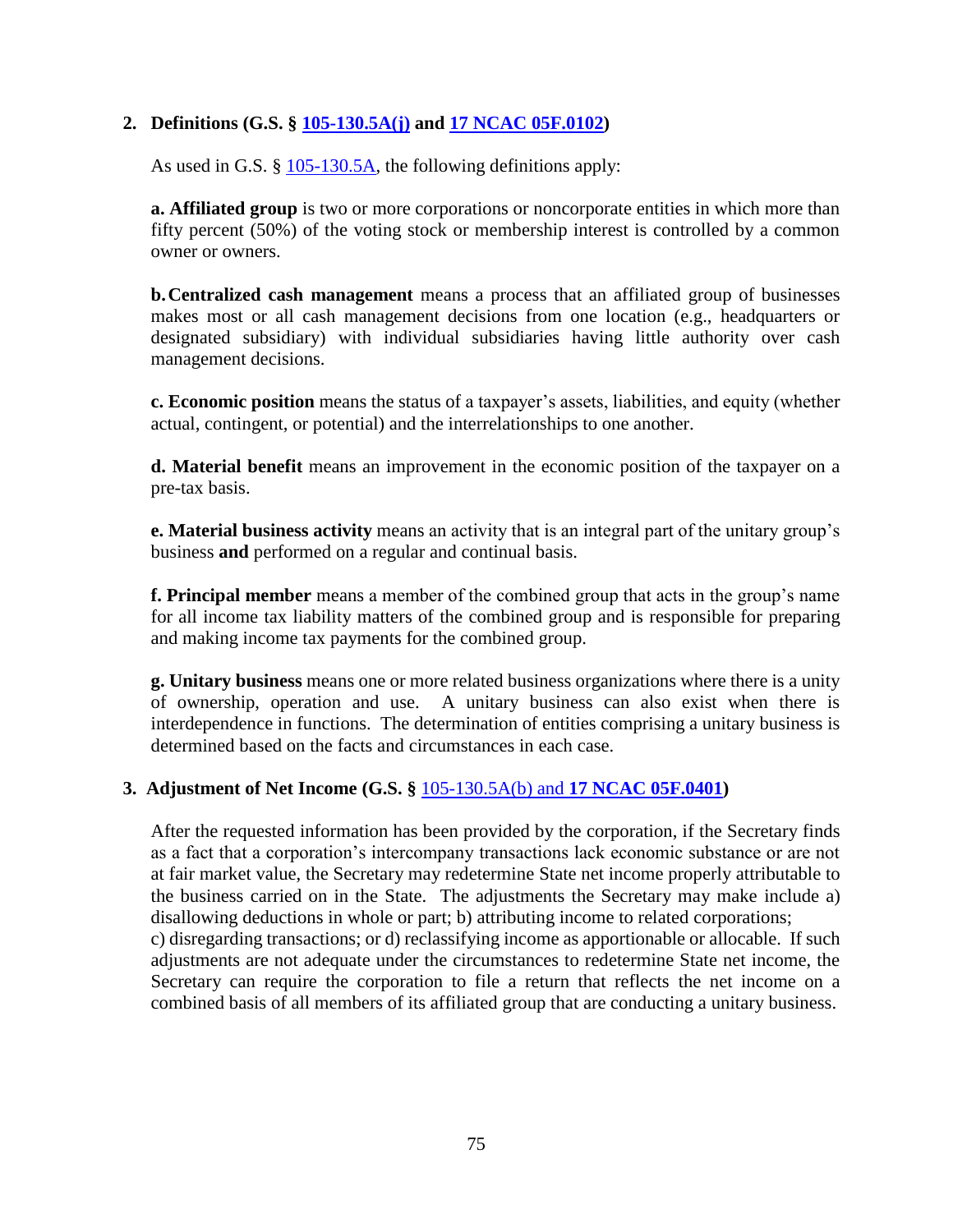# **4. Combined Returns**

Under State law, a corporation is not permitted to voluntarily file a consolidated or combined income tax return. However, if the Secretary finds as a fact that a combined return is required, the Secretary will notify the corporation in writing to submit a combined return. The corporation must submit the combined return within ninety (90) days of the written notice. The submission of the combined return does not constitute an agreement that the assessment based on the combined return is correct or that additional tax is due.

If the Secretary requires a combined return, the combined State net income of the corporation and all members of the affiliated group included in the combined return are computed in accordance with G.S. § [105-130.4.](http://www.ncga.state.nc.us/EnactedLegislation/Statutes/HTML/BySection/Chapter_105/GS_105-130.4.html) The methodology and procedures for preparing a combined income tax return, when requested or permitted by the Secretary, are listed in North Carolina Administrative Code [17 NCAC 05F.0501,](http://reports.oah.state.nc.us/ncac/title%2017%20-%20revenue/chapter%2005%20-%20corporate%20franchise,%20income,%20and%20insurance%20taxes/subchapter%20f/17%20ncac%2005f%20.0501.pdf) [17 NCAC 05F.0502](http://reports.oah.state.nc.us/ncac/title%2017%20-%20revenue/chapter%2005%20-%20corporate%20franchise,%20income,%20and%20insurance%20taxes/subchapter%20f/17%20ncac%2005f%20.0502.pdf) and [17](http://reports.oah.state.nc.us/ncac/title%2017%20-%20revenue/chapter%2005%20-%20corporate%20franchise,%20income,%20and%20insurance%20taxes/subchapter%20f/17%20ncac%2005f%20.0503.pdf)  [NCAC 05F.0503.](http://reports.oah.state.nc.us/ncac/title%2017%20-%20revenue/chapter%2005%20-%20corporate%20franchise,%20income,%20and%20insurance%20taxes/subchapter%20f/17%20ncac%2005f%20.0503.pdf)

The Secretary or the corporation may propose a combination of fewer than all members of a unitary group. However, the Secretary cannot require a combination of less than all members of the unitary group without the corporation's consent. Unless agreed otherwise, the combination must include all members of the unitary group, regardless of whether each member is independently doing business in the State.

# **5. Statement of Findings**

If the Secretary makes an adjustment to net income or requires a combined return under the authority of G.S. § [105-130.5A,](http://www.ncga.state.nc.us/EnactedLegislation/Statutes/HTML/BySection/Chapter_105/GS_105-130.5A.html) the Secretary must provide the corporation a written statement detailing the facts, circumstances and reasons for the adjustment and the proposed method of computing the corporation's State net income. The statement must be provided within ninety (90) days of a proposed assessment made under this section.

# **6. Economic Substance (**G.S. § [105-130.5A\(g\),](http://www.ncga.state.nc.us/EnactedLegislation/Statutes/HTML/BySection/Chapter_105/GS_105-130.5A.html) **[17 NCAC 05F.0201](http://reports.oah.state.nc.us/ncac/title%2017%20-%20revenue/chapter%2005%20-%20corporate%20franchise,%20income,%20and%20insurance%20taxes/subchapter%20f/17%20ncac%2005f%20.0201.pdf) and [17 NCAC](http://reports.oah.state.nc.us/ncac/title%2017%20-%20revenue/chapter%2005%20-%20corporate%20franchise,%20income,%20and%20insurance%20taxes/subchapter%20f/17%20ncac%2005f%20.0202.pdf)  [05F.0202\)](http://reports.oah.state.nc.us/ncac/title%2017%20-%20revenue/chapter%2005%20-%20corporate%20franchise,%20income,%20and%20insurance%20taxes/subchapter%20f/17%20ncac%2005f%20.0202.pdf)**

An intercompany transaction has economic substance if (i) the transaction, or the series of transactions of which the transaction is a part, has one or more reasonable business purposes other than State income tax benefits; and (ii) the transaction, or the series of transactions of which the transaction is a part, has economic effects beyond the creation of State income tax benefits.

The taxpayer has the burden of proving that a transaction meets both prongs of the economic substance test as specified in G.S. §  $105-130.5A(g)$ . To prove a transaction, or series of transactions of which the transaction is a part, has a reasonable business purposes other than State income tax benefits, the taxpayer must show that: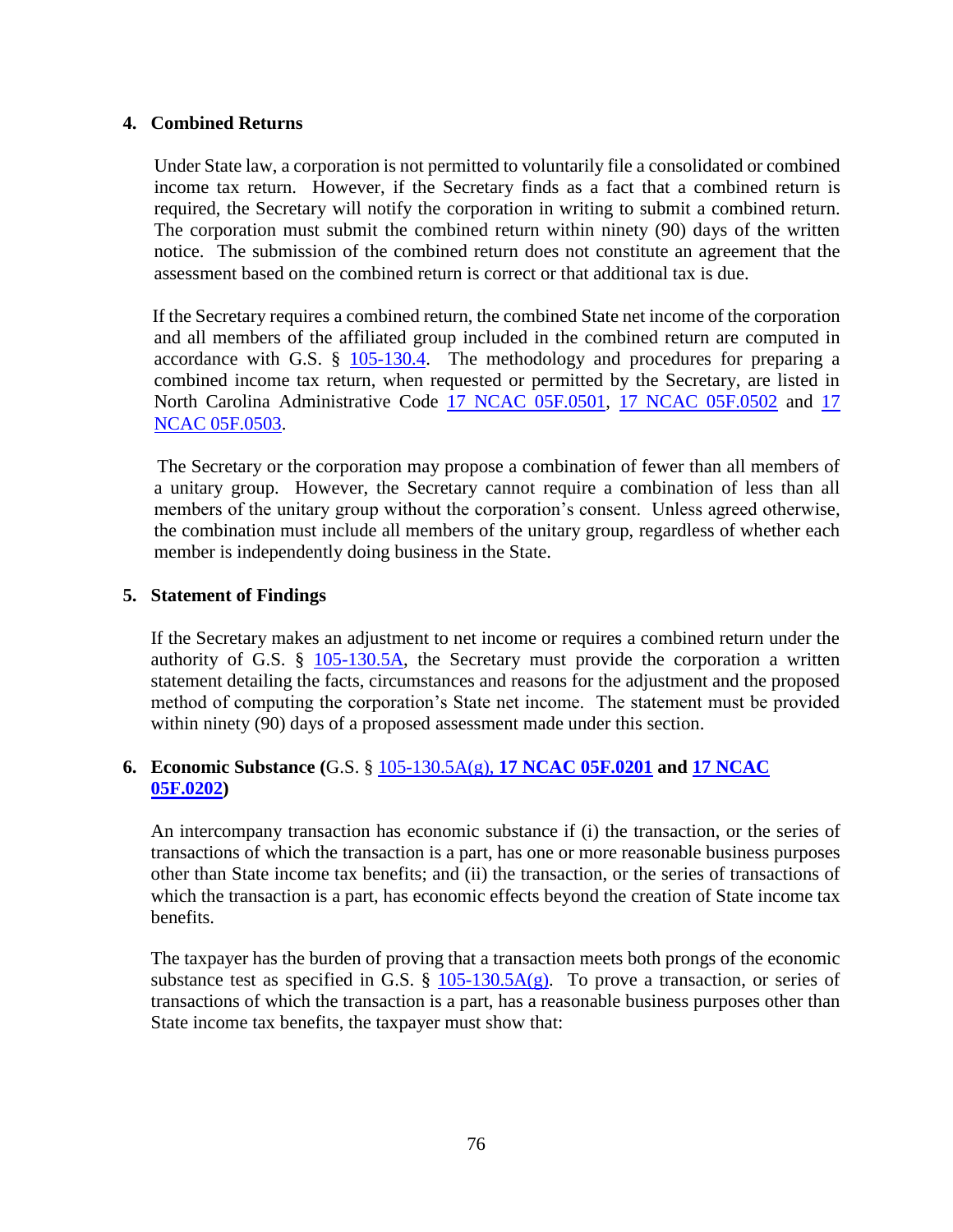a. The business purpose asserted was valid and realistic;

b. The transaction was a reasonable and realistic means to accomplish the asserted business purpose;

c. Evidence exists showing the taxpayer took steps to achieve the asserted business purpose; and

d. The value of the non-State income tax benefits reasonably anticipated from the transaction exceeds the additional cost associated with the transaction.

In general, contemporaneous documentation supports the assertion of a reasonable business purpose. Although not conclusive, a lack of contemporaneous documentation weakens the contention that the asserted business purpose is valid.

# **7. Economic Effects [\(17 NCAC 05F.0203\)](http://reports.oah.state.nc.us/ncac/title%2017%20-%20revenue/chapter%2005%20-%20corporate%20franchise,%20income,%20and%20insurance%20taxes/subchapter%20f/17%20ncac%2005f%20.0203.pdf)**

In proving that a transaction, or a series of transactions of which the transaction is a part, has economic effects other than State income tax benefits, the taxpayer must show by objective evidence that a reasonable likelihood existed at the time the transaction was initiated that there was material benefit of the transaction other than State income tax benefits.

#### **8. Economic Substance Doctrine [\(17 NCAC 05F.0204\)](http://reports.oah.state.nc.us/ncac/title%2017%20-%20revenue/chapter%2005%20-%20corporate%20franchise,%20income,%20and%20insurance%20taxes/subchapter%20f/17%20ncac%2005f%20.0204.pdf)**

The Secretary will rely on general principles developed from federal and state tax law cases involving the economic substance doctrine to apply each prong of the two pronged test under G.S. §  $105-130-5A(g)$ , except where case law conflicts with the statute. General principles of the economic substance doctrine include:

a. Economic substance is a prerequisite to any provision allowing deductions;

b. The taxpayer has the burden of proving a transaction has both purpose and substance;

c. The taxpayer has the burden of showing that the form of the transaction accurately reflects its substance and that the deductions claimed are permissible;

d. The economic substance of the transaction is determined based on documentation and data, not the subjective opinions of the taxpayer; and

e. The transactions, not the entities, will be examined for economic substance.

#### **9. Economic Substance Factors [\(17 NCAC 05F.0205\)](http://reports.oah.state.nc.us/ncac/title%2017%20-%20revenue/chapter%2005%20-%20corporate%20franchise,%20income,%20and%20insurance%20taxes/subchapter%20f/17%20ncac%2005f%20.0205.pdf)**

In determining whether a transaction has economic substance, *all* the following apply:

a. Reasonable business purpose includes any material benefit other than State income tax benefits.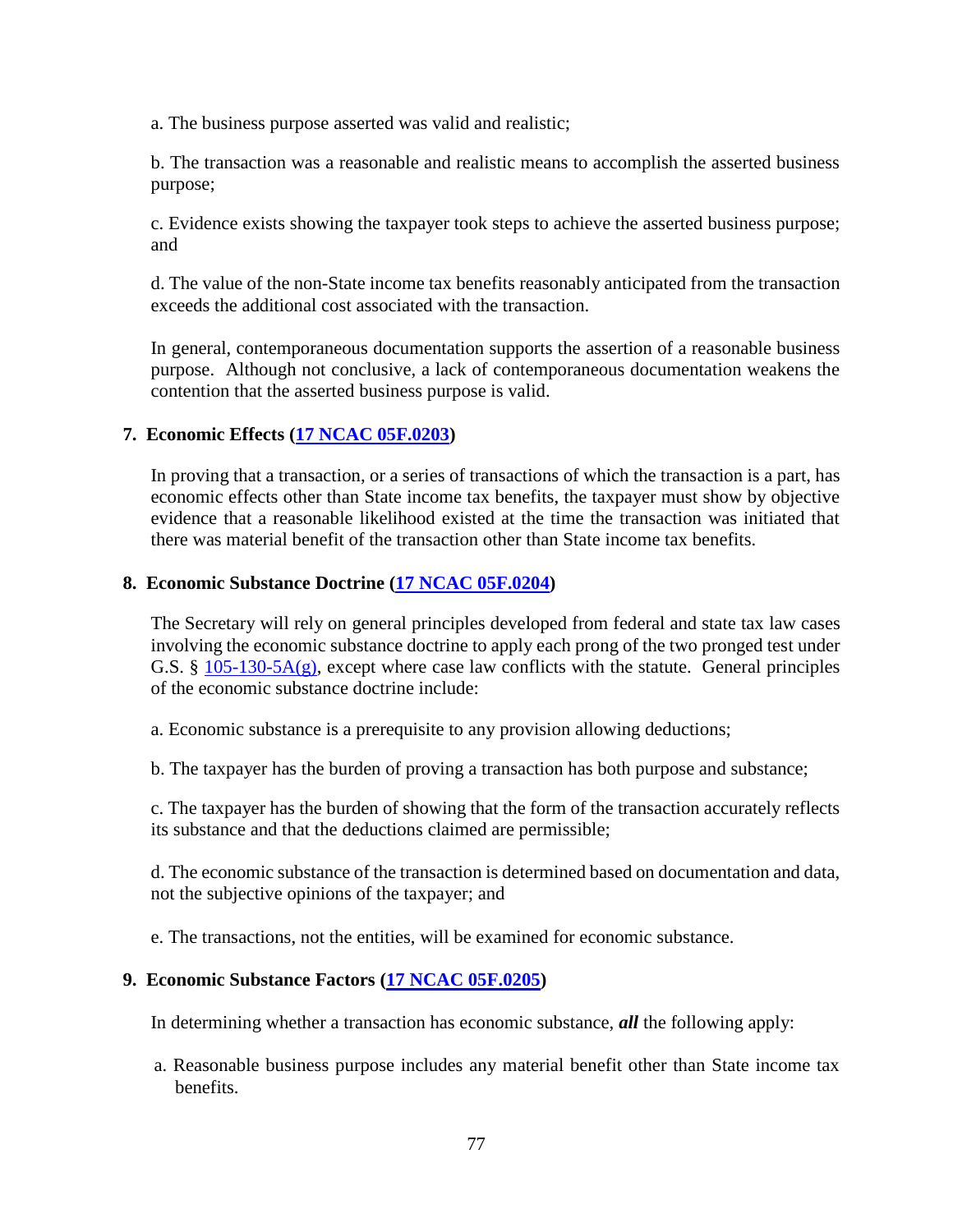- b. Whether the transaction has effects beyond the creation of State income tax benefits may be satisfied by demonstrating material business activity of the entities involved in the transaction. Material business activity will be evaluated in light of and with respect to the type of transactions under review.
- c. If the State income tax benefits achieved by the transaction (or series of transactions which transaction is a part) are consistent with legislative intent, such intent is considered in determining whether the transaction has business purpose and economic substance. Examples of legislative intent include a purpose statement directly in the law or explanation in the administrative code.
- d. Centralized cash management of an affiliated group is not evidence of a lack of economic substance.
- e. Achieving a financial accounting benefit will not be considered as a reasonable business purpose for a transaction if the origin of such benefit is a reduction of State income tax.

The taxpayer has the burden of proof in demonstrating the transaction meets both tests of the economic substance doctrine. The Secretary shall consider all the facts and circumstances in evaluating whether economic substance has been met, including:

- a. The reasons for the transaction and whether the transaction was a reasonable means to accomplish the asserted purposes;
- b. Expectations of benefits obtained from the transactions;
- c. The effects the transaction had on the taxpayer's profits;
- d. The existence of a reasonable or realistic potential for profit;
- e. The objective economic impact of the transaction other than State income tax savings;
- f. The transaction's effect on the taxpayer's State income tax liability, tax liability in other states, and federal tax liability;
- g. Whether the method of determining the amount of payment is an industry practice;
- h. The change in the business operations of the parties, if any, after the transaction;
- i. Whether assets were transferred between or among related parties, the business operations related to specific assets changed after any transfer, whether the transferor retained control over the assets, and the tax consequences;
- j. The party or parties who created or developed and presented the ideas which led to the transaction;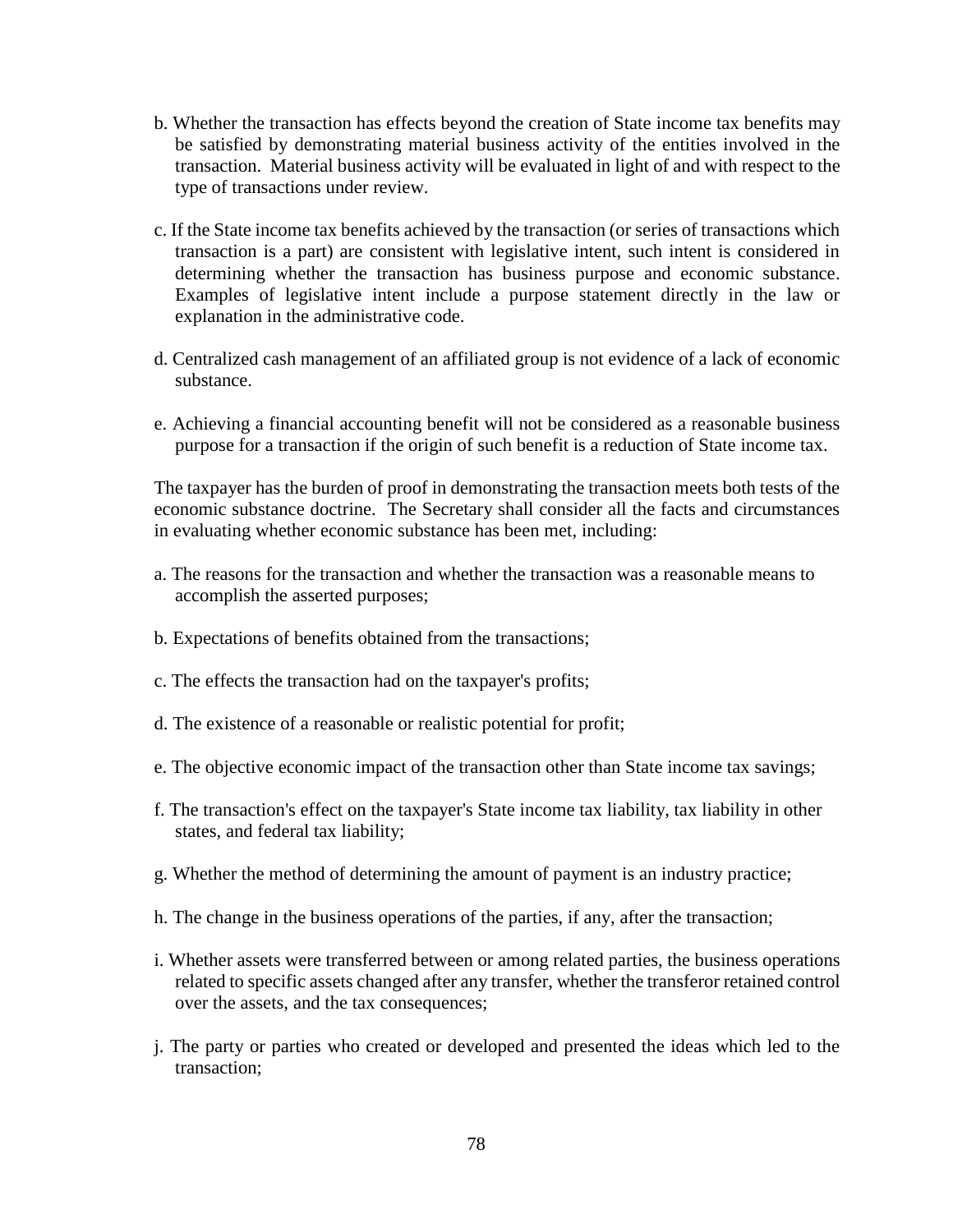- k. Whether the contemporaneous documentation explaining the transaction to the taxpayer discussed profit potential in addition to tax benefits;
- l. The party or parties that drafted and negotiated the agreements and dictated the terms of the agreement relating to the transaction;
- m. Cost-benefit analyses or other studies conducted;
- n. Non-tax benefits obtained by the taxpayer as a result of the transaction; and
- o. Whether the intercompany transaction resulted in a circular cash flow.

#### **10. When State Income Tax Benefits are Considered [\(17 NCAC 05F.0206\)](http://reports.oah.state.nc.us/ncac/title%2017%20-%20revenue/chapter%2005%20-%20corporate%20franchise,%20income,%20and%20insurance%20taxes/subchapter%20f/17%20ncac%2005f%20.0206.pdf)**

State income tax benefits from a transaction are considered by the Secretary in determining whether a transaction has a reasonable business purpose and economic substance when the benefits are consistent with legislative intent, such as when a transaction is in accordance with laws enacted to encourage certain types of activities through tax deductions or credits.

When a transaction generated targeted tax incentives is, in form and substance, consistent with State income tax benefits designed by the General Assembly, the State income tax benefits will be considered by the Secretary in determining whether the transaction has a reasonable business purpose and economic substance.

#### **11. Centralized Cash Management (17 [NCAC](http://reports.oah.state.nc.us/ncac/title%2017%20-%20revenue/chapter%2005%20-%20corporate%20franchise,%20income,%20and%20insurance%20taxes/subchapter%20f/17%20ncac%2005f%20.0207.pdf) 05F.0207)**

The existence of a centralized cash management system among affiliated group members is not conclusive evidence that a transaction lacks economic substance; however, the Secretary will analyze the transactions for a reasonable business purpose and economic substance.

If a cash management transaction, or series of transactions of which the transaction is a part, creates unreasonably excessive interest expense when compared to industry practice, a shifting of assets, or reclassification of income as nonapportionable or nonallocable, the transaction may be deemed to lack economic substance.

#### **12. Determination of Fair Market Value [\(17 NCAC 05F.0301\)](http://reports.oah.state.nc.us/ncac/title%2017%20-%20revenue/chapter%2005%20-%20corporate%20franchise,%20income,%20and%20insurance%20taxes/subchapter%20f/17%20ncac%2005f%20.0301.pdf)**

For purposes of determining whether transactions between members of an affiliated group are at fair market value, the standards contained in the regulations under section 482 of the Code will be used. Treas. Reg. § 1.482-1 sets out the principle that the primary purpose of section 482 is to prevent the avoidance of taxes. Thus, in general, transactions between related entities should be consistent with the result that would occur between unrelated parties. The regulations provide various methodologies that may be used to determine a correct arm's-length rate; however, no best method for evaluating transactions is provided. For North Carolina purposes, the nature of the transactions and potential avoidance of State net income taxes as well as the potential circumvention of G.S. § [105-130.7A](http://www.ncga.state.nc.us/EnactedLegislation/Statutes/HTML/BySection/Chapter_105/GS_105-130.7A.html) or other corporate tax statutes will be considered in selecting the best methodology.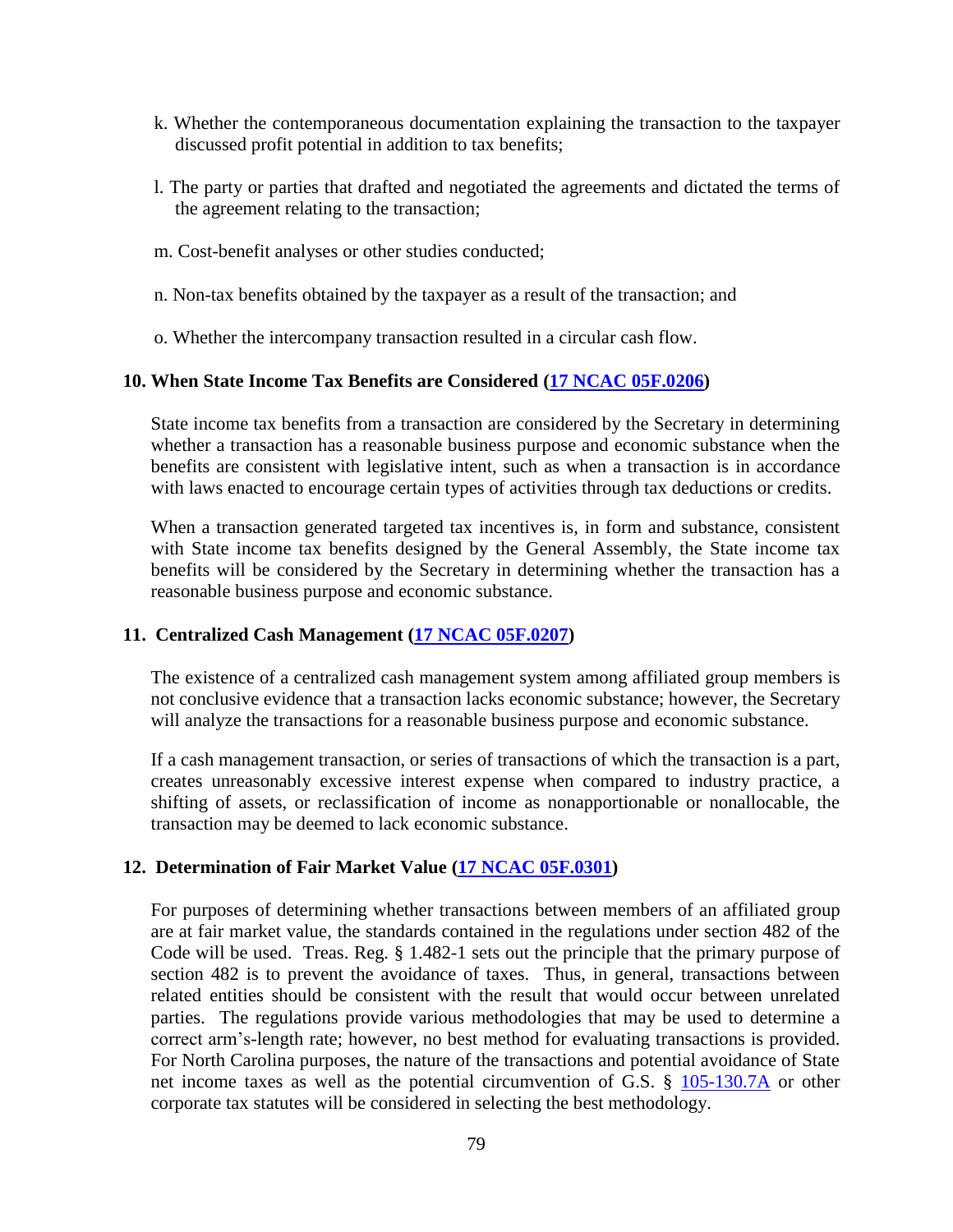The Secretary's authority to make other adjustments is not limited by G.S. § [105-130.5A](http://www.ncga.state.nc.us/EnactedLegislation/Statutes/HTML/BySection/Chapter_105/GS_105-130.5A.html) except the adjustments cannot limit a corporation's option for reporting royalty payments pursuant to G.S. § [105-130.7A.](http://www.ncga.state.nc.us/EnactedLegislation/Statutes/HTML/BySection/Chapter_105/GS_105-130.7A.html) Thus, a methodology that allows for the use of copyright, patent or trademark either without charge or without a separately stated amount is therefore generally inconsistent with the arm's-length standard of section 482 and the option for reporting royalty payments pursuant to G.S. § [105-130.7A.](http://www.ncga.state.nc.us/EnactedLegislation/Statutes/HTML/BySection/Chapter_105/GS_105-130.7A.html) In these cases, the Secretary may separately request or determine the arm's-length royalty rate to comply with G.S. §§ [105-](http://www.ncga.state.nc.us/EnactedLegislation/Statutes/HTML/BySection/Chapter_105/GS_105-130.5A.html) [130.5A\(o\)](http://www.ncga.state.nc.us/EnactedLegislation/Statutes/HTML/BySection/Chapter_105/GS_105-130.5A.html) and [105-130.7A.](http://www.ncga.state.nc.us/EnactedLegislation/Statutes/HTML/BySection/Chapter_105/GS_105-130.7A.html)

The Secretary will consider all the facts and circumstances in determining fair market value including federal and state case law with respect to section 482 of the Code. A transfer pricing study submitted by a taxpayer will also be considered, but will not, by itself, establish that the transaction is at fair market value.

#### **13. Entities Excluded From a Combined Return**

The following entities are excluded from a combined return:

- a. A corporation not required to file a federal income tax return.
- b. An insurance company (except for a captive insurance company) that is:
	- (i) Subject to tax under Article 8B of Chapter 105;
	- (ii) Premiums subject to tax under Article 21 of Chapter 58 or similar tax in another state;
	- (iii) Licensed as a reinsurance company;
	- (iv) A life insurance company under section 816 of the Code; or
	- (v) An insurance company subject to tax under section 831 of the code.

"Captive insurance company" means an insurer that is part of an affiliated group that receives more than fifty percent (50%) of net written premiums or amounts received as compensation for insurance from affiliated group members.

c. A tax exempt corporation under section 501 of the Code.

- d. An S corporation.
- e. A foreign corporation under Code section 7701, other than a domestic branch of such corporation.
- f. A partnership, LLC, or other entity not taxed as a corporation.
- g. A corporation with eighty percent (80%) or more of gross income from all sources deemed foreign business income under Code section 861(c)(1)(B) in effect July 1, 2009.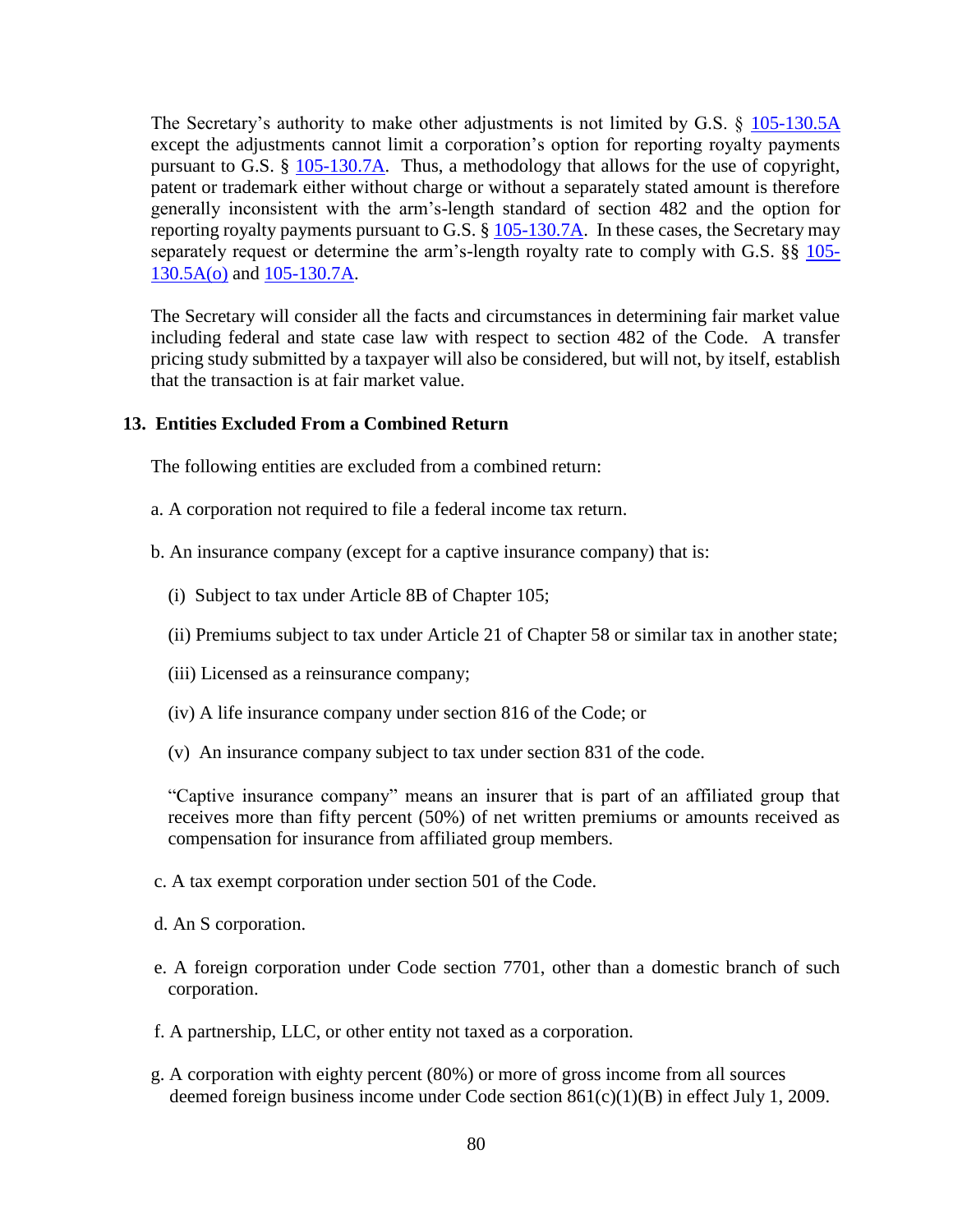#### **14. Proposed Assessments or Refunds, Extensions and Penalties, and Appeals**

**a. Proposed Assessments or Refunds** – The Secretary will issue a proposed assessment or refund if a redetermination of State net income is made under the provisions of G.S. § [105-](http://www.ncga.state.nc.us/EnactedLegislation/Statutes/HTML/BySection/Chapter_105/GS_105-130.5A.html) [130.5A.](http://www.ncga.state.nc.us/EnactedLegislation/Statutes/HTML/BySection/Chapter_105/GS_105-130.5A.html) The procedures in Article 9 of Chapter 105 will apply to any such assessment or refund.

**b. Extensions and Penalties** - The Secretary and the taxpayer may extend any time limit in this section by mutual agreement. If a combined return is not timely submitted after requested, the corporation is subject to the penalties of G.S.  $\S$  [105-236\(a\)\(3\).](http://www.ncga.state.nc.us/EnactedLegislation/Statutes/HTML/BySection/Chapter_105/GS_105-236.html) Penalties will not be imposed except as provided in this section and G.S.  $\S 105-236(a)(5)f$ .

**c. Appeals** – The Office of Administrative Hearings will review de novo a final determination by the Secretary under G.S. § [105-130.5A.](http://www.ncga.state.nc.us/EnactedLegislation/Statutes/HTML/BySection/Chapter_105/GS_105-130.5A.html) This review will evaluate whether (i) the taxpayer's separate return fails to properly report State net income as a result of intercompany transactions due to a lack of economic substance or fair market value of the transactions; (ii) the Secretary's method of determining State net income is appropriate; and (iii) if a combined return was determined to be required, whether other adjustments rather than a combined return are adequate to correctly reflect State net income.

#### **15. Voluntary Redetermination**

If the Secretary believes that because of intercompany transactions, a corporation's State net income is not accurately reported on a separate return, but without making a finding that those transactions lack economic substance or are not at fair market value, the Secretary and corporation may jointly agree to an alternative filing methodology to accurately reflect State net income. The Secretary is authorized to allow any reasonable method for these purposes.

# **16. Procedures for Requesting a Redertmination Private Letter Ruling to File a Combined Tax Return (**G.S. § [105-130.5A\(m\)\)](http://www.ncga.state.nc.us/EnactedLegislation/Statutes/HTML/BySection/Chapter_105/GS_105-130.5A.html)

A corporation cannot voluntarily file a combined income tax return. However, a taxpayer may request in writing a redetermination private letter ruling (Form NC-481) which is written advice issued by the Secretary to a taxpayer regarding whether a redetermination of a corporation's State net income or a combined return would be required by the Secretary due to the fact that certain of the corporation's intercompany transactions lack economic substance or are not at fair market value. There is a \$5,000 fee for a redetermination private letter ruling. Due to the complexity of the facts and circumstances, the Department cannot accept a taxpayer's request for an expedited redetermination private letter ruling.

For more information regarding how to request a redetermination private letter ruling, see:

https://files.nc.gov/ncdor/documents/files/written\_determinations\_and\_letters\_of [general\\_applicability.pdf](https://files.nc.gov/ncdor/documents/files/written_determinations_and_letters_of_general_applicability.pdf)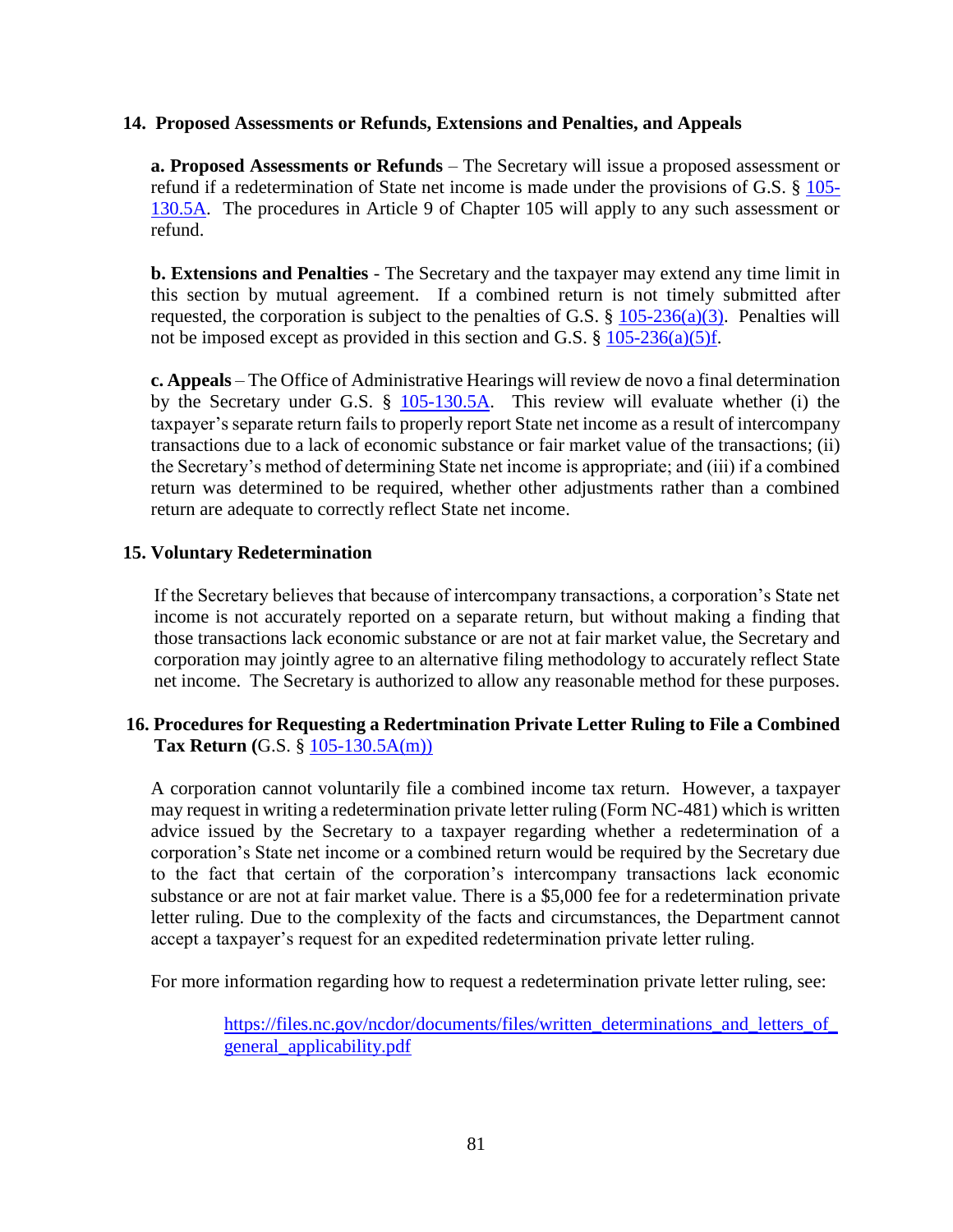# **17. Franchise Tax**

Any corporation included in a combined income tax return doing business in this State under G.S. § [105-114\(b\)\(3\)](http://www.ncga.state.nc.us/EnactedLegislation/Statutes/HTML/BySection/Chapter_105/GS_105-114.html) must file a separate franchise tax return for each taxable period. The assets, liabilities, income, deductions or credits of the corporation cannot be combined for this purpose. A franchise tax return is required even if only the minimum franchise tax is due.

Any corporation included in a combined income tax return but is not doing business in this State under G.S. §  $105-114(b)(3)$  is not subject to franchise tax.

The principal member files its franchise tax return on the combined group's CD-405. All other combined group members must file a separate CD-405 and compute its separate franchise tax, if required, include \$0 on the "Net Taxable Income" and "NC Net Income Tax" lines of the CD-405, and attach a statement with the return that (i) indicates its income is included on a combined return filed by a principal member; and (ii) identifies the name and federal EIN number of the principal member.

If the corporation filing the franchise tax return is a multistate taxpayer, then the apportionment factor used in determining the Net Worth base is calculated using its separate entity property, payroll, and sales, before intercompany eliminations. Schedule O of the CD-405 must reflect the entity's apportionment factor for franchise tax purposes.

# **Q. Partnership and the Corporate Partner [\(17 NCAC 05C.1700\)](http://reports.oah.state.nc.us/ncac/title%2017%20-%20revenue/chapter%2005%20-%20corporate%20franchise,%20income,%20and%20insurance%20taxes/subchapter%20c/17%20ncac%2005c%20.1701.pdf)**

#### **1. Reporting Partnership Net Income**

A corporation that is a member of a partnership or joint venture doing business in North Carolina is subject to North Carolina income tax and is required to include in the total net income subject to apportionment and allocation its share of the partnership's net income or net loss to the same extent required for federal income tax purposes.

#### **2. Apportionable Income or Nonapportionable Income**

Whether a corporate partner's share of the partnership's net income is classified as apportionable income or nonapportionable income depends upon the facts in each case. In general, all income from transactions and activities that are dependent upon or contribute to the operations of a taxpayer is apportionable. Income from unrelated business activities that make up a discrete business enterprise is nonapportionable. When classified as apportionable income, the corporate partner's apportionment factors include its proportionate share of the partnership's property, payroll, and sales. If such income is classified as nonapportionable income, it is included in the corporate partner's net taxable income and allocated in accordance with the allocation provisions of G.S. § [105-130.4.](http://www.ncga.state.nc.us/EnactedLegislation/Statutes/HTML/BySection/Chapter_105/GS_105-130.4.html)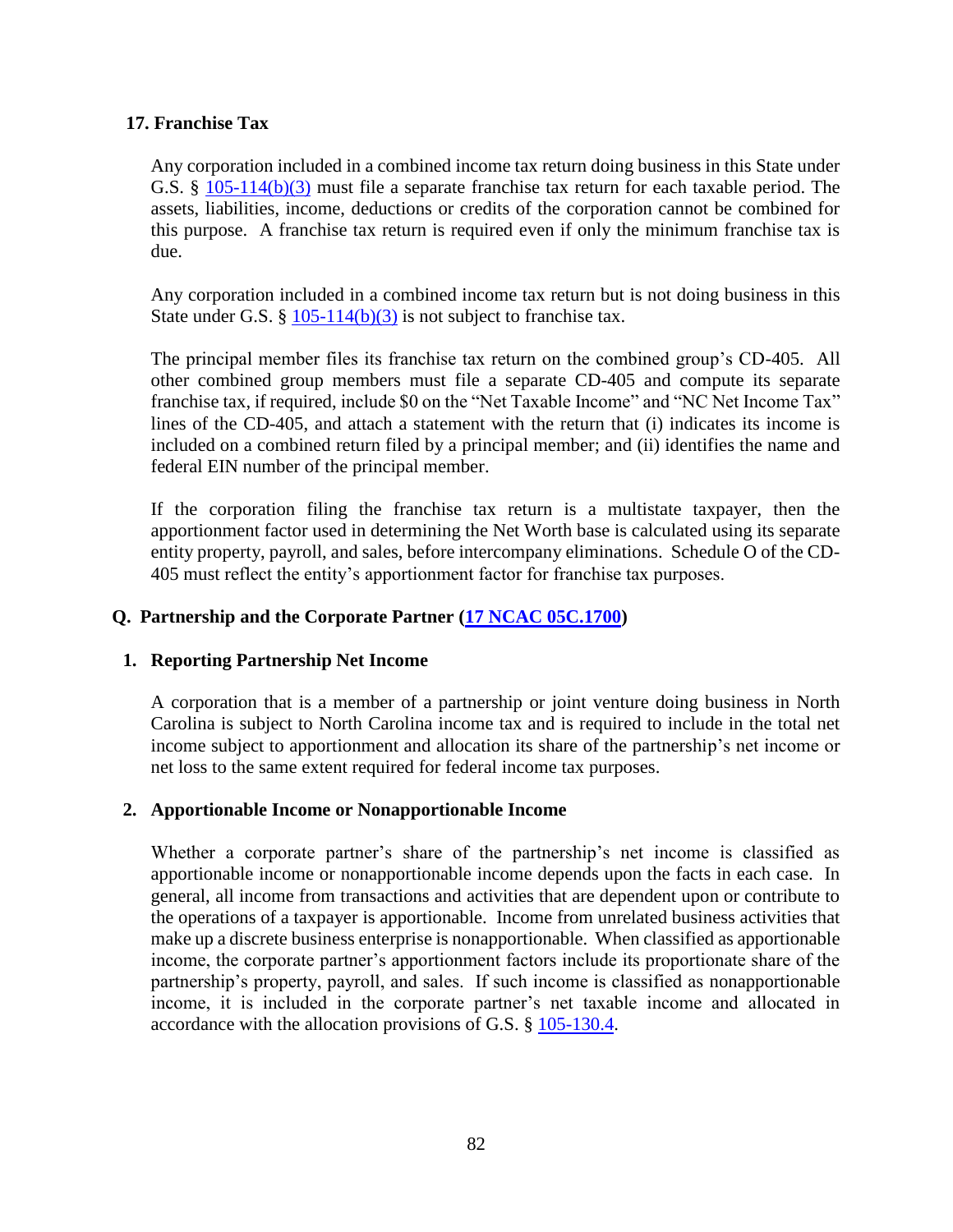### **R. Filing of Returns and Payment of Taxes**

# **1. Time and Place for Filing**

General business corporation franchise and income tax returns are due on the  $15<sup>th</sup>$  day of the fourth month following the close of the income year and are filed on a combination return form. A short period return required as a result of a corporation becoming a member of a consolidated group for federal purposes may be filed on the due date of the federal short period return. However, interest is due beginning one hundred five (105) days following the last day of the short period.

A corporation organized outside the United States that files a federal income tax return pursuant to IRC  $\S$  6072(c) is required to file its return on or before the 15<sup>th</sup> day of the seventh month following the close of its income year.

Returns of agricultural cooperatives are due on or before the 15th day of the ninth month following the close of the income year.

Tax-exempt organizations described in G.S.  $\S$  [105-130.11\(a\)\(1\) and \(a\)\(3\) through \(a\)\(8\)](http://www.ncga.state.nc.us/EnactedLegislation/Statutes/HTML/BySection/Chapter_105/GS_105-130.11.html) which are required to file a return under G.S. § [105-130.11\(b\)](http://www.ncga.state.nc.us/EnactedLegislation/Statutes/HTML/BySection/Chapter_105/GS_105-130.11.html) must file a calendar year return on or before May 15 of the following year and a fiscal year return on or before the  $15<sup>th</sup>$  day of the fifth month following the close of the fiscal year.

For purposes of determining the due date of tax returns and tax payments an income year ending on any day other than the last day of the month shall be deemed to end on the last day of the calendar month ending nearest to the last day of a taxpayer's actual income year.

Example 1: The short tax period for Corporation X ends on May 14. The short period return and tax payment are due on August 15 (one hundred five (105) days after April 30.) On August 15, Corporation X may apply for an extension of time to file the short period return; however, to avoid penalty and interest, one hundred percent (100%) of the tax due must be paid by August 15.

Example 2: The short tax period for Corporation Y ends on May 16. The short period return and tax payment are due on September 15 (one hundred five (105) days after May 31). On September 15, Corporation Y may apply for an extension of time to file the short period return; however, to avoid penalty and interest, one hundred percent (100%) of the tax due must be paid by September 15.

Returns should be filed with the North Carolina Department of Revenue, P.O. Box 25000, Raleigh, North Carolina 27640-0500, or at one of the Department's local branch offices located in principal cities throughout the State.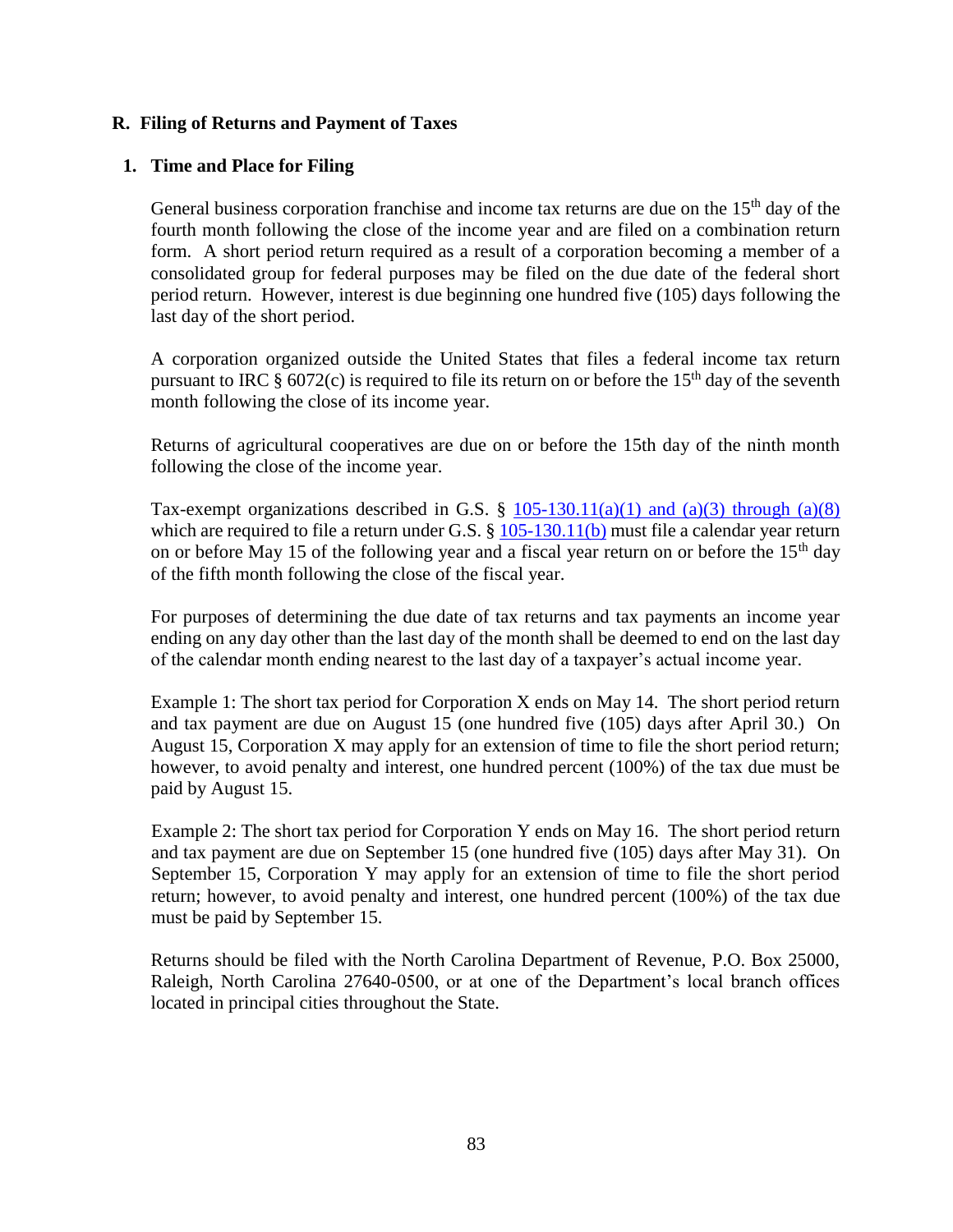# **2. Extension of Filing Date**

Prior to the date set by statute for filing a corporation's franchise and income tax return, a corporation may apply for an extension of time for filing its return.

For additional detailed information concerning the requirements for obtaining an extension of time for filing a corporate franchise and income tax return, see the Departments website at:

<https://www.ncdor.gov/taxes/corporate-income-franchise-tax/extensions>

# **3. Payment of Taxes**

Except to the extent income tax is required to be paid through estimated tax payments, the full amount of franchise and income taxes is payable on the statutory filing date, without regard to extensions. Remittances should be made payable to the *N. C. Department of Revenue* in U.S. currency from a domestic bank*.* For information on paying electronically, see:

<https://www.ncdor.gov/file-pay/eservices>

#### **4. Interest and Penalties**

Interest accrues at the rate established pursuant to G.S. § [105-241.21](http://www.ncga.state.nc.us/EnactedLegislation/Statutes/HTML/BySection/Chapter_105/GS_105-241.21.html) on any tax paid after the date set by statute for filing the return. The statutory due date for filing a corporation franchise and income tax return is the fifteenth day of the fourth month following the close of the corporation's income year A failure to file penalty of five percent (5%) of the total taxes due is incurred each month a return is delinquent, the maximum penalty being twentyfive percent (25%). In addition the corporation is subject to the failure to pay by the due date penalty of ten percent (10%).

#### **5. Contribution of Income Tax Refund to North Carolina Wildlife Fund**

Corporations may elect to contribute part or all of its overpayment to the North Carolina Nongame and Endangered Wildlife Fund on the specified line of the corporate income tax return. The election to contribute to the Fund cannot be changed after the return is filed. If the corporation is not due a refund, it may still contribute to this Fund by mailing your donation directly to the:

North Carolina Wildlife Resources Commission 1701 Mail Service Center Raleigh, North Carolina 27699-1701.

Checks should be made payable to the Nongame & Endangered Wildlife Fund. For more information about the Fund, see:

<http://www.ncwildlife.org/Give-Donate>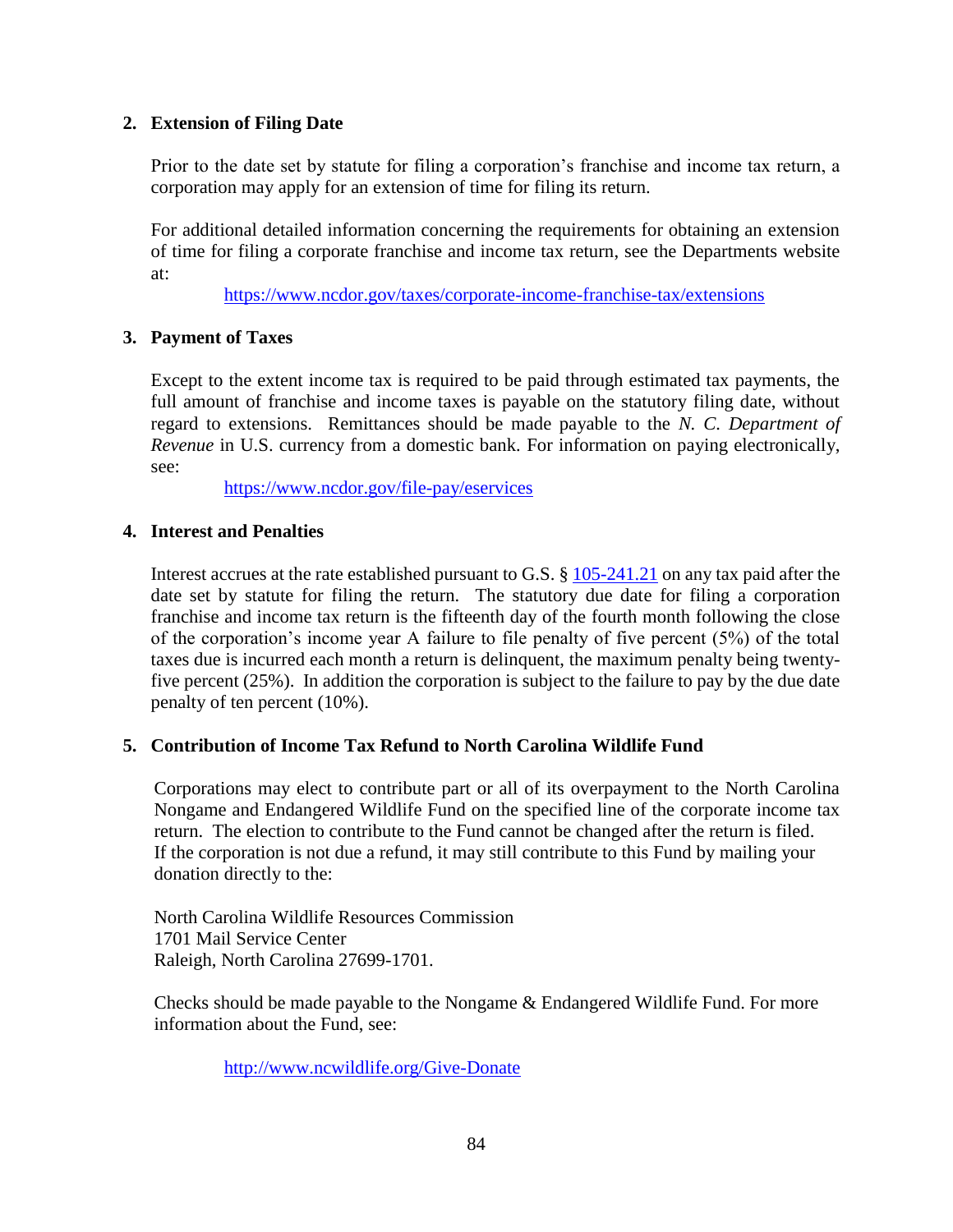# **6. Contributions of Income Tax Refund or Payment to the North Carolina Education Endowment Fund**

The North Carolina Educational Endowment Fund was created to provide additional support and funding for K-12 public schools. A corporation entitled to a refund of corporate income tax may elect to designate all or part of the refund to the North Carolina Education Endowment Fund. The designation must be made by the corporation on the specified line of the income tax return. The election to contribute to the Fund cannot be changed after the return is filed.

In addition, if the corporation is not due a refund, it may still contribute to this Fund by either making a contribution with the corporate tax return using Form NC-EDU, or by mailing a donation directly to:

North Carolina Department of Public Instruction Cash Collections 6331 Mail Service Center Raleigh, NC 27699-6331

Checks should be made payable to the North Carolina Department of Public Instruction and should indicate the contribution is for the North Carolina Education Endowment Fund.

To obtain Form NC-EDU, see:

<https://eservices.dor.nc.gov/vouchers/ncedu.jsp>

# **7. Overpayment Credited To Next Year's Tax**

A corporation may elect to have an income tax refund applied to estimated income tax for the following year. A return reflecting an election to apply a refund to estimated income tax for the following year must be filed by the last allowable date for making estimated tax payments for that year for the election to be valid.

If a corporation makes a valid election, the corporation may not revoke the election after the return on which the election is made has been filed.

#### **8. Exceptions to the General Statute of Limitations (G.S. § [105-241.6\(b\)\(5\)\)](http://www.ncga.state.nc.us/EnactedLegislation/Statutes/HTML/BySection/Chapter_105/GS_105-241.6.html)**

G.S. § [105-241.6\(b\)\(5\)](http://www.ncga.state.nc.us/EnactedLegislation/Statutes/HTML/BySection/Chapter_105/GS_105-241.6.html) provides an exception to the general statute of limitations for obtaining a refund in the case of a contingent event. A contingent event is litigation or state tax audit that commenced prior to the expiration of the statute of limitations which prevents a taxpayer from filing an accurate or definite request for refund by the expiration of the statute of limitations. Written notice must be provided to the Secretary prior to the expiration of the statute of limitations for refund. Either Form NC-14 or written correspondence can be submitted.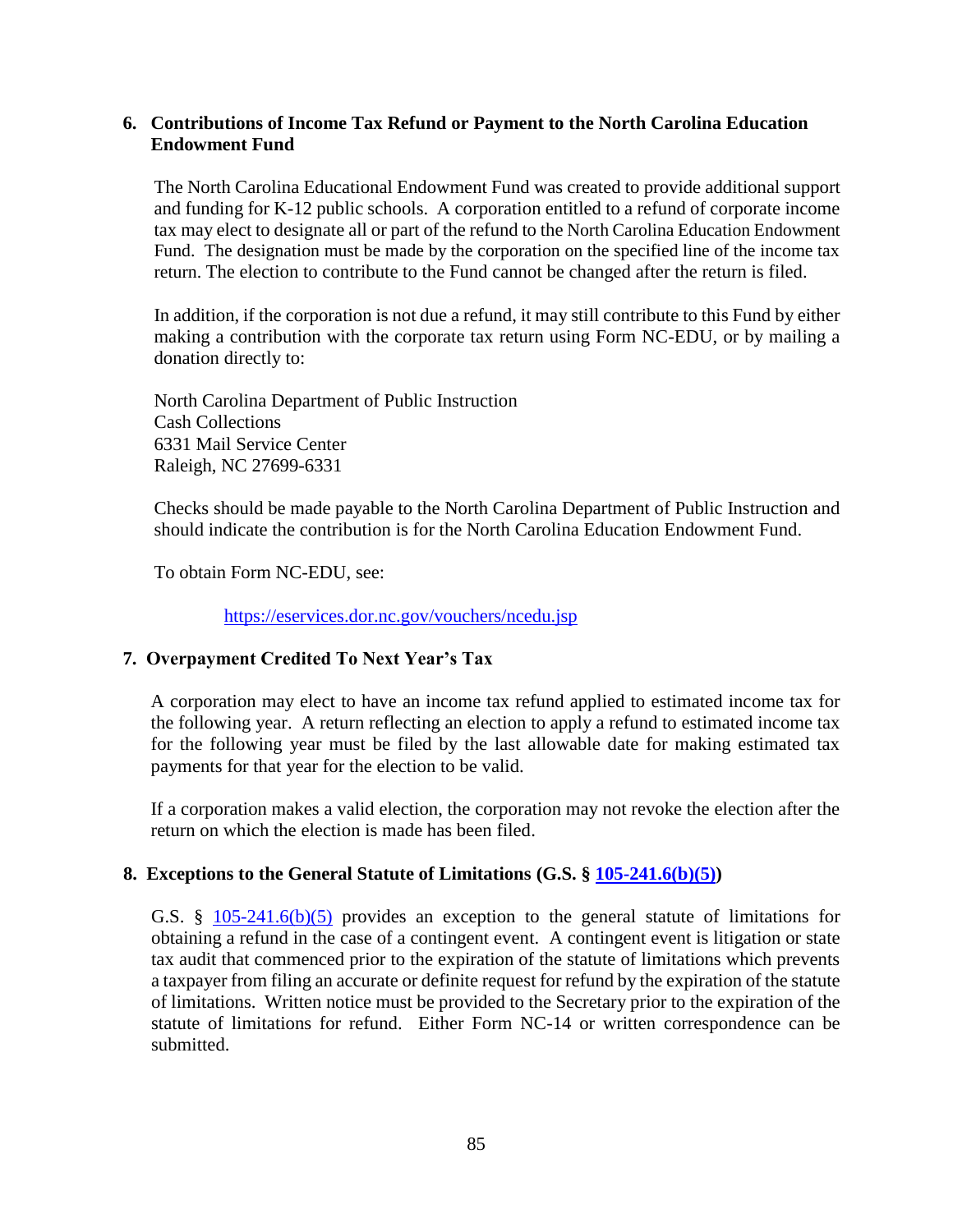For further details and to obtain a Form NC-14, please visit the following websites:

[https://www.ncdor.gov/taxes/information-tax-professionals/exception-general](https://www.ncdor.gov/taxes/information-tax-professionals/exception-general-statute-limitations-certain-events)[statute-limitations-certain-events](https://www.ncdor.gov/taxes/information-tax-professionals/exception-general-statute-limitations-certain-events)

[https://www.ncdor.gov/documents/notice-contingent-event-or-request-extend](https://www.ncdor.gov/documents/notice-contingent-event-or-request-extend-statute-limitations)[statute-limitations](https://www.ncdor.gov/documents/notice-contingent-event-or-request-extend-statute-limitations)

# **S. Extension of Time for Filing Return (G.S. § [105-263\)](http://www.ncga.state.nc.us/EnactedLegislation/Statutes/HTML/BySection/Chapter_105/GS_105-263.html)**

# **1. Application for Extension [\(17 NCAC 05C.2004\)](http://reports.oah.state.nc.us/ncac/title%2017%20-%20revenue/chapter%2005%20-%20corporate%20franchise,%20income,%20and%20insurance%20taxes/subchapter%20c/17%20ncac%2005c%20.2004.pdf)**

An extension of time to file the franchise and income tax return may be granted for six (6) months providing an extension application is timely filed.

#### **2. Form to be used**

Form CD-419 is the application for extension form that must be filed before an extension of time to file the return can be granted. The form must be filed with the Department on or before the fifteenth day of the fourth month following the close of the income year. To obtain a form, see:

> [https://www.ncdor.gov/taxes/corporate-income-franchise-tax/corporate-tax](https://www.ncdor.gov/taxes/corporate-income-franchise-tax/corporate-tax-forms-and-instructions)[forms-and-instructions](https://www.ncdor.gov/taxes/corporate-income-franchise-tax/corporate-tax-forms-and-instructions)

#### **3. Payment Due**

Payment of franchise and income tax due is not required with the extension. An extension of time may be granted even if the request for extension is not accompanied by a payment of the taxes due. However, the extension of time for filing a franchise tax return or an income tax return does not extend the time for paying the tax due. The penalty of ten percent (10%) for failure to pay the tax when due will be applied to any tax not paid by the original due date. In addition, interest at the statutory rate established under G.S. § 105-241.21 is accrued from the original due date to the date the tax is paid.

For filing extensions and payments electronically, see:

<https://www.ncdor.gov/file-pay/eservices>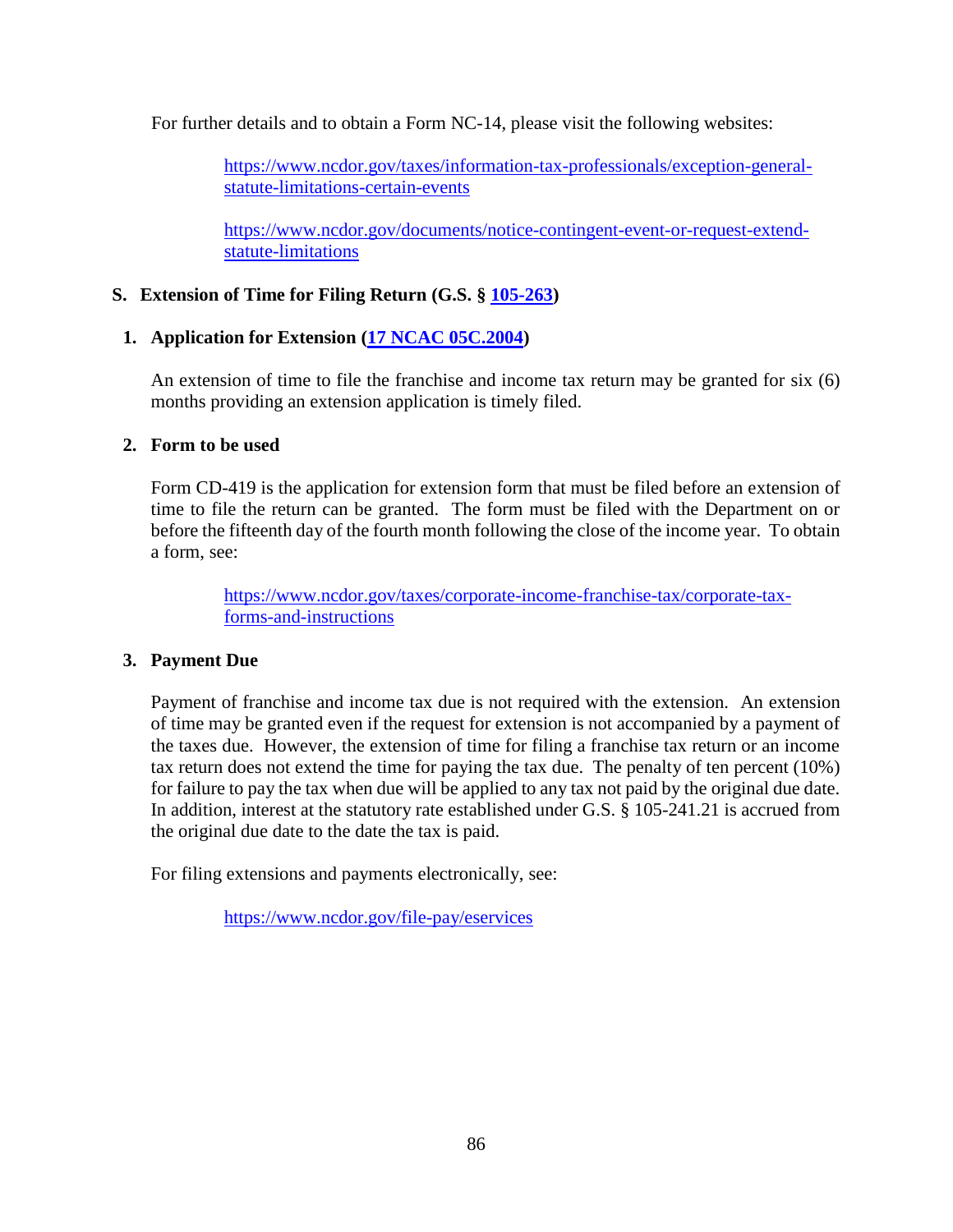#### **T. Dissolutions and Withdrawals (Articles 14 and 15 of G.S. Chapter 55, G.S. [105-127\)](http://www.ncga.state.nc.us/EnactedLegislation/Statutes/HTML/BySection/Chapter_105/GS_105-127.html)**

# **1. Dissolutions [\(17 NCAC 05C.2101\)](http://reports.oah.state.nc.us/ncac/title%2017%20-%20revenue/chapter%2005%20-%20corporate%20franchise,%20income,%20and%20insurance%20taxes/subchapter%20c/17%20ncac%2005c%20.2101.pdf)**

#### **a. Voluntary Dissolution**

A corporation is dissolved immediately upon the effective date of filing the articles of dissolution with the Secretary of State. Although a tax clearance is no longer a part of the Secretary of State's voluntary dissolution process, this does not relieve the corporation of its liability to file all tax reports and returns due and pay all taxes due the Department of Revenue. The Department will continue to notify a corporation of any unfulfilled tax requirements.

After the end of the year in which a taxpayer voluntarily dissolves, the dissolved corporation is not subject to the annual franchise tax unless the corporation engages in business activities not connected to winding up and liquidating its business and affairs.

#### **b. Administrative Dissolution**

The Secretary of State may administratively dissolve corporations for various noncompliance reasons. Once this dissolution occurs, the corporation may apply to the Secretary of State for reinstatement. The administrative dissolution does not relieve the corporation of its liability to file all reports and returns due and pay all taxes due the Department.

#### **2. Withdrawals**

Before a foreign corporation is permitted to withdraw its certificate of authority to do business in North Carolina, it must file all tax reports and returns due and pay all taxes due. The same general procedure of notifying a corporation that is dissolving of any unfulfilled tax requirements will also be followed for corporations withdrawing from North Carolina.

Note**:** A corporation that is dissolving or withdrawing is required to file a final income tax return within the statutory due dates for filing returns after the close of business in this State. In this final return, the corporation must include in income any unrealized, deferred or unreported profit from installment sales and pay the tax due with such return. For information on statutory due dates, see *Subject "Filing of Returns and Payment of Taxes."*

#### **U. Suspensions and Reinstatements**

#### **1. Suspension of Corporate Charter [\(G.S. § 105-230\)](http://www.ncga.state.nc.us/EnactedLegislation/Statutes/HTML/BySection/Chapter_105/GS_105-230.html)**

A corporation that fails to file any report or return or to pay any tax or fee as a corporation incorporated under the laws of this State, or as a foreign corporation domesticated in or doing business in this State shall be certified for suspension ninety (90) days after the time prescribed for filing such return, report or payment. After the Secretary of Revenue certifies these facts to the Secretary of State, the articles of incorporation of the corporation will be suspended. All the powers and privileges of the corporation will cease upon the suspension.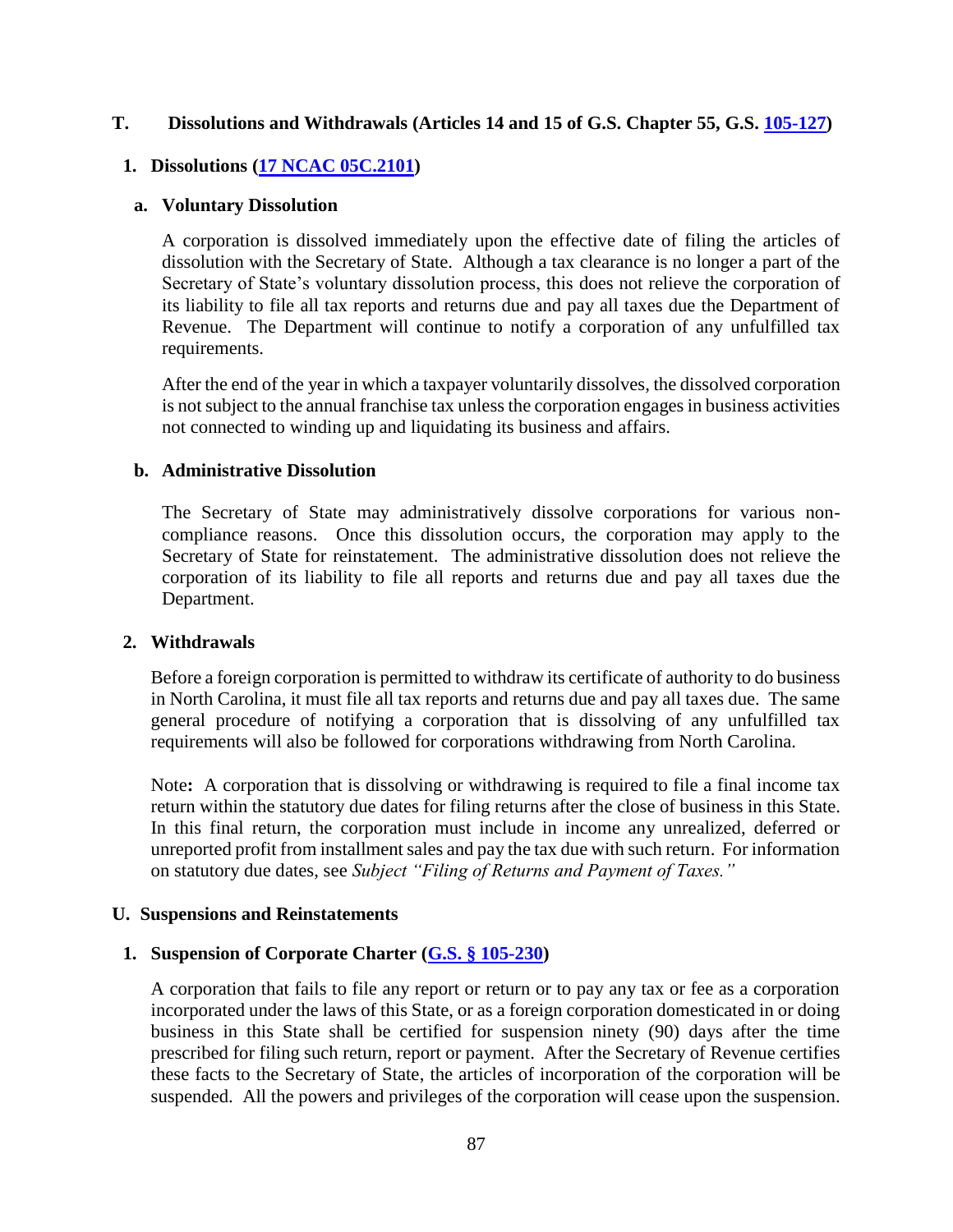However, a suspended corporation's state tax filing obligations and the payment of its tax liability is not affected by the suspension, nor does a suspension affect the liability of a responsible person under G.S. § 105-242.2. Corporate powers exercised after the suspension of the articles of incorporation or the certificate of authority will subject the corporation to penalty.

# **2. Reinstatement of Corporate Charter**

A domestic corporation (incorporated in North Carolina) certified for suspension of its Corporate Charter to the Secretary of State's office may be reinstated without regard to the elapsed suspension period provided all returns are filed with remittance of the tax, interest and penalty due, plus the reinstatement fee of twenty-five dollars (\$25.00).

A foreign corporation (incorporated outside North Carolina) certified for suspension of its Certificate of Authority to the Secretary of State's office may be reinstated without regard to the elapsed suspension period provided all returns for years since securing the Certificate and/or since commencing business in this State are filed with remittance of tax, interest and penalty due, plus the reinstatement fee of twenty-five dollars (\$25.00).

# **V. Exempt Corporations (G.S. § [105-130.11](http://www.ncga.state.nc.us/EnactedLegislation/Statutes/HTML/BySection/Chapter_105/GS_105-130.11.html) and G.S. § [105-130.12\)](http://www.ncga.state.nc.us/EnactedLegislation/Statutes/HTML/BySection/Chapter_105/GS_105-130.12.html)**

#### **1. Preliminary Statement**

Some corporations are fully exempt from income and franchise taxes, whereas others are conditionally or partially exempt, subject to the conditions set out in *Item 3* of this section.

# **2. Corporations Fully Exempt**

These corporations qualify for the full income tax exemption:

- Insurance companies subject to the tax on gross premiums are exempt from income tax.
- Cooperative banks without capital stock and organized and operated for mutual purposes without profit, telephone membership corporations organized under Chapter 117 of the General Statutes of North Carolina, and electric membership corporations are exempt for income taxes.

#### **3. Corporations Conditionally or Partially Exempt**

The following organizations and any organization exempt from federal income tax under the Code are exempt from both franchise tax and corporation income tax (to the extent exempt from federal income tax) if they are not organized for profit, and if no profit inures to the benefit of any member, shareholder or other individual:

a. Fraternal societies, orders or associations. To qualify for income tax exemption, the organization must (1) operate under the lodge system or for the exclusive benefit of members of a fraternity that is operating under the lodge system; and (2) provide life, sick, accident or other benefits to the members or their dependents.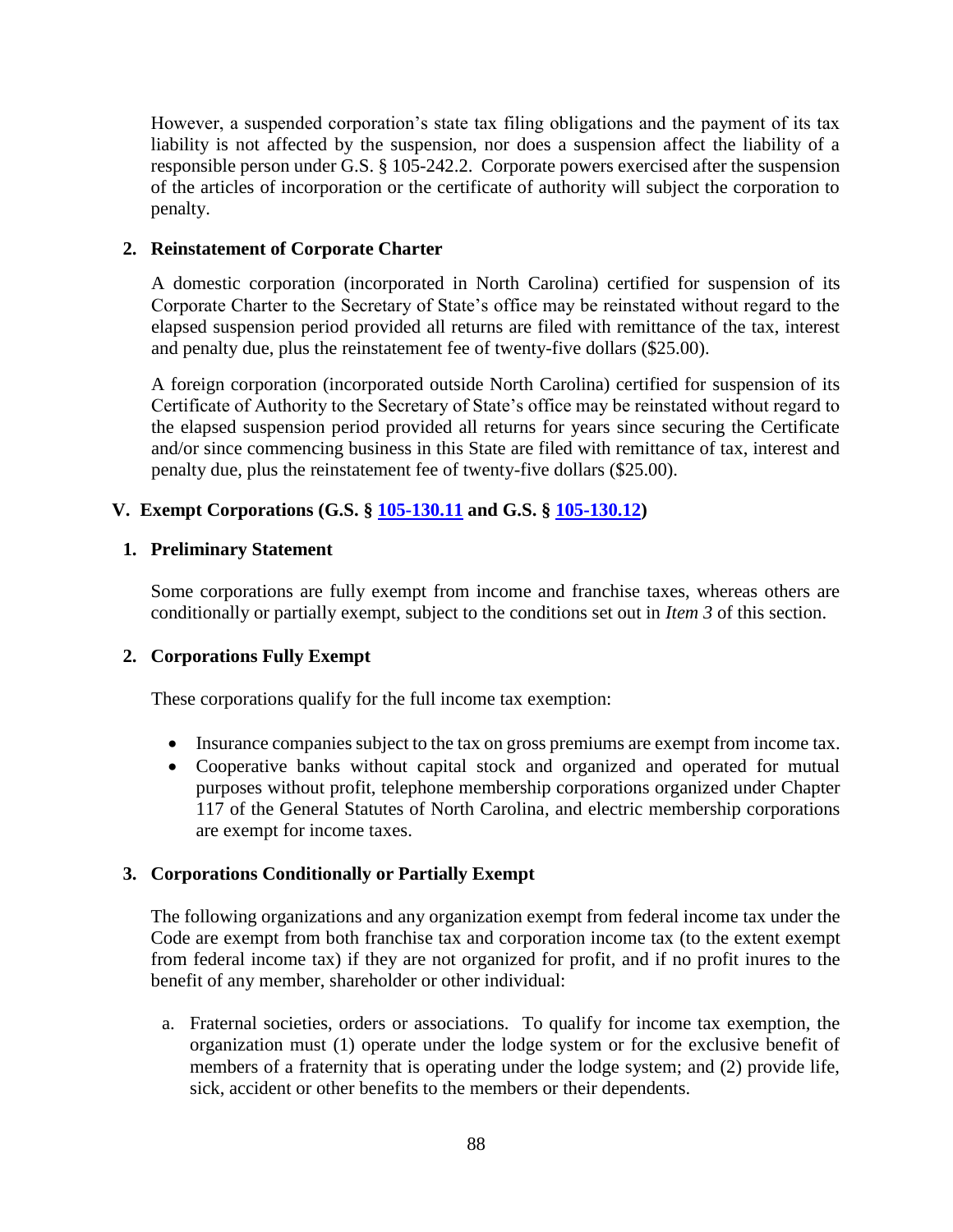- b. Corporations organized or trusts created for religious, charitable, scientific or educational purposes, including cemetery corporations and organizations for the prevention of cruelty to children and animals.
- c. Business leagues, chambers of commerce, merchants associations and boards of trade.
- d. Civic leagues or organizations operated exclusively for the promotion of civic welfare.
- e. Clubs organized and operated exclusively for pleasure, recreation and other non-profit purposes.
- f. Mutual hail, cyclone and fire insurance companies; mutual ditch, irrigation, canning and breeding associations; mutual or cooperative telephone companies; and like organizations of a purely local character which derive their entire income from assessments, dues or fees collected from members for the sole purpose of meeting expenses.
- g. Farmers' marketing associations operating as sales agents to market the products of members or other farmers, and to return to them the proceeds, less the necessary selling expenses, on the basis of the quantity of product furnished by them.
- h. Pension, profit-sharing, stock bonus and annuity trusts established by employers for the purpose of distributing both the principal and income thereof exclusively to eligible employees or the beneficiaries of such employees. There must be no discrimination in favor of any particular employee. The interest of individual employees must be irrevocable and non-forfeitable to the extent of contributions by such employees. Exemption of a trust under the Federal income tax law is a *prima facie* basis for granting exemption from North Carolina franchise and income taxation.
- i. Condominium associations, homeowner associations or cooperative housing corporations not organized for profit, the membership of which is limited to the owners or occupants of residential units in the condominium, housing development, or cooperative housing corporation. See #5 below for further info on these entities.
- j. Cooperative or mutual associations formed under Section 54-124 of the General Statutes to conduct agricultural business on the mutual plan, and marketing associations formed under Section 54-129 of the General Statutes are required to file an annual income tax return on Form [CD-418](http://www.dornc.com/downloads/corporate.html) and to pay tax on any net income not refunded on a patronage basis on or before the  $15<sup>th</sup>$  day of the ninth month after close of the income year. They are also required to furnish with this return the names and addresses of all persons paid a patronage refund of ten dollars (\$10.00) or more, and the amount of the refund paid to each.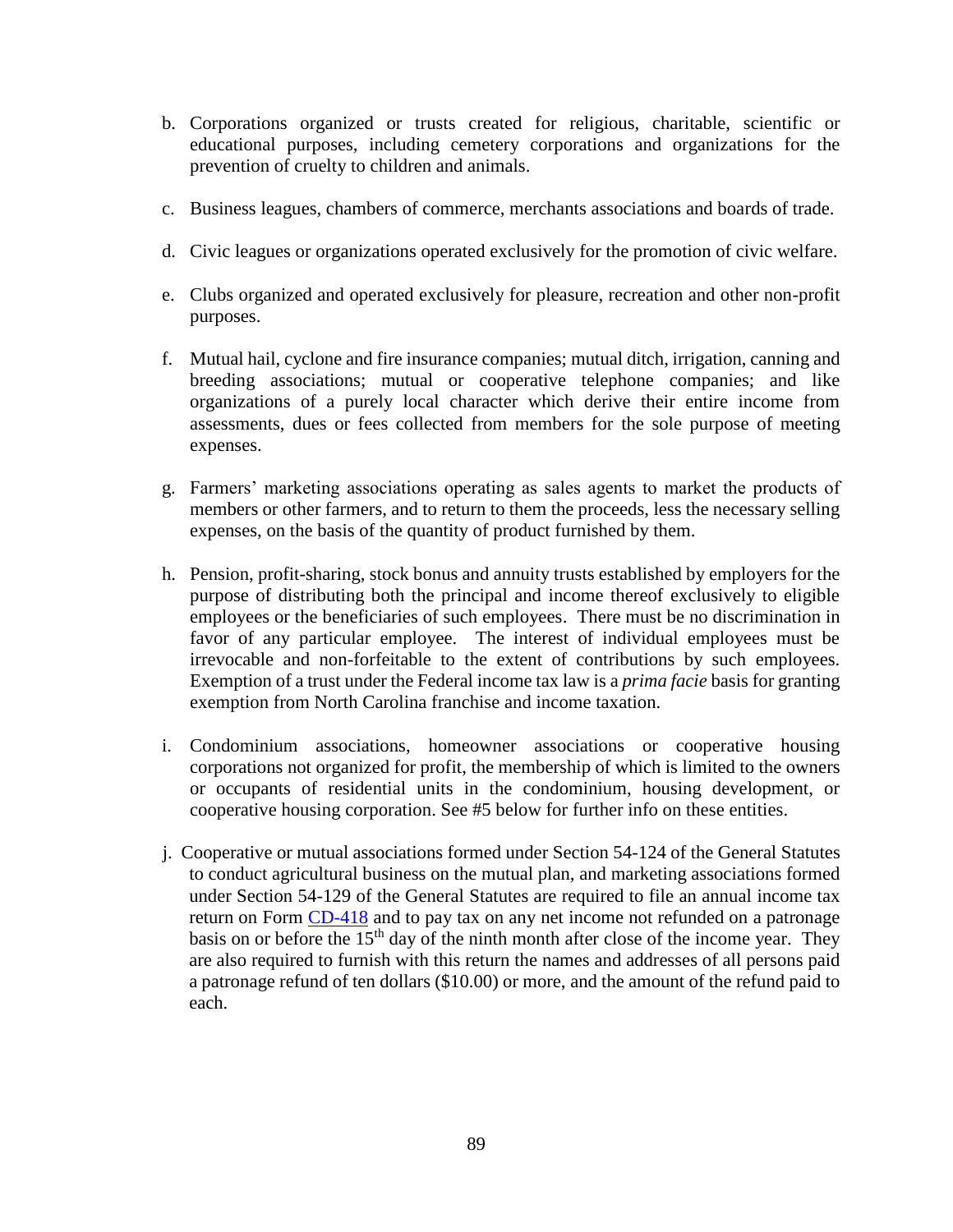k. North Carolina political organizations are exempt from franchise tax, but must file a corporate income tax return if the organization has gross taxable income of more than one hundred dollars (\$100). Organizations must first complete federal Form 1120-POL to determine the organization's federal taxable income. The political organization may attach a copy of its federal return instead of completing Schedule G of Form CD-405. If North Carolina adjustments are applicable, Schedule H must also be completed.

In general a NC political organization must file Form CD-405 by the statutory due date for filing returns. The due date may be extended if the extension, Form CD-419, is received timely. Interest and applicable penalties may be imposed if the organization is required to file Form CD-405 and fails to file the form by the due date. For information on statutory due dates, *See Subject "Filing of Returns and Payment of Taxes."*

Forms CD-405 and CD-419 are available online at:

[https://www.ncdor.gov/taxes/corporate-income-franchise-tax/corporate-tax](https://www.ncdor.gov/taxes/corporate-income-franchise-tax/corporate-tax-forms-and-instructions)[forms-and-instructions](https://www.ncdor.gov/taxes/corporate-income-franchise-tax/corporate-tax-forms-and-instructions)

### **4. Nonprofit Unrelated Business Income for Exempt Organizations under G.S. § 105- 130.11(b)**

Most non-profit organizations and cooperative and mutual associations are not exempt from tax on income received in excess of one thousand dollars (\$1,000) annually from business activities not substantially related to the functions for which the organizations or associations were formed. However, they are fully exempt from tax on the following income unless such income is classified as unrelated business taxable income under the Code: Interest, royalties, dividends and rentals; income from a business operated without cost to the organization; income from the sale of merchandise donated to the organization; income from a business conducted by a religious, charitable, scientific, or educational organization for the convenience of its members; income derived from research performed by a college, university or hospital, or performed for a governmental unit or agency, or performed by a research organization primarily for the benefit of the public, unless such income is deemed to be related income by the IRS.

#### **5. Homeowner Association Income under G.S. § 105-130.11(c)**

Homeowner associations, condominium associations and cooperative housing corporations are taxed on gross income (excluding membership income), less allowable deductions. "Membership income" is defined as gross income from assessments, fees, charges, or similar amounts received from members used for the preservation, maintenance, and management expenses of the common areas and facilities of residential units. The one thousand dollars (\$1,000) specific deduction does **not** apply to homeowner associations.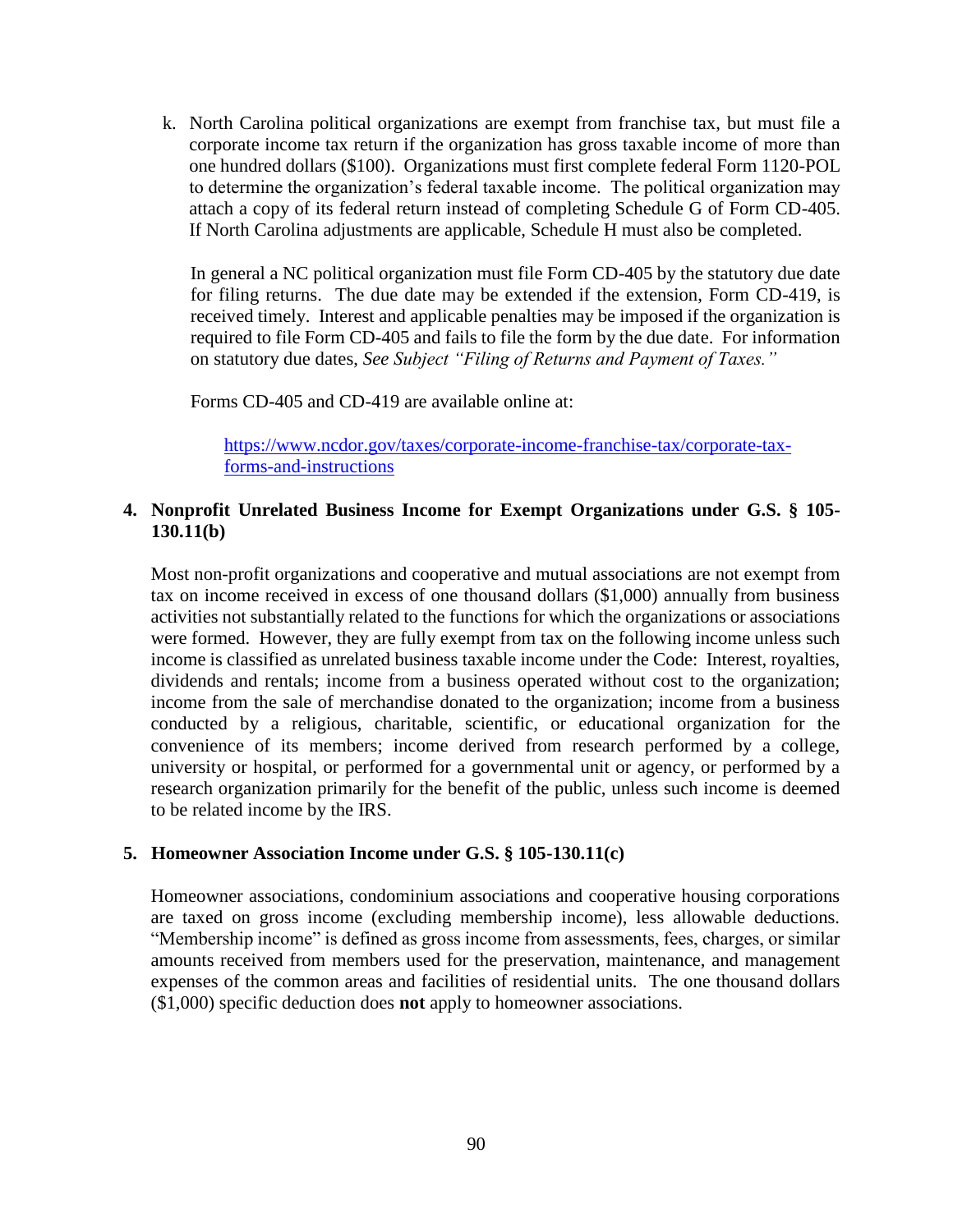#### **6. Regulated Investment Companies and Real Estate Investment Trusts**

These are organizations or trusts which qualify under the United States Code as a "regulated investment company" or a "real estate investment trust." Organizations can provide a copy of their IRS Form 1120 - REIT to the N.C. Department of Revenue as proof of its qualification.

They are exempt from income tax only on that part of their net income which is distributed or declared for distribution to shareholders during the income year or by the time required by law for the filing of the return for the income year including the period of any extension of time granted for filing such return.

Captive Real Estate Investment Trusts are required to add to federal taxable income the dividend paid deduction allowed under the Code. A captive REIT is defined as one whose shares or certificates of beneficial interest are not regularly traded on an established securities market and are more than fifty percent (50%) owned or controlled by a person subject to NC corporate income tax. REITs owned by other REITs or listed Australian property trusts are excluded from the definition of captive REIT.

# **7. Real Estate Mortgage Investment Conduits (REMIC)**

Organizations which qualify under the Code as Real Estate Mortgage Investments Conduits (REMIC) are exempt from franchise tax, and are also exempt from income tax to the extent the REMIC is exempt from income tax under the Code. Holders of a regular or residual interest in a real estate mortgage investment conduit as defined in Section 860G of the Code are NOT exempt from any tax on the income from that interest.

# **8. Limited Liability Company (LLC)**

The "North Carolina Limited Liability Company Act" (Chapter 57C of the North Carolina General Statutes) permits the organization and operation of limited liability companies (LLC). An LLC is a business entity that combines the S corporation characteristic of limited liability with the flow-through features of a partnership.

North Carolina recognizes the Internal Revenue Service "check the box" regulations for LLC's. Under the federal regulations, a domestic LLC that is not mandatorily classified nor elects to be classified as a corporation is classified by default as a partnership if it has two or more members. A domestic single-member LLC that is not mandatorily classified nor elects to be classified as a corporation is disregarded as an entity separate from its single owner.

If the only member of a domestic LLC that is disregarded as an entity separate from its single owner is a corporation, the LLC income and expenses are reported on the corporation's return, usually Form 1120 or Form 1120S.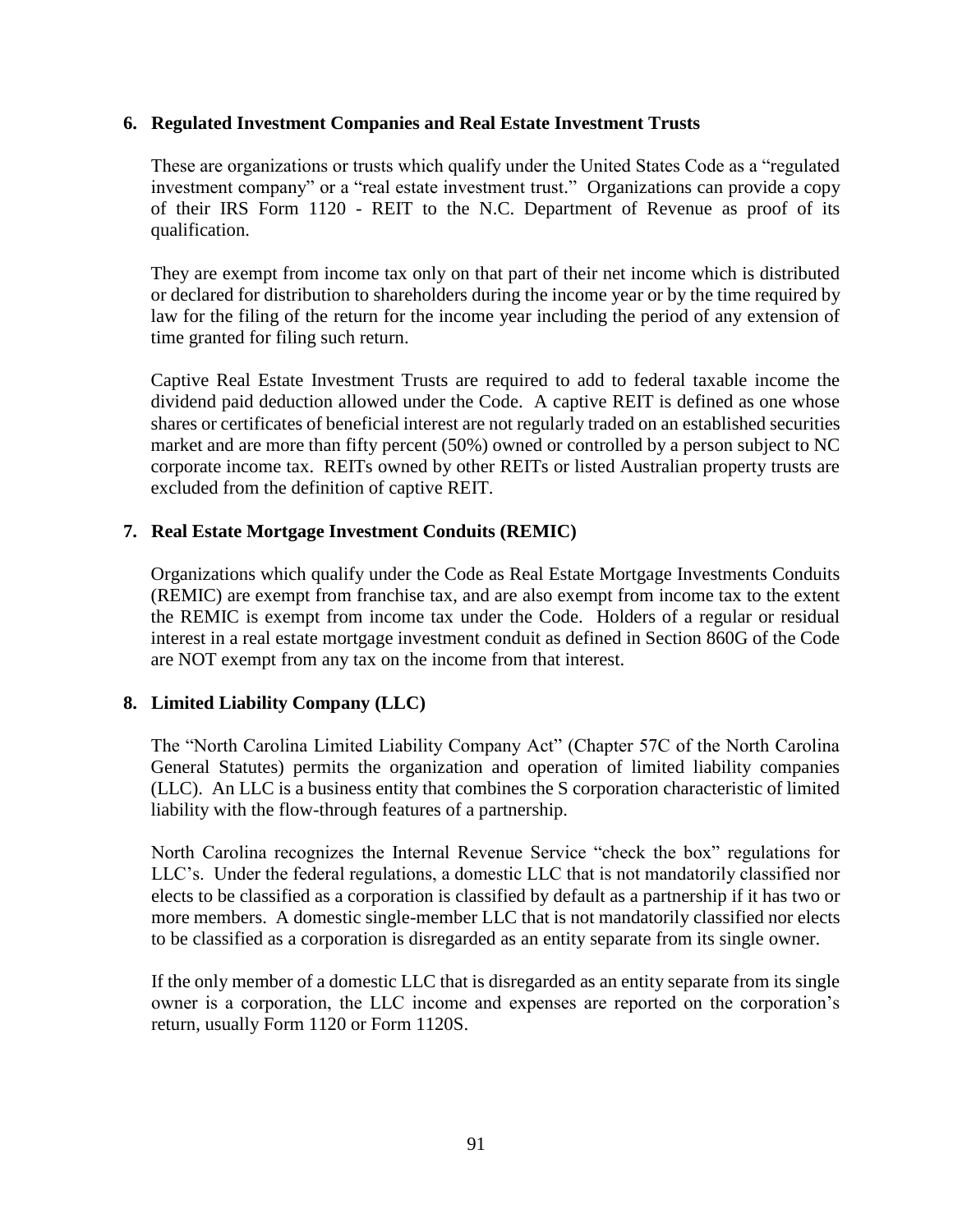If the only member of the LLC that is disregarded as an entity separate from its single owner is an individual, the activities of the LLC are treated in the same manner as those of a sole proprietorship of the owner.

Each corporate member of an LLC doing business in North Carolina has nexus in North Carolina; however, not every corporate member is required to file North Carolina corporate income and franchise tax returns. The determining factors are the LLC's entity classification and each corporate member's other activities in this State.

If an LLC is treated as a partnership for federal income tax purposes, each corporate member is required to file a corporate income and franchise tax return even if there are no other activities in the State since the LLC's income, assets, and activities flow through to the members of the LLC. The treatment of a corporate member of an LLC that is treated as a partnership is identical to the treatment of a corporation that is a partner in a partnership.

If the LLC is treated as a corporation for federal tax purposes and each corporate member's only connection to North Carolina is its ownership interest in the LLC, the corporate member(s) is not required to file a North Carolina corporate income and franchise tax return even though the corporate member(s) has nexus in North Carolina as a result of its membership in the LLC. The corporate member(s) is not required to file in this circumstance because the LLC reports its North Carolina income at the entity level and the apportionment attributes of the LLC do not flow through to the corporate member(s) as is the case when the LLC is disregarded or is treated as a partnership.

If the LLC is treated as a corporation for federal tax purposes and each corporate member has activities in this State, in addition to its ownership interest in the LLC, that make the corporate member subject to the franchise tax, the corporate member(s) is required to file a corporate income and franchise tax return.

An LLC is subject to the same provisions that apply to corporations relating to suspension of charter, penalties for operating with a suspended charter and reinstatement rights after suspension of charter.

#### **9. Proof of Exemption**

A corporation is not exempt from tax merely because it is not organized and operated for profit. Being formed under Chapter 55A of the General Statutes (the "Non-Profit Corporation Act") does not automatically entitle a corporation to exemption.

Every corporation claiming exemption as a non-profit organization or as a cooperative or a mutual association must furnish the Secretary of Revenue a copy of its Articles of Incorporation and bylaws, and any other document or information, such as a trust agreement, which may be requested. After reviewing the evidence submitted, the Secretary will notify the corporation whether or not it qualifies for exemption.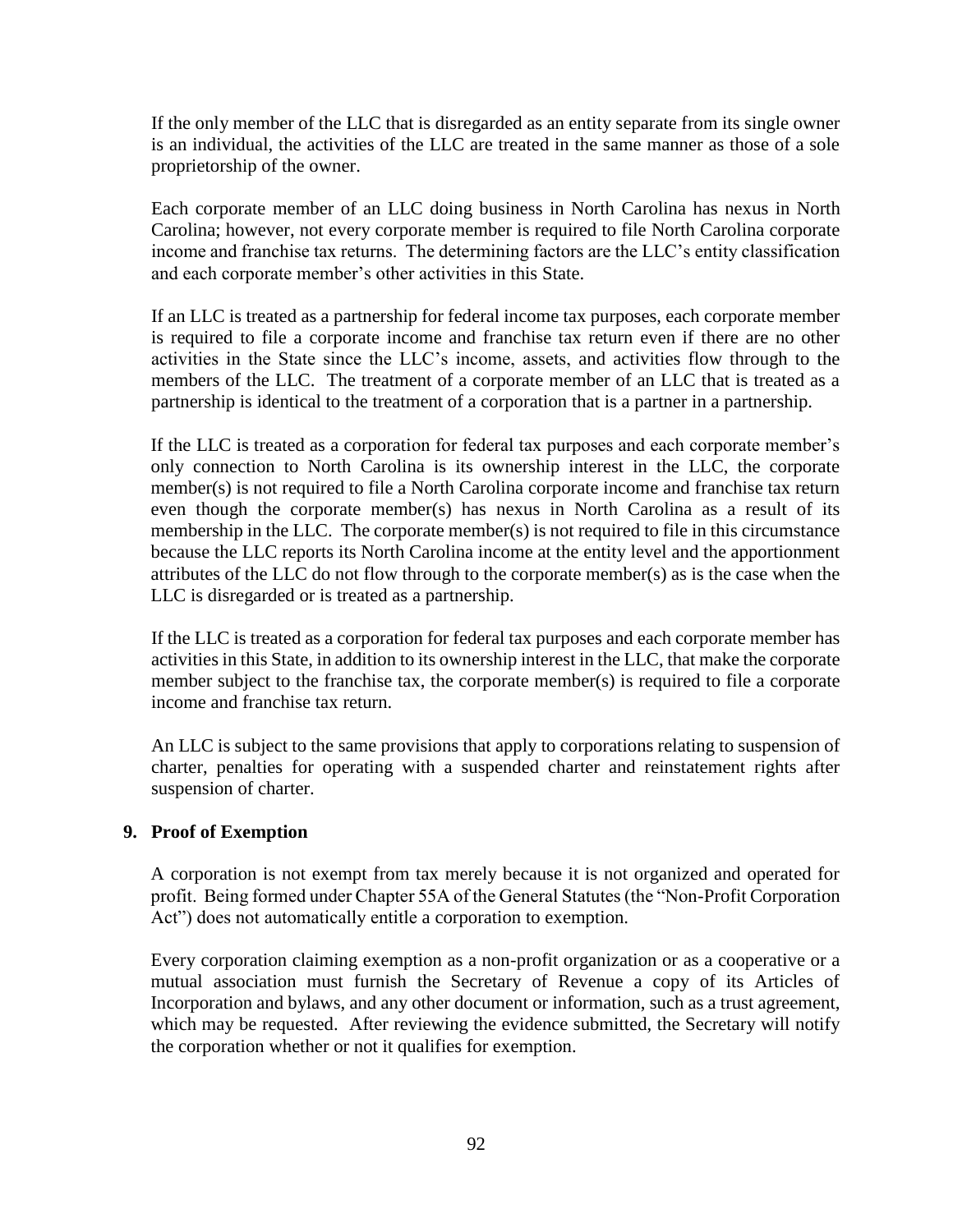The principal factors which are considered in determining taxable status are the corporation's character; its purposes, the activities in which it will engage; the sources and disposition of its income; whether any of its net income may inure to any private individual; and what disposition will be made of its assets in the event of dissolution.

It is the policy of the Department, except when the nonprofit nature and intent of the corporation is otherwise clearly indicated, to require that the Articles of Incorporation or bylaws of the corporation contain a specific stipulation that no part of its net income shall inure to the benefit of any private member, shareholder or other individual, either during the existence of the corporation or in the event of its dissolution.

# **10. Notification of Change In Purposes or Operations**

If any change is made in its purposes or method of operation that affects its taxable status, an exempt corporation should promptly notify the Revenue Department of such change.

# **W. Reporting Federal Changes (G.S. § [105-130.20,](http://www.ncga.state.nc.us/EnactedLegislation/Statutes/HTML/BySection/Chapter_105/GS_105-130.20.html) G.S. § [105-241.6,](http://www.ncga.state.nc.us/EnactedLegislation/Statutes/HTML/BySection/Chapter_105/GS_105-241.6.html) G.S. § [105-241.8,](http://www.ncga.state.nc.us/EnactedLegislation/Statutes/HTML/BySection/Chapter_105/GS_105-241.8.html) and G.S. § [105-241.10\)](http://www.ncga.state.nc.us/EnactedLegislation/Statutes/HTML/BySection/Chapter_105/GS_105-241.10.html)**

# **1. Requirement for Reporting Federal Income Tax Changes**

A federal determination is defined as a change or correction of the amount of a federal tax due arising from an audit by the Commissioner of Internal Revenue. If a taxpayer's federal taxable income or federal tax credit are changed or corrected by the Internal Revenue Service or other officer of the United States or competent authority, and the change or correction affects the amount of State tax payable, the taxpayer must file an income tax return reflecting each change or correction from a federal determination within six months after being notified of the change or correction.

If a taxpayer fails to report the federal determination within six months and the federal determination increases the amount of State tax payable, the taxpayer must pay a failure to file penalty of 5% of the additional tax for each month, or part of a month the federal changes are not reported to the Department of Revenue (maximum 25% of the additional tax). If a taxpayer fails to report the federal determination within six months and the change decreases the amount of State tax payable, the taxpayer forfeits the right to any refund due by reason of the federal determination.

Under [G.S. § 105-241.10,](http://www.ncga.state.nc.us/gascripts/statutes/statutelookup.pl?statute=105-241.10) if the taxpayer files a timely return reflecting a federal determination that affects the amount of State tax payable and the general statute of limitations for proposing an assessment has expired, the Department may assess additional tax that results only from adjustments related to the federal determination if the tax year is otherwise barred by statute. Similarly, a taxpayer is allowed a refund only if the refund is the result of adjustments related to the federal determination if the tax year is otherwise barred by statute.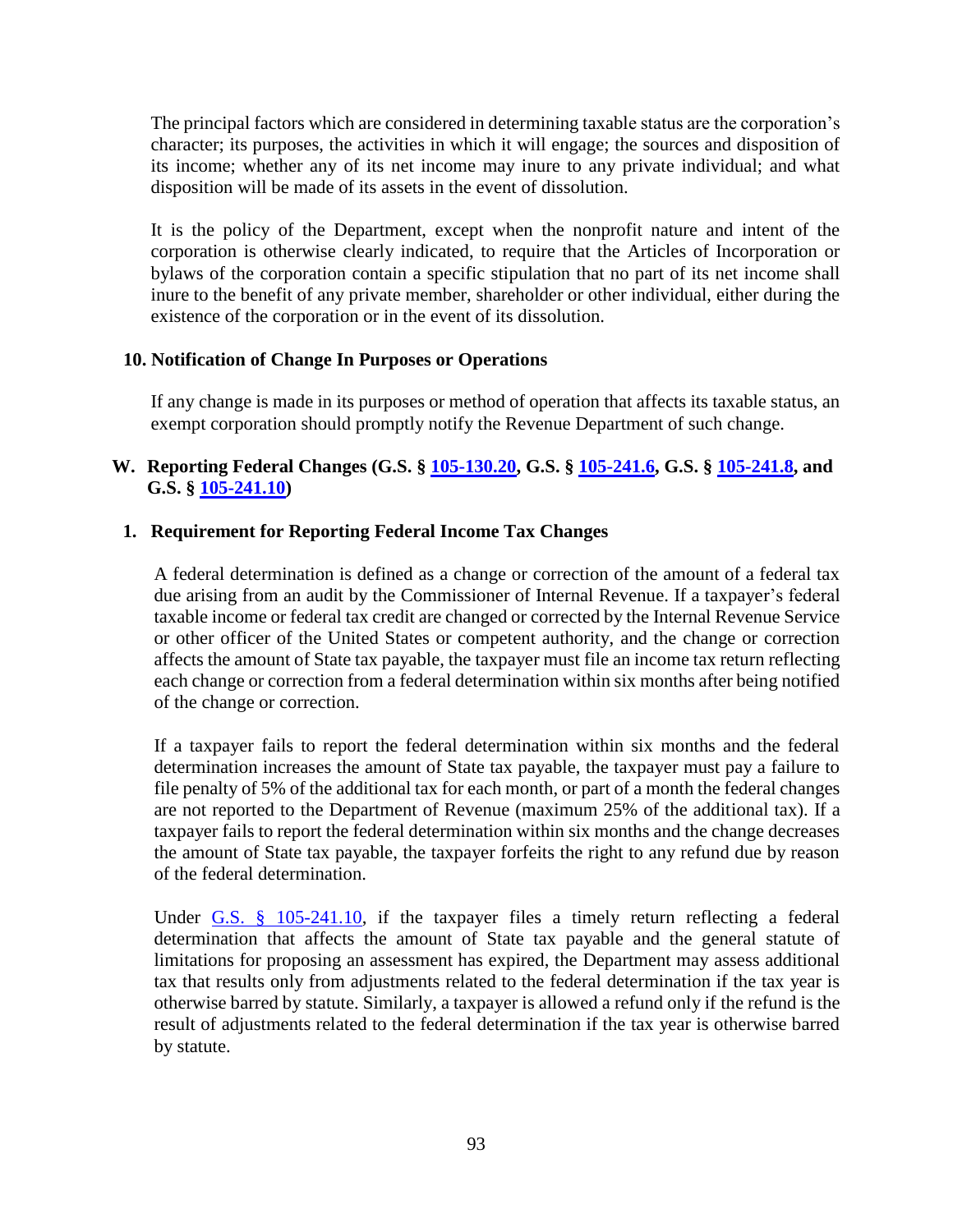A taxpayer that voluntarily files an amended federal return and the adjustment increases State tax payable, the taxpayer must file a State amended return within six months of filing the federal amended return. A taxpayer that voluntarily files an amended return and the adjustment decreases State tax payable, the taxpayer may file a State amended return within the general statute of limitations for obtaining a refund.

#### **2. Statute of Limitations on Assessments or Refunds**

When a corporation files a timely return reflecting a federal determination, an assessment of tax must be proposed within one year after the return is filed or within three years of when the original return was filed or due to be filed, whichever is later.

If the corporation does not file the return reflecting a federal determination within the required time, an assessment of tax must be proposed within three years from the date the Department received the final report of federal determination.

If the corporation files an amended return as a result of filing a federal amended return and the return is filed within the time required pursuant to North Carolina law, the period for proposing an assessment of any tax due is one year after the return is filed or three years after the original return was filed or due to be filed, whichever is later. If the corporation does not file an amended return within the required time pursuant to North Carolina law, the period for proposing an assessment of any tax due is three years after the due date of the return or three years after the date the federal amended return was filed with the Commissioner of Internal Revenue, whichever is later.

When a timely return reflecting a federal determination results in an overpayment of tax, the period of time for requesting a refund is one year after the return reflecting the federal determination is filed or three years after the original return was filed or due to be filed, whichever is later.

#### **3. Limits on Refunds and Assessments after a Federal Determination**

When the Department receives a timely return or report reflecting a federal determination that alters the amount of State tax payable and the general statute of limitations has expired, the Secretary may assess for additional tax only if the additional tax is the result of the adjustment reflected in the federal extension. In addition, a taxpayer is only allowed a refund if such refund is the result of an adjustment related to the final determination of federal tax changes. If the taxpayer does not timely report the federal changes, the Department may also make any other changes based on any facts or evidence brought to his attention or shall otherwise acquire, whether or not such facts or evidence were considered by the federal government. This is the case regardless of whether or not an adjustment has been made previously for the taxable year affected by the federal changes.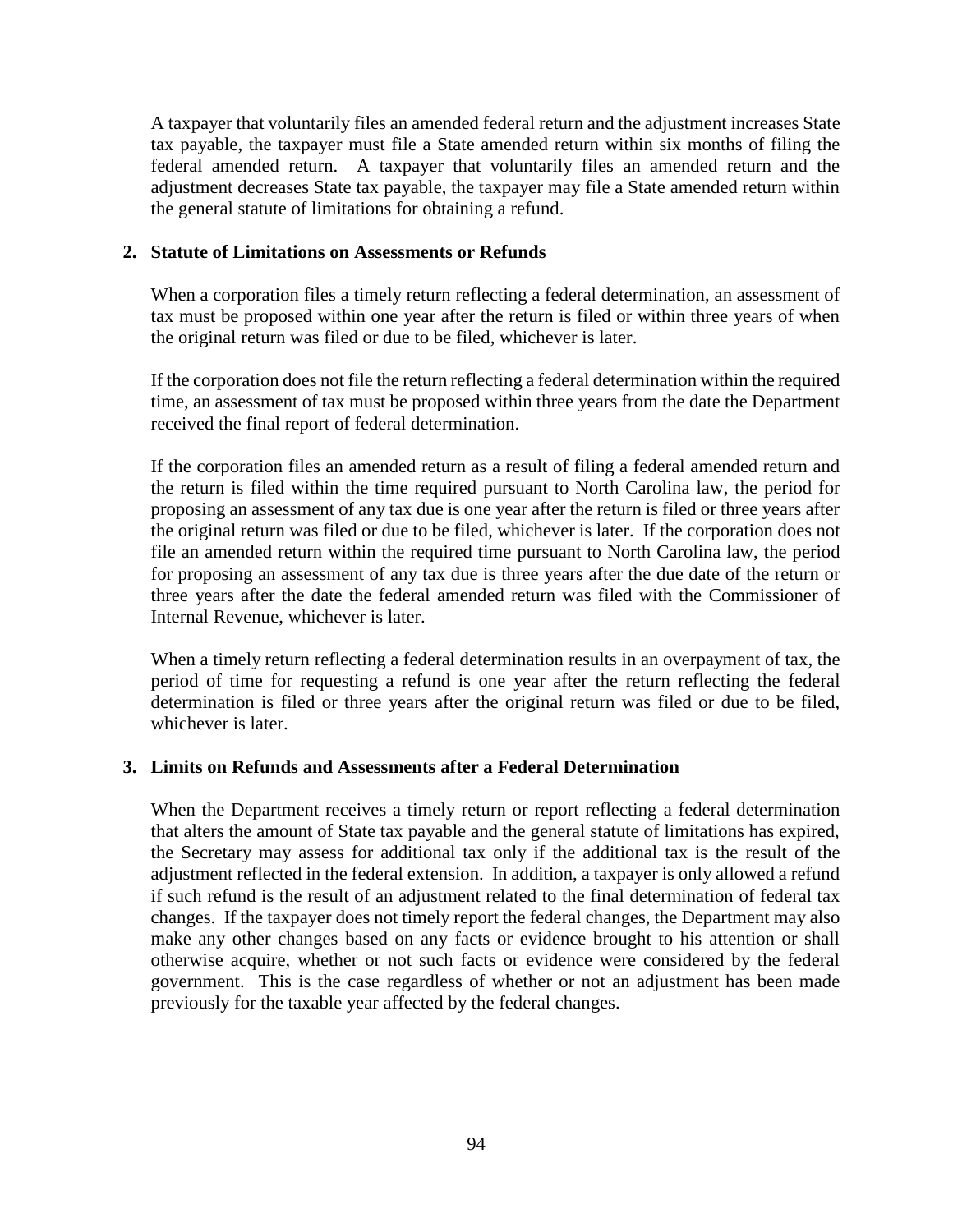#### **4. Fraud Provisions on Federal Determinations**

When there is a federal determination and a fraud penalty is assessed by the federal government, the State may open the year for adjustments on the basis of either fraud or the federal assessment. The penalty for fraud is fifty percent (50%) of the total deficiency. In such case and if the corporation has not filed a State return, the fraud penalty and the failure to file penalty of five percent (5%) per month (twenty-five percent (25%) maximum may be assessed.

#### **X. Domestic International Sales Corporation (G.S. §§ [105-130.3,](http://www.ncga.state.nc.us/EnactedLegislation/Statutes/HTML/BySection/Chapter_105/GS_105-130.3.html) [105-130.4,](http://www.ncga.state.nc.us/EnactedLegislation/Statutes/HTML/BySection/Chapter_105/GS_105-130.4.html) and [105-262\)](http://www.ncga.state.nc.us/EnactedLegislation/Statutes/HTML/BySection/Chapter_105/GS_105-262.html)**

# **1. Doing Business Activities of DISC [\(17 NCAC 05C.2401\)](http://reports.oah.state.nc.us/ncac/title%2017%20-%20revenue/chapter%2005%20-%20corporate%20franchise,%20income,%20and%20insurance%20taxes/subchapter%20c/17%20ncac%2005c%20.2401.pdf)**

Every Domestic International Sales Corporation (DISC) doing business in this State shall be subject to income tax in this State. A DISC shall be considered to be doing business in this State if the business activities of the DISC are principally conducted, managed or directed in or from this State. If a DISC transacts substantial business with a supplier, other than its parent company, whose business activities are primarily conducted, managed or directed in or from this State, the DISC shall be considered to be doing business in this State. The entire business of a DISC doing business in this State shall be deemed to have been transacted or conducted within this State if such DISC is not subject to a tax measured by net income in another state or would not be subject to a tax measured by net income in any other state if such other state had a tax measured by net income. The fact that a DISC is incorporated in another state shall not of itself show that it is subject to a tax measured by net income in such other state.

#### **2. Determination of DISC Net Income**

The net income of a DISC shall be determined in accordance with the Revenue Laws of this State.

#### **3. Apportionment of DISC Net Income**

The net income of a DISC subject to a tax measured by net income both within and without this State shall be apportioned to this State by use of the applicable apportionment formula set out in G.S. § [105-130.4.](http://www.ncga.state.nc.us/EnactedLegislation/Statutes/HTML/BySection/Chapter_105/GS_105-130.4.html) The ratio determined for apportioning the net income of the DISC shall be computed by including the property, payroll and sales of the parent corporation in the respective factors of the DISC. Where the DISC conducts substantial business with a supplier(s) other than its parent, the property, payroll and sales of the supplier(s) may be included in the respective factors of the DISC to the extent prescribed by the Secretary of Revenue. The property, payroll and sales of the parent corporation or other supplier(s) included in the factors of the DISC shall be for the period ending with or within the income year of the DISC. Further, the Secretary of Revenue may prescribe such other method or methods as may be deemed necessary to attribute to this State a fair and reasonable profit that would normally arise from the operation of such businesses conducted on a true arms-length basis.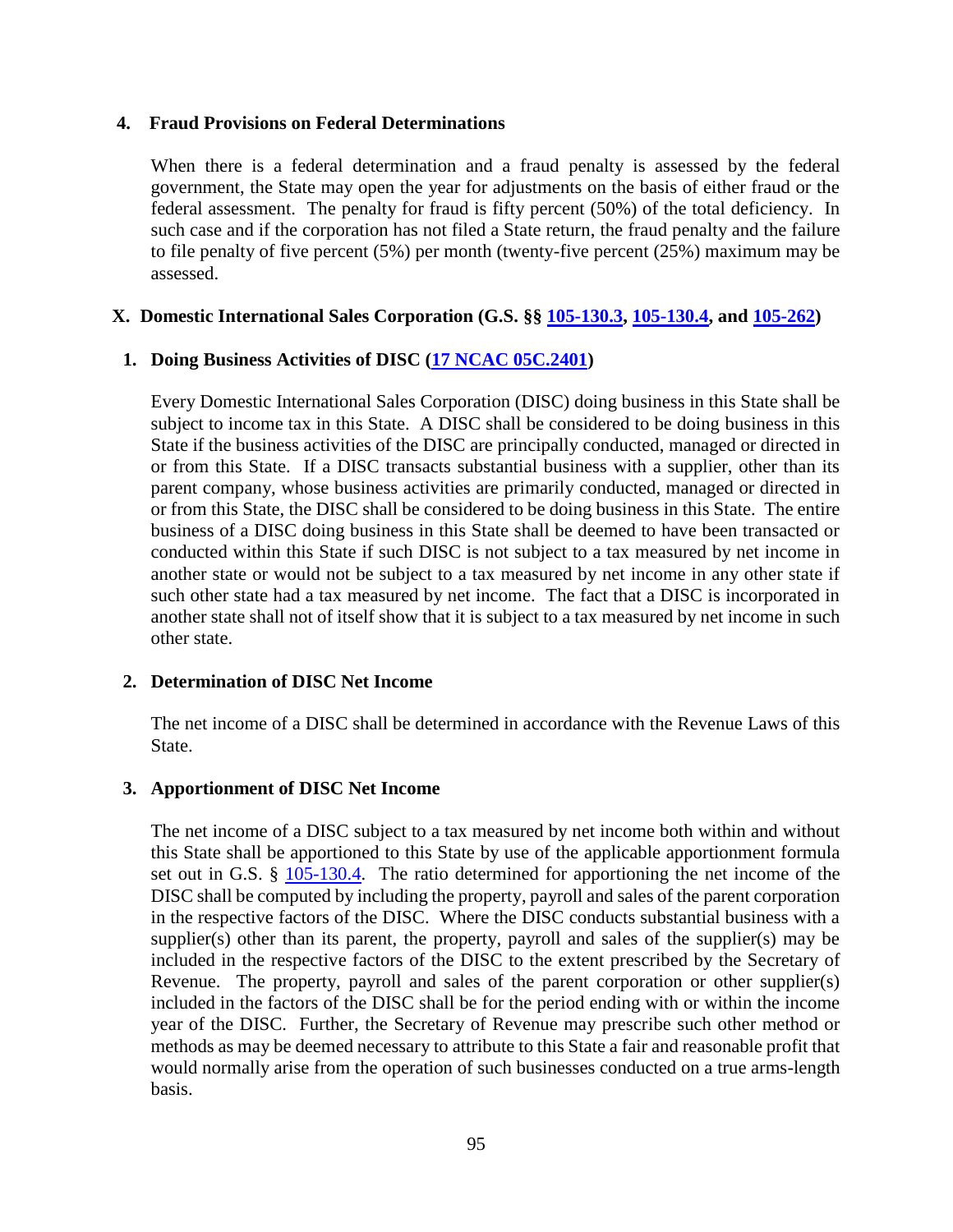# **Y. S Corporations [\(G.S. § 105-131\)](https://www.ncleg.net/enactedlegislation/statutes/html/bysection/chapter_105/gs_105-131.html)**

#### **1. Corporations Required to File**

Every corporation required to file a franchise and income tax return in North Carolina which has a valid "S election" in effect under the Internal Revenue Code Section 1362, must file a North Carolina S corporation return.

### **2. Forms to be Used for Filing**

S corporations doing business in North Carolina use Form CD-401S to report activities. Form CD-401S is available at the Department's website at:

> [https://www.ncdor.gov/taxes/corporate-income-franchise-tax/corporate-tax](https://www.ncdor.gov/taxes/corporate-income-franchise-tax/corporate-tax-forms-and-instructions)[forms-and-instructions](https://www.ncdor.gov/taxes/corporate-income-franchise-tax/corporate-tax-forms-and-instructions)

#### **3. Return and Payment Due**

The due date of the S return is the  $15<sup>th</sup>$  day of the fourth month following the close of the income year. The liability for franchise tax is payable on the statutory due date of the return, without regard to extension. Any income tax payment made on behalf of nonresident shareholders included in a composite return is also due at that time.

#### **4. Extensions (Form CD-419)**

An extension of time to file the S corporation's franchise and income tax return will be granted for six (6) months provided the application is timely filed. Form CD-419 is available at the Department's website at:

> [https://www.ncdor.gov/taxes/corporate-income-franchise-tax/corporate-tax](https://www.ncdor.gov/taxes/corporate-income-franchise-tax/corporate-tax-forms-and-instructions)[forms-and-instructions](https://www.ncdor.gov/taxes/corporate-income-franchise-tax/corporate-tax-forms-and-instructions)

#### **5. Election**

The federal election authorizing S corporation status is recognized for state purposes. There is no provision to elect a different filing status for State purposes; each S corporation must file as an S corporation for State income tax purposes. The S corporation status will terminate for North Carolina purposes at the same time and for the same taxable period(s) such termination is effective for federal filing purposes.

#### **6. Nonresident Shareholder Agreement (Form NC-NA)**

An S corporation with nonresident shareholders is required to submit with the first North Carolina S return an agreement for each nonresident shareholder. The agreement, Form NC-NA, is to be signed by the shareholder who agrees to be subject to the income tax laws of this State and to be liable for the tax on the pro rata share of S corporation income attributable to such individual in this State. The individual is liable at the individual rate(s) on the portion of North Carolina income attributed to those nonresident shareholders who have filed Form NC-NA.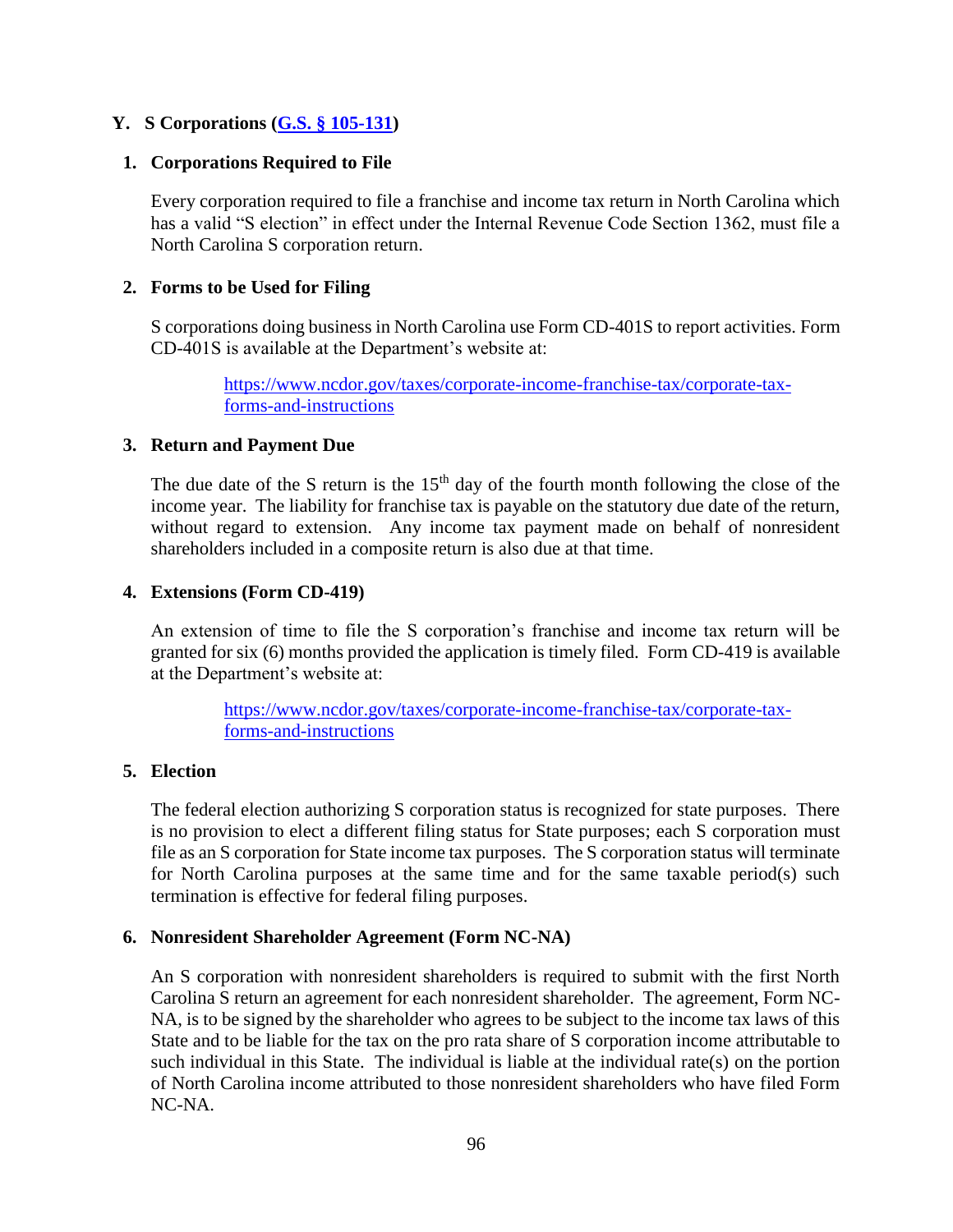Note**:** If the S corporation fails to timely file the shareholder agreement(s) for nonresidents, the corporation becomes liable for income tax at the individual single rate on the portion of the North Carolina income attributed to those shareholders not complying with this requirement.

Form NC-NA is available from the Department's website at:

[https://www.ncdor.gov/taxes/corporate-income-franchise-tax/corporate-tax](https://www.ncdor.gov/taxes/corporate-income-franchise-tax/corporate-tax-forms-and-instructions)[forms-and-instructions](https://www.ncdor.gov/taxes/corporate-income-franchise-tax/corporate-tax-forms-and-instructions)

# **7. Franchise Tax, Schedules A, C, D and E of Form CD-401S (G.S. § [105-122\)](http://www.ncga.state.nc.us/EnactedLegislation/Statutes/HTML/BySection/Chapter_105/GS_105-122.html)**

S corporations determine their franchise tax liability in the same manner as all other general business corporations. Franchise tax schedules A, C, D, and E pertain to the corporation franchise tax base and the amount of tax liability. There is no difference between an S corporation and a C corporation with respect to the franchise tax requirement or liability until taxable years beginning on or after January 1, 2019 for franchise tax reported on the 2018 and later tax returns.

Effective for taxable years beginning on or after January 1, 2019 and applicable to the calculation of franchise tax reported on the 2018 and later tax returns, the franchise tax rate for S corporations is reduced as follows:

For an S corporation, as defined in G.S. 105-130.2, the franchise tax rate is two hundred dollars (\$200) for the first one million dollars (\$1,000,000) of the corporation's tax base and one dollar and fifty cents (\$1.50) per one thousand dollars (\$1,000) of its tax base that exceeds one million dollars (\$1,000,000). The minimum franchise tax for both C corporations and S corporations is two hundred dollars (\$200). For a C corporation, as defined in G.S. 105- 130.2, the franchise tax rate does not change and remains at one dollar and fifty cents (\$1.50) per one thousand dollars (\$1,000) of the corporation's tax base.

Additional information concerning the computation of the franchise tax schedules can be found under the subject, "General Business Corporations," of the franchise tax section of this publication and in the Corporation Franchise and Income Tax Instructions used by all other corporations.

#### **8. Corporate Income of S Corporations Taxed to Shareholders (G.S. § [105-131\)](http://www.ncga.state.nc.us/EnactedLegislation/Statutes/HTML/BySection/Chapter_105/GS_105-131.html)**

An S corporation is not subject to the tax levied under G.S. § [105-130.3.](http://www.ncga.state.nc.us/EnactedLegislation/Statutes/HTML/BySection/Chapter_105/GS_105-130.3.html) Rather, the S corporation's income and expenses are divided among and passed through to its shareholders, who then must report the income and expenses on their State individual or trust tax returns. The pro rata share of resident and nonresident shareholders in the income and expenses of an S corporation is subject to the adjustments under individual income tax law (G.S. [105-153.5](http://www.ncga.state.nc.us/EnactedLegislation/Statutes/HTML/BySection/Chapter_105/GS_105-153.5.html) and [105-153.6\)](http://www.ncga.state.nc.us/EnactedLegislation/Statutes/HTML/BySection/Chapter_105/GS_105-153.6.html).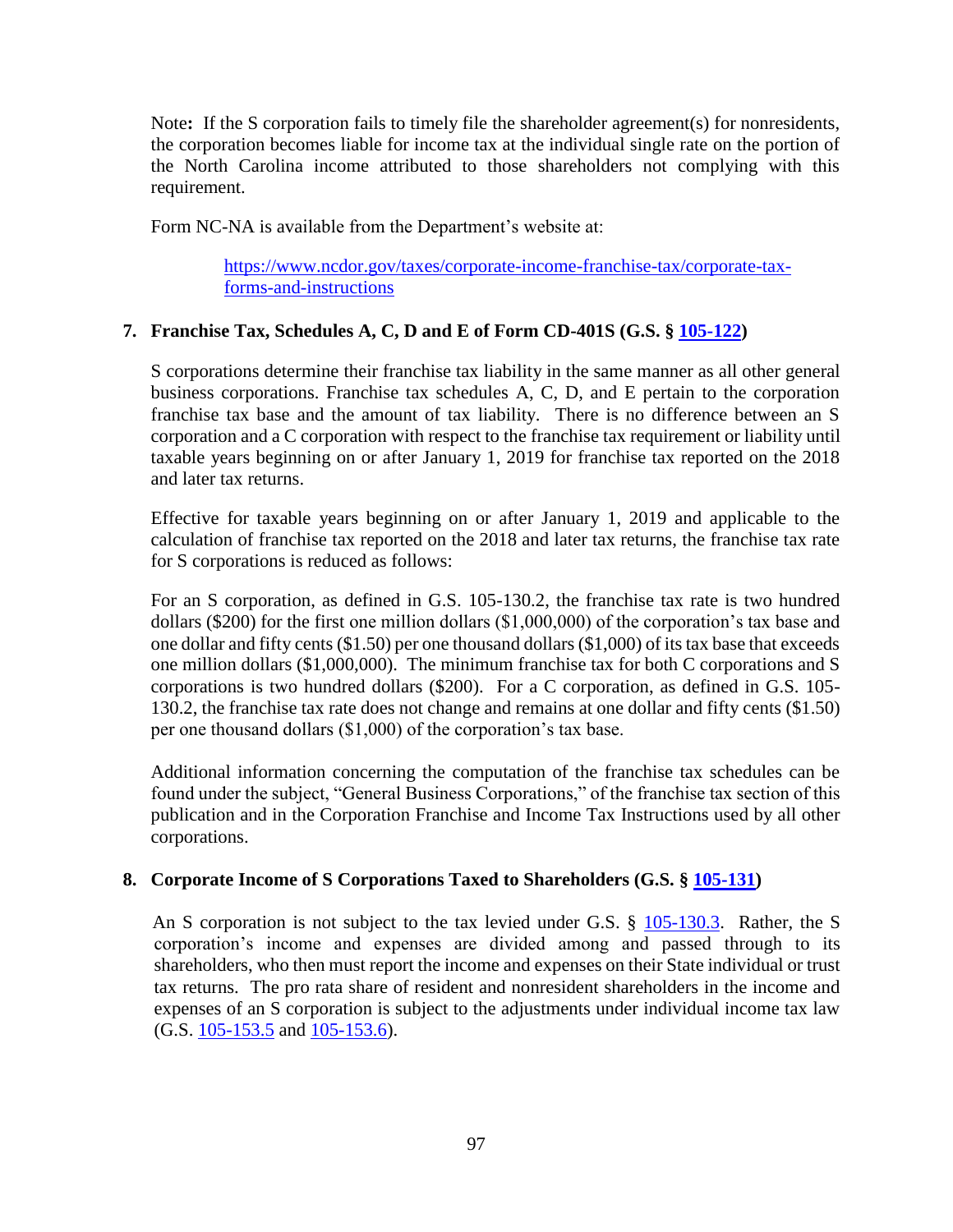#### **9. Composite Return for Nonresident Shareholders (G.S. § [105-131.7\(b\)\)](http://www.ncga.state.nc.us/EnactedLegislation/Statutes/HTML/BySection/Chapter_105/GS_105-131.7.html)**

If the S corporation has shareholders who are nonresidents of North Carolina, the corporation may file a composite return that reflects the state taxable income of each nonresident and the amount of tax due. The composite return is available for nonresident shareholders only. A remittance of the total tax due on behalf of nonresident shareholders is made with the return, CD-401S, when filed.

A nonresident individual shareholder is not required to file a North Carolina individual income tax return if the only income in North Carolina is reported by the S corporation. A nonresident trust shareholder, other than a grantor trust, is required to file a North Carolina fiduciary income tax return even if its only income in North Carolina is reported by the S corporation.

# **Z. Qualified Subchapter S Subsidiaries**

# **1. Preliminary Statement**

The Federal Small Business Job Protection Act of 1996 allows S corporations to own qualified S corporation subsidiaries, (QSSS). The parent must elect qualified S corporation treatment for its one hundred percent (100%) owned subsidiary. For federal income tax purposes, a QSSS is not treated as a separate corporation, but rather all the subsidiary's assets, liabilities, and items of income, deductions and credits are treated as those of the S corporation parent*.* North Carolina follows the federal treatment for income tax purposes and recognizes all the income and expense items as belonging to the parent corporation.

(Reference: North Carolina Technical Advice Memorandum dated August 1, 1997, Qualified Subchapter S Subsidiaries, [\(CTAM 97-13\)](http://www.dornc.com/practitioner/corporate/directives/ctam-97-13.html)).

#### **2. Parent S Corporation Nexus**

All of the subsidiary's activities will be attributed to the parent for purposes of determining whether the parent is doing business in North Carolina.

# **3. Apportionment Factors**

The parent S corporation must aggregate and include the subsidiary's items of income, loss, and deductions before determining the parent's apportionable or allocable income. The parent S corporation must also include the subsidiary's property, payroll and sales in calculating its apportionment factors. The parent S corporation must use the same apportionment factor that was used to apportion the combined income of the parent and subsidiaries to determine its net worth franchise tax base. The QSSS does not calculate an apportionment factor for income tax since its income is taxed at the parent level. However, it must calculate its apportionment factor using its own property, payroll, and sales to determine its net worth franchise tax base.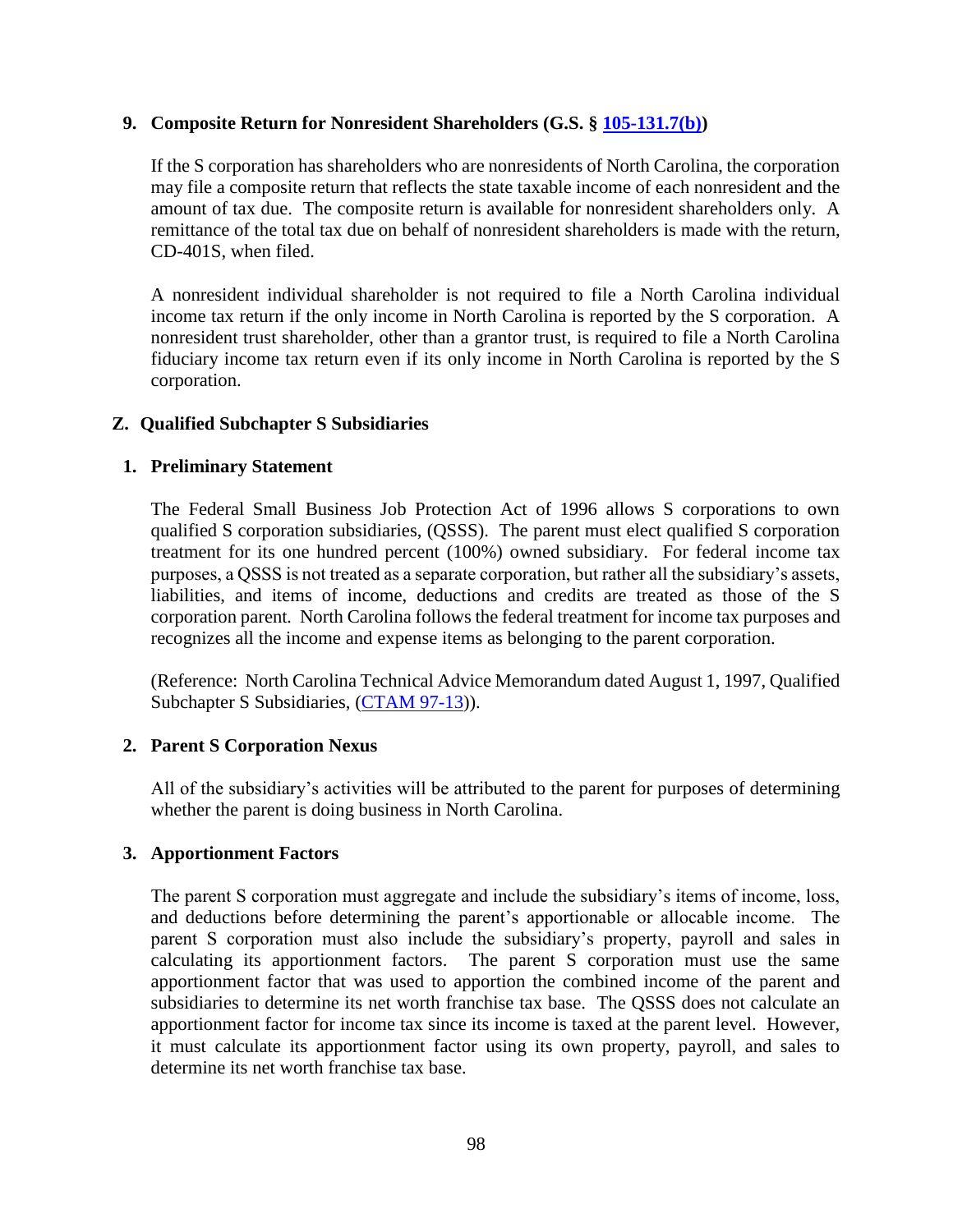# **4. Franchise Tax Returns**

Each QSSS and each parent S corporation doing business in this State must file a separate franchise tax return for each taxable period based on their own separate attributes. The assets, liabilities, income, deductions or credits of the parent and the qualified S corporation are not combined for this purpose. A franchise tax return must be filed even if the resulting liability is the minimum franchise tax.

# **5. Shareholders**

Shareholders in an S corporation parent with a QSSS doing business in this State must report income attributable to this State in accordance with Part 1A of Article 4 of Chapter 105 of the General Statutes.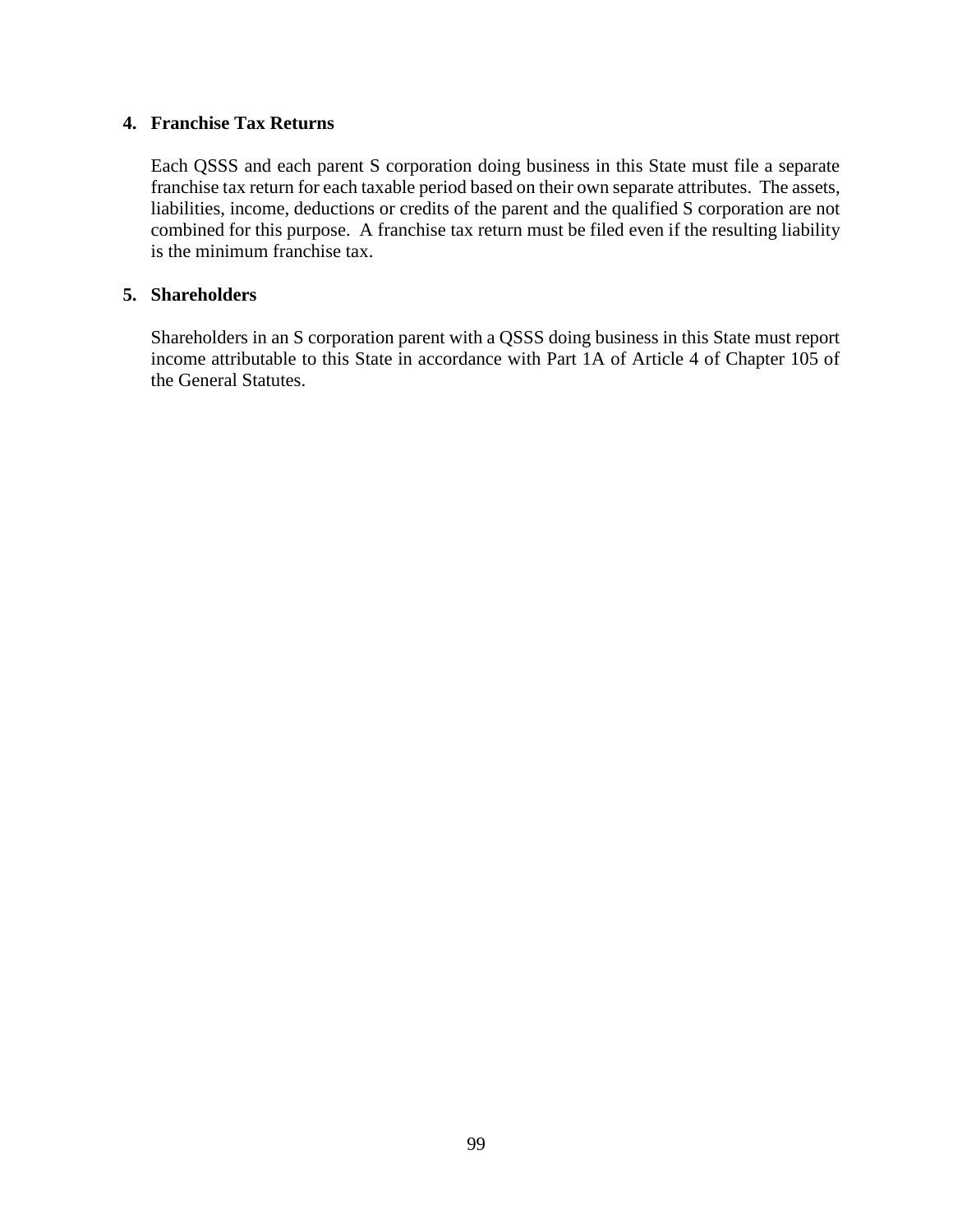# **III. INSURANCE PREMIUMS TAX (Article 8B)**

# **A. General Information (G.S. [105-228.4A,](http://www.ncga.state.nc.us/EnactedLegislation/Statutes/PDF/BySection/Chapter_105/GS_105-228.4A.pdf) [105-228.5,](http://www.ncga.state.nc.us/EnactedLegislation/Statutes/PDF/BySection/Chapter_105/GS_105-228.5.pdf) [105-228.8\)](http://www.ncga.state.nc.us/EnactedLegislation/Statutes/PDF/BySection/Chapter_105/GS_105-228.8.pdf)**

North Carolina levies several types of insurance premium tax upon insurers, both domestic and foreign, for the privilege of engaging in insurance business. Foreign insurers taxed under G.S. [105-228.5](http://www.ncga.state.nc.us/EnactedLegislation/Statutes/HTML/BySection/Chapter_105/GS_105-228.5.html) are subject to retaliatory provisions.

# **B. Insurance Companies Subject to the Tax under G.S 105-228.5 (G.S. [105-228.5,](http://www.ncga.state.nc.us/EnactedLegislation/Statutes/PDF/BySection/Chapter_105/GS_105-228.5.pdf) G.S. [58-](http://www.ncga.state.nc.us/EnactedLegislation/Statutes/HTML/BySection/Chapter_58/GS_58-6-25.html) [6-25\)](http://www.ncga.state.nc.us/EnactedLegislation/Statutes/HTML/BySection/Chapter_58/GS_58-6-25.html)**

All insurers as defined in G.S.  $\frac{58-1-5}{5}$ , all hospital, medical, and dental service insurers organized as Article 65 corporations under G.S. 58-65, and all self-insurers organized and licensed in accordance with G.S. 58-47, G.S. 97-5 or G.S. 97-93, including groups of employers who have pooled their liabilities and employers that carry their own risks, that are doing business in this State are subject to gross premium tax pursuant to G.S. [105-228.5](http://www.ncga.state.nc.us/EnactedLegislation/Statutes/HTML/BySection/Chapter_105/GS_105-228.5.html) and the retaliatory tax provisions set forth in G.S. [105-228.8.](http://www.ncga.state.nc.us/EnactedLegislation/Statutes/HTML/BySection/Chapter_105/GS_105-228.8.html)

All insurers, all hospital, medical and dental service insurers organized as Article 65 corporations, all self-insurers, and all health maintenance organizations are subject to the insurance regulatory charge pursuant to G. S. [58-6-25.](http://www.ncga.state.nc.us/EnactedLegislation/Statutes/HTML/BySection/Chapter_58/GS_58-6-25.html)

# **C. Captive Insurance Companies Subject to the Tax under G.S. 105-228.4A (G.S. [105-](http://www.ncga.state.nc.us/EnactedLegislation/Statutes/HTML/BySection/Chapter_105/GS_105-228.4A.html) [228.4A\)](http://www.ncga.state.nc.us/EnactedLegislation/Statutes/HTML/BySection/Chapter_105/GS_105-228.4A.html)**

All captive insurance companies as defined in G.S. [58-10-340](http://www.ncga.state.nc.us/EnactedLegislation/Statutes/HTML/BySection/Chapter_58/GS_58-10-340.html) doing business in this State are subject to gross premium tax pursuant to G.S.  $105-228.4A$ . Every captive insurance company licensed to do business in North Carolina is doing business and is required to file a gross premiums tax return and pay gross premiums tax, unless it meets the requirements of G.S. 58- 10-490. In the case of a branch captive insurance company, only the branch business of the company is subject to gross premium tax. Two or more captive insurance companies under common ownership and control are taxed under G.S. [105-228.4A](http://www.ncga.state.nc.us/EnactedLegislation/Statutes/HTML/BySection/Chapter_105/GS_105-228.4A.html) as a single captive insurance company. Captive insurance companies are not subject to the insurance regulatory charge levied in G.S. [58-6-25](http://www.ncga.state.nc.us/EnactedLegislation/Statutes/HTML/BySection/Chapter_58/GS_58-6-25.html) or the retaliatory tax levied under G.S. [105-228.8.](http://www.ncga.state.nc.us/EnactedLegislation/Statutes/HTML/BySection/Chapter_105/GS_105-228.8.html)

# **D. Types of Tax and Charges (G.S. [105-228.4A,](http://www.ncga.state.nc.us/EnactedLegislation/Statutes/HTML/BySection/Chapter_105/GS_105-228.4A.html) G.S. [105-228.5,](http://www.ncga.state.nc.us/EnactedLegislation/Statutes/PDF/BySection/Chapter_105/GS_105-228.5.pdf) G.S [58-6-25\)](http://www.ncga.state.nc.us/EnactedLegislation/Statutes/HTML/BySection/Chapter_58/GS_58-6-25.html)**

There are several types of insurance premium tax applied, according to the type of insurance company and the type of insurance written. Gross Premium Tax, Additional Tax on Property Coverage Contracts, and Retaliatory Tax are types of insurance premium tax reported. Tax rates, according to the type of insurance written, apply to each type of tax. Premium tax return forms to be used in filing premium tax returns are available on the Department's website at:

<https://www.ncdor.gov/insurance-gross-premiums-tax-returns-and-instructions>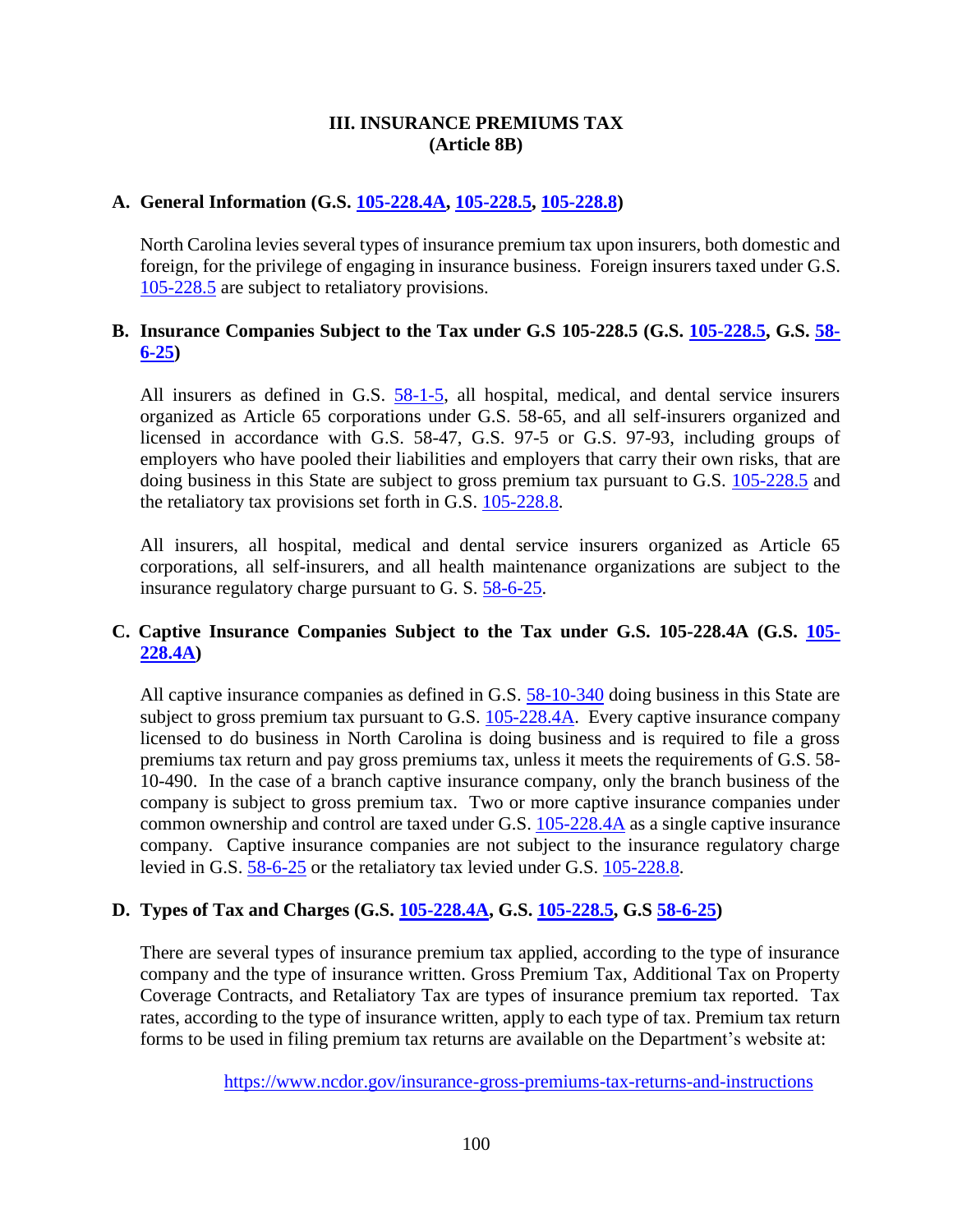Other sources of the forms, if used, must obtain prior approval. Supplemental schedules as required by the Department of Revenue must be attached to all returns filed.

Insurers taxed under G.S. [105-228.5,](http://www.ncga.state.nc.us/EnactedLegislation/Statutes/PDF/BySection/Chapter_105/GS_105-228.5.pdf) Article 65 corporations, health maintenance organizations, and self-insurers are required to pay an Insurance Regulatory Charge in addition to all other fees and taxes. The Insurance Regulatory Charge is a percentage of the gross premium tax liability, exclusive of any additional taxes imposed by G.S. [105-228.8,](http://www.ncga.state.nc.us/EnactedLegislation/Statutes/PDF/BySection/Chapter_105/GS_105-228.8.pdf) any credits allowed under G.S[. 105-228.5A](http://www.ncga.state.nc.us/EnactedLegislation/Statutes/HTML/BySection/Chapter_105/GS_105-228.5A.html) or G.S. [97-133\(a\),](http://www.ncga.state.nc.us/EnactedLegislation/Statutes/HTML/BySection/Chapter_97/GS_97-133.html) and any other credits allowed under Chapter 105 of the General Statutes, for the taxable year. The insurance regulatory charge does not apply to captive insurance companies taxed under G.S. [105-228.4A.](http://www.ncga.state.nc.us/EnactedLegislation/Statutes/HTML/BySection/Chapter_105/GS_105-228.4A.html)

# **E. Tax Basis for Insurers taxed under G.S. 105-228.5 (G.S. [105-228.5\)](http://www.ncga.state.nc.us/EnactedLegislation/Statutes/PDF/BySection/Chapter_105/GS_105-228.5.pdf)**

The tax imposed on an insurer taxed under G.S.  $105-228.5$  is based on gross premiums from business done in the State during the calendar year. Finance charges are included in gross premiums.

In the case of life insurance contracts, including supplemental contracts providing for disability benefits, accidental death benefits, or other special benefits that are not annuities and excluding contracts of reinsurance, gross premiums from business done means all premiums collected in the calendar year. Insurers are allowed to deduct premiums refunded on policies rescinded for fraud or other breach of contract and premiums that were paid in advance on life insurance contracts and subsequently refunded to the insured, premium payer, beneficiary, or estate.

For all other contracts of insurance, including contracts of insurance required to be carried by the Workers' Compensation Act and excluding contracts of reinsurance, gross premiums from business done in the State means all premiums written, or the equivalent thereof in the case of self-insurers under the Workers' Compensation Act, for contracts covering property or risks in this State, whether the premiums are designated as premiums, deposits, premium deposits, policy fees, membership fees, or assessments.

In allocating premiums to this State, no distinction is made between the allocation of premium income from a group insurance policy and premium income from individual insurance policies. Gross premiums from group policies providing coverage for individuals living in this State are taxable by this State and should be allocated to North Carolina regardless of the address of the policyholder, policy owner, or beneficiary. The determining factor is residence of the insured. The allocation exception in G.S.  $105-228.5(b1)(1)$  does not apply with respect to premium income from insurance policies issued to owners, including trusts, located outside North Carolina but covering North Carolina risks.

If, for any tax year, returned premiums exceed gross premiums collected, insurers may reduce taxable premiums to zero. The general statutes do not provide for the carryforward of any unused returned premiums or the refund of premium taxes on any unused return premiums.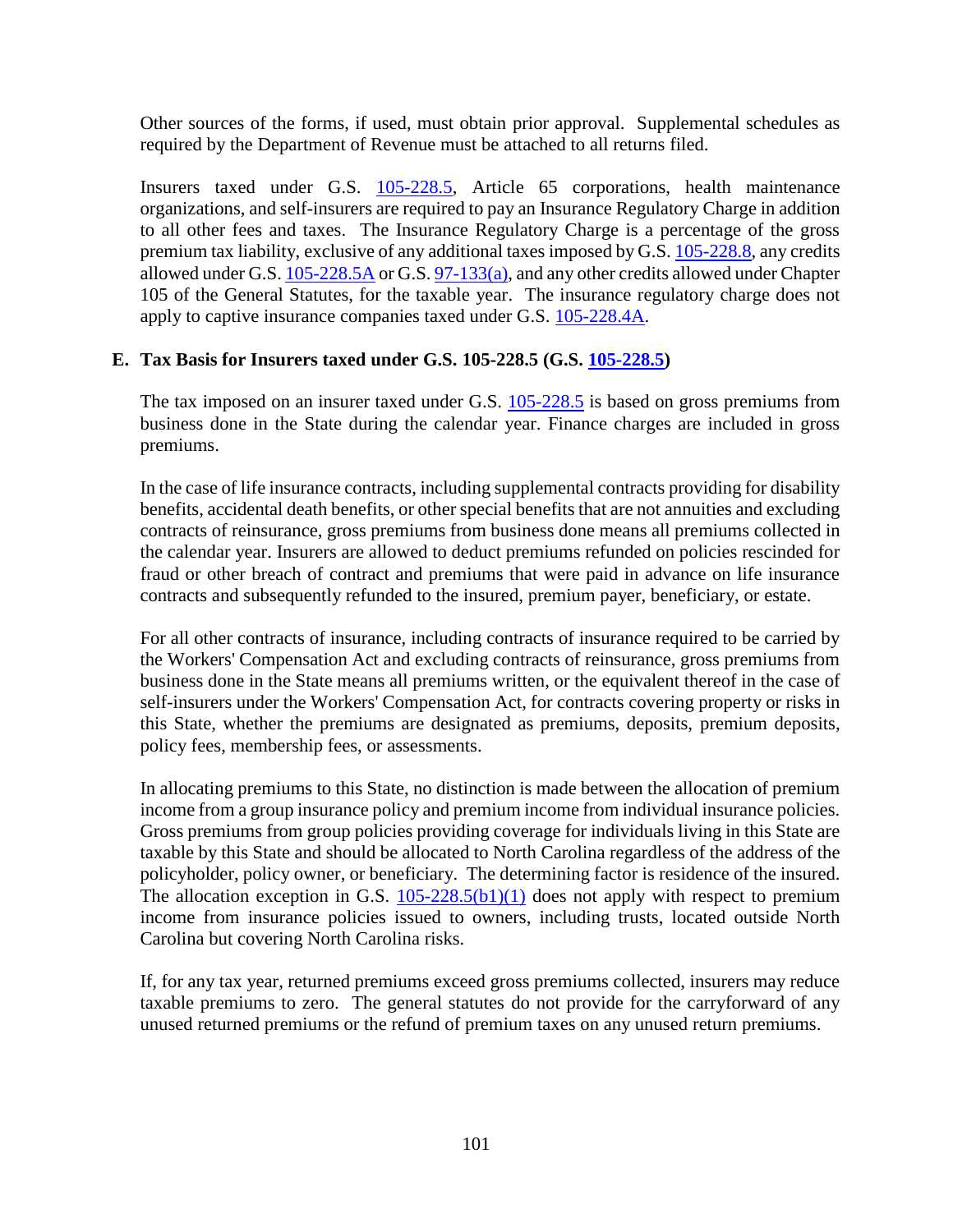When insurers are ordered by the Department of Insurance to establish escrow accounts of possible premium overcharges, reductions in gross premiums are allowed after any refunds have been paid to insureds, not when the escrows are established.

An insurer transacting a surety business, including bail bond business, is taxed on the full amount of premium paid by a principal or by anyone on behalf of a principal for a bond, and such insurer cannot exclude any paid commission in determining gross premiums from business done in this State.

An insurer taxed under G.S. [105-228.5](http://www.ncga.state.nc.us/EnactedLegislation/Statutes/HTML/BySection/Chapter_105/GS_105-228.5.html) may exclude the following in determining gross premiums from business done in this State:

- Premiums properly reported and properly allocated as being received from business done in some other nation, territory, state, or states.
- Premiums received from policies written in federal areas for persons in military service who pay premiums by assignment of service pay.
- Premiums received from policies or contracts issued in connection with the funding of a pension, annuity, or profit-sharing plan qualified or exempt under section 401, 403, 404, 408, 457, or 501 of the Internal Revenue Code as defined in G.S. [105-228.90.](http://www.ncga.state.nc.us/EnactedLegislation/Statutes/HTML/BySection/Chapter_105/GS_105-228.90.html)
- Premiums or considerations received from annuities, as defined in G.S. [58-7-15.](http://www.ncga.state.nc.us/EnactedLegislation/Statutes/HTML/BySection/Chapter_58/GS_58-7-15.html)
- Funds or considerations received in connection with funding agreements, as defined in G.S. [58-7-16.](http://www.ncga.state.nc.us/EnactedLegislation/Statutes/HTML/BySection/Chapter_58/GS_58-7-16.html)
- Medicaid or Medicare premiums, to the extent federal law prohibits their taxation.

# **F. Tax Basis for Captive Insurers taxed under G.S. 105.228.4A (G.S. [105.228.4A\)](http://www.ncga.state.nc.us/EnactedLegislation/Statutes/HTML/BySection/Chapter_105/GS_105-228.4A.html)**

The tax imposed on captive insurance companies taxed under G.S.  $105-228.4A$  is based on all direct premiums and assumed reinsurance premiums of a captive insurance company domiciled in the State. In the case of a multiyear policy or contract, the premiums must be prorated among the years covered by the policy or contract.

Taxable direct premiums do not include amounts paid to policyholders as return premiums. Return premiums include dividends on unabsorbed premiums or premium deposits returned or credited to policyholders. The premium tax on assumed reinsurance premiums does not apply to premiums for risks or portions of risks that are subject to taxation on a direct basis under G.S. [105-228.4A\(e\).](http://www.ncga.state.nc.us/EnactedLegislation/Statutes/HTML/BySection/Chapter_105/GS_105-228.4A.html) The tax on assumed reinsurance premiums does not apply in connection with the receipt of assets in exchange for the assumption of loss reserves and other liabilities of one insurer by another insurer if the two insurers are under common control and the Commissioner of Insurance verifies 1) the transaction between the insurers is part of a plan to discontinue the operations of one of the insurers and 2) the intent of the insurers is to renew or maintain business with the captive insurance company.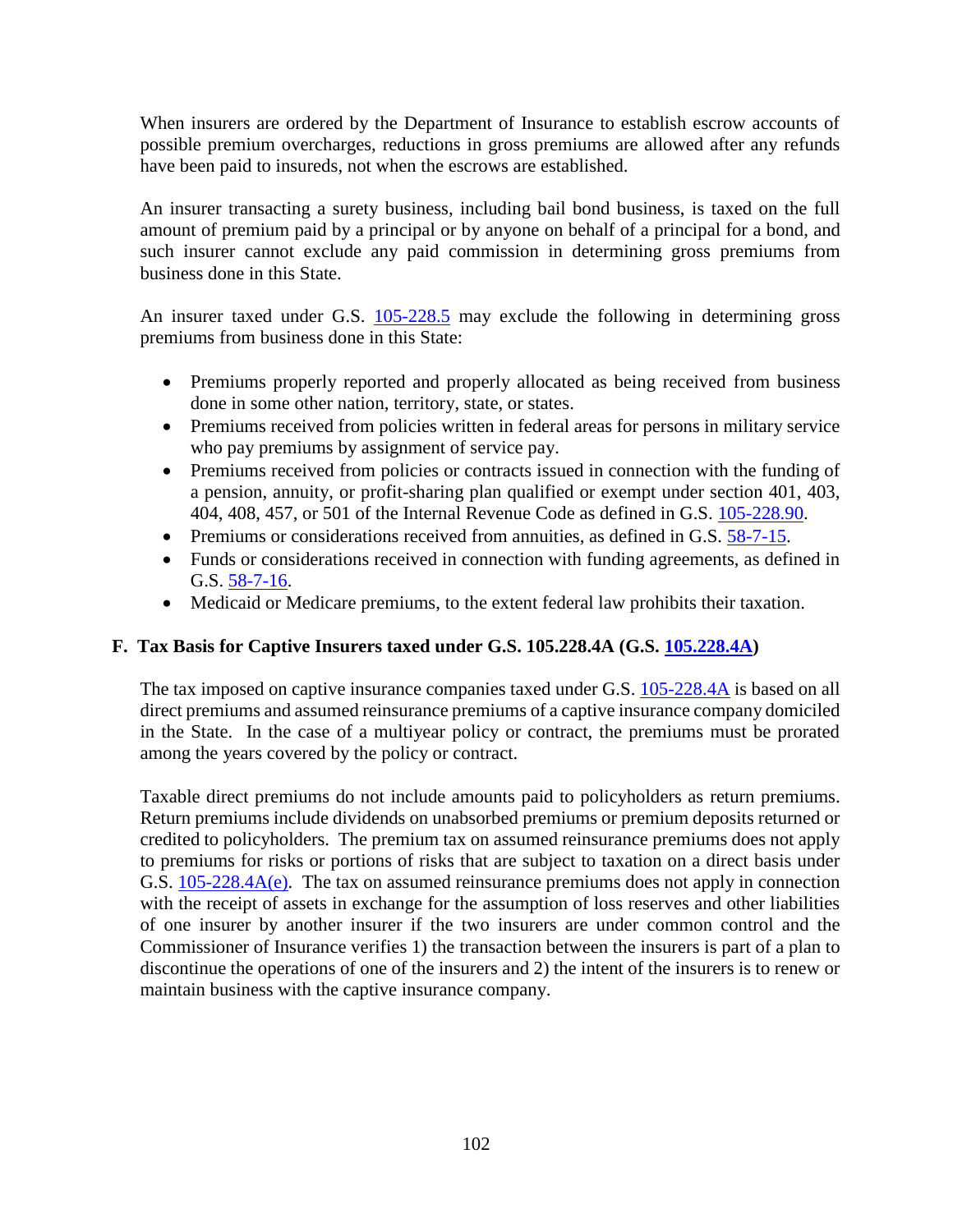# **G. Tax Rates and Charges (G.S. [105-228.5,](http://www.ncga.state.nc.us/EnactedLegislation/Statutes/PDF/BySection/Chapter_105/GS_105-228.5.pdf) G.S. [58-6-25\)](http://www.ncga.state.nc.us/EnactedLegislation/Statutes/HTML/BySection/Chapter_58/GS_58-6-25.html)**

Tax rates and charges for insurers taxed under G.S. [105-228.5](http://www.ncga.state.nc.us/EnactedLegislation/Statutes/HTML/BySection/Chapter_105/GS_105-228.5.html) are as follows:

| Workers' Compensation                     | 2.50%         |
|-------------------------------------------|---------------|
| Other taxable contracts                   | 1.90%         |
| Property coverage contracts               | $(0.74\%)$ ** |
| <b>Article 65 Corporations</b>            | 1.90%         |
| <b>Health Maintenance Organizations</b>   | 1.90%         |
| Insurance Regulatory Charge (2015 - 2019) | $6.50\%$ *    |

\*Subject to change each year and is established by the General Assembly based on a proposed percentage rate submitted by the NC Department of Insurance sufficient to defray the estimated cost of the operations of the NC Department of Insurance for each upcoming fiscal year.

\*\*The additional tax on property coverage contracts is imposed on ten percent (10%) of the gross premiums from policies providing coverage for automobile physical damage and one hundred percent (100%) of the gross premium from all other property coverage contracts including policies providing coverage for wind damage (see G.S.  $105-228.5(d)(3)$  for definitions).

#### **H. Tax Rates and Charges for Captive Insurance Companies (G.S. [105-228.4A\)](http://www.ncga.state.nc.us/EnactedLegislation/Statutes/HTML/BySection/Chapter_105/GS_105-228.4A.html)**

Tax rates for captive insurance companies taxed under G.S. [105-228.4A](http://www.ncga.state.nc.us/EnactedLegislation/Statutes/HTML/BySection/Chapter_105/GS_105-228.4A.html) are as follows:

| <b>Direct Premiums</b>              |        |
|-------------------------------------|--------|
| Up to \$20,000,000                  | 0.400% |
| \$20,000,000 and more               | 0.300% |
| <b>Assumed Reinsurance Premiums</b> |        |
| Up to \$20,000,000                  | 0.225% |
| \$20,000,000 to \$40,000,000        | 0.150% |
| \$40,000,000 to \$60,000,000        | 0.050% |
| \$60,000,000 and over               | 0.025% |

The minimum tax is \$5,000 and the maximum is \$100,000 for captives filing as stand-alone captives unless the captive is a protected cell captive insurance company with more than 10 cells. The minimum and maximum tax amounts for a protected cell captive with more than 10 cells are \$10,000 and \$200,000, respectively.

The minimum tax is \$5,000 and the maximum is \$100,000 for a group of captive insurance companies under common ownership and control as determined by the North Carolina Department of Insurance filing as a single captive **unless** the group includes one or more special purpose financial captive insurance companies. If the consolidated group includes one or more special purpose captive insurance companies, the minimum is \$5,000 for the group and the maximum is \$200,000 since the maximum is \$100,000 for the members of the group that are special purpose captives and \$100,000 for the members that are not special purpose financial captives.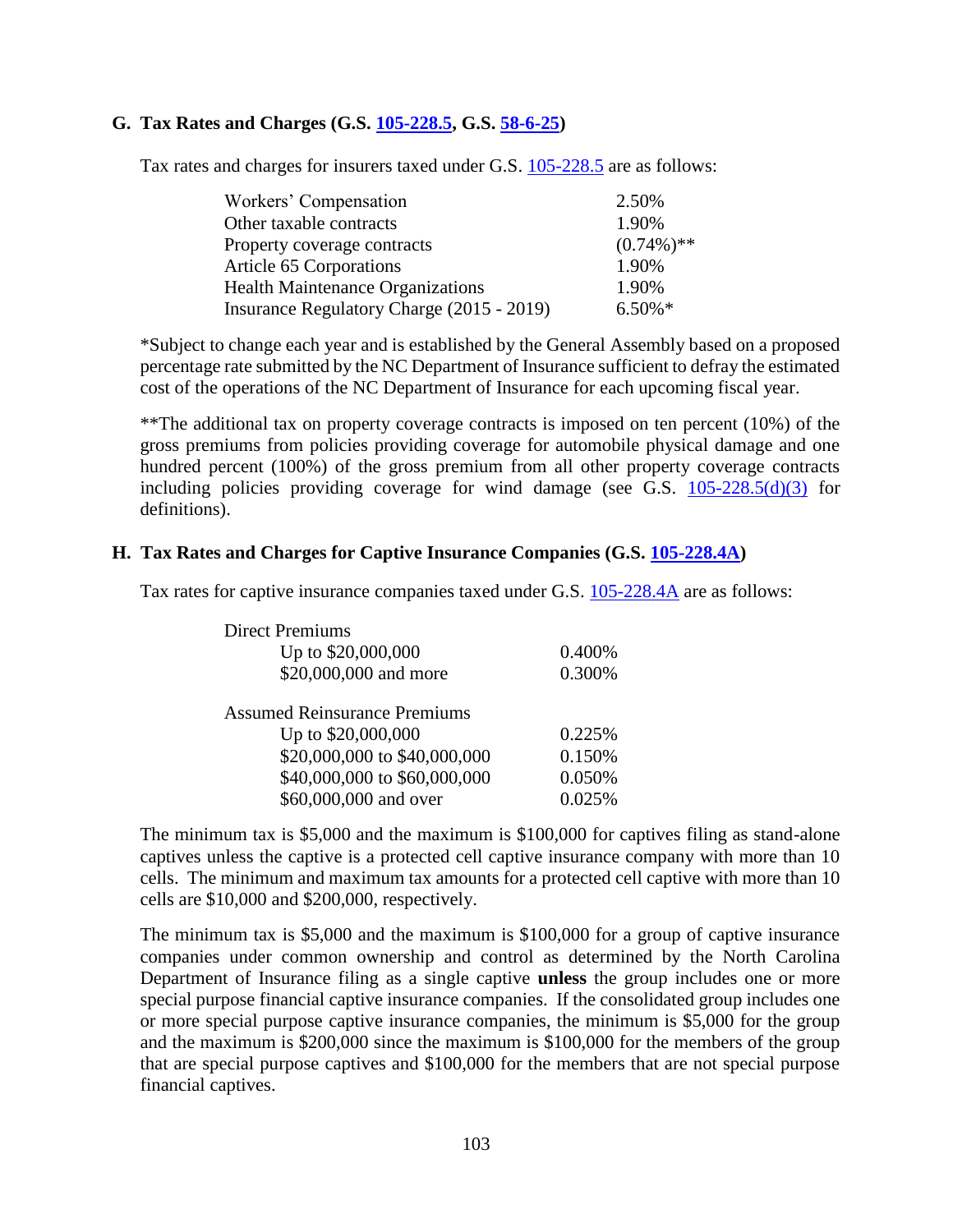# **I. Retaliatory Provisions (G.S. [105-228.8\)](http://www.ncga.state.nc.us/EnactedLegislation/Statutes/PDF/BySection/Chapter_105/GS_105-228.8.pdf)**

When the laws of any other state impose, or would impose, any premium taxes, upon North Carolina companies doing business in the other state that are, on an aggregate basis, in excess of the premium taxes directly imposed upon similar companies by the statutes of this State, the Secretary of Revenue shall impose the same premium taxes, on an aggregate basis, upon the companies chartered in the other state doing business or seeking to do business in North Carolina. Retaliatory tax is reported and paid with the annual Gross Premium Tax return. Special purpose obligations or assessments based on premiums imposed in connection with particular kinds of insurance, the special purpose regulatory charge and dedicated special purpose taxes based on premiums are excluded from retaliatory computations. The additional tax on property coverage contracts is considered a special purpose assessment based on premiums and is not subject to retaliation. Captive insurance companies taxed under G.S. [105-](http://www.ncga.state.nc.us/EnactedLegislation/Statutes/HTML/BySection/Chapter_105/GS_105-228.4A.html) [228.4A](http://www.ncga.state.nc.us/EnactedLegislation/Statutes/HTML/BySection/Chapter_105/GS_105-228.4A.html) are not subject to retaliatory tax.

If an insurer changes its state of domicile during the calendar year, the retaliatory tax must be calculated taking into account the portion of the year the company was domiciled in each state, respectively. For example, Company B is chartered in State A from January 1 through July 31, but changes its state of domicile to State B, effective August 1. The retaliatory calculation should reflect the taxes and includable fees and assessments charged by State A for business done for the period January 1 through July 31 and the taxes and includable fees and assessments charged by State B for business done for the period August 1 through December 31. Appropriate documentation supporting the retaliatory calculation must be attached to the gross premium tax return for the calendar year.

# **J. Installment Payments (G.S. [105-228.5\(f\)\)](http://www.ncga.state.nc.us/EnactedLegislation/Statutes/PDF/BySection/Chapter_105/GS_105-228.5.pdf)**

Insurers, Article 65 corporations, health maintenance organizations, and self-insurers that have a premium tax liability, not including the additional local fire and lightning tax, of ten thousand dollars (\$10,000) or more for business done in North Carolina during the immediately preceding year must remit three equal installments with each installment equal to at least thirtythree and one-third percent (33 1/3%) of the premium tax liability incurred in the immediately preceding taxable year. The due dates are April 15, June 15, and October 15 of each year.

Any insurer, corporation, self-insurer, or organization required to make premium tax installments, must also make installment payments of the Insurance Regulatory Charge. The same percentage and due date guidelines applicable to estimated installment payments of premium tax must be used in calculating and paying the insurance regulatory charge. Captive insurance companies are not required to make installment payments of tax due.

The balance of premium tax and insurance regulatory charge due is remitted by the following March 15 along with the annual tax return. The Secretary may permit an insurance company to pay less than the required installment amount when the insurer reasonably believes that the total estimated payments made for the current year will exceed the total anticipated tax liability for the year. An underpayment of an installment payment shall bear interest.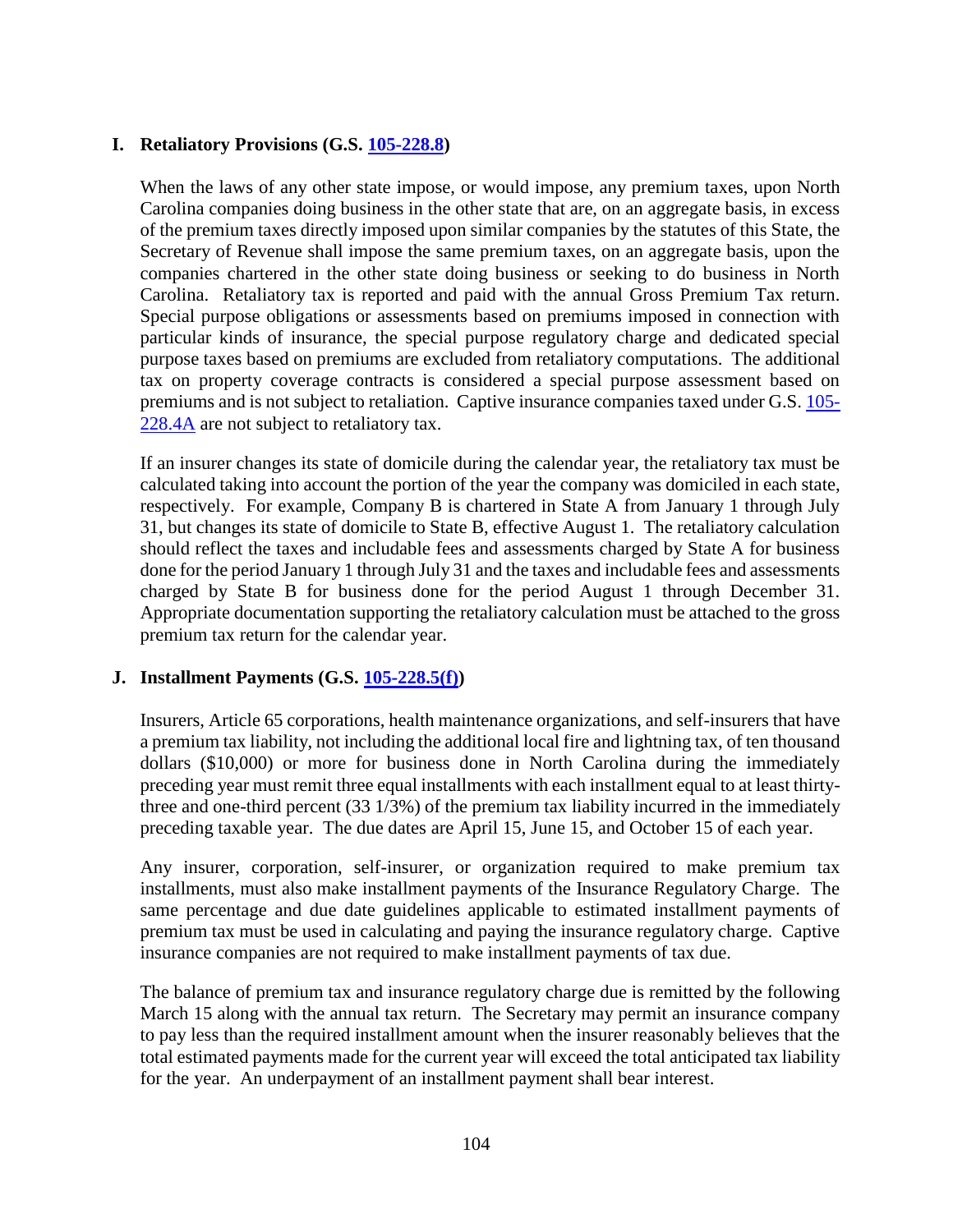# **K. Due Dates (G.S. [105-228.5\(e\)\)](http://www.ncga.state.nc.us/EnactedLegislation/Statutes/PDF/BySection/Chapter_105/GS_105-228.5.pdf)**

Annual returns along with payment of tax are due on or before March 15 of each year. Installment returns (if required) along with payment of tax are due on or before April 15, June 15, and October 15 of each year.

#### **L. Electronic Funds Transfer (EFT) Requirement (G.S. [105-241,](http://www.ncga.state.nc.us/EnactedLegislation/Statutes/HTML/BySection/Chapter_105/GS_105-241.html) [105-236\(lb\)\)](http://www.ncga.state.nc.us/EnactedLegislation/Statutes/HTML/BySection/Chapter_105/GS_105-236.html)**

Insurance companies paying premium tax of \$240,000 or more in a fiscal year are required to remit this tax by EFT beginning with payments made in the following calendar year. Insurance companies will be notified by the Department if required to make EFT payments. Payments received in the wrong form are subject to a penalty equal to five percent (5%) of the tax. For additional information on EFT, refer to the subject, "Payments of Tax by EFT" under "General Administration." Insurers with premium tax liabilities less than \$240,000 may choose to pay the tax electronically using ACH Debit or ACH Credit electronic funds transfer after receiving approval from the Department. For additional information, contact the Insurance Premium Tax Unit. Electronic filing of returns is not available.

#### **M. Exempt Insurance Companies (G.S. [105-228.5\(g\)\)](http://www.ncga.state.nc.us/EnactedLegislation/Statutes/PDF/BySection/Chapter_105/GS_105-228.5.pdf)**

The insurance premium tax requirements in G.S. [105-228.5](http://www.ncga.state.nc.us/EnactedLegislation/Statutes/HTML/BySection/Chapter_105/GS_105-228.5.html) do not apply to farmers' mutual assessment fire insurance companies, to fraternal orders or societies that do not operate for a profit and do not issue policies on any person except members, or to captive insurance companies taxed under G.S. [105-228.4A.](http://www.ncga.state.nc.us/EnactedLegislation/Statutes/HTML/BySection/Chapter_105/GS_105-228.4A.html)

# **N. Tax Credits (G.S. [105-228.5A,](http://www.ncga.state.nc.us/EnactedLegislation/Statutes/HTML/BySection/Chapter_105/GS_105-228.5A.html) G.S. [97-29.1,](http://www.ncga.state.nc.us/EnactedLegislation/Statutes/HTML/BySection/Chapter_97/GS_97-29.1.html) Articles 3A, 3B, 3E, 3H, 3J, and 3L of Chapter 105)**

#### **1. Guaranty Assessment Credits**

North Carolina Guaranty Association assessments paid by insurers may be used as a credit against premium tax. The credit is twenty percent (20%) per year for a period of five years beginning with the year after payment of the assessment. The credit applies to all Insurance Guaranty Association and Life and Accident and Health Insurance Guaranty Association assessments paid. The credit may not exceed the premium tax liability for the year. Self-Insured Guaranty Association assessments paid may be applied as a hundred percent (100%) credit for the year in which it is paid.

#### **2. Supplemental Workers' Compensation Credits**

Supplemental workers' compensation benefits paid to NC residents may be applied as a credit.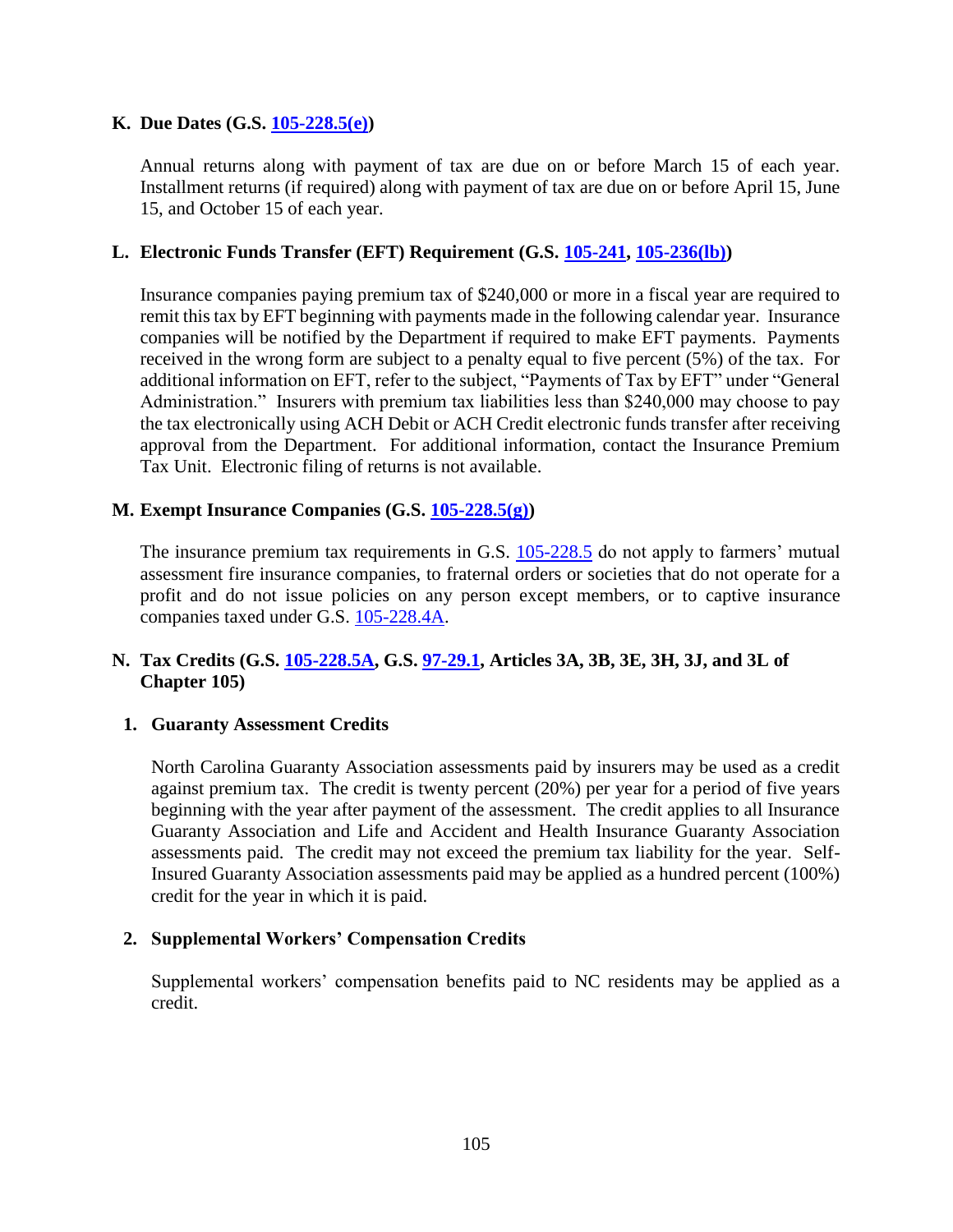# **3. Tax Credit for Low-income Housing**

Effective for taxable years beginning on or after January 1, 2001, for buildings placed in service on or after that date, the tax credit for low-income housing may be taken against gross premium tax. See [G.S. 105-129.40 –](https://www.ncleg.net/enactedlegislation/statutes/html/byarticle/chapter_105/article_3e.html) G.S. 105-129.45 for information about this credit. This credit is repealed effective January 1, 2015.

# **4. Tax Credit for Mill Rehabilitation**

The tax credit for mill rehabilitation may be taken against gross premium tax. See [G.S. 105-](https://www.ncleg.net/EnactedLegislation/Statutes/PDF/ByArticle/Chapter_105/Article_3H.pdf) 129.70 – [G.S. 105-129.75A](https://www.ncleg.net/EnactedLegislation/Statutes/PDF/ByArticle/Chapter_105/Article_3H.pdf) for information on this credit. This credit expires January 1, 2015, for rehabilitation projects for which an application for an eligibility certification is submitted on or after that date. Eligibility certificates under Article 3H expire January 1, 2023.

# **5. Tax Credit for Growing Businesses**

The tax credits for growing businesses may be taken against gross premium tax. See [G.S.](https://www.ncleg.net/EnactedLegislation/Statutes/PDF/ByArticle/Chapter_105/Article_3J.pdf)   $105-129.80 - G.S.$  105-129.89 for information on the credits. The credits are repealed effective for business activities that occur on or after January 1, 2014.

# **6. Tax Credit for Investing in Renewable Energy Property**

The tax credit for investing in renewable energy property may be taken against gross premium tax. See [G.S. 105-129.16A](https://www.ncleg.net/gascripts/statutes/statutelookup.pl?statute=105-129.16A) for information on this credit. This credit is repealed effective for renewable energy property placed into service on or after January 1, 2016.

#### **7. Tax credit for Historic Rehabilitation**

The tax credit for investing in historic rehabilitation may be taken against gross premium tax. See G.S.  $105-129.105 - G.S.$  105-129.110 for information on this credit. This credit is repealed effective for qualified rehabilitation expenditures and rehabilitation expenses incurred on or after January 1, 2020.

#### **O. Insurance Tax Administered by Department of Insurance (G.S. [105-228.9\)](http://www.ncga.state.nc.us/EnactedLegislation/Statutes/HTML/BySection/Chapter_105/GS_105-228.9.html)**

Surplus lines tax, tax on risk retention groups not chartered in the State, and tax on persons procuring insurance directly with an unlicensed insurer are administered by the North Carolina Department of Insurance. Licensing and filing fees of insurers are also administered by the Department of Insurance along with the financial reporting requirements for the insurers.

#### **P. No Additional Local Taxes (G.S. [105-228.10\)](http://www.ncga.state.nc.us/EnactedLegislation/Statutes/HTML/BySection/Chapter_105/GS_105-228.10.html)**

No county, city, or town shall be allowed to impose any additional tax, license, or fee, other than ad valorem taxes, upon any insurance company or association paying the fees and taxes levied under the insurance premium tax statutes.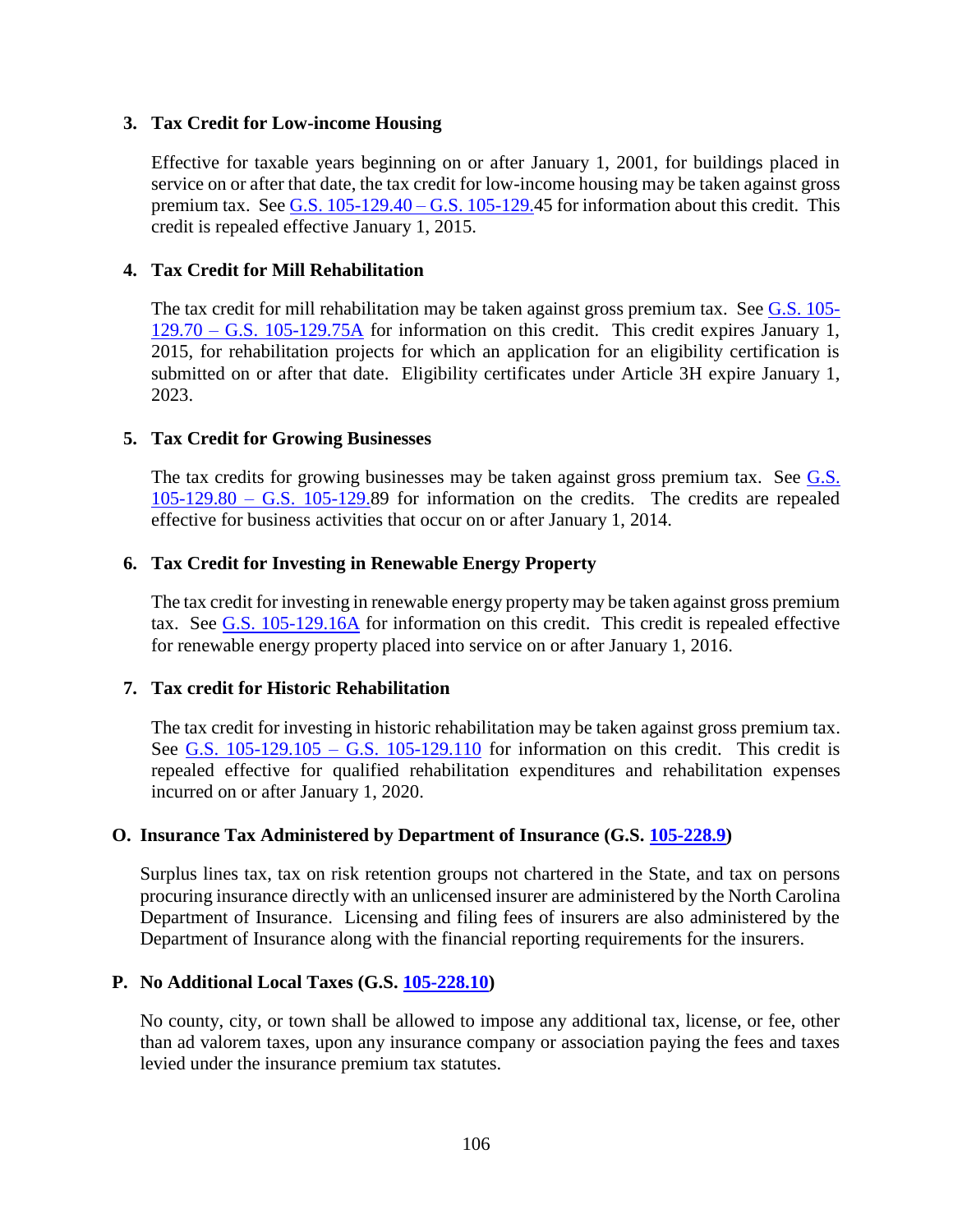# **Q. Exemption From Franchise or Corporate Income Tax (G.[S. 105-228.5\(a\),](https://www.ncleg.net/EnactedLegislation/Statutes/HTML/BySection/Chapter_105/GS_105-228.5.html) [105-](http://www.ncga.state.nc.us/EnactedLegislation/Statutes/HTML/BySection/Chapter_105/GS_105-130.11.html) [130.11\(a\)\(10\)\)](http://www.ncga.state.nc.us/EnactedLegislation/Statutes/HTML/BySection/Chapter_105/GS_105-130.11.html)**

An insurer taxed under G.S. [105-228.5,](https://www.ncleg.net/EnactedLegislation/Statutes/HTML/BySection/Chapter_105/GS_105-228.5.html) Article 65 corporation, or health maintenance organization that is subject to the insurance gross premium tax in this State is not required to file or pay franchise or corporate income tax. A captive insurance company that is paying insurance premium tax levied under G.S.  $105-228.4\text{\AA}$  is not required to file or pay franchise or corporate income tax.

# **R. Penalties**

If an insurer fails to file any return by the date it is due, the Secretary must assess a penalty equal to five percent (5%) of the tax if the failure is for not more than one month, with an additional five percent (5%) for each additional month, or fraction thereof, during which the failure continues. The maximum penalty is twenty-five percent (25%) in the aggregate.

If an insurer fails to pay any tax when due, without intent to evade the tax, the Secretary must assess a penalty equal to ten percent (10%) of the tax.

If an insurer knowingly and willfully fails to comply with any of the provisions in the General Statutes or the Administrative Code, the Secretary must assess a penalty equal to ten percent (10%) of the deficiency that is a result of the insurer's negligence.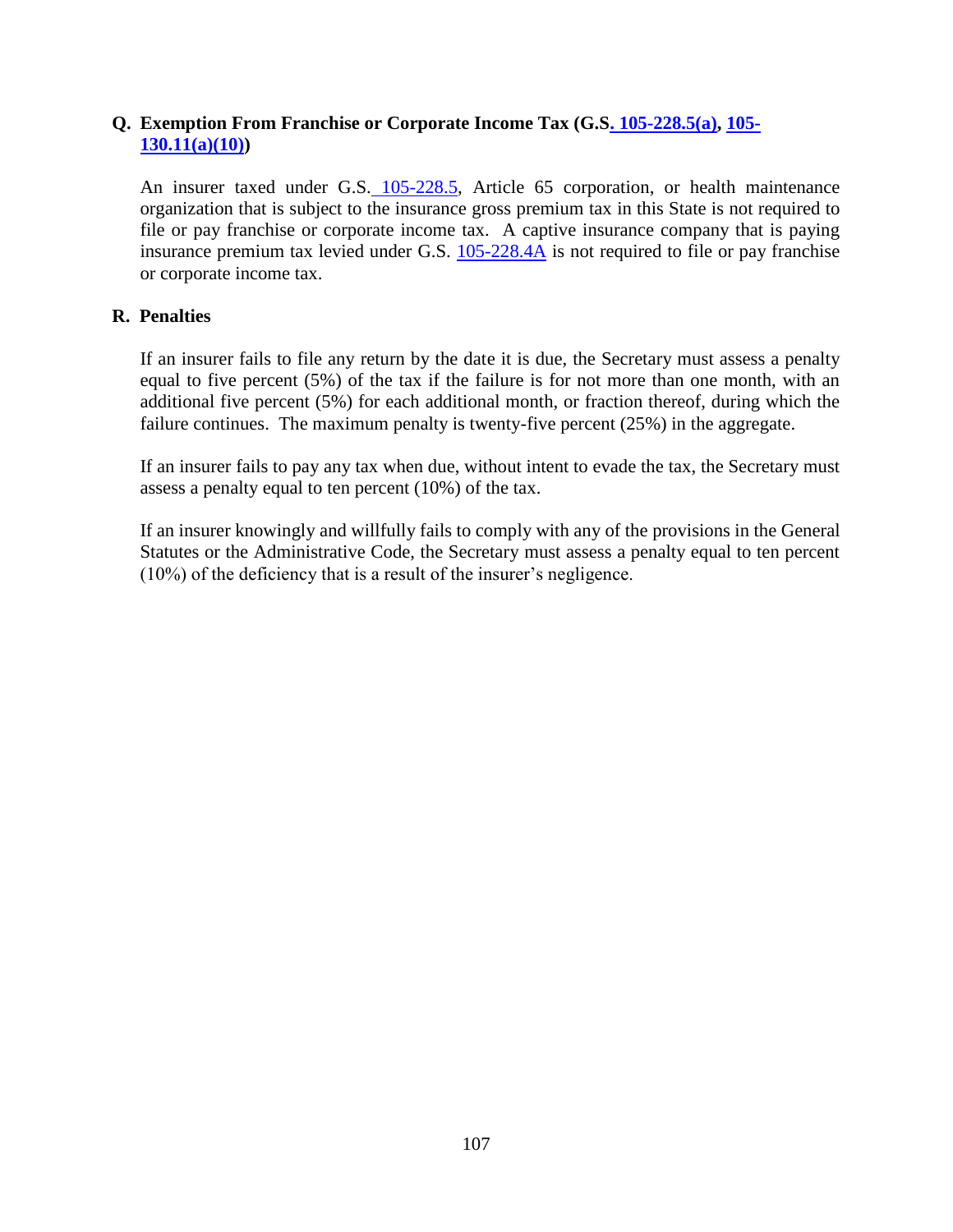# **IV. TAX CREDITS (Articles 3A, 3B, 3C, 3D, 3E, 3F, 3G, 3H, 3J, 3K, 3L and 4)**

### **A. Overview**

Many of the tax credits available to corporations are repealed or designated for sunset. Please refer to each specific Article for details.

*Effect on Installments and Carryforwards* – A taxpayer that qualified for a tax credit that has expired or sunset may continue to take any remaining installments or carryovers in the current tax year if the taxpayer continues to meet the statutory eligibility requirements previously required of each particular tax credit.

# **B. Tax Credits (Article 4)**

# **1. General Information**

Most of the general tax credits previously available to taxpayers under Article 4 of the General Statutes have been repealed or have expired for tax years beginning 1/1/2014 and beyond.

The tax credits allowed under Article 4 of Chapter 105 must be taken against corporate income tax. Please refer to each specific credit for details.

#### **a. Forms**

Form CD-425 is used to report credits that are not limited to fifty percent (50%) of the tax. The Form NC-478 series is used to calculate and report tax credits that are limited to fifty percent (50%) of the tax, less the sum of all other credits that the taxpayer claims. Forms NC-478A through NC-478L are used to calculate the specific credits without regard to the fifty percent (50%) limitation. Form NC-478 is used to total the specific credits, to determine if the fifty percent (50%) limitation applies, and allocate the limited total credit among the specific credits.

Form CD-425 and, if applicable, Form NC-478 and the corresponding Form NC-478 series form must be filed for any taxable year in which the taxpayer is eligible to claim a credit, take a credit, or take an installment of a credit against the taxpayer's tax liability for that year. This requirement applies even if the taxpayer's tax liability for that year is not large enough for the taxpayer to benefit from the credit. Form CD-425 and Form NC-478 series forms are available from the Department's web site at:

[https://www.ncdor.gov/taxes/corporate-income-franchise-tax/corporate-tax](https://www.ncdor.gov/taxes/corporate-income-franchise-tax/corporate-tax-forms-and-instructions)[forms-and-instructions](https://www.ncdor.gov/taxes/corporate-income-franchise-tax/corporate-tax-forms-and-instructions)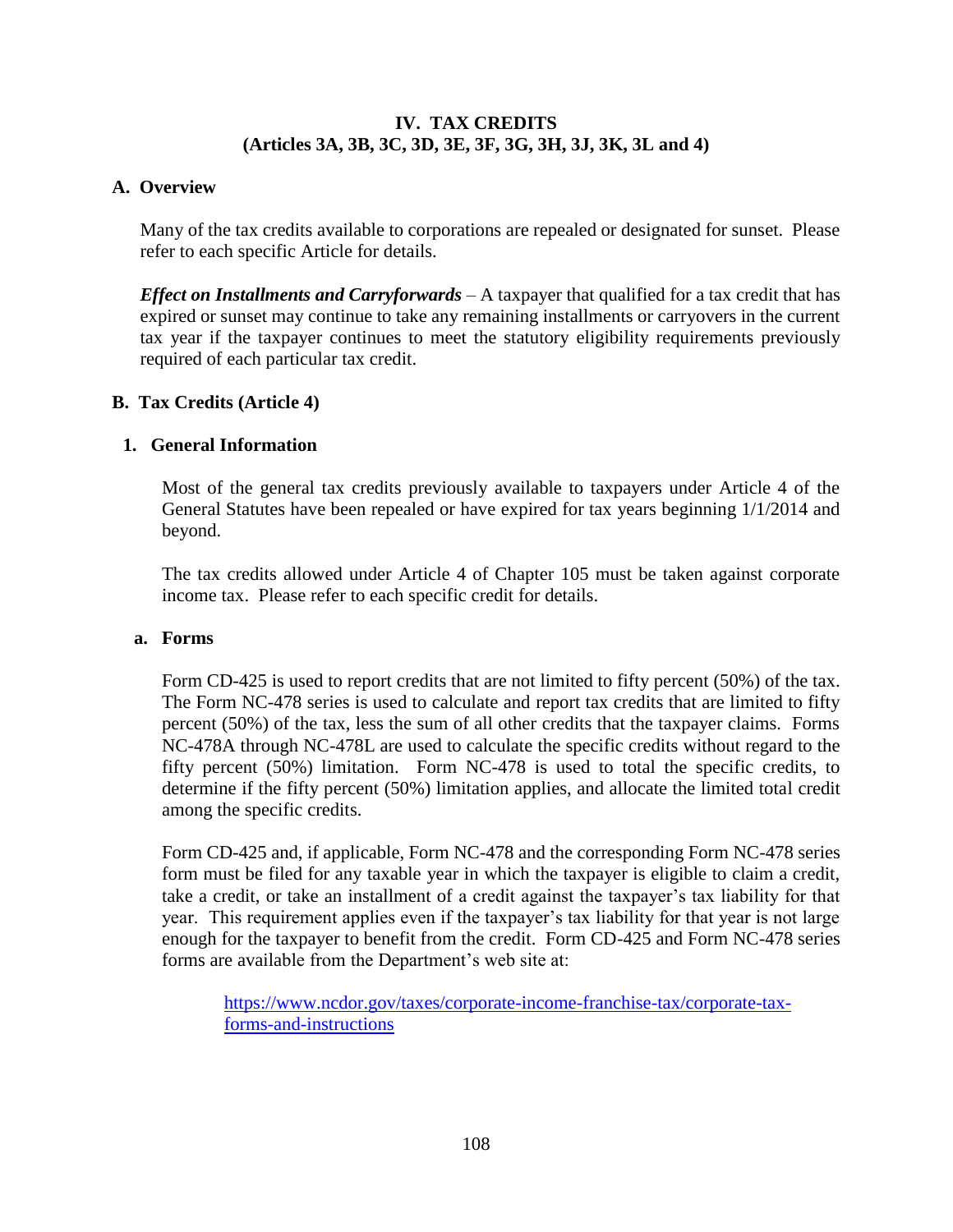# **2. Credit for Construction of Cogenerating Power Plant [\(G.S. § 105-130.25\)](http://www.ncga.state.nc.us/EnactedLegislation/Statutes/HTML/BySection/Chapter_105/GS_105-130.25.html)**

### **a. Credit**

A corporation or partnership, other than a public utility as defined in [G.S. § 62-3\(23\),](http://www.ncga.state.nc.us/EnactedLegislation/Statutes/HTML/BySection/Chapter_62/GS_62-3.html) that constructs a cogenerating power plant is allowed a credit for a portion of the cost to purchase and install the electrical or mechanical power generation equipment of that plant. To be eligible for the credit, the corporation or partnership must own or control the power plant at the time of construction.

The allowable credit is equal to ten percent (10%) of the cost paid during the tax year in which the credit is claimed for the purchase and installation of the electrical or mechanical power generation equipment of a cogenerating power plant. The credit may not be taken for the year in which the costs are paid but shall be taken for the taxable year beginning during the calendar year following the calendar year in which the costs are paid.

#### **b. Cogenerating Power Plant Defined**

A cogenerating power plant is a power plant that sequentially produces electrical or mechanical power and useful thermal energy using natural gas as its primary energy source. A plant whose combustion equipment uses residual oil, middle distillate oil, gasoline, or liquid propane gas (LPG) as a primary fuel will not qualify for the credit.

#### **c. Alternative Method**

An eligible taxpayer may elect to treat the costs paid during an earlier year as if they were paid during the year the plant becomes operational. Once made, the election is irrevocable. An election with respect to costs paid by a partnership must be made by the partnership and is binding on any partners to whom the credit is passed through.

If a taxpayer makes this election, the credit may not exceed twenty-five percent (25%) of the amount of tax for the year reduced by the sum of all credits allowed, except payments of tax by or on behalf of the taxpayer. Any unused portion of the credit may be carried forward for the next ten (10) taxable years.

#### **d. Application**

An application is required to be filed with the Secretary on or before April 15 following the calendar year in which the costs were paid without regard to the method elected by the taxpayer. Under either method, the taxpayer applies for the total credit for the first year eligible.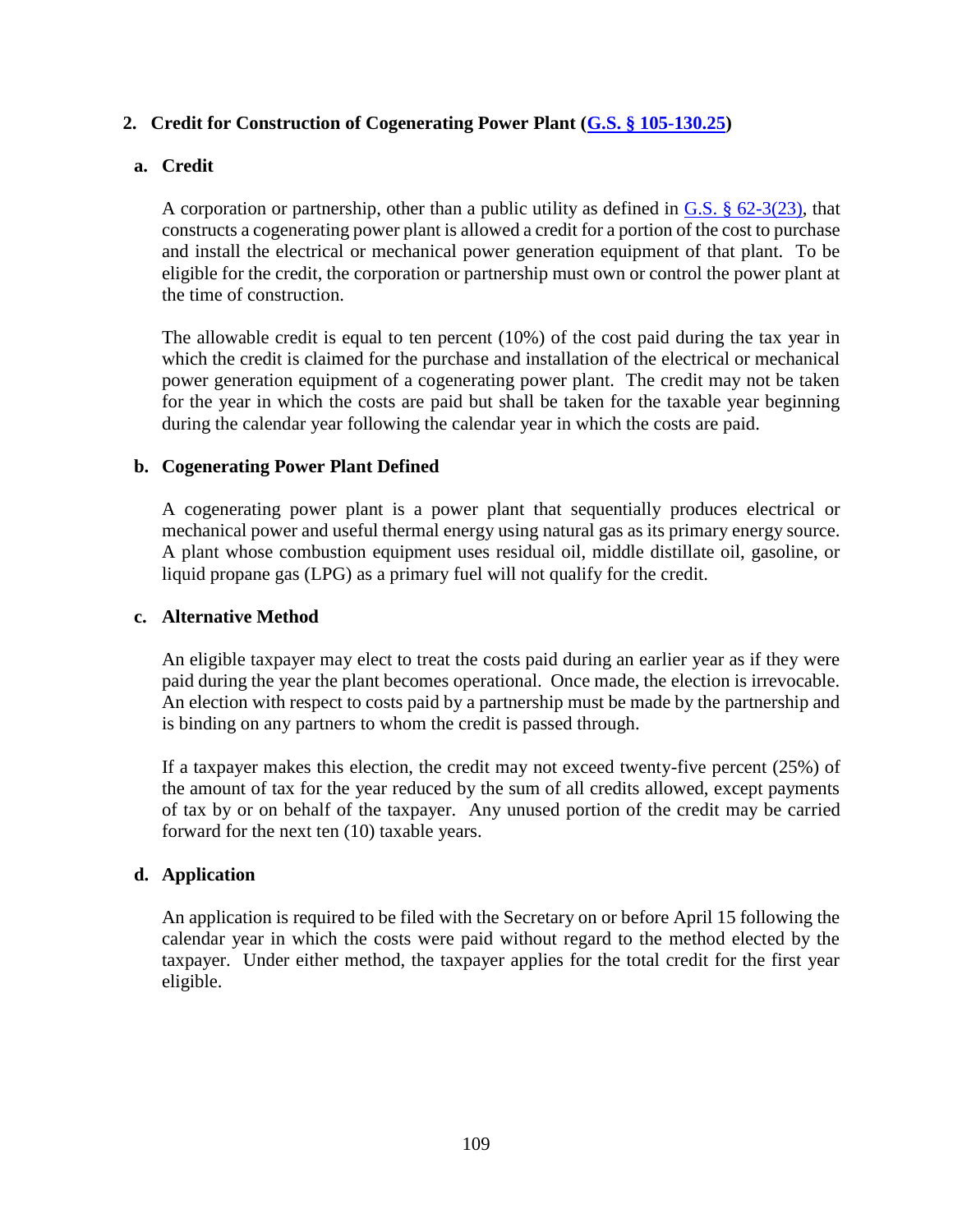## **e. Ceiling**

The total amount of all tax credits allowed for payments for construction and installation made in a calendar year may not exceed five million dollars (\$5,000,000). If the total amount of credits for eligible payments applied for by all taxpayers exceeds five million dollars (\$5,000,000), in any one calendar year, the maximum allowable credit will be prorated among all applicants proportionally. If the taxpayer's eligible credit is reduced because of the ceiling, the reduction may be carried forward for the next ten taxable years. The taxpayer must reapply each year for the unused credits.

# **3. Credit for Real Property Donated for Conservation Purposes [\(G.S. § 105-130.34\)](http://www.ncga.state.nc.us/EnactedLegislation/Statutes/HTML/BySection/Chapter_105/GS_105-130.34.html)**

## **a. Credit (Repealed for tax years beginning on or after 1/1/2014)**

Any C corporation that makes a qualified donation of an interest in real property located in North Carolina during the taxable year is allowed a credit against its corporate income tax. The credit is twenty-five percent (25%) of the fair market value of the property interest donated. The credit allowed for one or more qualified donations made in a taxable year may not exceed five hundred thousand dollars (\$500,000).

## **b. Eligible Property Interest**

To be eligible for this credit the donated interest in real property must be useful for public beach access or use, public access to public waters or trails, fish and wildlife conservation, forestland or farmland conservation, watershed protection, conservation of natural areas, conservation of natural or scenic river areas, conservation of predominately natural parkland, or historic land conservation, and the interest in real property must be donated in perpetuity to and accepted by the State, a local government, or a body that is both organized to receive and administer lands for conservation purposes and qualified to receive charitable contributions pursuant to G.S.  $\S$  105-130.9.

Lands required to be dedicated pursuant to local government regulation or ordinance and dedications made to increase building density levels permitted under a regulation or ordinance are not eligible for this credit.

#### **c. Substantiation**

The taxpayer must file with its income tax return for the taxable year in which the credit is claimed, a certification by the Department of Environment and Natural Resources that the property donated is suitable for one or more of the valid public benefits set forth in this subsection, and a self-contained appraisal report or summary appraisal report. For fee simple absolute donations of real property, the taxpayer may provide documentation of the county's appraised value of the property, as adjusted by the sales assessment ratio, in lieu of an appraisal report.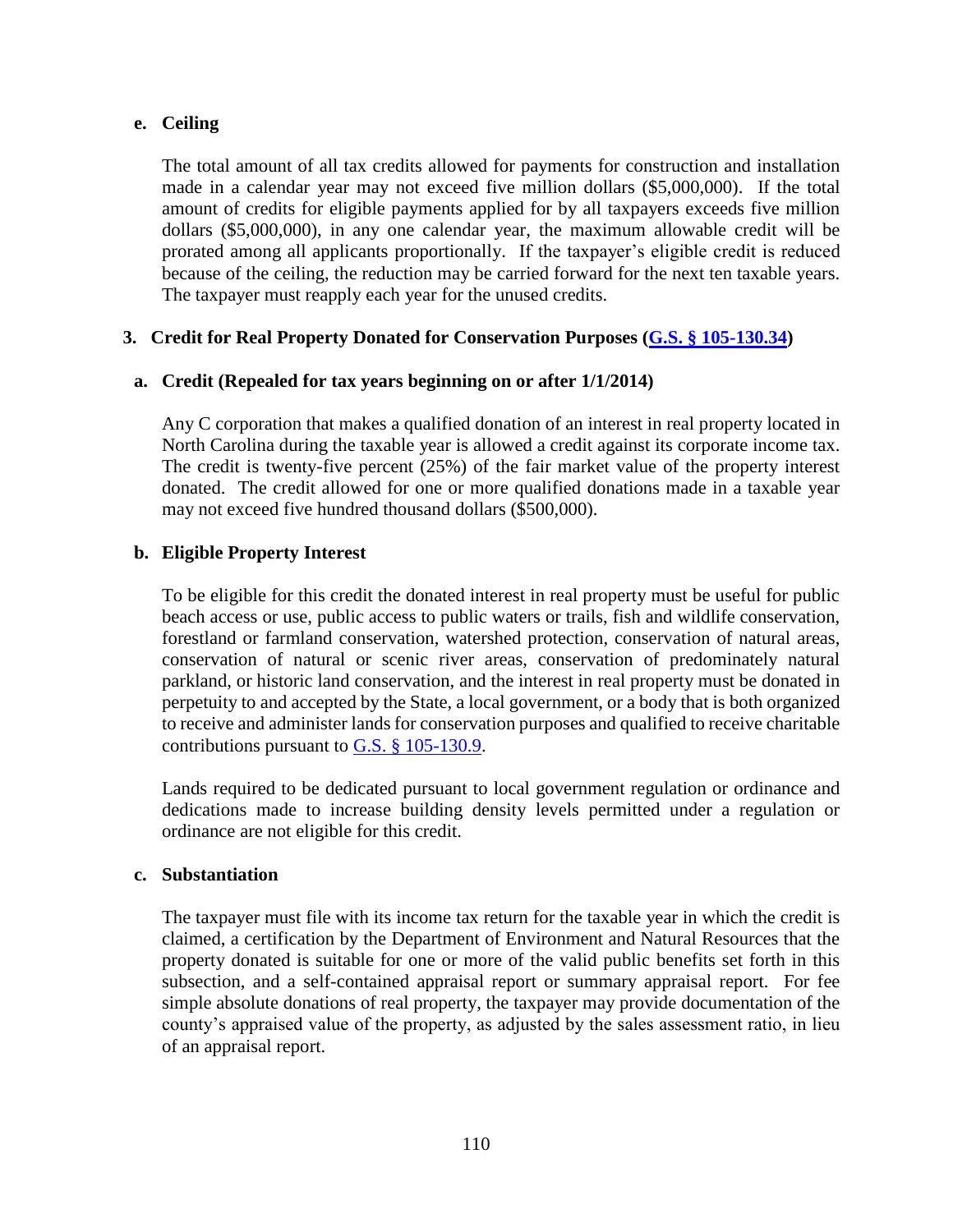### **d. Carryforward**

If the allowable income tax credit exceeds the taxpayer's tax liability reduced by all other credits allowed against North Carolina income tax, the excess may be carried forward and deducted in the next five (5) succeeding years.

#### **e. Limitations**

The portion of the fair market value of the property used to calculate the allowable tax credit is not allowed as a charitable contribution deduction.

# **4. Credit for Conservation Tillage Equipment [\(G.S. § 105-130.36\)](http://www.ncga.state.nc.us/EnactedLegislation/Statutes/HTML/BySection/Chapter_105/GS_105-130.36.html)**

## **a. Credit (Repealed for tax years beginning on or after 1/1/2014)**

A corporation that purchases conservation tillage equipment for use in a farming business, including tree farming, shall be allowed an income tax credit equal to twenty-five percent (25%) of the cost of the equipment paid during the taxable year.

## **b. Conservation Tillage Equipment Defined**

Conservation tillage equipment means planters such as those commonly known as "no-till" planters designed to minimize disturbance of the soil in planting crops or trees, including equipment that may be attached to equipment already owned by the taxpayer. The term also means equipment designed to minimize disturbance of the soil in reforestation site preparation. The inclusion of reforestation equipment that may be attached to equipment already owned by the taxpayer is limited to those items of equipment generally known as "KG-Blades," "drum-choppers," or "V-Blades."

#### **c. Cap on Credit**

This credit may not exceed two thousand five hundred dollars (\$2,500) for any taxable year of any taxpayer.

#### **d. Restrictions**

The credit may only be claimed by the first purchaser of the equipment and may not be claimed by a corporation that purchases the equipment for resale or for use outside this State.

#### **e. Carryforward**

If the credit exceeds the taxpayer's income tax liability, the excess may be carried over and claimed in the next five (5) succeeding years.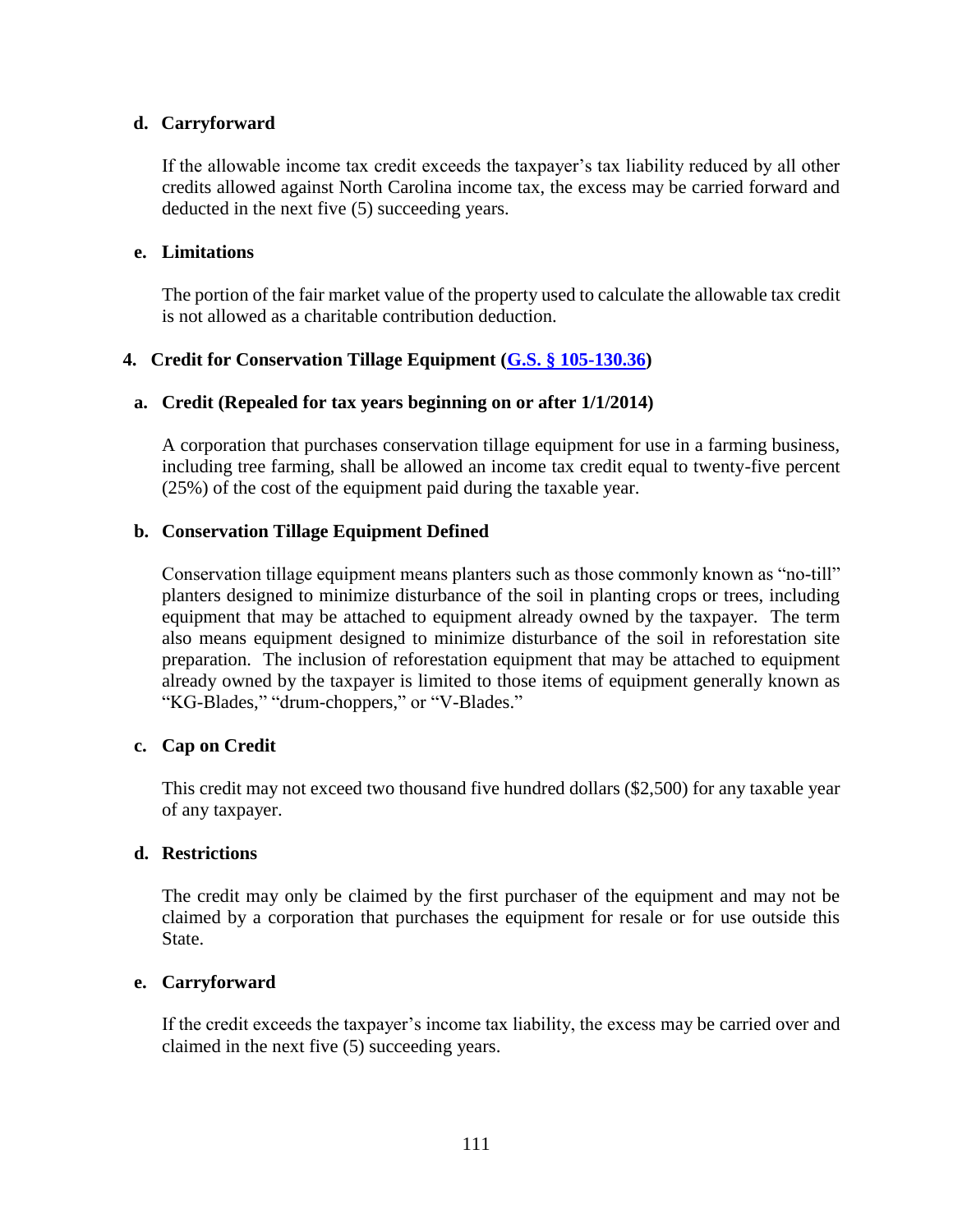#### **f. Basis Reduction**

The basis in any equipment for which a credit is allowed under this section shall be reduced by such credit.

### **5. Credit for Gleaned Crop [\(G.S. § 105-130.37\)](http://www.ncga.state.nc.us/EnactedLegislation/Statutes/HTML/BySection/Chapter_105/GS_105-130.37.html)**

#### **a. Credit (Repealed for tax years beginning on or after 1/1/2014)**

A corporation that grows a crop and permits the gleaning of the crop is allowed an income tax credit equal to ten percent (10%) of the market price of the quantity of the gleaned crop.

### **b. Definitions**

#### **i. Gleaning**

The harvesting of a crop that has been donated by the grower to the nonprofit organization that will distribute the crop to individuals or other nonprofit organizations it considers appropriate recipients of the food.

### **ii. Market Price**

The season average price of the crop as determined by the North Carolina Crop and Livestock Reporting Service in the Department of Agriculture and Consumer Services, or the average price of the crop in the nearest local market for the month in which the crop is gleaned if the Crop and Livestock Reporting Service does not determine the season average price for that crop.

#### **iii. Nonprofit Organization**

An organization to which charitable contributions are deductible under the Code.

#### **c. Cap on Credit**

The allowable credit cannot exceed the taxpayer's tax liability.

#### **d. Carryforward**

Any unused portion of the credit may be carried forward for the succeeding five (5) years.

#### **e. Restrictions**

A charitable contribution deduction is not allowed under G.S.  $\S$  105-130.5(b)(5) for any items for which this credit is claimed.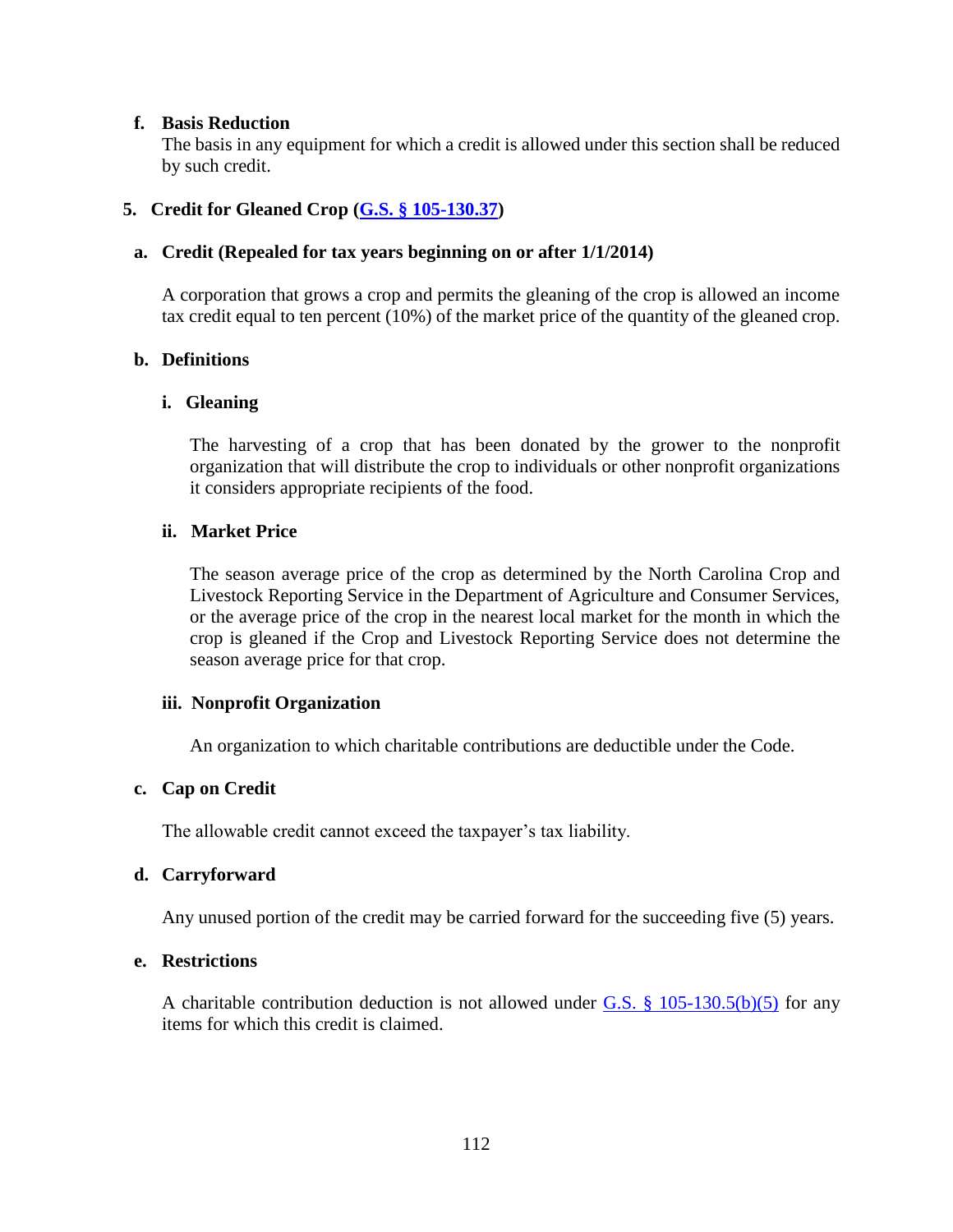### **6. Credit for Use of North Carolina Ports [\(G.S. § 105-130.41\)](http://www.ncga.state.nc.us/EnactedLegislation/Statutes/HTML/BySection/Chapter_105/GS_105-130.41.html)**

### **a. Credit (Repealed for tax years beginning on or after 1/1/2014)**

An income tax credit is available to a corporation whose waterborne cargo is loaded onto or unloaded from an ocean carrier calling at the North Carolina ports of Wilmington or Morehead City. The credit is allowed against corporate income tax in an amount equal to the excess of the wharfage, handling (in or out) and throughput charges assessed on the cargo for the current taxable year over an amount equal to the average of the charges for the current taxable year and the two preceding taxable years. For purposes of this section, the terms "handling" (in and out) and "wharfage" have the meanings provided in the State Ports Tariff Publications, "Wilmington Tariff, Terminal Tariff #6," and "Morehead City Tariff, Terminal Tariff #1" and the term "throughput" has the same meaning as "wharfage" but applies only to bulk products, both dry and liquid.

#### **b. Limitations and Carryforward**

The amount of credit is limited to fifty percent (50%) of the income tax liability for the taxable year reduced by the sum of all credits allowable. Any unused portion of the credit may be carried forward and applied to the income tax liability for the five succeeding years. The maximum cumulative credit that may be claimed by a corporation is two million dollars (\$2,000,000).

#### **c. Substantiation**

To obtain the credit, the taxpayer must provide a statement from the State Ports Authority certifying the amount of charges paid on which the credit is based.

#### **7. Credit for Manufacturing Cigarettes for Exportation [\(G.S. § 105-130.45\)](http://www.ncga.state.nc.us/EnactedLegislation/Statutes/HTML/BySection/Chapter_105/GS_105-130.45.html)**

#### **a. Credit (Repealed effective for cigarettes exported on or after 1/1/2018)**

An income tax credit is allowed to a corporation engaged in the business of manufacturing cigarettes in the United States for exportation to a foreign country, a possession of the United States, and a commonwealth of the United States that is not a state. A corporation must waterborne export cigarettes and other tobacco products through the North Carolina State Ports during the taxable year to qualify for the credit. However, the calculation of the credit is not limited to just cigarettes that are waterborne exported. The amount of credit available is based on the current year's exportation volume compared to the base year's exportation volume. In the case of a successor in business, the amount of credit allowed under this section is determined by comparing the exportation volume of the corporation in the year for which the credit is claimed with all of the corporation's predecessor corporations' combined base year exportation volume, rounded to the nearest whole percentage. The amount of credit may not exceed six million dollars (\$6,000,000) and is computed as follows: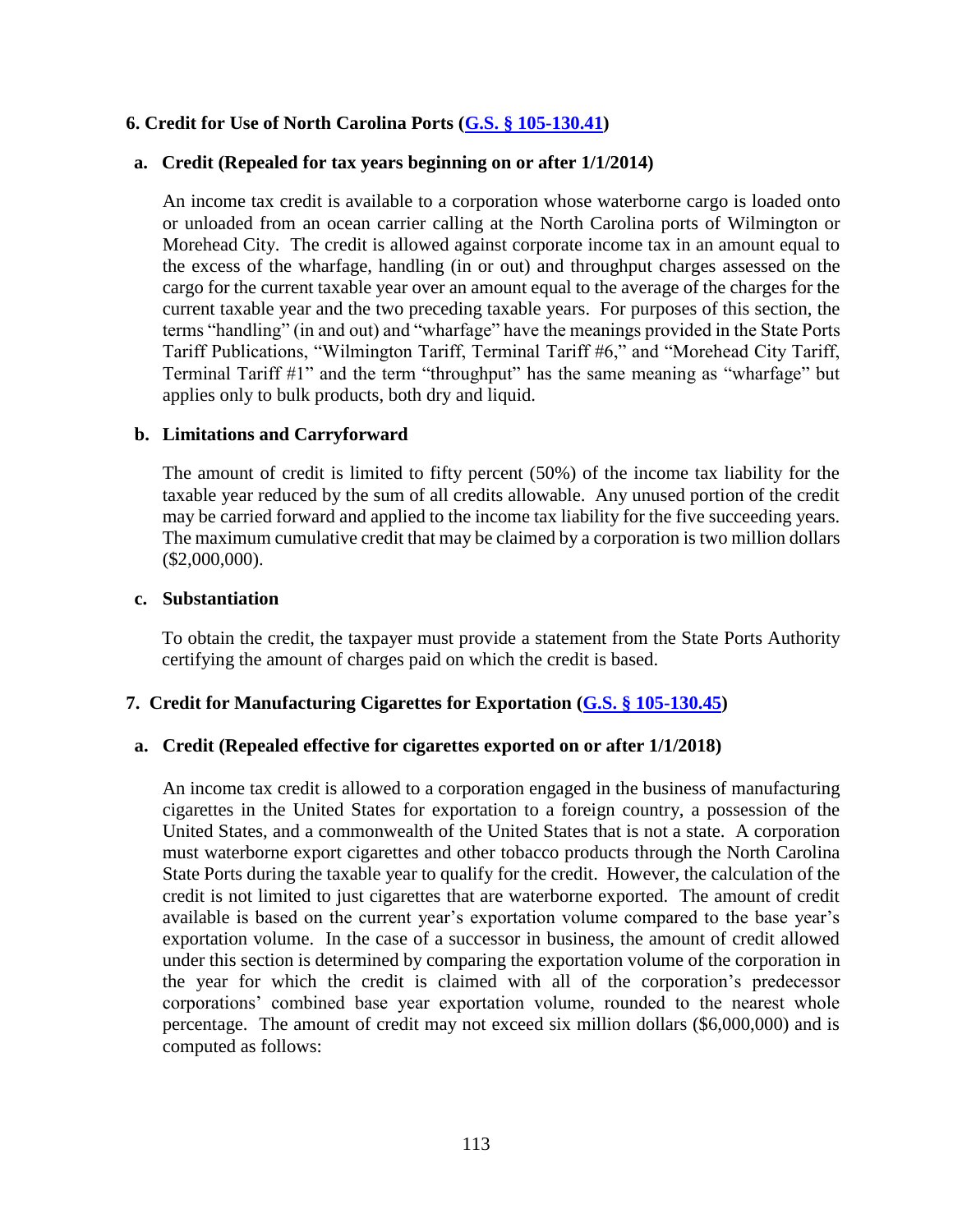| <b>Current Year's Exportation Volume</b><br><b>Compared to its</b><br><b>Base Year's Exportation Volume</b> | <b>Amount of Credit</b><br>per 1000<br><b>Cigarettes Exported</b> |
|-------------------------------------------------------------------------------------------------------------|-------------------------------------------------------------------|
|                                                                                                             |                                                                   |
| $120\%$ or more                                                                                             | 40 cents                                                          |
| 119% - 100%                                                                                                 | 35 cents                                                          |
| 99% - 80%                                                                                                   | 30 cents                                                          |
| 79% - 60%                                                                                                   | 25 cents                                                          |
| 59% - 50%                                                                                                   | 20 cents                                                          |
| Less than $50\%$                                                                                            | None                                                              |

#### **b. Substantiation**

A corporation that claims this credit must include these items with its tax return:

- A statement of the base year exportation volume. The base year is calendar year 2003.
- A statement of the exportation volume on which the credit is based.
- A list of the corporation's export volumes as shown on its monthly reports to the Alcohol and Tobacco Tax and Trade Bureau of the United States Treasury for the months in the tax year for which the credit is claimed.

#### **c. Limitations and Carryforward**

The maximum eligible credit for cigarettes exported during the taxable year is the lesser of six million dollars (\$6,000,000) or fifty percent (50%) of the amount of income tax liability for the taxable year reduced by the sum of all other credits. Any unused credit for cigarettes exported may be carried forward for the next succeeding ten (10) years.

### **d. No Double Credit**

A taxpayer may not claim this credit and the credit allowed under G.S. § [105-130.46](http://www.ncga.state.nc.us/EnactedLegislation/Statutes/HTML/BySection/Chapter_105/GS_105-130.46.html) for the same activity.

#### **e. Sunset**

This credit is repealed effective for cigarettes exported on or after January 1, 2018.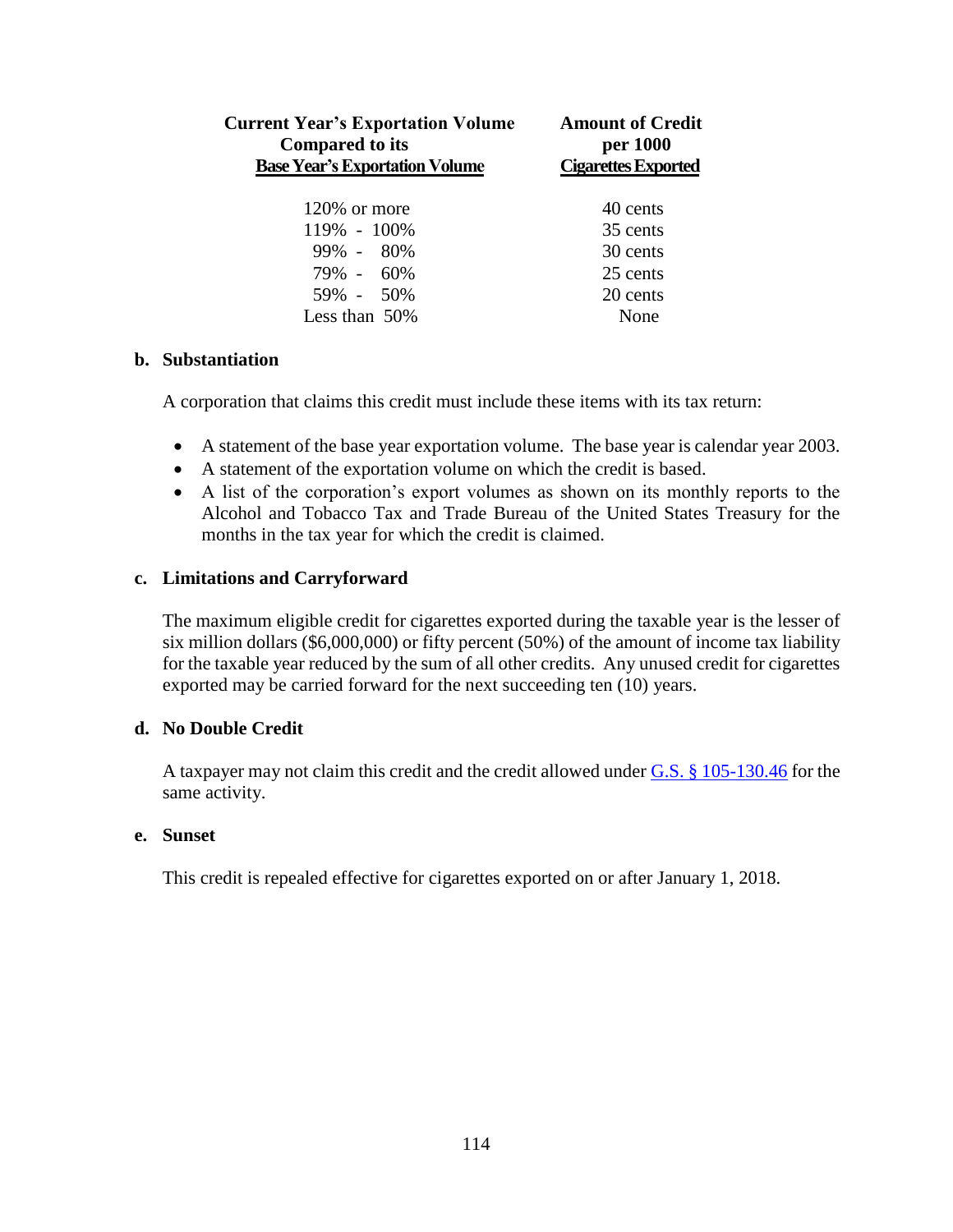## **8. Credit for Manufacturing Cigarettes for Exportation While Increasing Employment and Utilizing State Ports [\(G.S. § 105-130.46\)](http://www.ncga.state.nc.us/EnactedLegislation/Statutes/HTML/BySection/Chapter_105/GS_105-130.46.html)**

## **a. Credit (Expires for exports occurring on or after 1/1/2018)**

A corporation engaged in the business of manufacturing cigarettes for exportation that satisfies the employment level requirement for this credit and exports cigarettes and other tobacco products through the North Carolina State Ports during the taxable year is allowed

a credit for manufacturing cigarettes for exportation while increasing employment and utilizing State Ports. The amount of the credit is equal to forty cents  $(40¢)$  per one thousand cigarettes exported; however, the amount of credit earned during the taxable year may not exceed ten million dollars (\$10,000,000).

#### **b. Definitions**

The following definitions apply:

## **i. Employment level**

The total number of full-time jobs and part-time jobs converted into full-time equivalences.

#### **ii. Exportation**

The shipment of cigarettes manufactured in the United States to a foreign country sufficient to relieve the cigarettes in the shipment of the federal excise tax on cigarettes.

#### **iii. Full-time job**

A position that requires at least one thousand six hundred (1,600) hours of work per year and is intended to be held by one employee during the entire year.

#### **iv. Successor in business**

A corporation that through amalgamation, acquisition, consolidation, merger or other legal succession becomes invested with the rights and assumes the burdens of the predecessor corporation and continues the cigarette exportation business.

#### **c. Employment Level**

The corporation must maintain an employment level in this State that exceeds the corporation's employment level in the State at the end of the 2004 calendar year by at least eight hundred (800) full-time jobs. A job is located in this State if more than fifty percent (50%) of the employee's duties are performed in this State.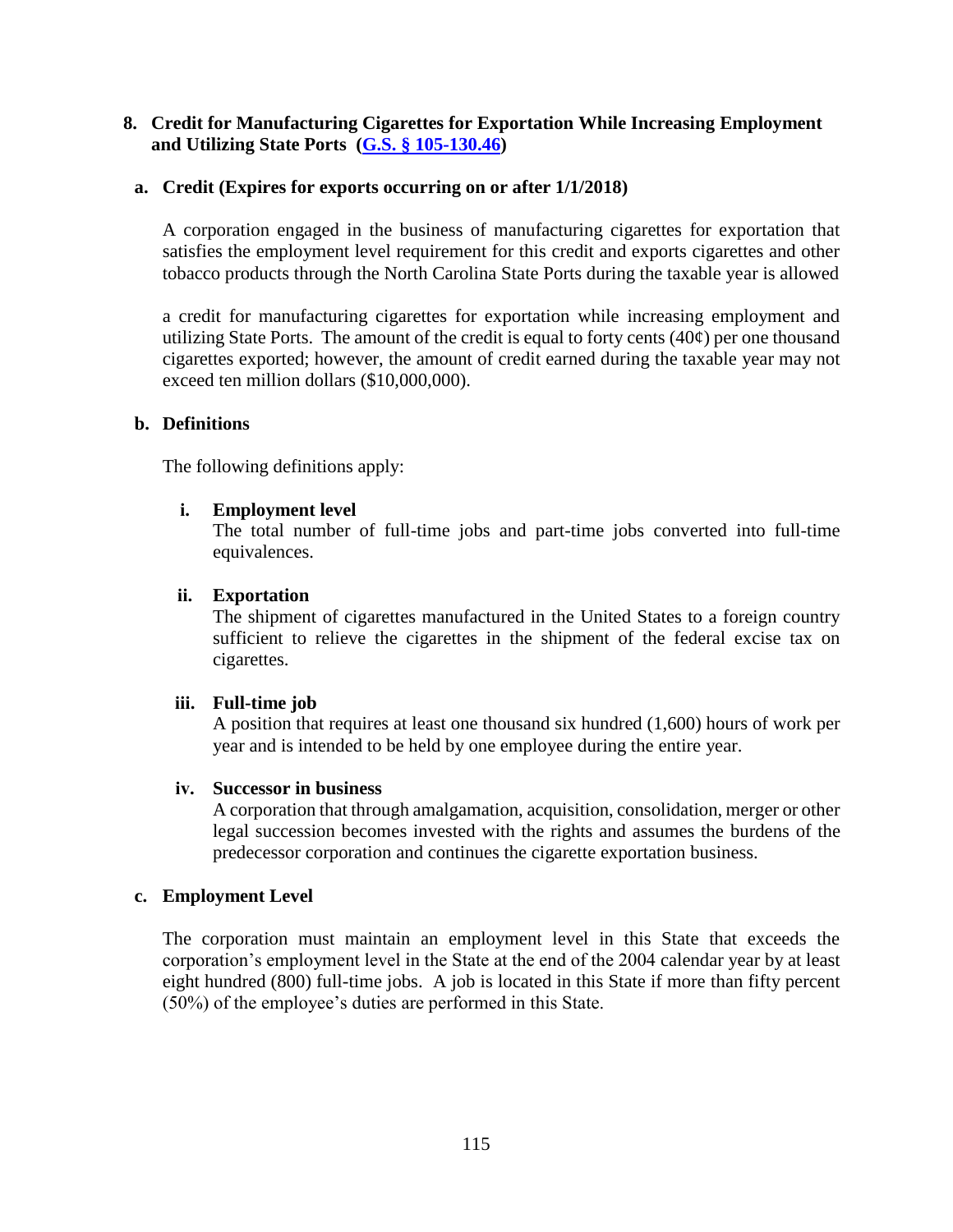## **d. Reduction of Credit**

A corporation that has previously satisfied the qualification requirements for this credit but that fails to satisfy the employment level requirement in a succeeding year may still claim a partial credit for the year in which the employment level requirement is not satisfied. The partial credit allowed is equal to the credit that would otherwise be allowed multiplied by a fraction. The numerator of the fraction is the excess of the number of full-time jobs in this State over the corporation's employment level in this State at the end of the 2004 calendar year. The denominator of the fraction is eight hundred (800). In the case of a successor business, the numerator of the fraction is the number of full-time jobs by which the corporation's employment level in this State exceeds all its predecessor corporations' combined employment levels in this State at the end of the 2004 calendar year.

#### **e. Tax Election**

The credit may be taken against either corporate income tax or franchise tax. When the taxpayer claims this credit, the taxpayer must elect the percentages of the credit claimed against corporate income tax and franchise tax, respectively. This election is binding for the year in which it is made and for any carryforwards. A taxpayer may elect a different allocation for each year in which the taxpayer qualifies for a credit.

# **f. Ceiling**

The total amount of this credit calculated as described above may not exceed fifty percent (50%) of the tax against which the credit is taken reduced by the sum of all other credits allowed against that tax, except tax payments made by or on behalf of the taxpayer. This limitation applies to the cumulative amount of the credit allowed in any tax year, including carryforwards claimed for this credit or the credit allowed under [G.S. § 105-130.45](http://www.ncga.state.nc.us/EnactedLegislation/Statutes/HTML/BySection/Chapter_105/GS_105-130.45.html) for previous years.

# **g. Carryforward**

Any unused portion of the credit may be carried forward for the next succeeding ten (10) years. All carryforwards must be taken against the tax against which the credit was originally claimed. A successor in business may take the carryforwards of a predecessor corporation as if they were carryforwards of a credit allowed to the successor in business.

#### **h. Substantiation**

A corporation that claims this credit must include these items with its tax return:

- A statement of the exportation volume on which the credit is based.
- A list of the corporation's export volumes shown on its monthly reports to the Alcohol and Tobacco Tax and Trade Bureau of the United States Treasury for the months in the tax year for which the credit is claimed.
- Any other information required by the Department of Revenue.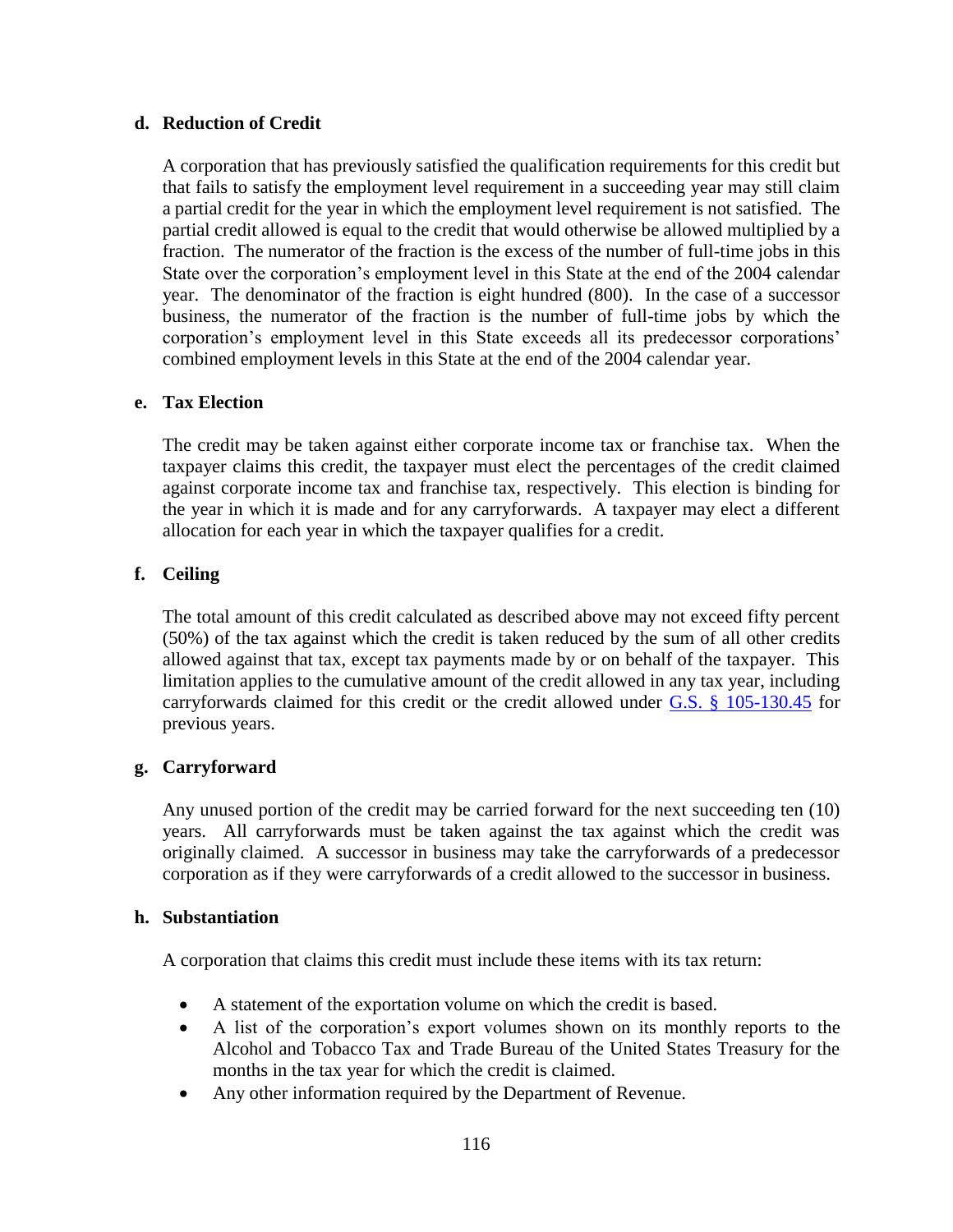## **i. No Double Credit**

A taxpayer may not claim this credit and the credit allowed under [G.S. § 105-130.45](http://www.ncga.state.nc.us/EnactedLegislation/Statutes/HTML/BySection/Chapter_105/GS_105-130.45.html) for the same activity.

### **j. Sunset**

This credit expires for exports occurring on or after January 1, 2018.

## **9. Credit for Recycling Oyster Shells [\(G.S. § 105-130.48\)](http://www.ncga.state.nc.us/EnactedLegislation/Statutes/HTML/BySection/Chapter_105/GS_105-130.48.html)**

## **a. Credit (Repealed for tax years beginning on or after 1/1/2014)**

A taxpayer who donates oyster shells to the Division of Marine Fisheries of the Department of Environment and Natural Resources is eligible for a credit against corporate income tax. The credit is one dollar (\$1.00) per bushel of oyster shells donated.

#### **b. Limitation**

The credit allowed cannot exceed the amount of corporate income tax for the taxable year reduced by the sum of all credits allowable, except corporate income tax payments made by or on behalf of the taxpayer.

#### **c. Carryforward**

Any unused portion of this credit may be carried forward for the succeeding five (5) years. A successor in business may take the carryforwards of a predecessor corporation as if they were carryforwards of a credit allowed to the successor in business.

#### **d. No Double Benefit**

A taxpayer that claims this credit may not take a deduction for a contribution allowed under [G.S. § 105-130.5\(b\)\(5\)](http://www.ncga.state.nc.us/EnactedLegislation/Statutes/HTML/BySection/Chapter_105/GS_105-130.5.html) or [G.S. § 105-130.9.](http://www.ncga.state.nc.us/EnactedLegislation/Statutes/HTML/BySection/Chapter_105/GS_105-130.9.html)

#### **e. Substantiation**

A taxpayer that claims this credit must obtain and maintain with its records a certification by the Department of Environment and Natural Resources stating the number of bushels of oyster shells donated by the taxpayer.

#### **f. Sunset**

This credit is repealed for taxable years beginning on or after January 1, 2014.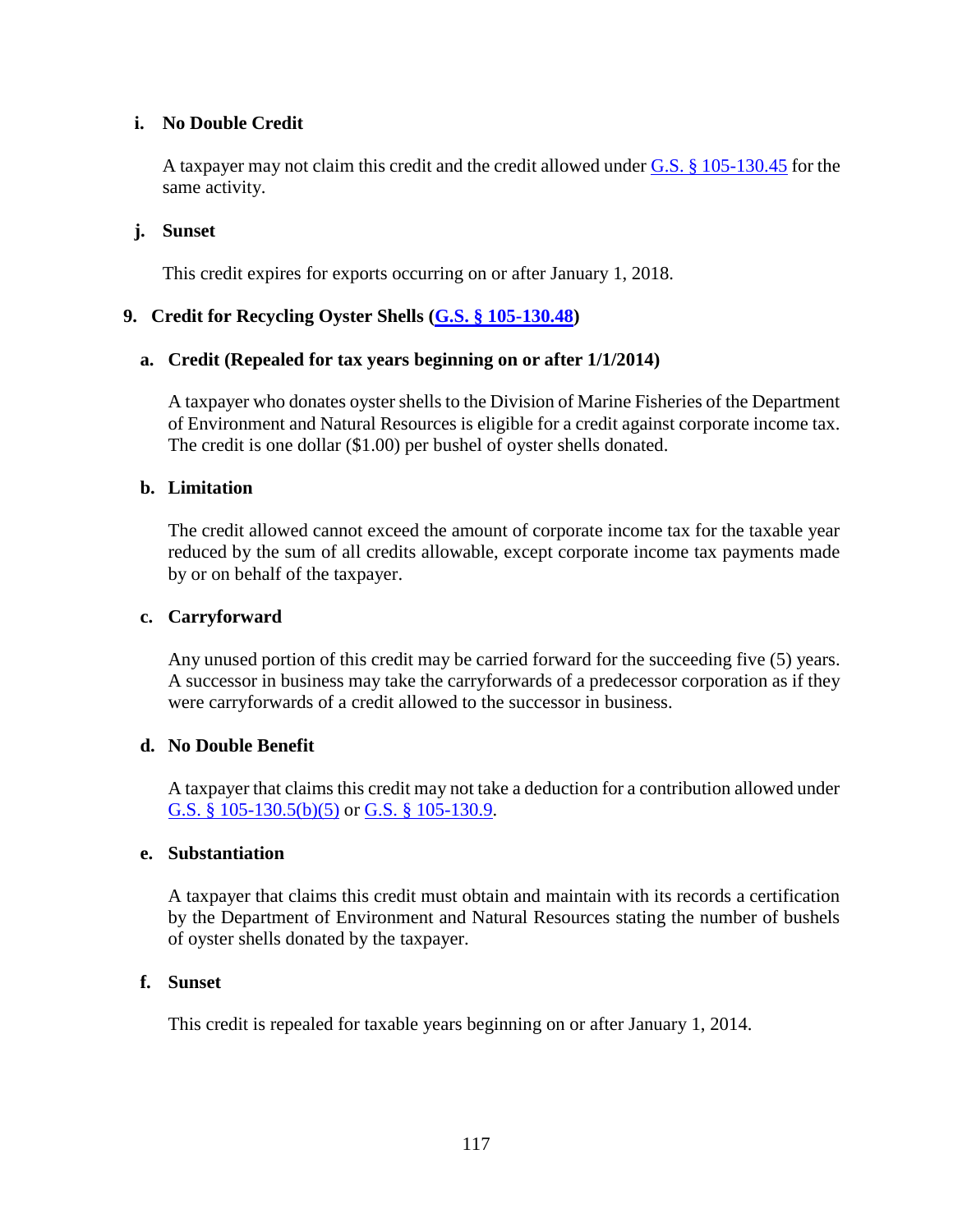#### **C. Tax Incentives for New and Expanding Businesses (Article 3A)**

For most taxpayer, Article 3A credits expired for activities incurred prior to January 1, 2007. Eligible taxpayers may continue to take remaining installments and carryforwards of prior year credits by completing the applicable Form NC-478, available at the Department's website at:

> [https://www.ncdor.gov/taxes/corporate-income-franchise-tax/corporate-tax](https://www.ncdor.gov/taxes/corporate-income-franchise-tax/corporate-tax-forms-and-instructions)[forms-and-instructions](https://www.ncdor.gov/taxes/corporate-income-franchise-tax/corporate-tax-forms-and-instructions)

### **D. Business & Energy Tax Credits (Article 3B)**

#### **1. General Information (***Applies to all credits under this article unless otherwise noted.)*

#### **a. Franchise, Income, or Gross Premiums Tax Election [\(G.S. § 105-129.17\(a\)\)](http://www.ncga.state.nc.us/EnactedLegislation/Statutes/HTML/BySection/Chapter_105/GS_105-129.17.html)**

The credits allowed under Article 3B can be taken against franchise or income tax, but not against insurance gross premium tax unless otherwise noted. The taxpayer must elect the tax against which a credit will be claimed when filing the return on which the first installment of the credit is claimed. This election is binding. All future installments and carryforwards of a credit must be claimed against the same tax.

## **b. Cap on Credit [\(G.S. § 105-129.17\(b\)\)](http://www.ncga.state.nc.us/EnactedLegislation/Statutes/HTML/BySection/Chapter_105/GS_105-129.17.html)**

Total credits, including carryforwards, claimed under Article 3B may not exceed fifty percent (50%) of the tax against which they are claimed for the taxable year, reduced by the sum of all other credits, including carryforwards, against that tax, except tax payments made by or on behalf of the taxpayer.

#### **c. Credit Carryforward [\(G.S. § 105-129.17\(b\)\)](http://www.ncga.state.nc.us/EnactedLegislation/Statutes/HTML/BySection/Chapter_105/GS_105-129.17.html)**

Unused portions of the credits may be carried forward for the succeeding five (5) years unless otherwise noted, but must be taken against the same tax as on the return on which the credit was first taken.

#### **d. Substantiation [\(G.S. § 105-125.18\)](http://www.ncga.state.nc.us/EnactedLegislation/Statutes/HTML/BySection/Chapter_105/GS_105-129.18.html)**

The burden of proving eligibility for any credit under this article rests upon the taxpayer. Every taxpayer claiming a credit under this article must maintain and make available for inspection by the Secretary of Revenue any records the Secretary considers necessary to determine and verify the amount of the credit to which the taxpayer is entitled. No credit may be allowed to any taxpayer that fails to maintain adequate records or to make them available for inspection.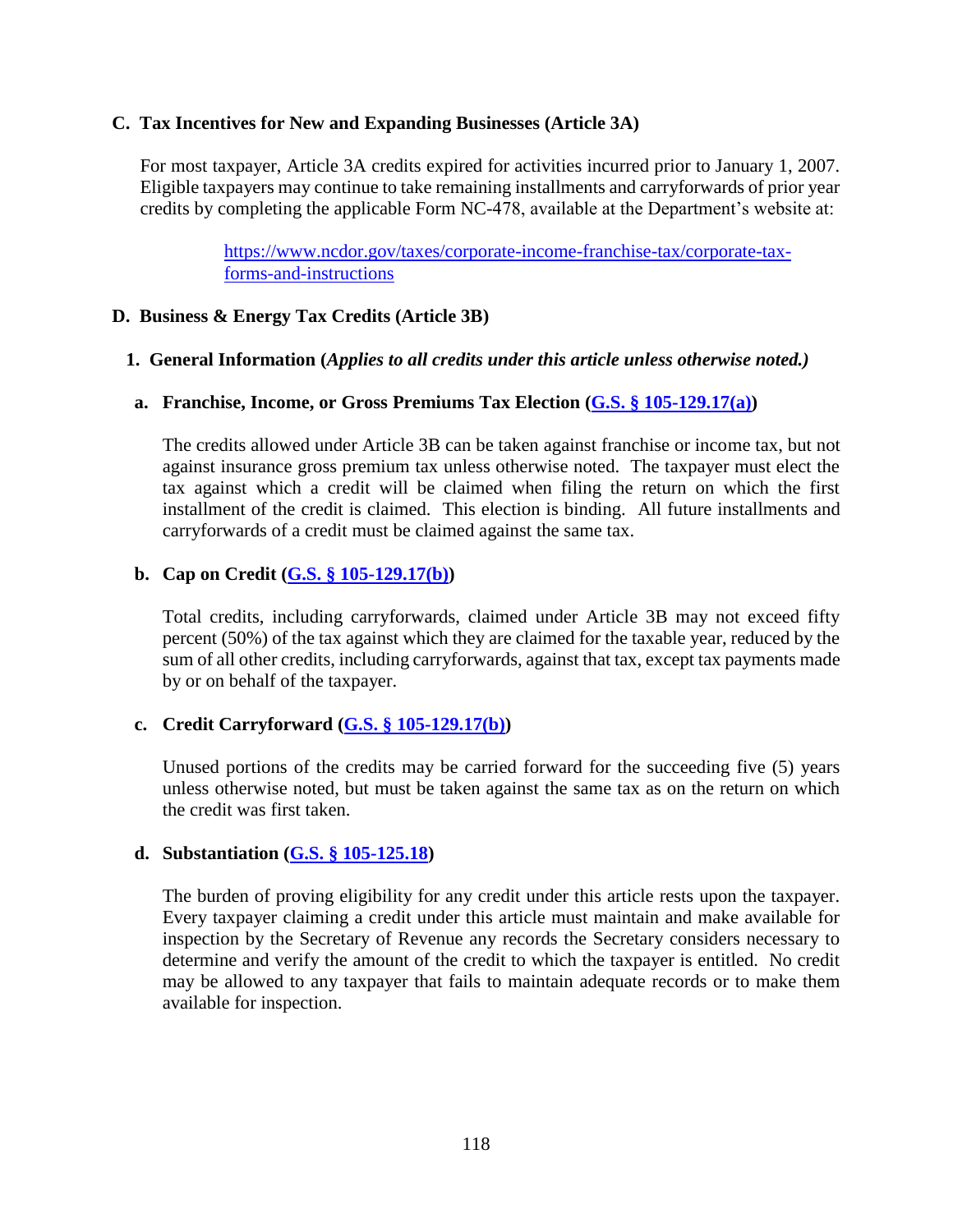## **2. Credit for Investing in Renewable Energy Property [\(G.S. § 105-129.16A\)](http://www.ncga.state.nc.us/EnactedLegislation/Statutes/HTML/BySection/Chapter_105/GS_105-129.16A.html)**

For most taxpayers, this credit was repealed effective for renewable energy property placed in service on or after January 1, 2016. Taxpayers meeting certain production capacity and project completion requirements were eligible for extension of the credit sunset until January 1, 2017 if they filed an application with the Department of Revenue by October 1, 2015 asserting that the extension criteria would be met and paid an applicable fee. Eligible taxpayers may continue to take remaining installments and carryforwards of prior year credits by completing the applicable Form NC-478 series form.

# **3. Credit for Constructing Renewable Fuel Facilities [\(G.S. § 105-129.16D\)](http://www.ncga.state.nc.us/EnactedLegislation/Statutes/HTML/BySection/Chapter_105/GS_105-129.16D.html)**

For most taxpayers, this credit was repealed effective for renewable fuel facilities placed in service on or after January 1, 2014. The sunset of the production credit (G.S. § 105- 129.16D(b)) was extended to January 1, 2020 for facilities placed in service on or after that date if the taxpayer met both of the following conditions:

(1) The taxpayer signed a letter of commitment with the Department of Commerce on or before September 1, 2013, stating the taxpayer's intent to construct and place in service in this State a commercial facility for processing renewable fuel.

(2) The taxpayer began construction of the facility on or before December 31, 2013.

Eligible taxpayers may continue to take remaining installments and carryforwards of prior year credits by completing the applicable [Form NC-478](https://www.ncdor.gov/taxes/corporate-income-franchise-tax/corporate-tax-forms-and-instructions) series form.

# **4. Credit for Biodiesel Producers [\(G.S. § 105-129.16F\)](http://www.ncga.state.nc.us/EnactedLegislation/Statutes/HTML/BySection/Chapter_105/GS_105-129.16F.html)**

This credit expired for tax years beginning on or after January 1, 2014. Eligible taxpayers may continue to take remaining carryforwards of prior year credits by completing the applicable [Form NC-478](https://www.ncdor.gov/taxes/corporate-income-franchise-tax/corporate-tax-forms-and-instructions) series form.

# **5. Work Opportunity Tax Credit [\(G.S. § 105-129.16G\)](http://www.ncga.state.nc.us/EnactedLegislation/Statutes/HTML/BySection/Chapter_105/GS_105-129.16G.html)**

This credit expired for tax years beginning on or after January 1, 2014. Eligible taxpayers may continue to take remaining carryforwards of prior year credits by completing the applicable [Form NC-478](https://www.ncdor.gov/taxes/corporate-income-franchise-tax/corporate-tax-forms-and-instructions) series form.

## **6. Credit for Donations to a Nonprofit Organization or Unit of State or Local Government for Acquisition of Renewable Energy Property [\(G.S. § 105-129.16H\)](http://www.ncga.state.nc.us/EnactedLegislation/Statutes/HTML/BySection/Chapter_105/GS_105-129.16H.html)**

This credit expires as of the date that the credit for investing in renewable energy property expires. For most taxpayers, the credit for investing in renewable energy property was repealed effective for renewable energy property placed in service on or after January 1, 2016.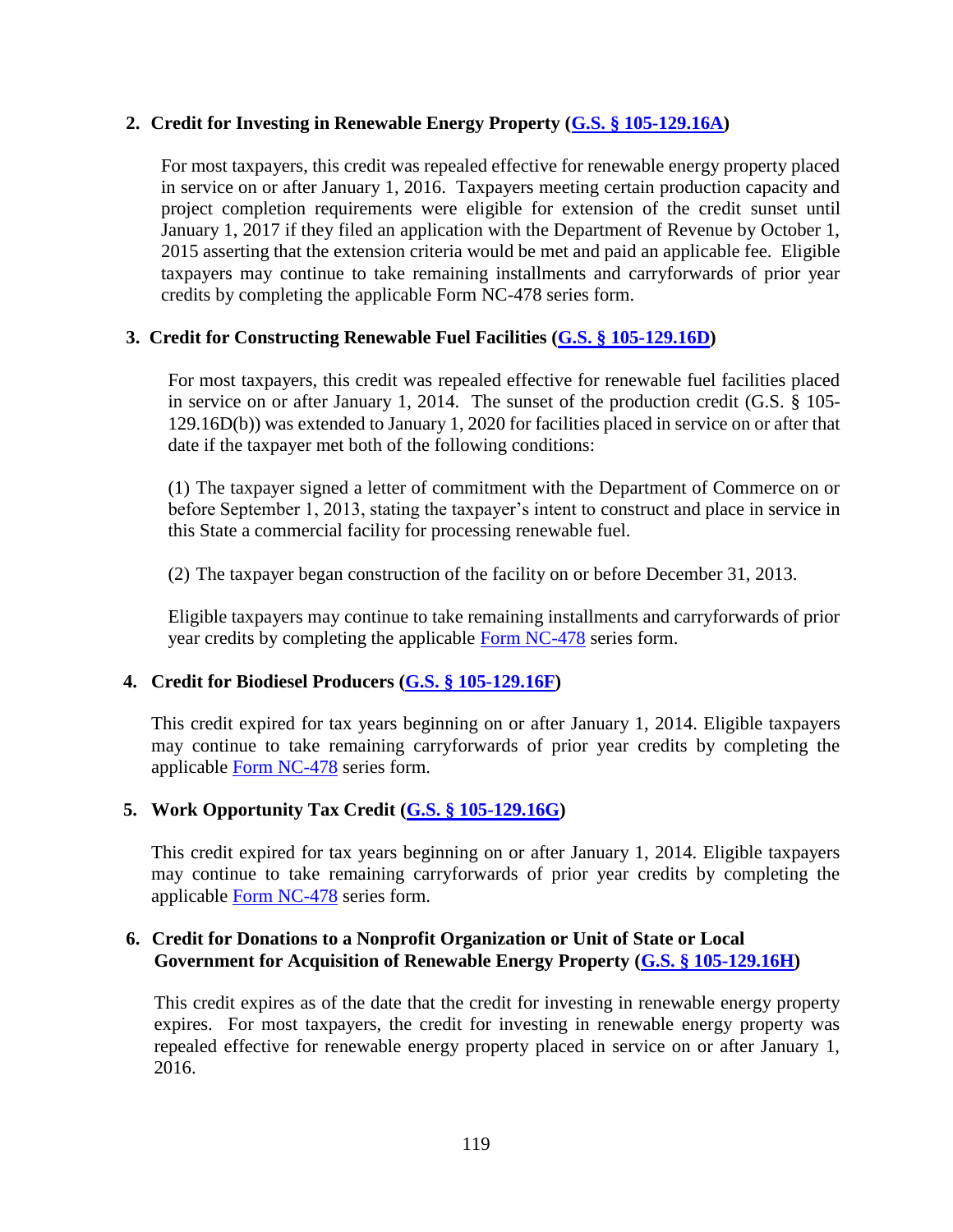Taxpayers meeting certain production capacity and project completion requirements were eligible for extension of the credit sunset until January 1, 2017 if they filed an application with the Department of Revenue by October 1, 2015 asserting that the extension criteria would be met and paid an applicable fee. Eligible taxpayers may continue to take remaining installments and carryforwards of prior year credits by completing the applicable [Form NC-](https://www.ncdor.gov/taxes/corporate-income-franchise-tax/corporate-tax-forms-and-instructions)[478](https://www.ncdor.gov/taxes/corporate-income-franchise-tax/corporate-tax-forms-and-instructions) series form.

# **E. Tax Incentives for Recycling Facilities (Article 3C)**

### **1. General Information**

#### **a. Qualifications**

A recycling facility qualifies for the tax credits provided in this Article and Article 5 for major recycling facilities if:

- The facility is located in an area that was an enterprise tier one area at the time the owner began construction of the facility.
- The Secretary of Commerce has certified that the owner will, by the end of the fourth year after the year the owner begins construction of the recycling facility, invest at least three hundred million dollars (\$300,000,000) in the facility and create at least two hundred fifty (250) new, full-time jobs at the facility.

#### **b. Forfeiture [\(G.S. § 105-129.26\(c\)\)](http://www.ncga.state.nc.us/EnactedLegislation/Statutes/HTML/BySection/Chapter_105/GS_105-129.26.html)**

If the owner of major recycling facility fails to make the required minimum investment or create the required number of new jobs within the period certified by the Secretary of Commerce, the recycling facility no longer qualifies for the recycling tax benefits provided in Article 3C and Article 5 and forfeits all tax credits previously received under this Article and in Article 5. Forfeiture does not occur; however, if the failure was due to events beyond the owner's control.

Upon forfeiture, the owner is liable for a tax equal to the amount of all past taxes avoided as a result of the tax credits claimed plus interest at the rate established in [G. S. § 105-](http://www.ncga.state.nc.us/EnactedLegislation/Statutes/HTML/BySection/Chapter_105/GS_105-241.21.html) [241.21,](http://www.ncga.state.nc.us/EnactedLegislation/Statutes/HTML/BySection/Chapter_105/GS_105-241.21.html) computed from the date the taxes would have been due if the tax benefits had not been received. The tax and interest are due thirty (30) days after the date of the forfeiture. An owner that fails to pay the tax and interest is subject to the penalties provided in  $G.S.$  § [105-236.](http://www.ncga.state.nc.us/EnactedLegislation/Statutes/HTML/BySection/Chapter_105/GS_105-236.html)

# **c. Substantiation [\(G.S. § 105-129.26\(d\)\)](http://www.ncga.state.nc.us/EnactedLegislation/Statutes/HTML/BySection/Chapter_105/GS_105-129.26.html)**

The burden of proving eligibility for the credit under this Article rests upon the taxpayer. Every taxpayer claiming a credit under this Article must maintain and make available for inspection by the Secretary of Revenue any records the Secretary considers necessary to determine and verify the amount of the credit to which the taxpayer is entitled. No credit may be allowed to any taxpayer that fails to maintain adequate records or to make them available for inspection.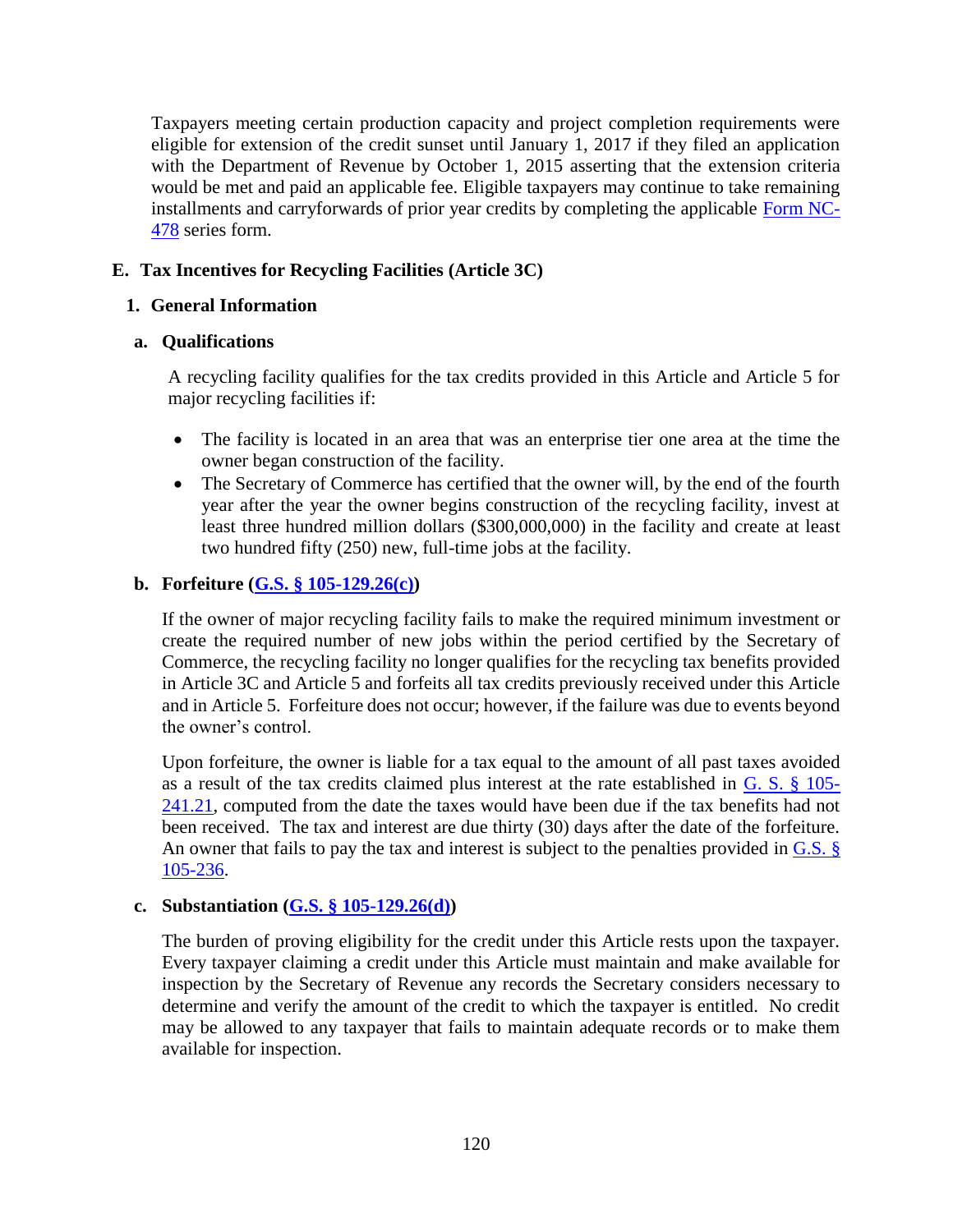### **d. Forms**

Form CD-425 is used to report the tax credit claimed under this Article. This form must be filed for any taxable year in which a credit or a carryforward of a credit against the taxpayer's tax liability for that year is claimed.

# **2. Credit for Investing in Major Recycling Facility [\(G.S. § 105-129.27\)](http://www.ncga.state.nc.us/EnactedLegislation/Statutes/HTML/BySection/Chapter_105/GS_105-129.27.html)**

### **a. Credit**

An owner that purchases or leases machinery and equipment for a major recycling facility in this State during the taxable year is allowed a credit equal to fifty percent (50%) of the amount payable by the owner during the taxable year to purchase or lease the machinery and equipment.

## **b. Taxes Credited [\(G.S. § 105-129.27\(b\)\)](http://www.ncga.state.nc.us/EnactedLegislation/Statutes/HTML/BySection/Chapter_105/GS_105-129.27.html)**

The credit provided in this section is allowed against franchise and income tax. Any other nonrefundable credits allowed the owner are subtracted before the credit allowed by this section. The taxpayer must elect the tax against which a credit will be claimed when filing the return on which the credit is first claimed. All carryforwards of a credit must be claimed against the same tax.

## **c. Credit Carryforward [\(G.S. § 105-129.27\(c\)\)](http://www.ncga.state.nc.us/EnactedLegislation/Statutes/HTML/BySection/Chapter_105/GS_105-129.27.html)**

The credit may not exceed the amount of tax against which it is claimed for the taxable year, reduced by the sum of all other credits allowed against that tax, except tax payments made by or on behalf of the owner. Any unused portion of the credit may be carried forward for the succeeding twenty-five (25) years.

# **d. Change in Ownership of Facility [\(G.S. § 105-129.27\(d\)\)](http://www.ncga.state.nc.us/EnactedLegislation/Statutes/HTML/BySection/Chapter_105/GS_105-129.27.html)**

The sale, merger, consolidation, conversion, acquisition, or bankruptcy of a recycling facility, or any transaction by which the facility is reformulated as another business, does not create new eligibility in a succeeding owner with respect to a credit for which the predecessor was not eligible under this section. A successor business may, however, take any carried-over portion of a credit that its predecessor could have taken if it had a tax liability.

# **e. Forfeiture [\(G.S § 105-129.27\(e\)\)](http://www.ncga.state.nc.us/EnactedLegislation/Statutes/HTML/BySection/Chapter_105/GS_105-129.27.html)**

If any machinery or equipment for which a credit was allowed under this section is not placed in service within thirty (30) months after the credit was allowed, the credit is forfeited. A taxpayer that forfeits a credit is liable for all past taxes avoided as a result of the credit plus interest at the rate established under [G.S. § 105-241.21,](http://www.ncga.state.nc.us/EnactedLegislation/Statutes/HTML/BySection/Chapter_105/GS_105-241.21.html) computed from the date the taxes would have been due if the credit had not been allowed. The past taxes and interest are due thirty (30) days after the date the credit is forfeited. A taxpayer that fails to pay the past taxes and interest by the due date is subject to the penalties provided in G.S. § [105-236.](http://www.ncga.state.nc.us/EnactedLegislation/Statutes/HTML/BySection/Chapter_105/GS_105-236.html)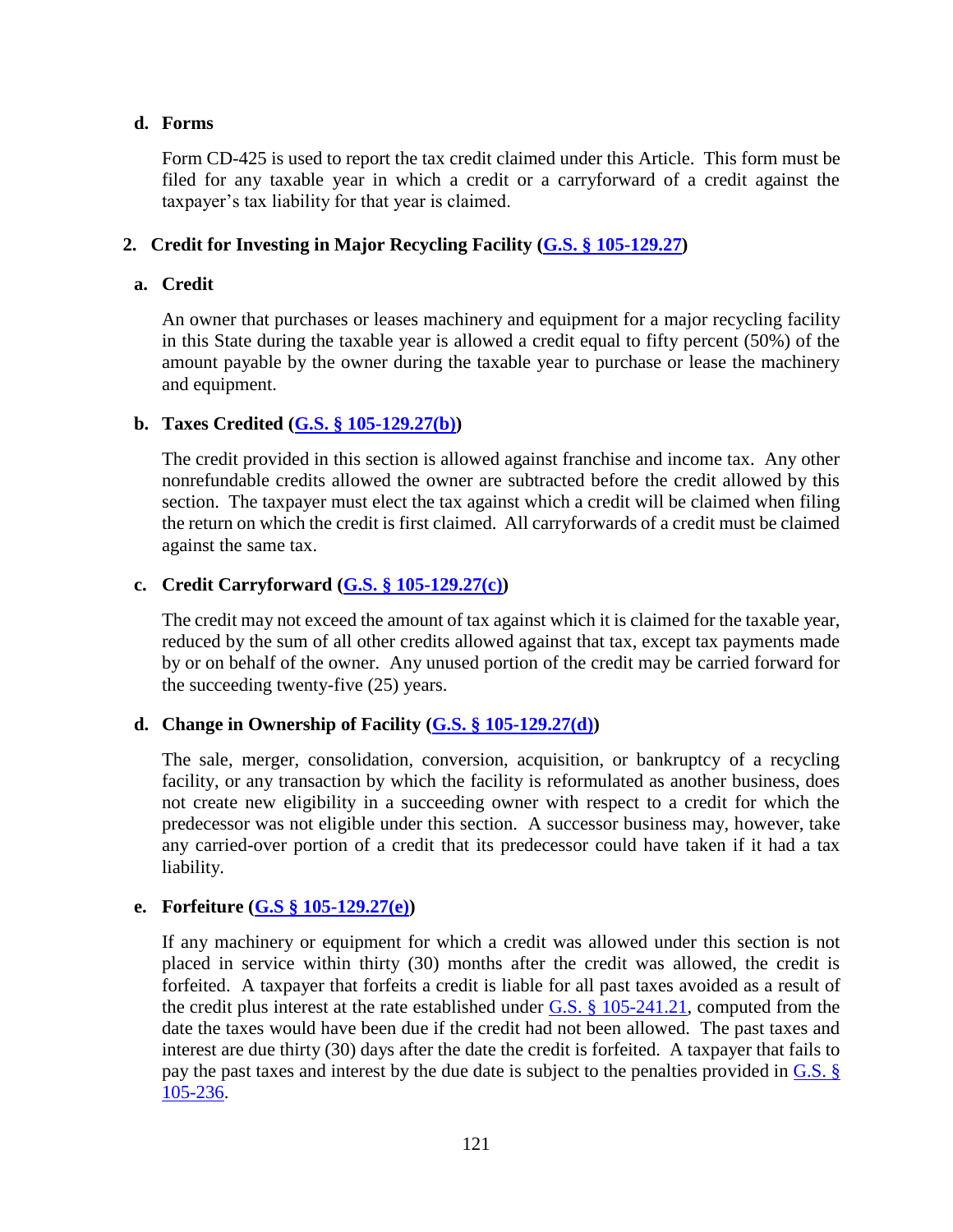## **f. Limitations ([G.S. § 105-129.27\(f\)\)](http://www.ncga.state.nc.us/EnactedLegislation/Statutes/HTML/BySection/Chapter_105/GS_105-129.27.html)**

A recycling facility that is eligible for the credit allowed in this section is not allowed the credit for investing in machinery and equipment provided in [G.S. § 105-129.9](http://www.ncga.state.nc.us/EnactedLegislation/Statutes/HTML/BySection/Chapter_105/GS_105-129.9.html) or [G.S. §](http://www.ncga.state.nc.us/EnactedLegislation/Statutes/HTML/BySection/Chapter_105/GS_105-129.88.html)  [105-129.88.](http://www.ncga.state.nc.us/EnactedLegislation/Statutes/HTML/BySection/Chapter_105/GS_105-129.88.html)

## **F. Historic Rehabilitation Tax Credits (Article 3D)**

This Article expired for qualified expenditures incurred on or after January 1, 2015 and was replaced with a new historic rehabilitation credit in Article 3L discussed in subsection G. For qualified expenditures incurred before January 1, 2015, the tax credit expires for property not placed in service by January 1, 2023. Eligible taxpayers may continue to take remaining installments and carryforwards of prior year credits by completing the applicable [Form NC-](https://www.ncdor.gov/taxes/corporate-income-franchise-tax/corporate-tax-forms-and-instructions)[478](https://www.ncdor.gov/taxes/corporate-income-franchise-tax/corporate-tax-forms-and-instructions) series form.

## **G. Historic Rehabilitation Tax Credits (Article 3L)**

### **1. General Information (This Article replaced Article 3D credits and is effective for qualified expenditures incurred on or after January 1, 2016)**

## **a. Tax Credited (G.S. § [105-129.108\(a\)\)](http://www.ncga.state.nc.us/EnactedLegislation/Statutes/PDF/BySection/Chapter_105/GS_105-129.108.pdf)**

The credits provided in this Article are allowed against franchise tax, income tax, or gross premiums tax. The taxpayer must elect the tax against which the credit will be claimed when filing the return on which it is claimed. Any future carryfowards of unused credits must be claimed against the same tax.

# **b. General Credit Limitations (G.S. § [105-129.108\(c\)\)](http://www.ncga.state.nc.us/EnactedLegislation/Statutes/PDF/BySection/Chapter_105/GS_105-129.108.pdf)**

A credit allowed may not exceed the amount of tax against which it is claimed for the taxable year reduced by the sum of all credits allowed, except payments of tax made by or on behalf of the taxpayer. A taxpayer claiming a credit under Article 3L may not also claim a credit under Article 3D or 3H with respect to the same activity.

Any unused portion of a credit may be carried forward for the succeeding nine (9) years.

#### **c. Forms (G.S. § [105-129.108\(b\)\)](http://www.ncga.state.nc.us/EnactedLegislation/Statutes/PDF/BySection/Chapter_105/GS_105-129.108.pdf)**

A taxpayer must claim the historic rehabilitation tax credit on the tax return filed for the taxable year in which the certified historic structure is placed in service. In the year the taxpayer qualifies for the tax credit, Form NC-Rehab must be filed. This requirement applies even if the taxpayer's tax liability for that year is not large enough for the taxpayer to take the credit. For more information see the Instructions for Form NC-Rehab.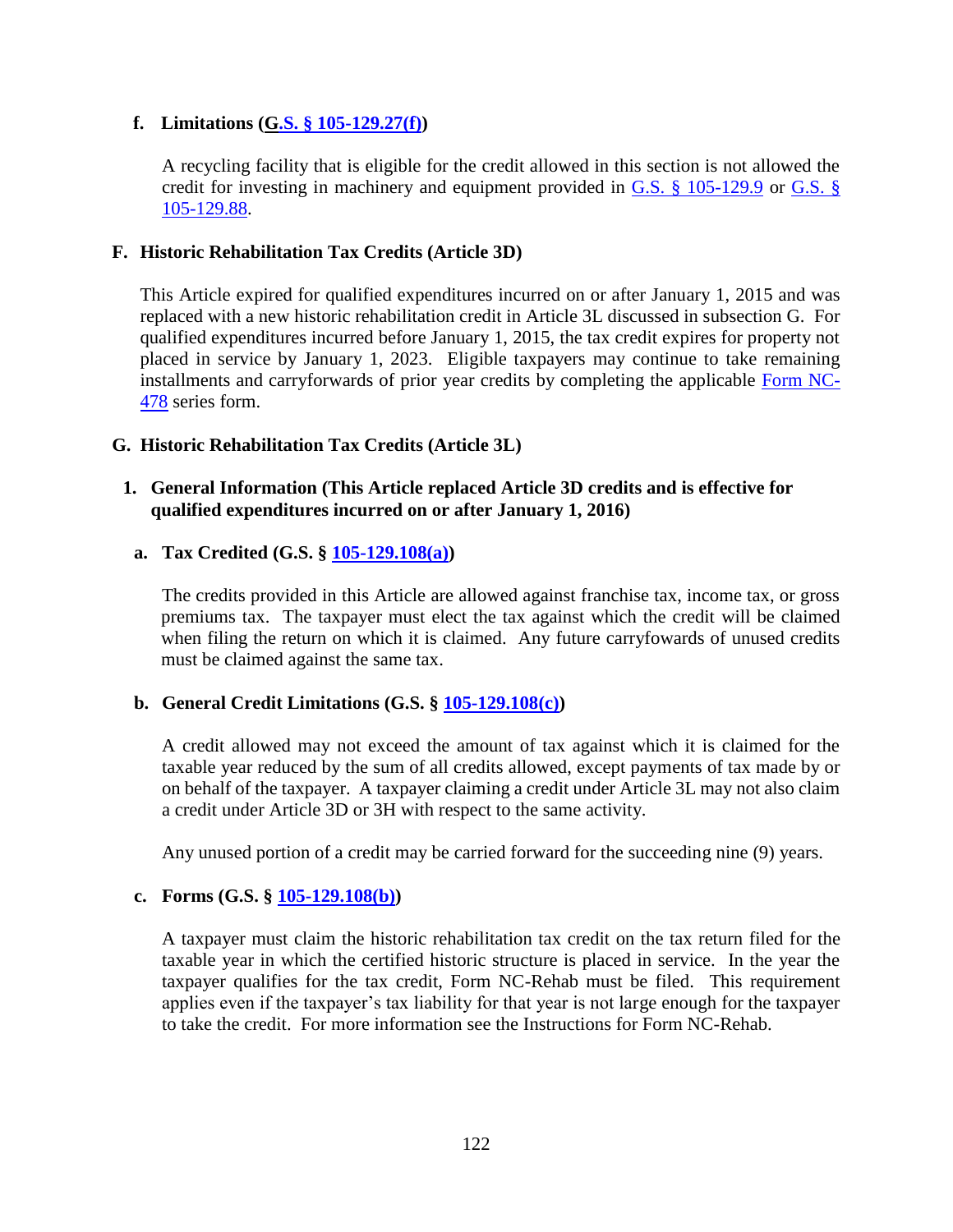In addition, Form CD-425 is used to report any tax credits claimed under this Article. This form along with Form NC-Rehab must be filed for any taxable year in which a credit or carryover of a credit against the taxpayer's tax liability for that year is claimed. When and income-producing property is placed into service in two or more phases in different years, the amount of credit is based on the expenditure amount associated with the phase placed into service during the respective year.

### **d. Rules and Fees (G.S. § [105-129.107\)](http://www.ncga.state.nc.us/EnactedLegislation/Statutes/PDF/BySection/Chapter_105/GS_105-129.107.pdf)**

The North Carolina Historical Commission, in consultation with the State Historic Preservation Officer, may adopt rules to administer Article 3L and a schedule of fees, not to exceed 1% of the completed qualifying rehabilitation expenditures.

#### **e. Sunset (G.S. § [105-129.110\)](http://www.ncga.state.nc.us/EnactedLegislation/Statutes/PDF/BySection/Chapter_105/GS_105-129.110.pdf)**

Article 3L expires for qualified rehabilitation expenditures and rehabilitation expenses incurred on or after January 1, 2020. For qualified rehabilitation expenditures and rehabilitation expenses incurred prior to January 1, 2020, this Article expires for property not placed in service by January 1, 2028.

#### **2. Credit for Rehabilitating Income-Producing Historic Structure (G.S. § [105-129.105\)](http://www.ncga.state.nc.us/EnactedLegislation/Statutes/PDF/BySection/Chapter_105/GS_105-129.105.pdf)**

#### **a. Credit (G.S. § [105-129.105\(a\)\)](http://www.ncga.state.nc.us/EnactedLegislation/Statutes/PDF/BySection/Chapter_105/GS_105-129.105.pdf)**

A taxpayer that is allowed a federal income tax credit under section 47 of the Code for making qualified rehabilitation expenditures for a certified historic structure located in North Carolina is allowed a State income tax credit equal to the sum of the following:

i. Base amount – 15% of qualified rehabilitation expenses up to 10 million dollars, plus 10% of qualified rehabilitation expenses in excess of 10 million dollars up to 20 million dollars.

ii. Development tier bonus – An amount equal to 5% of qualified rehabilitation expenses not exceeding 20 million dollars if the certified historic structure is located in a tier one or tier two area, as defined in G.S. § 143B-437.08.

iii. Targeted investment bonus – An amount equal to 5% of qualified rehabilitation expenses not exceeding 20 million dollars if the certified historic structure is located in North Carolina and meets all the following criteria:

(A) It was used as a manufacturing facility or for purposes ancillary to manufacturing, a warehouse for selling agricultural products, or as a public or private utility;

(B) It is a certified historic structure; and

(C) It has been at least 65% vacant for a period of at least two years immediately preceding the date the eligibility certification was made.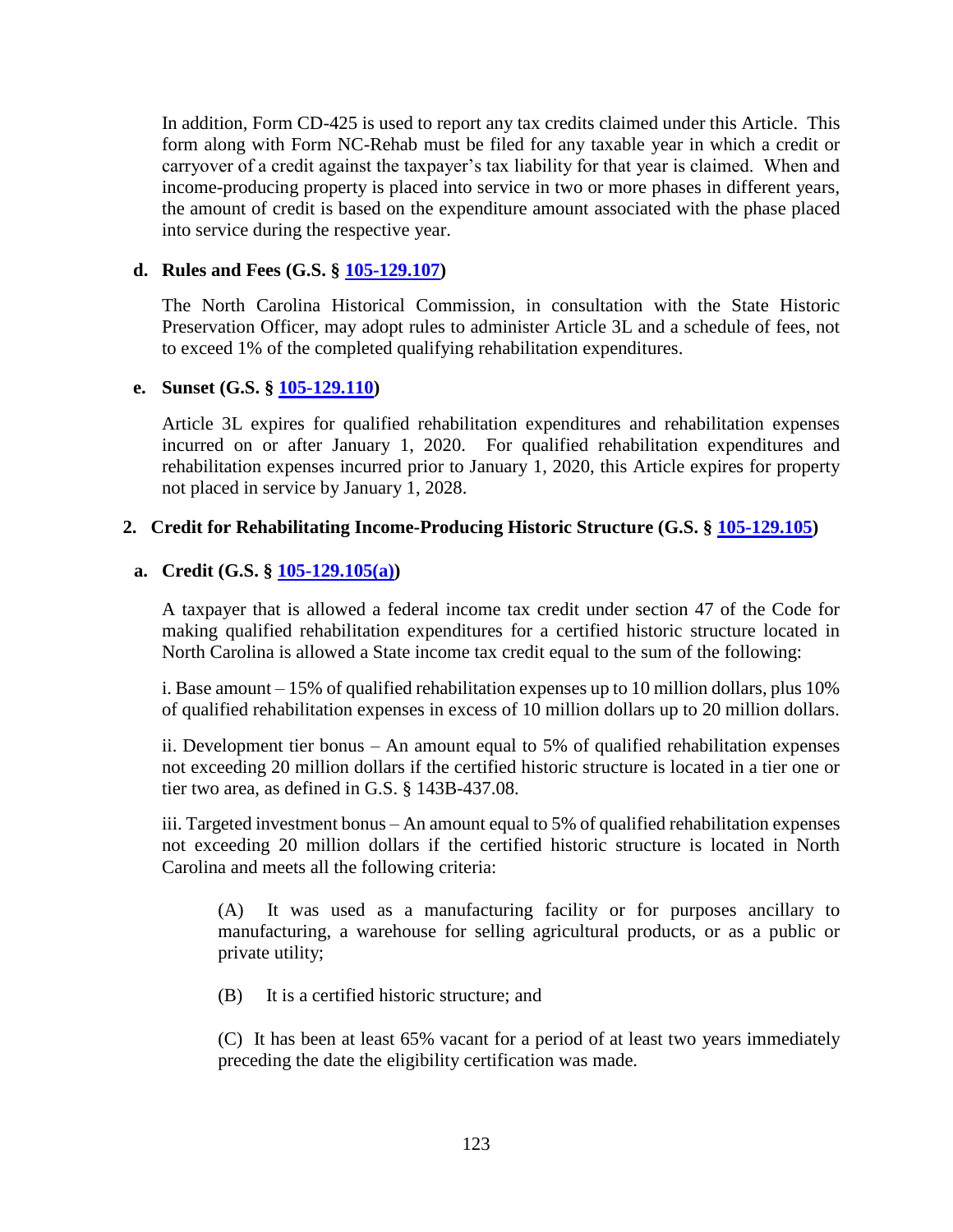For purposes of the credit, the terms "qualified rehabilitation expenditures" and "certified historic structure" have the same meaning as under section 47 of the Code, and an "eligibility certification" is certification obtained from the State Historic Preservation Officer, defined in G.S. § [105-129.105\(c\)\(7\).](http://www.ncga.state.nc.us/EnactedLegislation/Statutes/PDF/BySection/Chapter_105/GS_105-129.105.pdf)

## **b. Credit Limitation (G.S. § [105-129.105\(d\)\)](http://www.ncga.state.nc.us/EnactedLegislation/Statutes/PDF/BySection/Chapter_105/GS_105-129.105.pdf)**

The total amount of credit allowed for qualified rehabilitation expenditures for an incomeproducing certified historic structure may not exceed 4.5 million dollars.

## **c. Allocation from Pass-Through Entity (G.S. § [105-129.105\(b\)\)](http://www.ncga.state.nc.us/EnactedLegislation/Statutes/PDF/BySection/Chapter_105/GS_105-129.105.pdf)**

Notwithstanding the provisions of [G.S. § 105-131.8](http://www.ncga.state.nc.us/EnactedLegislation/Statutes/HTML/BySection/Chapter_105/GS_105-131.8.html) and [G.S. § 105-269.15,](http://www.ncga.state.nc.us/EnactedLegislation/Statutes/HTML/BySection/Chapter_105/GS_105-269.15.html) a pass-through entity that qualifies for the credit may allocate the credit among any of its owners at its discretion as long as an owner's adjusted basis in the pass-through entity, as determined under the Code, at the end of the taxable year in which the certified historic structure is placed in service, is at least forty percent (40%) of the amount of credit allocated to that owner. Owners to whom a credit is allocated are allowed the credit as if they had qualified for the credit directly. A pass-through entity and its owners must include a statement of the allocation made by the pass-through entity and the allocation that would have been required under G.S.  $\S$  105-131.8 or G.S.  $\S$  105-269.15 with their tax returns for every taxable year in which an allocated credit is claimed. A pass-through entity is defined in [G.S. § 105-](http://www.ncga.state.nc.us/EnactedLegislation/Statutes/HTML/BySection/Chapter_105/GS_105-228.90.html) [228.90.](http://www.ncga.state.nc.us/EnactedLegislation/Statutes/HTML/BySection/Chapter_105/GS_105-228.90.html)

# **d. Forfeiture for Disposition (G.S. § [105-129.108\(d\)\)](http://www.ncga.state.nc.us/EnactedLegislation/Statutes/PDF/BySection/Chapter_105/GS_105-129.108.pdf)**

A taxpayer who is required under section 50 of the Code to recapture all or part of the federal credit for rehabilitating an income-producing historic structure located in this State forfeits the corresponding part of the State credit allowed with respect to that historic structure. If the credit was allocated among the owners of a pass-through entity, the forfeiture applies to the owners in the same proportion that the credit was allowed.

# **e. Forfeiture for Change in Ownership (G.S. § [105-129.108\(e\)\)](http://www.ncga.state.nc.us/EnactedLegislation/Statutes/PDF/BySection/Chapter_105/GS_105-129.108.pdf)**

If an owner of a pass-through entity that has qualified for the credit allowed disposes of all or a portion of the owner's interest in the pass-through entity within five years from the date the rehabilitated historic structure is placed in service and the owner's interest is reduced to less than two-thirds of the owner's interest in the pass-through entity at the time the historic structure was placed in service, the owner forfeits a portion of the credit. The amount forfeited is determined by multiplying the amount of credit by the percentage reduction in ownership and then multiplying that product by the forfeiture percentage. The forfeiture percentage equals the recapture percentage found in the table in section  $50(a)(1)(B)$  of the Code.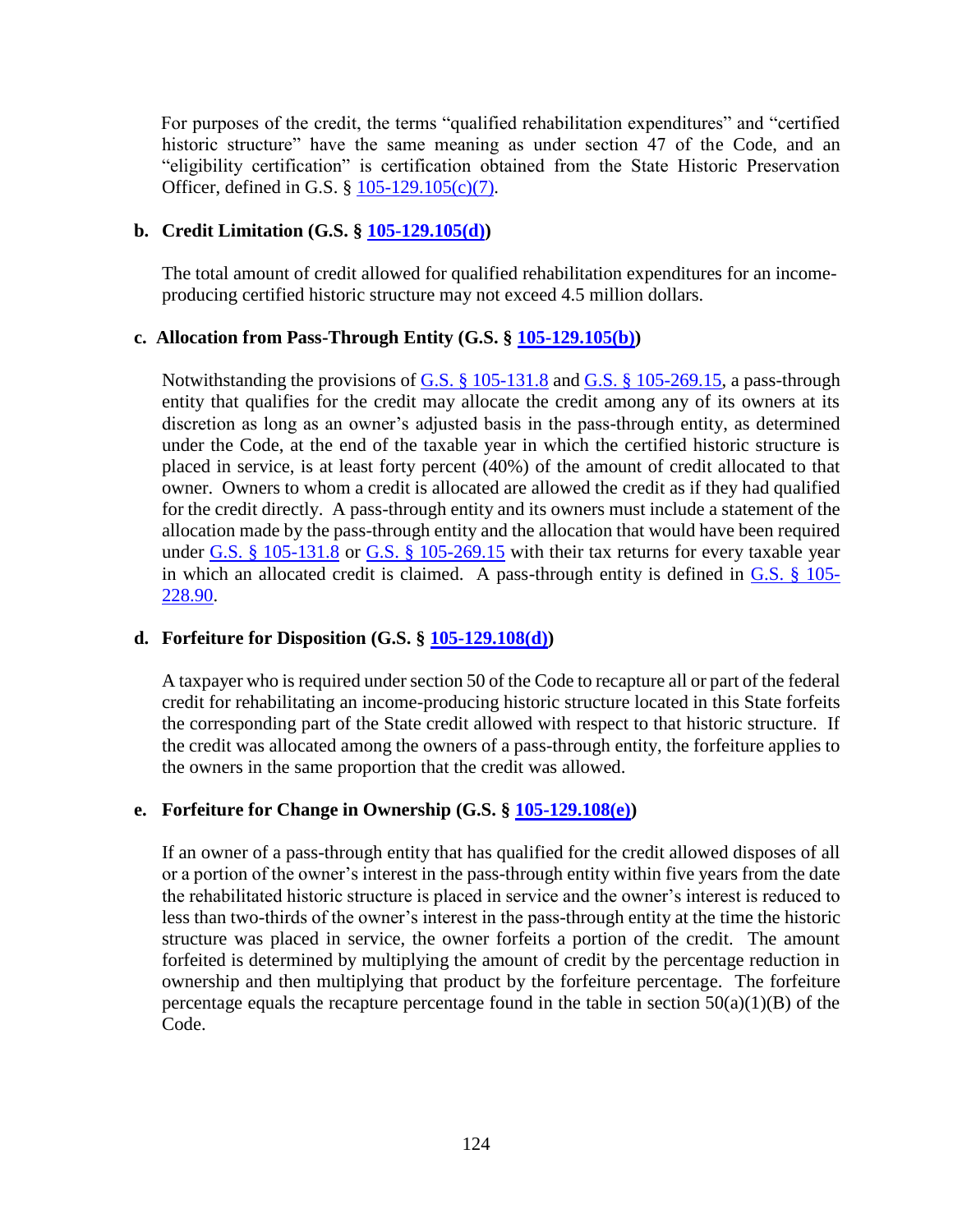## **f. Exceptions to Forfeiture (G.S. § [105-129.108\(f\)\)](http://www.ncga.state.nc.us/EnactedLegislation/Statutes/PDF/BySection/Chapter_105/GS_105-129.108.pdf)**

Forfeiture for change in ownership is not required if the change in ownership is the result of any of the following:

- The death of the owner.
- A merger, consolidation, or similar transaction requiring approval by the shareholders, partners, or members of the taxpayer under applicable State law, to the extent the taxpayer does not receive cash or tangible property in the merger, consolidation, or other similar transaction.

## **g. Liability from Forfeiture (G.S. § [105-129.108\(g\)\)](http://www.ncga.state.nc.us/EnactedLegislation/Statutes/PDF/BySection/Chapter_105/GS_105-129.108.pdf)**

A taxpayer or an owner of a pass-through entity that forfeits a credit under this section is liable for all past taxes avoided as a result of the credit plus interest at the rate established under  $G.S. \S$  105-241.21, computed from the date the taxes would have been due if the credit were not allowed. The past taxes plus interest are due 30 days from the date the credit is forfeited. A taxpayer or owner of a pass-through entity that fails to pay the taxes and interest by the due date is subject to the penalties provided in G.S. § [105-236.](https://www.ncleg.net/gascripts/statutes/statutelookup.pl?statute=105-236)

#### **h. Substantiation (G.S. § [105-129.108\(h\)\)](http://www.ncga.state.nc.us/EnactedLegislation/Statutes/PDF/BySection/Chapter_105/GS_105-129.108.pdf)**

A taxpayer claiming this credit must provide any information required by the Secretary, including filing with the tax return a copy of the certification obtained from the State Historic Preservation Officer verifying that the historic structure has met the rehabilitation requirements of Article 3L, and a copy of the eligibility certification if the historic structure is located in an eligible targeted investment site and the targeted investment bonus is claimed. A taxpayer must also maintain and make available for inspection by the Secretary all records necessary to determine and verify the amount of credit claimed.

# **3. Credit for Rehabilitating Non-Income-Producing Historic Structure (G.S. § [105-129.106\)](http://www.ncga.state.nc.us/EnactedLegislation/Statutes/PDF/BySection/Chapter_105/GS_105-129.106.pdf)**

# **a. Credit (G.S. § [105-129.106\(a\)\)](http://www.ncga.state.nc.us/EnactedLegislation/Statutes/PDF/BySection/Chapter_105/GS_105-129.106.pdf)**

A taxpayer that is not allowed a federal income tax credit under section 47 of the Code and who incurs rehabilitation expenses of at least 10 thousand dollars for a non-income producing State-certified historic structure is allowed a credit equal to 15% of the rehabilitation expenses.

"Rehabilitation expenses" are expenses incurred in the certified rehabilitation of a certified historic structure and added to the property's basis. The expenses must be incurred within a 24-month period on a discrete property parcel. The term does not include the costs of acquiring the property, site work, personal property, or amounts attributable to enlargement of an existing building.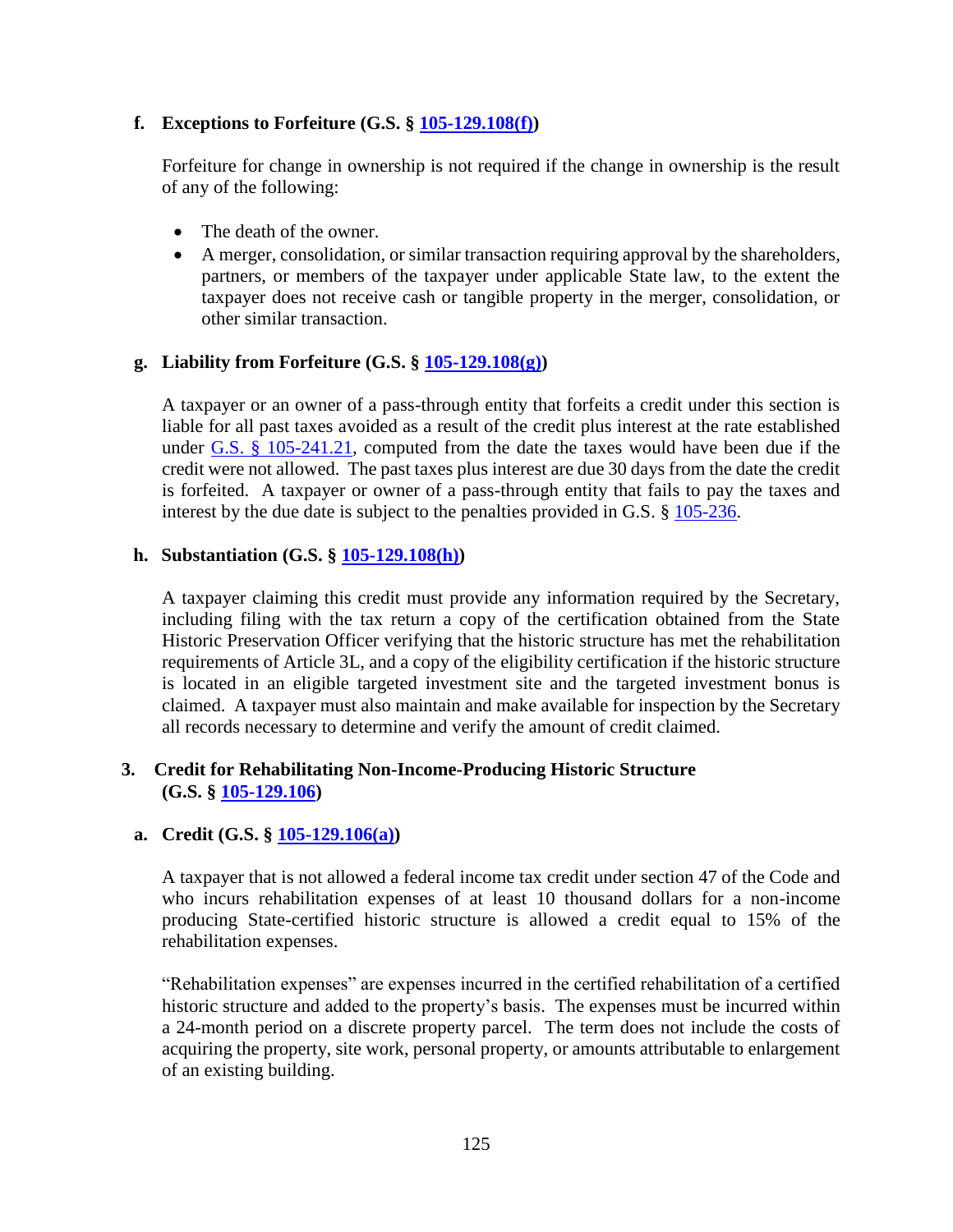A "State-certified historic structure" is one that is individually listed in the National Register of Historic Places or is certified by the State Historic Preservation Officer, as defined in G.S. §  $105-129.105(c)(7)$ , as contributing to the historic significance of a National Register Historic District or locally designated historic district certified by the U.S. Department of the Interior.

## **b. Limitations (G.S. § [105-106\(b\)\)](http://www.ncga.state.nc.us/EnactedLegislation/Statutes/PDF/BySection/Chapter_105/GS_105-129.106.pdf)**

The amount of credit allowed for rehabilitation expenses for a non-income producing historic structure may not exceed \$22,500 per discrete property parcel, as defined in G.S. §  $105-129.106(c)(2)$ . A taxpayer that is the transferee of a State-certified historic structure with rehabilitation expenses is only allowed a credit if the transfer occurs before the structure is placed in service. In such a case, the transferee is the only taxpayer that may claim the credit and the transferor must provide the transferee with documentation detailing the amount of rehabilitation expenses and credit. The date a property is placed in service is the later of the date on which the rehabilitation is completed or the date in which the property is used for its intended purpose.

A taxpayer can only claim a credit once during any five year period, not including carryovers.

## **c. Substantiation (G.S. § [105-129.108\(h\)\)](http://www.ncga.state.nc.us/EnactedLegislation/Statutes/PDF/BySection/Chapter_105/GS_105-129.108.pdf)**

A taxpayer claiming this credit must provide any information required by the Secretary, including filing with the tax return a copy of the certification obtained from the State Historic Preservation Officer verifying that the historic structure has met the rehabilitation requirements of Article 3L. A taxpayer must maintain and make available for inspection by the Secretary all records necessary to determine and verify the amount of credit claimed.

# **H. Low-Income Housing Tax Credits (Article 3E)**

This Article was repealed effective January 1, 2015. Eligible taxpayers may continue to take remaining installments and carryforwards of prior year credits by completing the applicable [Form NC-478](https://www.ncdor.gov/taxes/corporate-income-franchise-tax/corporate-tax-forms-and-instructions) series form.

#### **I. Research and Development Tax Credit (Article 3F))**

This Article was repealed effective for taxable years beginning on or after January 1, 2016. Eligible taxpayers may continue to take remaining installments and carryforwards of prior year credits by completing the applicable [Form NC-478](https://www.ncdor.gov/taxes/corporate-income-franchise-tax/corporate-tax-forms-and-instructions) series form.

#### **J. Credit for Mill Rehabilitation (Article 3H)**

This Article expired January 1, 2015 for rehabilitation projects for which an application is submitted on or after such date. Eligibility certifications for this Article expire January 1, 2023. Eligible taxpayers may continue to take remaining installments and carryforwards of prior year credits by completing the applicable [Form NC-478](https://www.ncdor.gov/taxes/corporate-income-franchise-tax/corporate-tax-forms-and-instructions) series form.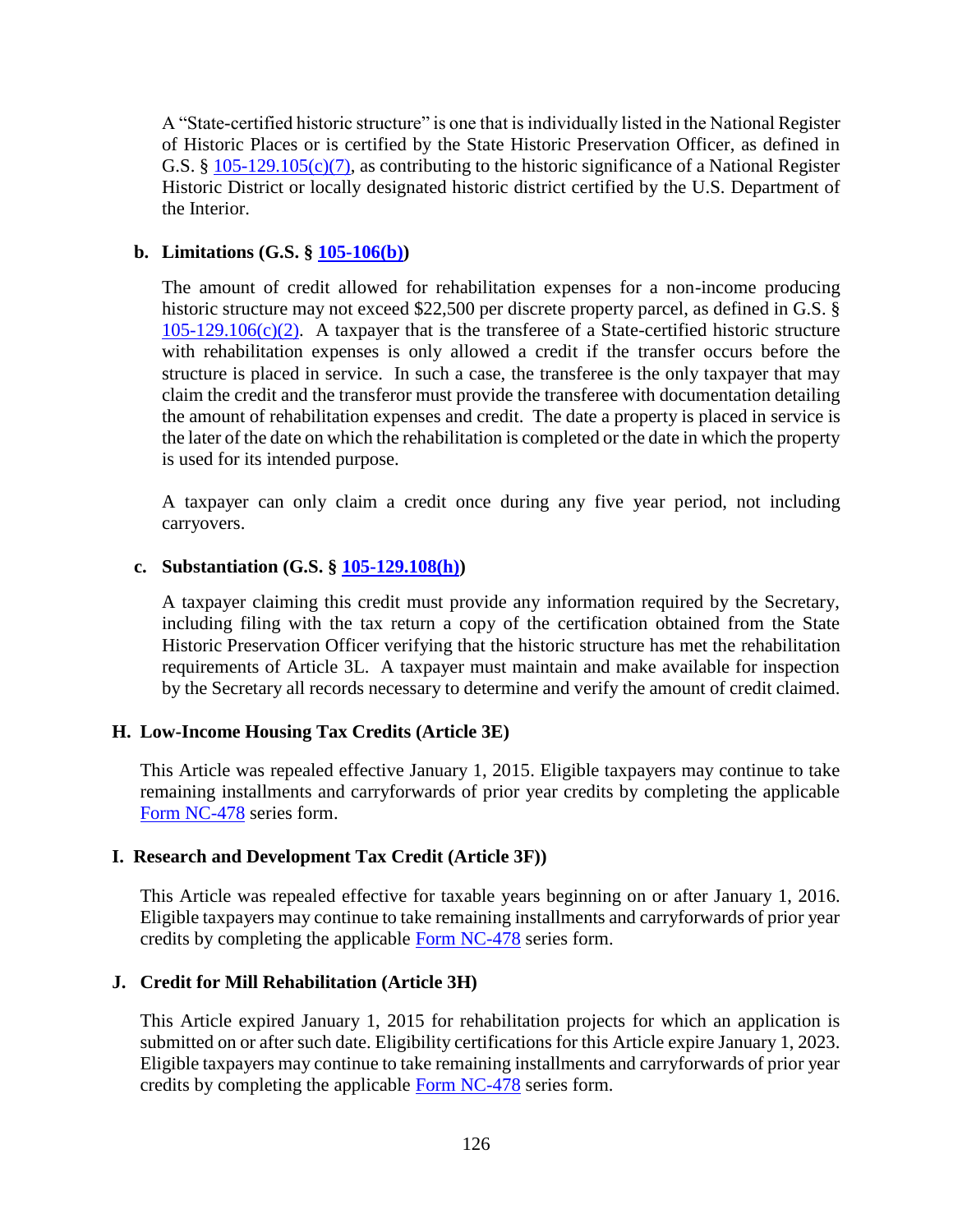## **K. Tax Credits for Growing Businesses (Article 3J)**

This Article expired for business activities that occurred on or after January 1, 2014. Eligible taxpayers may continue to take remaining installments and carryforwards of prior year credits by completing the applicable [Form NC-478](https://www.ncdor.gov/taxes/corporate-income-franchise-tax/corporate-tax-forms-and-instructions) series form. For more information, see the following:

<https://www.ncdor.gov/documents/article-3j-tax-credits-guidelines>

## **L. Tax Incentive for Railroad Intermodal Facility (Article 3K) (This Article is repealed for tax years beginning on or after January 1, 2038)**

# **1. Credit (G.S. § [105-129.96\)](http://www.ncga.state.nc.us/EnactedLegislation/Statutes/HTML/BySection/Chapter_105/GS_105-129.96.html)**

A taxpayer that constructs or leases an eligible railroad intermodal facility in this State is allowed a tax credit equal to fifty percent (50%) of amounts paid by the taxpayer towards the cost of construction or under the lease if the facility is placed in service in this State during the taxable year. No credit is allowed under this section to the extent the cost of the eligible railroad intermodal facility was provided by public funds. The credit may not exceed fifty percent (50%) of the tax against which it is claimed. Any unused portion of a credit may be carried forward for ten years.

# **2. Taxes Credited (G.S. § [105-129.96\)](http://www.ncga.state.nc.us/EnactedLegislation/Statutes/HTML/BySection/Chapter_105/GS_105-129.96.html)**

The credit is allowed against either income or franchise tax. The taxpayer must elect the tax against which the credit is claimed when filing the return on which the credit is first claimed. This election is binding. Any carryforwards of the credit must be taken against the same tax.

# **3. Definitions (G.S. § [105-129.95\)](http://www.ncga.state.nc.us/EnactedLegislation/Statutes/HTML/BySection/Chapter_105/GS_105-129.95.html)**

# **a. Costs of Construction**

The costs of acquiring and improving land, constructing buildings and other structures, equipping the facility, and constructing and equipping rail tracks to the railroad intermodal facility that are necessary to access and support facility operations. In the case of property owned or leased by the taxpayer, cost is determined pursuant to regulations adopted under section 1012 of the Code.

# **b. Eligible railroad intermodal facility**

A railroad intermodal facility for which the costs of construction exceed thirty million dollars (\$30,000,000).

#### **c. Intermodal facility**

A facility where freight is transferred from one mode of transportation to another.